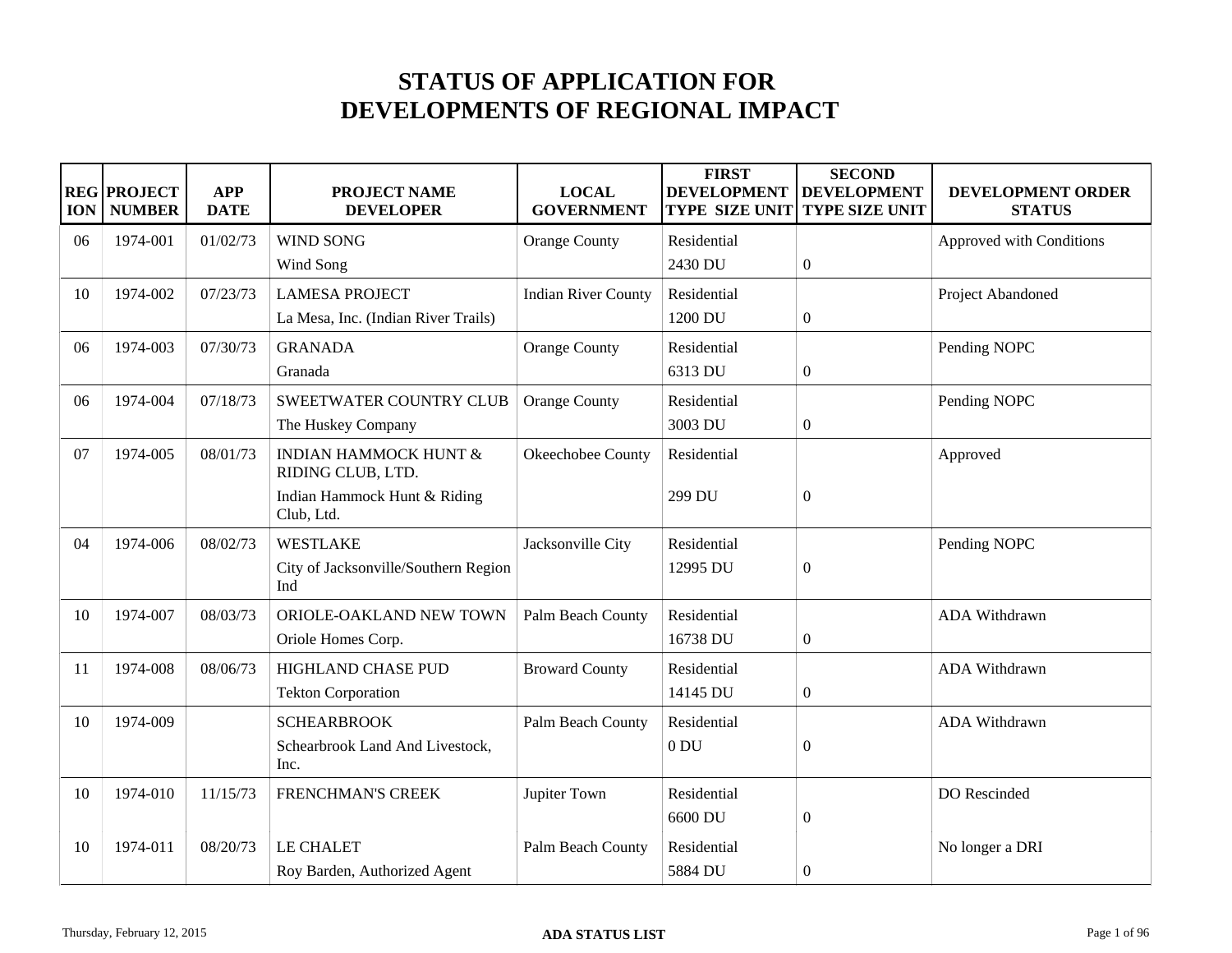| <b>ION</b> | <b>REG PROJECT</b><br><b>NUMBER</b> | <b>APP</b><br><b>DATE</b> | <b>PROJECT NAME</b><br><b>DEVELOPER</b> | <b>LOCAL</b><br><b>GOVERNMENT</b> | <b>FIRST</b><br><b>DEVELOPMENT</b><br><b>TYPE SIZE UNIT</b> | <b>SECOND</b><br><b>DEVELOPMENT</b><br><b>TYPE SIZE UNIT</b> | DEVELOPMENT ORDER<br><b>STATUS</b> |
|------------|-------------------------------------|---------------------------|-----------------------------------------|-----------------------------------|-------------------------------------------------------------|--------------------------------------------------------------|------------------------------------|
| 10         | 1974-012                            | 08/20/73                  | <b>JONATHAN'S LANDING</b>               | Palm Beach County                 | Residential                                                 | Retail                                                       | Pending NOPC                       |
|            |                                     |                           | Jonathan's Landing Marina, Inc.         |                                   | 3323 DU                                                     | 112500 GSF                                                   |                                    |
| 08         | 1974-013                            | 08/21/73                  | <b>LONESOME MINE</b>                    | Hillsborough County               | Mining                                                      |                                                              | Approved with Conditions           |
|            |                                     |                           | <b>Brewster Phosphates</b>              |                                   | 18367 AC                                                    | $\boldsymbol{0}$                                             |                                    |
| 07         | 1974-014                            | 08/21/73                  | <b>ARROWHEAD</b>                        | Polk County                       | Residential                                                 |                                                              | Approved with Conditions           |
|            |                                     |                           | A.T. Stolen, Authorized Agent           |                                   | 1935 DU                                                     | $\overline{0}$                                               |                                    |
| 06         | 1974-015                            | 08/30/73                  | <b>HEATHROW</b>                         | Seminole County                   | Residential                                                 |                                                              | Approved with Conditions           |
|            |                                     |                           | <b>Heathrow Land Company</b>            |                                   | 4325 DU                                                     | $\boldsymbol{0}$                                             |                                    |
| 08         | 1974-016                            | 08/30/73                  | <b>MEADOW POINTE</b>                    | Pasco County                      | Residential                                                 |                                                              | Pending NOPC                       |
|            |                                     |                           | MPBBD, LLC                              |                                   | 2446 DU                                                     | $\boldsymbol{0}$                                             |                                    |
| 10         | 1974-017                            | 09/10/73                  | <b>VERO-MAR</b>                         | <b>Indian River County</b>        | Residential                                                 |                                                              | ADA Withdrawn                      |
|            |                                     |                           | Vero-Mar Development, Ltd.              |                                   | 1775 DU                                                     | $\boldsymbol{0}$                                             |                                    |
| 06         | 1974-018                            | 09/11/73                  | <b>SAN PEDRO</b>                        | Seminole County                   | Residential                                                 |                                                              | ADA Withdrawn                      |
|            |                                     |                           | Martin Stein and Dario Scardi           |                                   | 3999 DU                                                     | $\boldsymbol{0}$                                             |                                    |
| 06         | 1974-019                            | 09/12/73                  | <b>LAKE OLA</b>                         | <b>Orange County</b>              | Residential                                                 |                                                              | No longer a DRI                    |
|            |                                     |                           | P. Thomas Borough                       |                                   | 1265 DU                                                     | $\boldsymbol{0}$                                             |                                    |
| 04         | 1974-020                            | 01/21/74                  | <b>THREE RIVERS</b>                     | <b>Nassau County</b>              | Residential                                                 |                                                              | Pending NOPC                       |
|            |                                     |                           | Three Rivers Timber, LLC                |                                   | 18000 DU                                                    | $\boldsymbol{0}$                                             |                                    |
| 03         | 1974-021                            | 09/17/73                  | <b>GAINESVILLE PUD</b>                  | Alachua County                    | Residential                                                 |                                                              | ADA Withdrawn                      |
|            |                                     |                           | Authur Foster, Authorized Agent         |                                   | 1690 DU                                                     | $\boldsymbol{0}$                                             |                                    |
| 02         | 1974-022                            | 09/17/73                  | HUNTINGTON WOODS                        | Tallahassee City                  | Residential                                                 |                                                              | DO Rescinded                       |
|            |                                     |                           |                                         |                                   | 3641 DU                                                     | $\boldsymbol{0}$                                             |                                    |
| 08         | 1974-023                            | 09/18/73                  | HORATIO CORP.                           | Hillsborough County               | Residential                                                 |                                                              | ADA Withdrawn                      |
|            |                                     |                           | Horatio Corporation                     |                                   | 7000 DU                                                     | $\theta$                                                     |                                    |
| 04         | 1974-024                            | 09/25/73                  | <b>OCEAN VILLA WEST</b>                 | St. Johns County                  | Residential                                                 |                                                              | Approved with Conditions           |
|            |                                     |                           | Ocean Villas West, Inc.                 |                                   | 2400 DU                                                     | $\boldsymbol{0}$                                             |                                    |
| 09         | 1974-025                            | 10/01/73                  | PORT LA BELLE-M (See ADA974-<br>064)    | <b>Glades County</b>              | Residential                                                 |                                                              | See ADA-974-064                    |
|            |                                     |                           | General Development Corp.               |                                   | 1361 DU                                                     | $\boldsymbol{0}$                                             |                                    |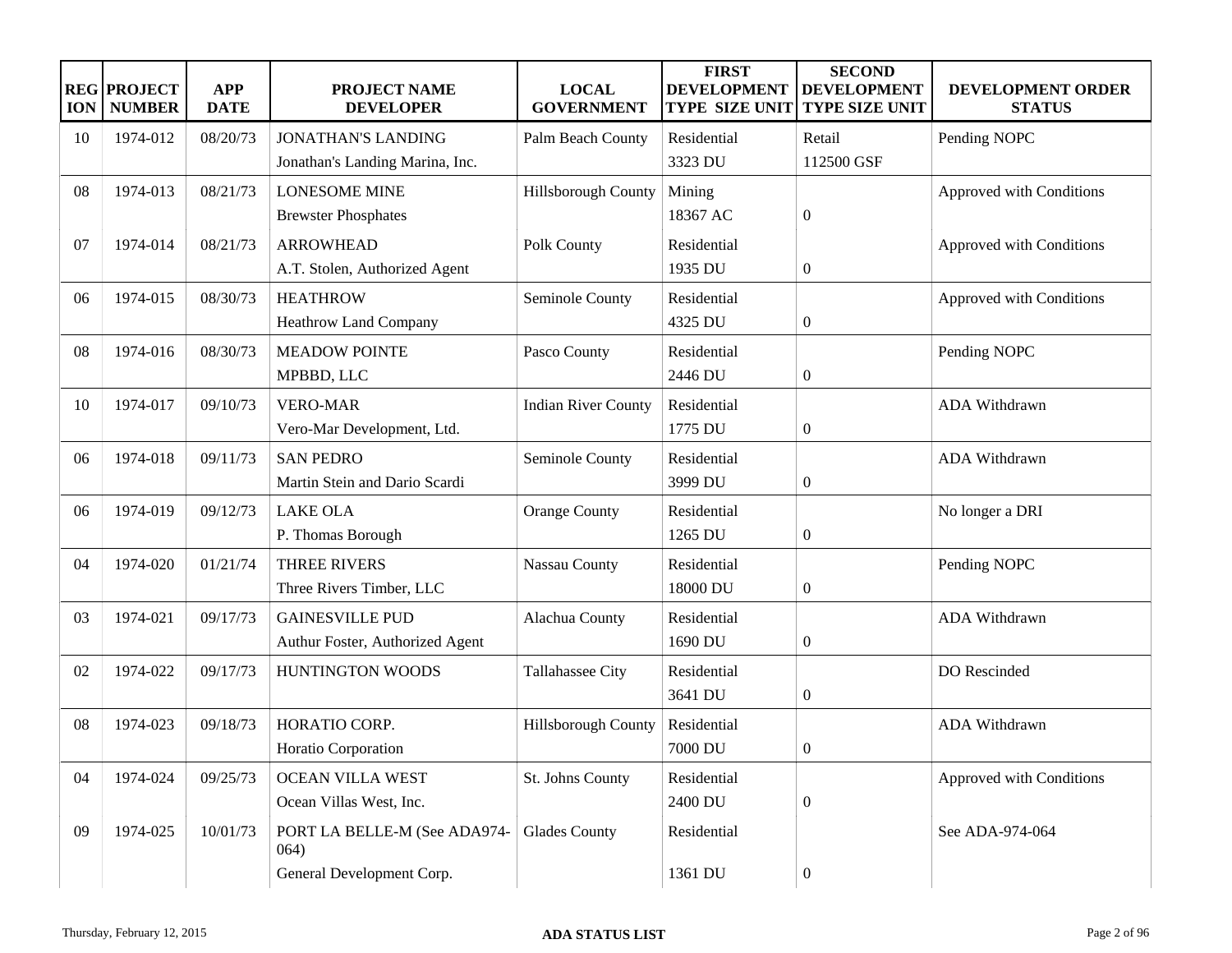| <b>ION</b> | <b>REG PROJECT</b><br><b>NUMBER</b> | <b>APP</b><br><b>DATE</b> | <b>PROJECT NAME</b><br><b>DEVELOPER</b>      | <b>LOCAL</b><br><b>GOVERNMENT</b> | <b>FIRST</b><br><b>DEVELOPMENT</b><br><b>TYPE SIZE UNIT</b> | <b>SECOND</b><br><b>DEVELOPMENT</b><br><b>TYPE SIZE UNIT</b> | DEVELOPMENT ORDER<br><b>STATUS</b> |
|------------|-------------------------------------|---------------------------|----------------------------------------------|-----------------------------------|-------------------------------------------------------------|--------------------------------------------------------------|------------------------------------|
| 09         | 1974-026                            | 10/01/73                  | <b>SHELL POINT</b>                           | Lee County                        | Residential                                                 |                                                              | Approved with Conditions           |
|            |                                     |                           |                                              |                                   | 2560 DU                                                     | $\boldsymbol{0}$                                             |                                    |
| 06         | 1974-027                            | 10/10/73                  | <b>TWIN TOWERS</b>                           | <b>Orange County</b>              | Office                                                      |                                                              | Approved with Conditions           |
|            |                                     |                           | The Munigle Corporation                      |                                   | 432000 GSF                                                  | $\boldsymbol{0}$                                             |                                    |
| 11         | 1974-028                            | 10/11/73                  | PORT BOUGAINVILLE                            | Monroe County                     | Residential                                                 |                                                              | Pending NOPC                       |
|            |                                     |                           | Leonard L. Abess, Jr.,                       |                                   | 2747 DU                                                     |                                                              |                                    |
| 01         | 1974-029                            | 08/28/73                  | <b>UNNAMED GULF TEX</b><br><b>PROPERTIES</b> | Okaloosa County                   | Retail                                                      |                                                              | ADA Withdrawn                      |
|            |                                     |                           | Thomas Kraft, Authorized Agent               |                                   | 400000 GSF                                                  | $\overline{0}$                                               |                                    |
| 09         | 1974-030                            | 10/12/73                  | <b>KINGS LAKE</b>                            | <b>Collier County</b>             | Residential                                                 |                                                              | Approved                           |
|            |                                     |                           | <b>Coast Communities Corporation</b>         |                                   | 1200 DU                                                     | $\boldsymbol{0}$                                             |                                    |
| 08         | 1974-031                            | 10/12/73                  | BIG BEND SULFUR HANDLING<br><b>FACILITY</b>  | Hillsborough County               | Petroleum                                                   |                                                              | Approved with Conditions           |
|            |                                     |                           | Tampa Electric Company                       |                                   | 100000 BBL                                                  | $\overline{0}$                                               |                                    |
| 02         | 1974-032                            | 10/15/73                  | <b>GOVERNOR'S SQUARE MALL</b>                | <b>Tallahassee City</b>           | Retail                                                      |                                                              | Approved with Conditions           |
|            |                                     |                           | <b>Tallahassee Associates</b>                |                                   | 1393104 GSF                                                 | $\overline{0}$                                               |                                    |
| 09         | 1974-033                            | 10/17/73                  | <b>BENEVA LAKES COMMUNITY</b>                | Sarasota County                   | Residential                                                 |                                                              | Project Denied                     |
|            |                                     |                           | U.S. Home of Florida, Inc.                   |                                   | 2625 DU                                                     | $\boldsymbol{0}$                                             |                                    |
| 10         | 1974-034                            | 10/17/73                  | <b>MARINER SANDS</b>                         | <b>Martin County</b>              | Residential                                                 |                                                              | Pending NOPC                       |
|            |                                     |                           | Mariner Sand Property Owner's<br>Association |                                   | 1189 DU                                                     | $\overline{0}$                                               |                                    |
| 09         | 1974-035                            | 10/18/73                  | <b>COMMUNITY ALPHA</b>                       | Sarasota County                   | Residential                                                 |                                                              | Project Denied                     |
|            |                                     |                           | Mode, Inc. & Commonwealth<br>Resources, Inc. |                                   | 2310 DU                                                     | $\overline{0}$                                               |                                    |
| 09         | 1974-036                            | 10/18/73                  | R.M.S. DEVELOPMENT                           | Sarasota County                   | Residential                                                 |                                                              | ADA Withdrawn                      |
|            |                                     |                           | R.M.S. Development Corp.                     |                                   | 3302 DU                                                     | $\mathbf{0}$                                                 |                                    |
| 02         | 1974-037                            | 10/10/73                  | <b>FALLSCHASE</b>                            | Leon County                       | Residential                                                 |                                                              | Approved with Conditions           |
|            |                                     |                           | Fallschase Joint Venture, LC                 |                                   | 2571 DU                                                     | $\overline{0}$                                               |                                    |
| 10         | 1974-038                            | 10/19/73                  | <b>INDIAN RIVER PLANTATION</b>               | <b>Martin County</b>              | Residential                                                 | Hotel                                                        | Project Denied                     |
|            |                                     |                           | <b>Beta Limited Partnership</b>              |                                   | 1100 DU                                                     | 200 RM                                                       |                                    |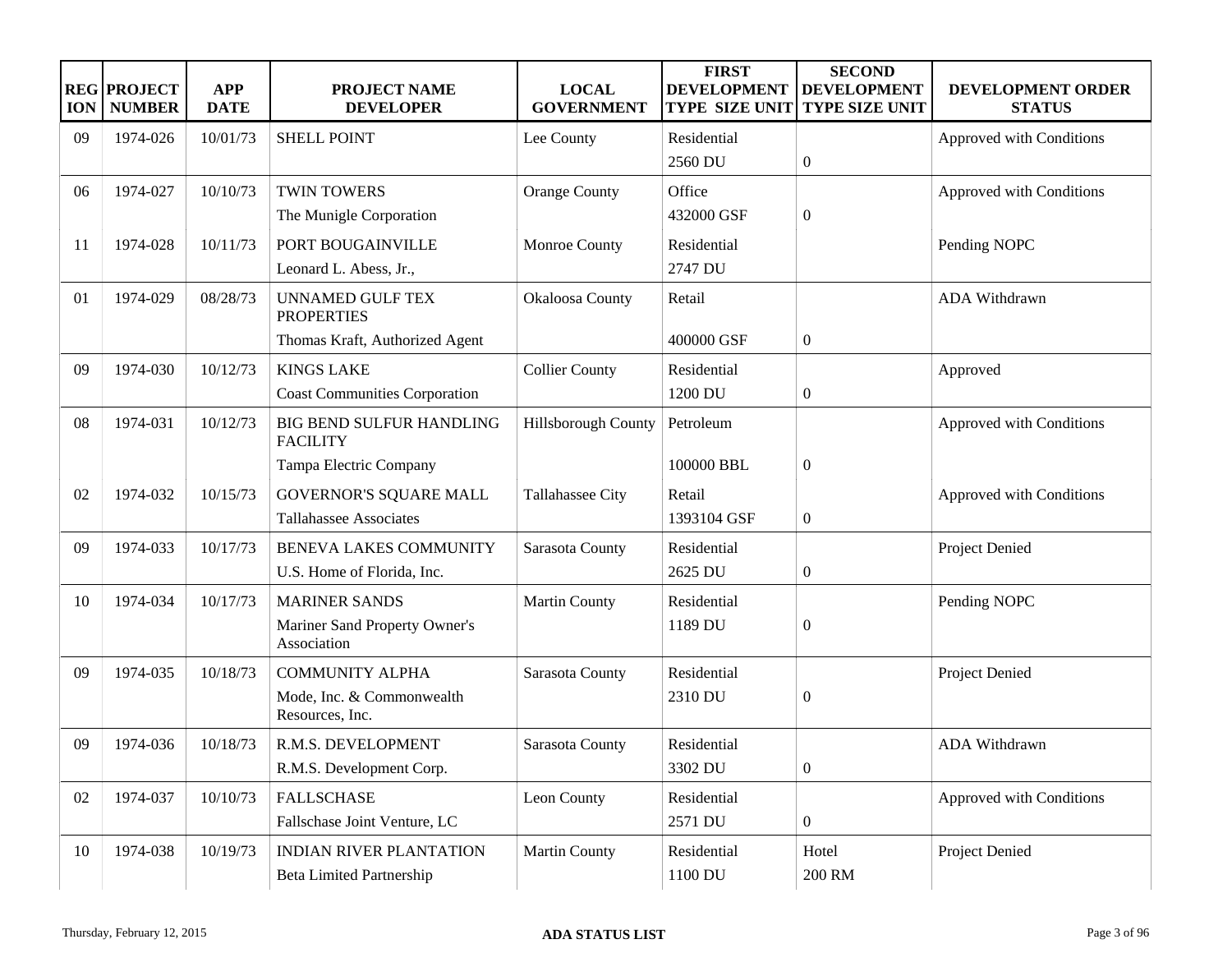| <b>ION</b> | <b>REG PROJECT</b><br><b>NUMBER</b> | <b>APP</b><br><b>DATE</b> | <b>PROJECT NAME</b><br><b>DEVELOPER</b> | <b>LOCAL</b><br><b>GOVERNMENT</b> | <b>FIRST</b><br><b>DEVELOPMENT</b><br><b>TYPE SIZE UNIT</b> | <b>SECOND</b><br><b>DEVELOPMENT</b><br><b>TYPE SIZE UNIT</b> | DEVELOPMENT ORDER<br><b>STATUS</b> |
|------------|-------------------------------------|---------------------------|-----------------------------------------|-----------------------------------|-------------------------------------------------------------|--------------------------------------------------------------|------------------------------------|
| 06         | 1974-039                            | 10/22/73                  | <b>WOODLAND LAKES</b>                   | <b>Orange County</b>              | Residential                                                 |                                                              | Approved with Conditions           |
|            |                                     |                           | Orlando Central Park, Inc.              |                                   | 8900 DU                                                     | $\boldsymbol{0}$                                             |                                    |
| 09         | 1974-040                            | 10/26/73                  | <b>CLARK ROAD SHOPPING MALL</b>         | Sarasota County                   | Retail                                                      |                                                              | ADA Withdrawn                      |
|            |                                     |                           | Edward J. DeBartolo Corp.               |                                   | 858000 GSF                                                  | $\boldsymbol{0}$                                             |                                    |
| 11         | 1974-041                            | 10/30/73                  | NORTH BROWARD TRACT                     | <b>Broward County</b>             | Residential                                                 |                                                              | Approved with Conditions           |
|            |                                     |                           | Leadership Housing, Inc.                |                                   | 25120 DU                                                    | $\mathbf{0}$                                                 |                                    |
| 05         | 1974-042                            | 10/31/73                  | PERIMETER DEVELOPMENT                   | <b>Marion County</b>              | Residential                                                 | Commercial                                                   | Approved with Conditions           |
|            |                                     |                           | Perimeter Development                   |                                   | 3064 DU                                                     | $\mathbf{0}$                                                 |                                    |
| 09         | 1974-043                            | 10/31/73                  | <b>CYPRESS LAKE LAND</b>                | Lee County                        | Residential                                                 |                                                              | Approved with Conditions           |
|            |                                     |                           | Investors Research & Development        |                                   | 4190 DU                                                     | $\boldsymbol{0}$                                             |                                    |
|            |                                     |                           | Corp.                                   |                                   |                                                             |                                                              |                                    |
| 11         | 1974-044                            | 11/08/73                  | HAMMOCKS, THE                           | Miami-Dade County                 | Residential                                                 |                                                              | Pending NOPC                       |
|            |                                     |                           | Lucky Start at The Hammocks, LLC        |                                   | 8731 DU                                                     | $\boldsymbol{0}$                                             |                                    |
| 02         | 1974-045                            | 11/02/73                  | <b>CAPE SAN BLAS</b>                    | <b>Gulf County</b>                | Residential                                                 |                                                              | ADA Withdrawn                      |
|            |                                     |                           | Cape San Blas Joint Venture             |                                   | 10000 DU                                                    | $\mathbf{0}$                                                 |                                    |
| 10         | 1974-046                            | 11/07/73                  | THREE SEASONS                           | Jupiter Town                      | Residential                                                 |                                                              | Approved with Conditions           |
|            |                                     |                           | Robino-Ladd Company                     |                                   | 2399 DU                                                     | $\boldsymbol{0}$                                             |                                    |
| 04         | 1974-047                            | 12/14/73                  | <b>HALIFAX PLANTATION</b>               | <b>Flagler County</b>             | Residential                                                 |                                                              | 90-Day Notice Expired              |
|            |                                     |                           | Evans A. Mitchell Industries, Inc.      |                                   | 11847 DU                                                    | $\boldsymbol{0}$                                             |                                    |
| 04         | 1974-048                            | 11/13/73                  | ORANGE PARK SOUTH                       | Clay County                       | Residential                                                 |                                                              | Approved with Conditions           |
|            |                                     |                           | Louis Huntley & John Huntley            |                                   | 2098 DU                                                     | $\overline{0}$                                               |                                    |
| 08         | 1974-049                            | 11/09/73                  | SHOPPES AT PARK PLACE                   | <b>Pinellas County</b>            | Retail                                                      |                                                              | Approved with Conditions           |
|            |                                     |                           | <b>Edward DeBartolo Corporation</b>     |                                   | 709000 GSF                                                  | $\boldsymbol{0}$                                             |                                    |
| 06         | 1974-050                            | 11/13/73                  | <b>SPRUCE CREEK</b>                     | Volusia County                    | Residential                                                 |                                                              | Approved with Conditions           |
|            |                                     |                           | Un, Ltd.                                |                                   | 1350 DU                                                     | $\boldsymbol{0}$                                             |                                    |
| ${\bf 08}$ | 1974-051                            | 11/14/73                  | CARROLLWOOD VILLAGE                     | Hillsborough County               | Residential                                                 |                                                              | Pending NOPC                       |
|            |                                     |                           | Sunstate Builders, Inc.                 |                                   | 4919 DU                                                     | $\boldsymbol{0}$                                             |                                    |
| 10         | 1974-052                            | 11/15/74                  | <b>JUPITER TRAILS</b>                   | Palm Beach County                 | Residential                                                 |                                                              | Project Abandoned                  |
|            |                                     |                           | Karl A. Kandell Associates, Inc.        |                                   | 1505 DU                                                     | $\boldsymbol{0}$                                             |                                    |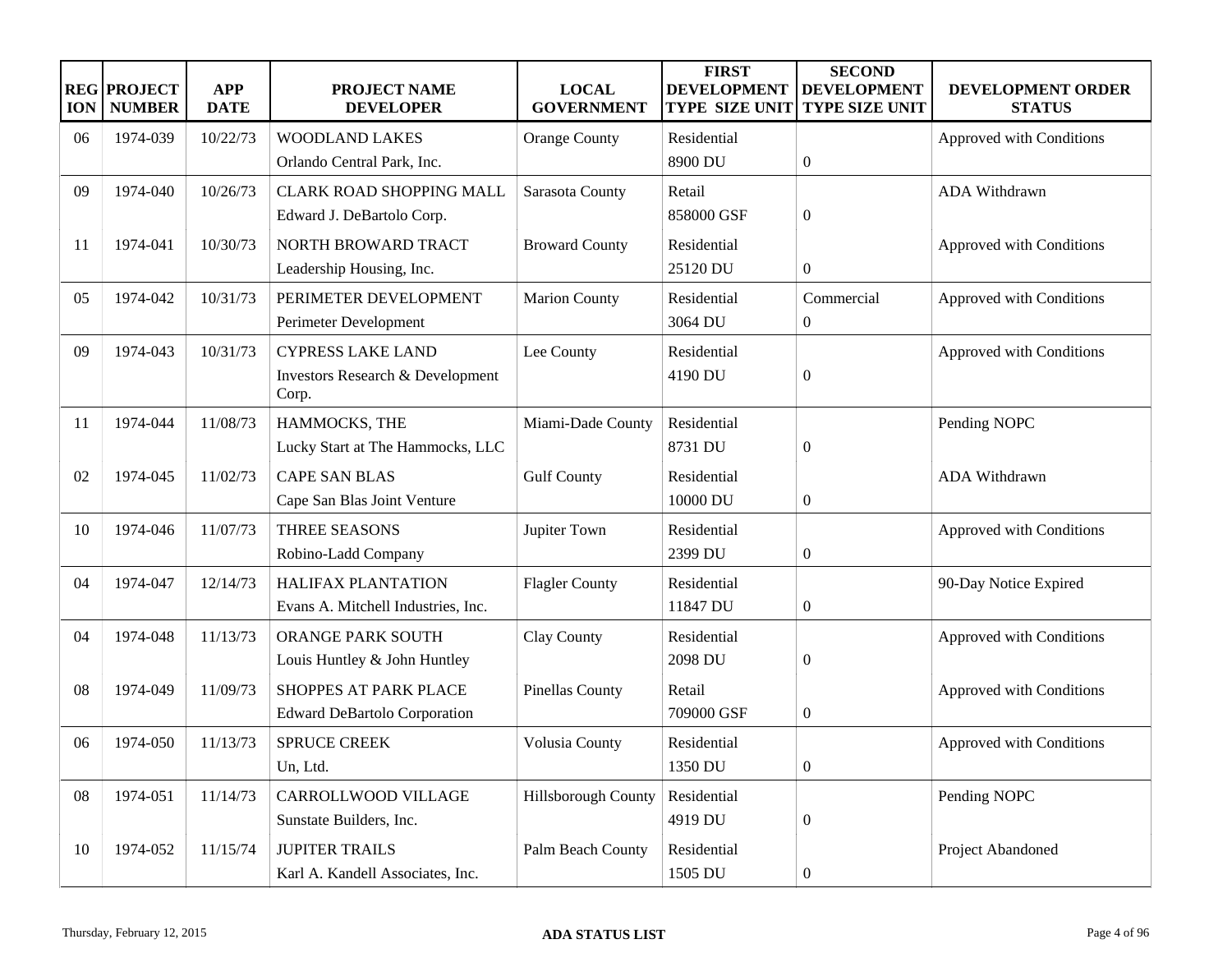| <b>ION</b> | <b>REG PROJECT</b><br><b>NUMBER</b> | <b>APP</b><br><b>DATE</b> | <b>PROJECT NAME</b><br><b>DEVELOPER</b>      | <b>LOCAL</b><br><b>GOVERNMENT</b> | <b>FIRST</b><br><b>DEVELOPMENT</b><br><b>TYPE SIZE UNIT</b> | <b>SECOND</b><br><b>DEVELOPMENT</b><br><b>TYPE SIZE UNIT</b> | DEVELOPMENT ORDER<br><b>STATUS</b> |
|------------|-------------------------------------|---------------------------|----------------------------------------------|-----------------------------------|-------------------------------------------------------------|--------------------------------------------------------------|------------------------------------|
| 01         | 1974-053                            | 11/16/73                  | <b>SANTA ROSA MALL</b>                       | Mary Esther City                  | Retail                                                      |                                                              | Pending NOPC                       |
|            |                                     |                           | Jim Wilson & Asso.                           |                                   | 494409 GSF                                                  | $\boldsymbol{0}$                                             |                                    |
| 05         | 1974-054                            | 11/16/73                  | ARLEN SHOPPING CENTER                        | <b>Marion County</b>              | Retail                                                      |                                                              | Project Denied                     |
|            |                                     |                           | Arlen Realty & Development<br>Corporation    |                                   | 407000 GSF                                                  | $\boldsymbol{0}$                                             |                                    |
| 11         | 1974-055                            | 11/19/73                  | <b>FISHER ISLAND</b>                         | Miami-Dade County                 | Residential                                                 |                                                              | ADA Withdrawn                      |
|            |                                     |                           | Fisher Island Assoc., Ltd.                   |                                   | 8000 DU                                                     | $\boldsymbol{0}$                                             |                                    |
| 10         | 1974-056                            | 11/29/73                  | <b>PALM AIRE</b>                             | Palm Beach County                 | Residential                                                 |                                                              | Project Abondoned                  |
|            |                                     |                           | FPA Coporation                               |                                   | 3071 DU                                                     | $\boldsymbol{0}$                                             |                                    |
| 08         | 1974-057                            | 11/30/73                  | <b>TAMPA BAY CENTER</b>                      | Hillsborough County               | Commercial                                                  |                                                              | Approved with Conditions           |
|            |                                     |                           | Rouse Company                                |                                   | 840000 GSF                                                  | $\boldsymbol{0}$                                             |                                    |
| 11         | 1974-058                            | 12/06/73                  | HONEYHILL GREEN                              | Miami-Dade County                 | Residential                                                 |                                                              | Project Denied                     |
|            |                                     |                           | Emil & Lawrence Morton                       |                                   | 5789 DU                                                     | $\boldsymbol{0}$                                             |                                    |
| 10         | 1974-059                            | 12/06/73                  | <b>BOYNTON BEACH SHOPPING</b><br><b>MALL</b> | West Palm Beach Cit               | Commercial                                                  |                                                              | Approved with Conditions           |
|            |                                     |                           | Edward J. DeBartolo Corporation              |                                   | 10008000 GSF                                                | $\overline{0}$                                               |                                    |
| 08         | 1974-060                            | 12/06/73                  | <b>EAST LAKE WOODLANDS</b>                   | <b>Pinellas County</b>            | Residential                                                 |                                                              | Approved with Conditions           |
|            |                                     |                           | Norco Properties, Inc.                       |                                   | 5685 DU                                                     | $\boldsymbol{0}$                                             |                                    |
| 06         | 1974-061                            | 01/14/74                  | <b>UNNAMED PUD</b>                           | Osceola County                    | Residential                                                 |                                                              | Project Denied                     |
|            |                                     |                           | Don F. Lee                                   |                                   | 1682 DU                                                     | $\overline{0}$                                               |                                    |
| 02         | 1974-062                            | 12/06/73                  | <b>CAPE SAN BLAS</b>                         | <b>Gulf County</b>                | Port                                                        | Marina                                                       | 90-Day Notice Expired              |
|            |                                     |                           | Joint Venture                                |                                   | $0$ SL                                                      | $\overline{0}$                                               |                                    |
| 10         | 1974-063                            | 12/10/73                  | <b>SEAMARK</b>                               | <b>Martin County</b>              | Residential                                                 |                                                              | No longer a DRI                    |
|            |                                     |                           | Deal Development Company                     |                                   | 900 DU                                                      | $\boldsymbol{0}$                                             |                                    |
| 09         | 1974-064                            | 12/13/73                  | PORT LABELLE-M                               | <b>Glades County</b>              | Residential                                                 |                                                              | Approved with Conditions           |
|            |                                     |                           | General Development Corp.                    |                                   | 10322 DU                                                    | $\boldsymbol{0}$                                             |                                    |
| 03         | 1974-065                            | 12/17/73                  | HAMILTON COUNTY MINE                         | <b>Hamilton County</b>            | Mining                                                      |                                                              | Pending NOPC                       |
|            |                                     |                           | Occidental Chemical Company                  |                                   | 15000 AC                                                    | $\boldsymbol{0}$                                             |                                    |
| 04         | 1974-066                            | 12/17/73                  | <b>CYPRESS LANDING</b>                       | <b>Duval County</b>               | Residential                                                 |                                                              | Approved with Conditions           |
|            |                                     |                           | Fletcher Properties, Inc.                    |                                   | 8000 DU                                                     | $\boldsymbol{0}$                                             |                                    |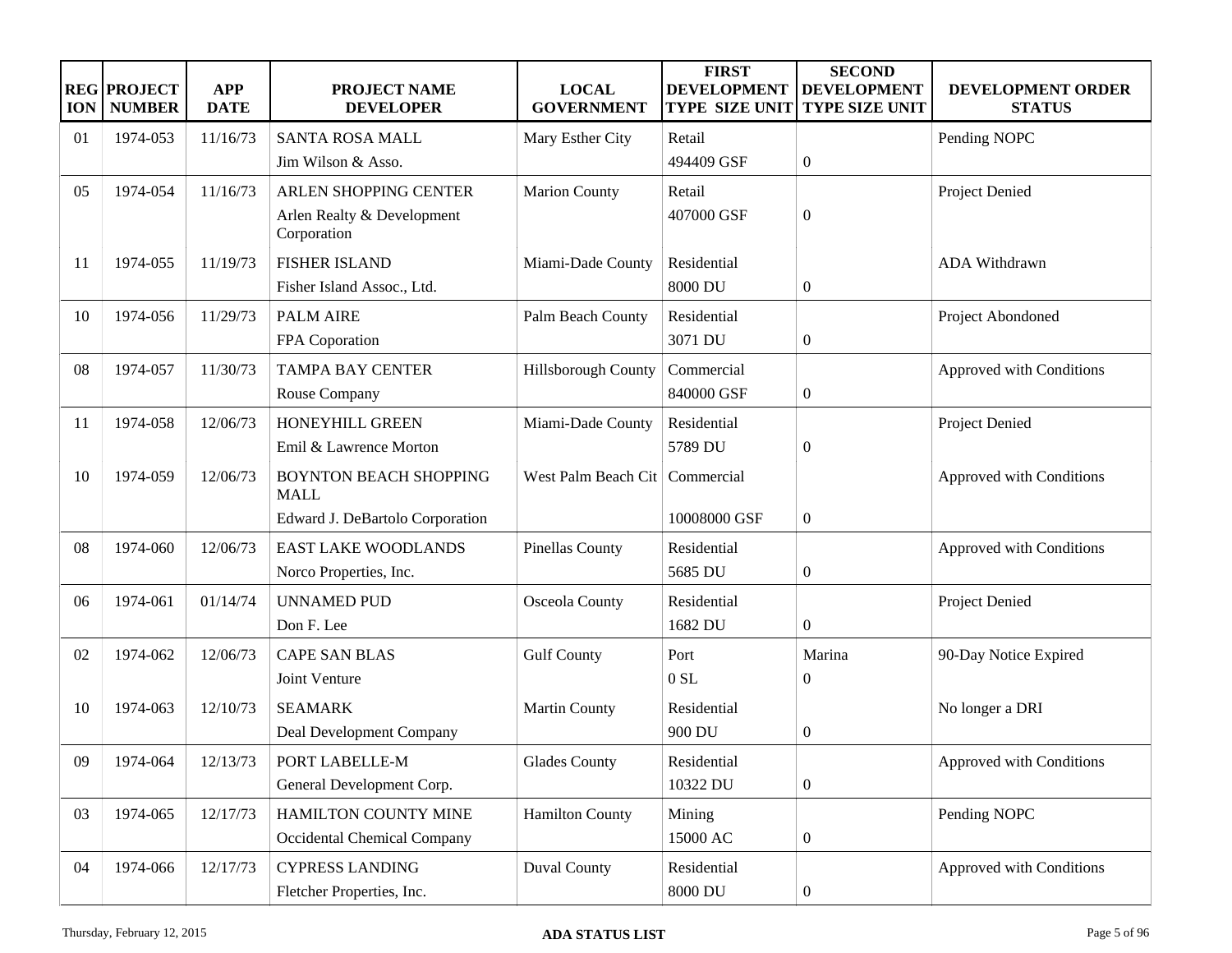| <b>ION</b> | <b>REG PROJECT</b><br><b>NUMBER</b> | <b>APP</b><br><b>DATE</b> | <b>PROJECT NAME</b><br><b>DEVELOPER</b>          | <b>LOCAL</b><br><b>GOVERNMENT</b> | <b>FIRST</b><br><b>DEVELOPMENT</b><br>TYPE SIZE UNIT | <b>SECOND</b><br><b>DEVELOPMENT</b><br><b>TYPE SIZE UNIT</b> | DEVELOPMENT ORDER<br><b>STATUS</b> |
|------------|-------------------------------------|---------------------------|--------------------------------------------------|-----------------------------------|------------------------------------------------------|--------------------------------------------------------------|------------------------------------|
| 02         | 1974-067                            | 12/17/73                  | <b>COBLE FARM</b>                                | Leon County                       | Residential                                          |                                                              | Project Denied                     |
|            |                                     |                           | Coble Properties, Inc.                           |                                   | 1271 DU                                              | $\boldsymbol{0}$                                             |                                    |
| 09         | 1974-068                            | 12/17/73                  | VILLAS SOUTH, THE                                | Lee County                        | Commercial                                           |                                                              | Approved with Conditions           |
|            |                                     |                           | Pate Industries, Inc.                            |                                   | 1359072 GSF                                          | $\boldsymbol{0}$                                             |                                    |
| 06         | 1974-069                            | 12/20/73                  | OVIEDO PROPERTIES, LTD.                          | Seminole County                   | Residential                                          |                                                              | Approved with Conditions           |
|            |                                     |                           | Oviedo Properties, Inc.                          |                                   | 4070 DU                                              | $\overline{0}$                                               |                                    |
| 03         | 1974-070                            | 12/21/73                  | UNNAMED MINING OPERATION                         | Columbia County                   | Mining                                               |                                                              | 90-Day Notice Expired              |
|            |                                     |                           | Occidental Chemical Company                      |                                   | 26000 AC                                             | $\boldsymbol{0}$                                             |                                    |
| 11         | 1974-071                            | 12/21/73                  | <b>LAUDERDALE LAKES</b><br><b>SHOPPING MALL</b>  | <b>Broward County</b>             | Commercial                                           |                                                              | ADA Withdrawn                      |
|            |                                     |                           | Edward J. DeBartolo Corporation                  |                                   | 713000 GSF                                           | $\boldsymbol{0}$                                             |                                    |
| 11         | 1974-072                            | 12/26/73                  | <b>DORAL PARK</b>                                | Miami-Dade County                 | Residential                                          |                                                              | Pending NOPC                       |
|            |                                     |                           | Greenberg, Traurig, etal                         |                                   | 6982 DU                                              | $\overline{0}$                                               |                                    |
| 05         | 1974-073                            | 12/28/73                  | <b>MONARCH OF OCALA</b>                          | <b>Marion County</b>              | Residential                                          |                                                              | Approved with Conditions           |
|            |                                     |                           | Ocala Recreation & Golf Club<br>Properties, Inc. |                                   | 1675 DU                                              | $\overline{0}$                                               |                                    |
| 10         | 1974-074                            | 01/02/74                  | <b>SAILFISH POINT</b>                            | <b>Martin County</b>              | Residential                                          |                                                              | Pending NOPC                       |
|            |                                     |                           | Gunster Yoakley, etal                            |                                   | 1675 DU                                              | $\boldsymbol{0}$                                             |                                    |
| 08         | 1974-075                            | 01/02/74                  | HIGHLANDS UNIT 10                                | Pasco County                      | Residential                                          |                                                              | Approved with Conditions           |
|            |                                     |                           | <b>Suncoast Highland Corporation</b>             |                                   | 579 DU                                               | $\boldsymbol{0}$                                             |                                    |
| 04         | 1974-076                            | 01/02/74                  | <b>COUNTRY PINES</b>                             | Clay County                       | Residential                                          |                                                              | Approved with Conditions           |
|            |                                     |                           | H. L. Lewis, Jr., Ray Wilson; Pat<br>Yarbrough   |                                   | 1284 DU                                              | $\overline{0}$                                               |                                    |
| 11         | 1974-077                            | 01/03/74                  | <b>JACARANDA</b>                                 | <b>Plantation City</b>            | Residential                                          |                                                              | Approved with Conditions           |
|            |                                     |                           | Gulfstream Land & Development<br>Corporation     |                                   | 54344 DU                                             | $\overline{0}$                                               |                                    |
| 07         | 1974-078                            | 01/04/74                  | <b>BONANZA</b>                                   | Polk County                       | Residential                                          |                                                              | Project Denied                     |
|            |                                     |                           | Land & Leisure, Inc.                             |                                   | 3830 DU                                              | $\boldsymbol{0}$                                             |                                    |
| 11         | 1974-079                            | 01/08/74                  | CENTURY VILLAGE SOUTH                            | <b>Broward County</b>             | Residential                                          |                                                              | ADA Withdrawn                      |
|            |                                     |                           | Cenvill Communities, Inc.                        |                                   | 18000 DU                                             | $\boldsymbol{0}$                                             |                                    |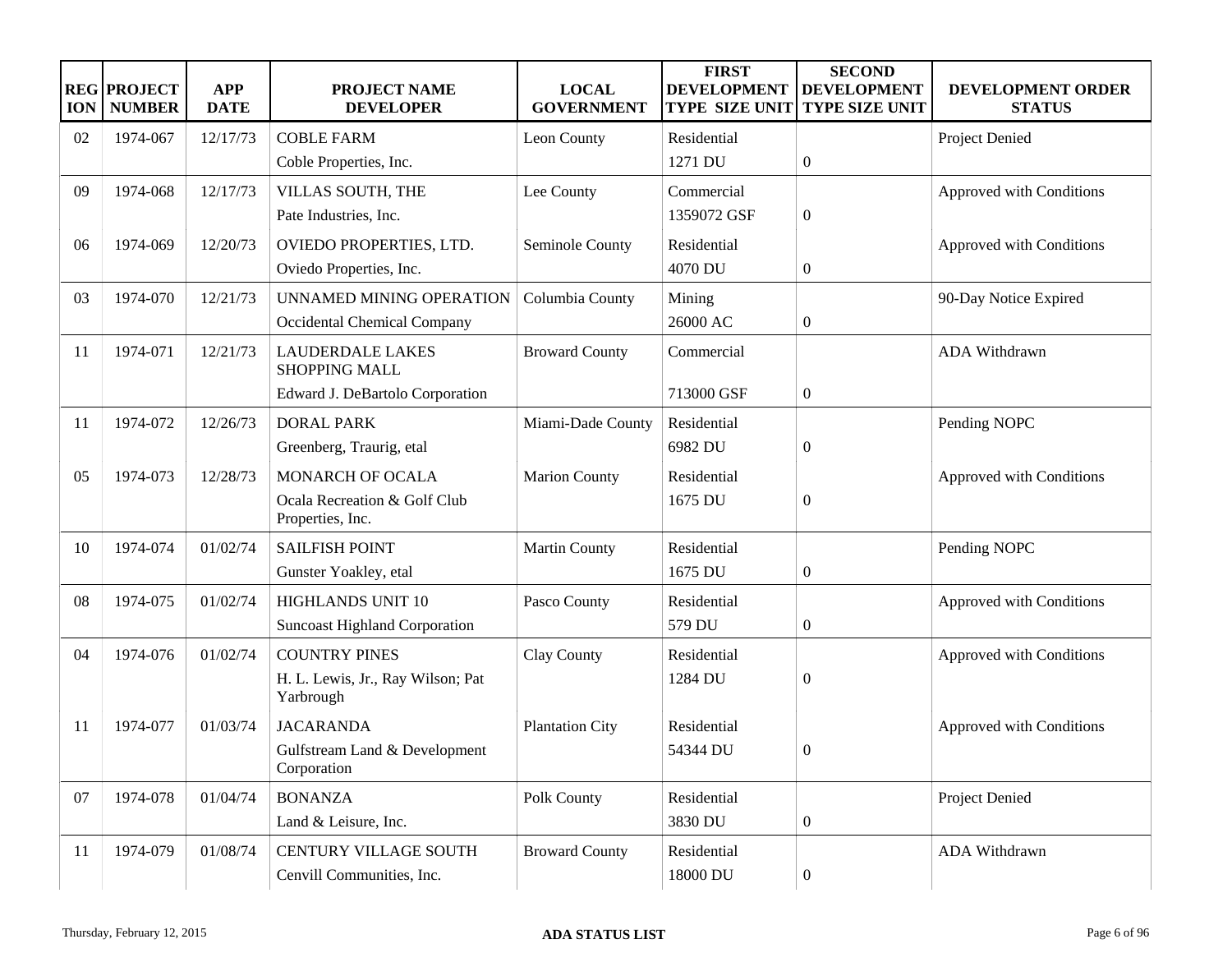| <b>ION</b> | <b>REG PROJECT</b><br><b>NUMBER</b> | <b>APP</b><br><b>DATE</b> | PROJECT NAME<br><b>DEVELOPER</b>                 | <b>LOCAL</b><br><b>GOVERNMENT</b> | <b>FIRST</b><br><b>DEVELOPMENT</b><br><b>TYPE SIZE UNIT</b> | <b>SECOND</b><br><b>DEVELOPMENT</b><br><b>TYPE SIZE UNIT</b> | DEVELOPMENT ORDER<br><b>STATUS</b> |
|------------|-------------------------------------|---------------------------|--------------------------------------------------|-----------------------------------|-------------------------------------------------------------|--------------------------------------------------------------|------------------------------------|
| 02         | 1974-080                            | 01/14/74                  | LAKE TALQUIN VILLAGE                             | Gadsden County                    | Residential                                                 |                                                              | <b>ADA Withdrawn</b>               |
|            |                                     |                           | Florida General Equities, Inc.                   |                                   | 2500 DU                                                     | $\overline{0}$                                               |                                    |
| 07         | 1974-081                            | 01/14/74                  | <b>DEER RUN</b>                                  | DeSoto County                     | Residential                                                 |                                                              | ADA Withdrawn                      |
|            |                                     |                           | Punta Gorde Isles, Inc.                          |                                   | 28110 DU                                                    | 23548 DU                                                     |                                    |
| 08         | 1974-082                            | 01/18/74                  | CLEAN FUEL PROCESSING FAC.                       | Manatee County                    | Petroleum                                                   |                                                              | ADA Withdrawn                      |
|            |                                     |                           | Belcher Oil Company                              |                                   | 1173900 BBL                                                 | $\boldsymbol{0}$                                             |                                    |
| 08         | 1974-083                            | 01/18/74                  | <b>OFFSHORE &amp; DEEPWATER</b><br><b>TANKER</b> | <b>Manatee County</b>             | Port                                                        |                                                              | ADA Withdrawn                      |
|            |                                     |                           | Belcher Oil Company                              |                                   | $\boldsymbol{0}$                                            | $\mathbf{0}$                                                 |                                    |
| 04         | 1974-084                            | 01/21/74                  | <b>UNNAMED PUD</b>                               | St. Johns County                  | Residential                                                 |                                                              | ADA Withdrawn                      |
|            |                                     |                           | Goodwin Realty & Investment                      |                                   | 2802 DU                                                     | $\boldsymbol{0}$                                             |                                    |
| 08         | 1974-085                            | 01/24/74                  | WET PHOSPHATE ROCK<br><b>TERMINAL</b>            | Hillsborough County               | Port                                                        |                                                              | Approved with Conditions           |
|            |                                     |                           | Agrico Chemical Company                          |                                   | 216 AC                                                      | $\mathbf{0}$                                                 |                                    |
| 02         | 1974-086                            | 01/29/74                  | <b>CAPITAL CIRCLE MALL</b>                       | Leon County                       | Commercial                                                  |                                                              | <b>ADA Withdrawn</b>               |
|            |                                     |                           | Major Realty Corporation                         |                                   | 900000 GSF                                                  | $\boldsymbol{0}$                                             |                                    |
|            | 1974-087                            |                           | <b>VOID RECORD</b>                               | Void                              | <b>VOID</b>                                                 |                                                              | <b>VOID</b>                        |
|            |                                     |                           |                                                  |                                   | $\overline{0}$                                              | $\theta$                                                     |                                    |
| 07         | 1974-088                            | 01/30/74                  | <b>LAKELAND SHOPPING CENTER</b>                  | Polk County                       |                                                             |                                                              | Approved with Conditions           |
|            |                                     |                           | Edward J. DeBartolo Corporation                  |                                   | $\mathbf{0}$                                                | $\boldsymbol{0}$                                             |                                    |
| 10         | 1974-089                            | 02/01/74                  | PETROLEUM STORAGE<br><b>FACILITY</b>             | Riviera Beach City                | Petroleum                                                   |                                                              | Pending NOPC                       |
|            |                                     |                           | Florida Power & Light Company                    |                                   | 1066400 BBL                                                 | $\boldsymbol{0}$                                             |                                    |
| 11         | 1974-090                            | 02/06/74                  | <b>CLAUGHTON ISLAND</b>                          | Miami-Dade County                 | Office                                                      |                                                              | Approved with Conditions           |
|            |                                     |                           | Frates Properties, Inc.                          |                                   | 1400000 GSF                                                 | $\mathbf{0}$                                                 |                                    |
| 08         | 1974-091                            | 02/15/74                  | <b>CENTENNIAL</b>                                | <b>Pinellas County</b>            | Residential                                                 |                                                              | Approved with Conditions           |
|            |                                     |                           | <b>Cousins Construction Company</b>              |                                   | 10000 DU                                                    | $\overline{0}$                                               |                                    |
| 06         | 1974-092                            | 02/22/74                  | <b>SHORES, THE</b>                               | Volusia County                    | Residential                                                 |                                                              | Project Denied                     |
|            |                                     |                           | <b>Bellemead Development Corporation</b>         |                                   | 1188 DU                                                     | $\boldsymbol{0}$                                             |                                    |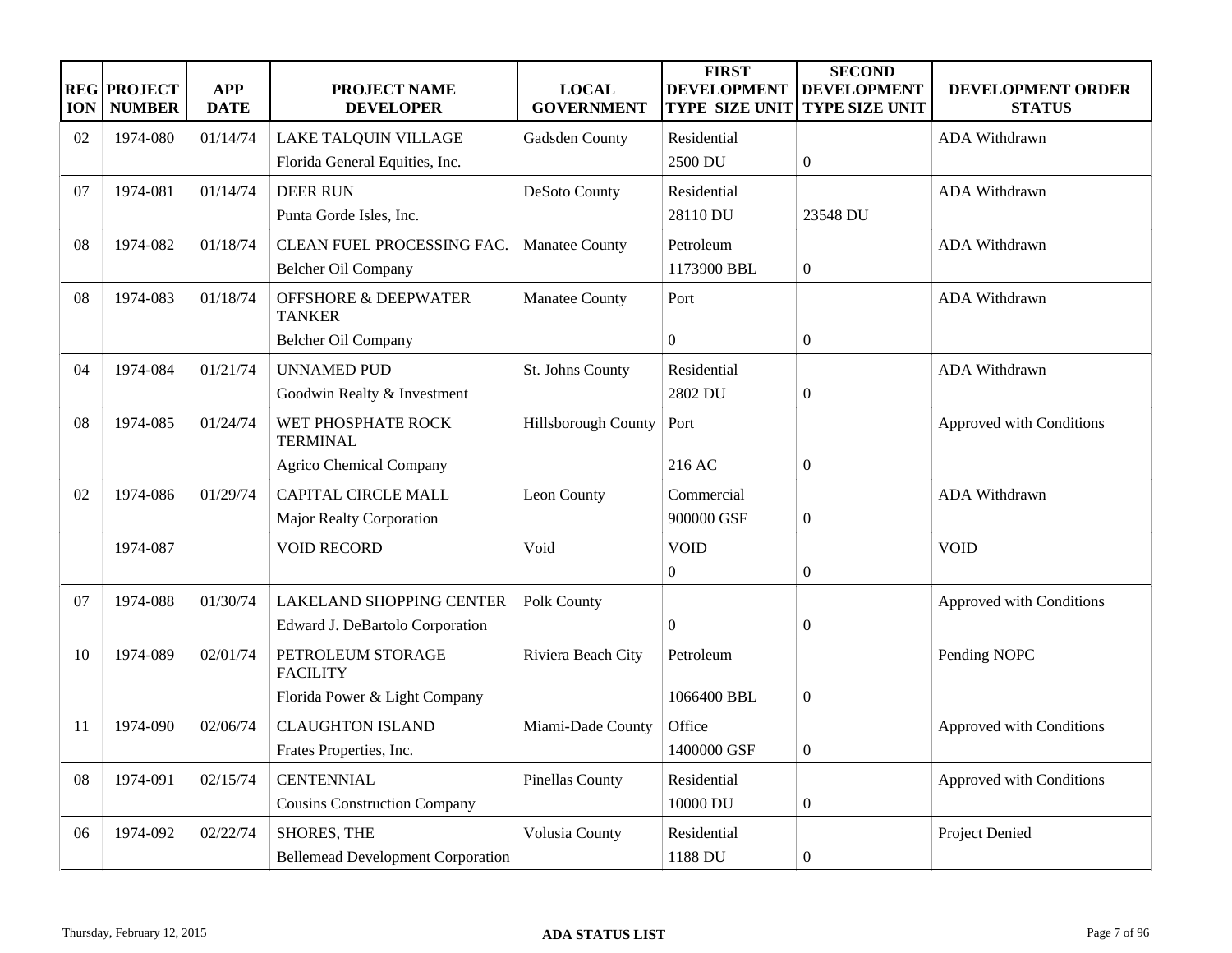| <b>ION</b> | <b>REG PROJECT</b><br><b>NUMBER</b> | <b>APP</b><br><b>DATE</b> | <b>PROJECT NAME</b><br><b>DEVELOPER</b>           | <b>LOCAL</b><br><b>GOVERNMENT</b> | <b>FIRST</b><br><b>DEVELOPMENT</b><br><b>TYPE SIZE UNIT</b> | <b>SECOND</b><br><b>DEVELOPMENT</b><br><b>TYPE SIZE UNIT</b> | DEVELOPMENT ORDER<br><b>STATUS</b> |
|------------|-------------------------------------|---------------------------|---------------------------------------------------|-----------------------------------|-------------------------------------------------------------|--------------------------------------------------------------|------------------------------------|
| 06         | 1974-093                            | 02/26/74                  | <b>VENTURA/BRIAR BAY</b>                          | Orlando City                      | Residential                                                 |                                                              | Pending NOPC                       |
|            |                                     |                           | <b>Trafalgar Developers of Florida</b>            |                                   | 3260 DU                                                     | $\boldsymbol{0}$                                             |                                    |
| 06         | 1974-094                            | 02/25/74                  | TOHO DEVELOPMENT                                  | Osceola County                    | Residential                                                 |                                                              | Approved with Conditions           |
|            |                                     |                           | Toho Development, Ltd.                            |                                   | 881 DU                                                      | $\boldsymbol{0}$                                             |                                    |
| 11         | 1974-095                            | 02/25/74                  | <b>BLUE HAMMOCK YACHT CLUB</b><br>& MARINA        | Monroe County                     | Residential                                                 |                                                              | Approved with Conditions           |
|            |                                     |                           | Business & Investment Consultants,<br>Inc.        |                                   | 1740 DU                                                     | $\boldsymbol{0}$                                             |                                    |
| 11         | 1974-096                            | 03/22/74                  | <b>BATES COCONUT CREEK</b>                        | <b>Broward County</b>             | Residential                                                 |                                                              | Approved with Conditions           |
|            |                                     |                           | <b>Holiday Springs Development</b><br>Corporation |                                   | 10000 DU                                                    | $\boldsymbol{0}$                                             |                                    |
| 11         | 1974-097                            | 03/04/74                  | <b>BUTLER FARMS</b>                               | <b>Broward County</b>             | Residential                                                 |                                                              | DO Rescinded                       |
|            |                                     |                           | <b>Bradshaw and Associates</b>                    |                                   | 5683 DU                                                     | $\boldsymbol{0}$                                             |                                    |
| 08         | 1974-098                            | 02/28/74                  | PORT OF MANATEE                                   | Manatee County                    | Petroleum                                                   |                                                              | Approved with Conditions           |
|            |                                     |                           | Florida Power & Light                             |                                   | 1000000 BBL                                                 | $\boldsymbol{0}$                                             |                                    |
| 09         | 1974-099                            | 03/04/74                  | <b>WATERFORD</b>                                  | Sarasota County                   | Residential                                                 |                                                              | Approved with Conditions           |
|            |                                     |                           | Walton, Madden, Cooper, Inc.                      |                                   | 2200 DU                                                     | $\boldsymbol{0}$                                             |                                    |
| 08         | 1974-100                            | 03/08/74                  | EASTLAKE SQUARE SHOPPING<br><b>MALL</b>           | <b>Hillsborough County</b>        | Commercial                                                  |                                                              | Approved with Conditions           |
|            |                                     |                           | <b>Carlton Fields</b>                             |                                   | 1050000 GSF                                                 | $\boldsymbol{0}$                                             |                                    |
| 01         | 1974-101                            | 01/02/74                  | <b>SUNNY HILLS</b>                                | <b>Washington County</b>          | Residential                                                 |                                                              | 90-Day Notice Expired              |
|            |                                     |                           | Deltona Corporation                               |                                   | 30000 DU                                                    | $\boldsymbol{0}$                                             |                                    |
| 02         | 1974-102                            | 03/19/74                  | TALLAHASSEE REGIONAL<br><b>AIRPORT</b>            | Tallahassee City                  | Airport                                                     |                                                              | DO Rescinded                       |
|            |                                     |                           | Tallahassee Regional Airport                      |                                   | 142000 GSF                                                  | $\boldsymbol{0}$                                             |                                    |
| 09         | 1974-103                            | 03/25/74                  | MEADOWS, THE                                      | Sarasota County                   | Residential                                                 |                                                              | Pending NOPC                       |
|            |                                     |                           | Taylor Woodrow Homes Limited                      |                                   | 4902 DU                                                     | $\boldsymbol{0}$                                             |                                    |
|            | 1974-104                            |                           | Void, SEE ADA-874-120                             | Void                              | Commercial                                                  |                                                              | <b>VOID</b>                        |
|            |                                     |                           | <b>Eastlake Square Associates</b>                 |                                   | 1050000 GSF                                                 | $\boldsymbol{0}$                                             |                                    |
| 10         | 1974-105                            | 03/25/74                  | <b>INDIAN RIVER TRAILS</b>                        | <b>Indian River County</b>        | Residential                                                 |                                                              | Project Abandoned                  |
|            |                                     |                           | Gollehon, Schemmer & Associates                   |                                   | 3880 DU                                                     | $\boldsymbol{0}$                                             |                                    |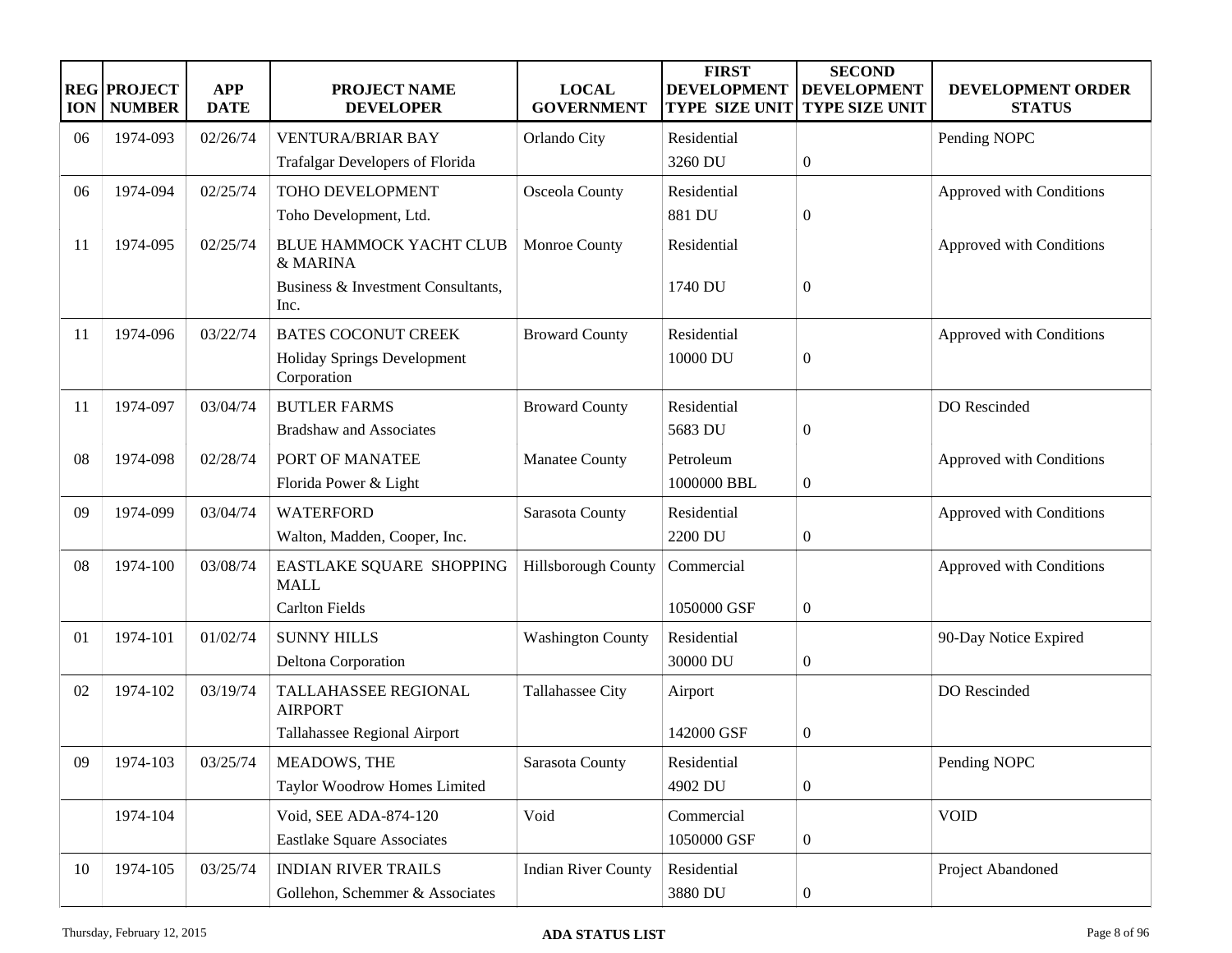| <b>ION</b> | <b>REG PROJECT</b><br><b>NUMBER</b> | <b>APP</b><br><b>DATE</b> | <b>PROJECT NAME</b><br><b>DEVELOPER</b>     | <b>LOCAL</b><br><b>GOVERNMENT</b> | <b>FIRST</b><br><b>DEVELOPMENT</b><br><b>TYPE SIZE UNIT</b> | <b>SECOND</b><br><b>DEVELOPMENT</b><br><b>TYPE SIZE UNIT</b> | DEVELOPMENT ORDER<br><b>STATUS</b> |
|------------|-------------------------------------|---------------------------|---------------------------------------------|-----------------------------------|-------------------------------------------------------------|--------------------------------------------------------------|------------------------------------|
| 10         | 1974-106                            | 03/28/74                  | <b>FAIRHAVENS, THE</b>                      | <b>Indian River County</b>        | Residential                                                 | Port                                                         | No longer a DRI                    |
|            |                                     |                           | Total Development, Inc.                     |                                   | 520 DU                                                      | $\overline{0}$                                               |                                    |
| 11         | 1974-107                            | 03/28/74                  | <b>INDIAN TRACE-M</b>                       | <b>Weston City</b>                | Residential                                                 |                                                              | Pending NOPC                       |
|            |                                     |                           | Meridian Business Campus Investors          |                                   | 40800 DU                                                    | $\boldsymbol{0}$                                             |                                    |
| 11         | 1974-108                            | 05/01/74                  | PORT EVERGLADES                             | <b>Broward County</b>             | Petroleum                                                   |                                                              | Approved with Conditions           |
|            |                                     |                           | Florida Power & Light Co.                   |                                   | 476000 BBL                                                  | $\overline{0}$                                               |                                    |
| 11         | 1974-109                            | 04/01/74                  | PARKLAND LAKES                              | <b>Broward County</b>             | Residential                                                 |                                                              | Approved with Conditions           |
|            |                                     |                           | <b>Emmer Development Corporation</b>        |                                   | 3893 DU                                                     | $\boldsymbol{0}$                                             |                                    |
| 08         | 1974-110                            | 04/17/74                  | <b>LAKE PADGETT PINES</b>                   | Pasco County                      | Residential                                                 |                                                              | Approved with Conditions           |
|            |                                     |                           | Pasco County                                |                                   | 8800 DU                                                     | $\boldsymbol{0}$                                             |                                    |
| 08         | 1974-111                            | 04/05/74                  | <b>KINGSFORD TRACT</b>                      | Hillsborough County               | Mining                                                      |                                                              | Approved with Conditions           |
|            |                                     |                           | International Minerals & Chemicals          |                                   | 6933 AC                                                     | $\boldsymbol{0}$                                             |                                    |
| 06         | 1974-112                            | 08/19/74                  | <b>VILLERON XIII</b>                        | Lake County                       | Residential                                                 |                                                              | Project Denied                     |
|            |                                     |                           | Nick Arthur Jones                           |                                   | 4250 DU                                                     | $\boldsymbol{0}$                                             |                                    |
| 06         | 1974-113                            | 07/30/74                  | PLANTATION AT LEESBURG                      | Lake County                       | Residential                                                 |                                                              | Pending NOPC                       |
|            |                                     |                           | <b>Plantation at Leesburg</b>               |                                   | 1270 DU                                                     | $\boldsymbol{0}$                                             |                                    |
| 04         | 1974-114                            | 04/08/74                  | <b>ALIKI GOLD COAST</b>                     | <b>Flagler County</b>             | Residential                                                 |                                                              | Approved with Conditions           |
|            |                                     |                           | Flagler Beach Associates, Ltd.              |                                   | 535 DU                                                      | $\boldsymbol{0}$                                             |                                    |
| 11         | 1974-115                            | 04/08/74                  | RYDER SYSTEM, INC.,<br><b>INTERNATIONAL</b> | Miami-Dade County                 | Office                                                      |                                                              | ADA Withdrawn                      |
|            |                                     |                           | Post, Buckley, Schuh & Jernigan             |                                   | 160 AC                                                      | $\boldsymbol{0}$                                             |                                    |
| 06         | 1974-116                            |                           | RIO VISTA MOBILE HOME<br><b>VILLAS</b>      | Osceola County                    | Residential                                                 |                                                              | Approved with Conditions           |
|            |                                     |                           | <b>Associated Engineers</b>                 |                                   | 1545 DU                                                     | $\boldsymbol{0}$                                             |                                    |
| 08         | 1974-117                            | 05/17/74                  | UNNAMED MINING OPERATION                    | Manatee County                    | Mining                                                      |                                                              | Project Denied                     |
|            |                                     |                           | Baker Industrial Corp.                      |                                   | 9165 AC                                                     | $\boldsymbol{0}$                                             |                                    |
| 11         | 1974-118                            | 04/25/74                  | <b>UNIVERSITY PARK</b>                      | <b>Broward County</b>             | Residential                                                 |                                                              | Approved with Conditions           |
|            |                                     |                           | University Park Corporation                 |                                   | 4050 DU                                                     | $\boldsymbol{0}$                                             |                                    |
| 10         | 1974-119                            | 04/25/74                  | FOX PROPERTY                                | Palm Beach County                 | Residential                                                 | Commercial                                                   | Pending NOPC                       |
|            |                                     |                           | Fox Property Venture                        |                                   | 10004 DU                                                    | 290000 GSF                                                   |                                    |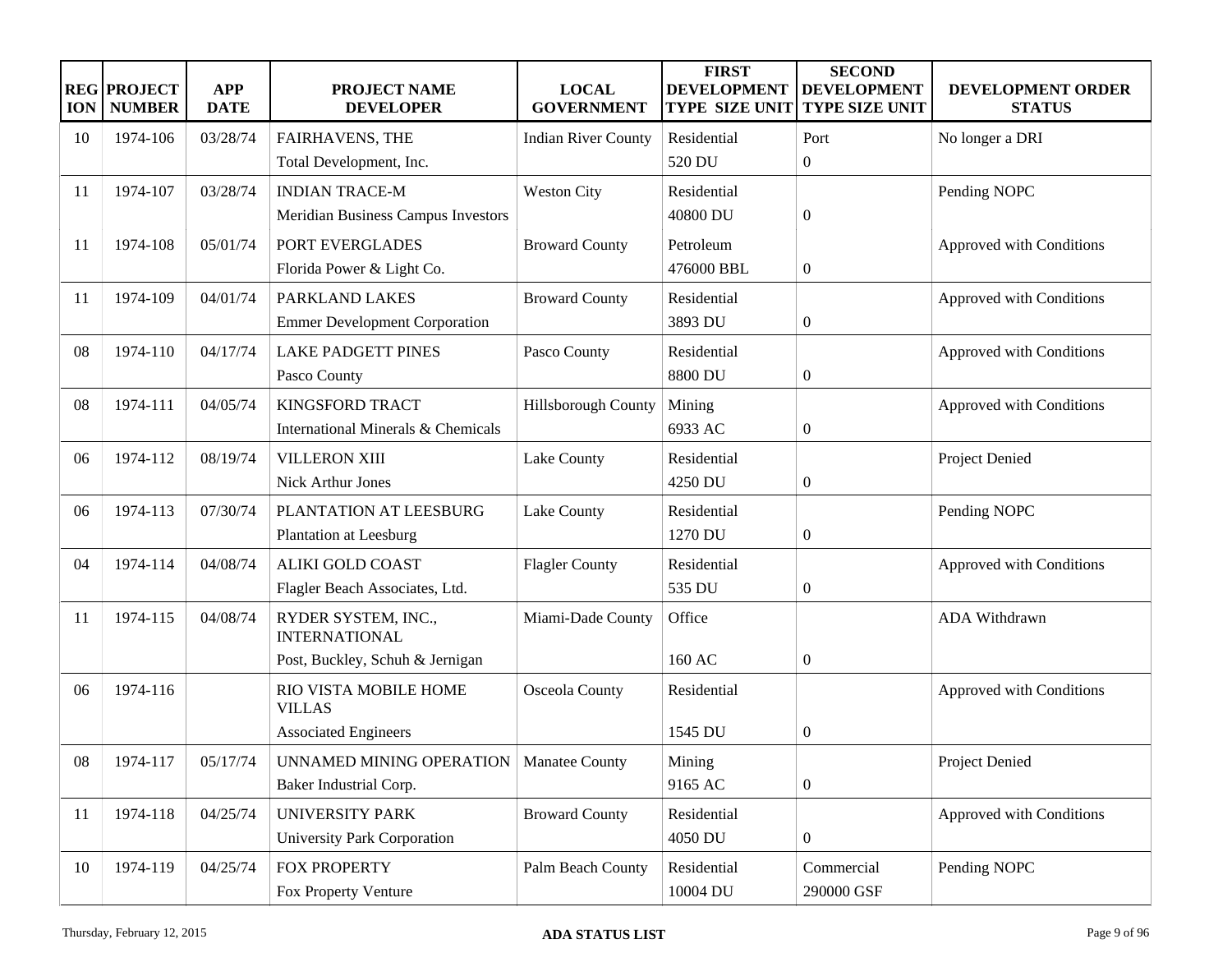| <b>ION</b> | <b>REG PROJECT</b><br><b>NUMBER</b> | <b>APP</b><br><b>DATE</b> | <b>PROJECT NAME</b><br><b>DEVELOPER</b>                                            | <b>LOCAL</b><br><b>GOVERNMENT</b> | <b>FIRST</b><br><b>DEVELOPMENT</b><br><b>TYPE SIZE UNIT</b> | <b>SECOND</b><br><b>DEVELOPMENT</b><br><b>TYPE SIZE UNIT</b> | <b>DEVELOPMENT ORDER</b><br><b>STATUS</b> |
|------------|-------------------------------------|---------------------------|------------------------------------------------------------------------------------|-----------------------------------|-------------------------------------------------------------|--------------------------------------------------------------|-------------------------------------------|
| 08         | 1974-120                            | 03/25/74                  | <b>BRANDON REGIONAL</b><br><b>SHOPPING CENTER</b>                                  | Hillsborough County               | Commercial                                                  |                                                              | Approved with Conditions                  |
|            |                                     |                           | LaMonte-Shimberg                                                                   |                                   | 527000 GSF                                                  | $\boldsymbol{0}$                                             |                                           |
| 09         | 1974-121                            | 05/07/74                  | SARASOTA SQUARE<br>Providence Life & Accident<br><b>Insurance Company</b>          | Sarasota County                   | Commercial<br>766000 GSF                                    | $\boldsymbol{0}$                                             | Approved with Conditions                  |
| 08         | 1974-122                            | 05/07/74                  | <b>TARPON LAKE VILLAGE</b><br><b>Tarpon Lake Corporation</b>                       | <b>Pinellas County</b>            | Residential<br>20100 DU                                     | $\boldsymbol{0}$                                             | Approved with Conditions                  |
| 06         | 1974-123                            | 06/24/74                  | PINE HILLS<br>Kings Bay Land Corporation                                           | <b>Brevard County</b>             | Residential<br>1314 DU                                      | $\boldsymbol{0}$                                             | Approved with Conditions                  |
| 08         | 1974-124                            | 05/20/74                  | <b>DOMINION</b><br>W. G. Development Corporation                                   | Hillsborough County               | Residential<br>16125 DU                                     | $\boldsymbol{0}$                                             | ADA Withdrawn                             |
| 09         | 1974-125                            | 05/20/74                  | <b>MYAKKA ESTATES-M</b><br><b>General Development</b>                              | North Port City                   | Residential<br>19031 DU                                     | $\boldsymbol{0}$                                             | Project Abandoned                         |
| 10         | 1974-126                            | 05/21/74                  | PALM BEACH GOLF & OCEAN<br><b>CLUB</b>                                             | Palm Beach County                 | Residential                                                 |                                                              | Project Denied                            |
|            |                                     |                           | Pine Island, Inc.                                                                  |                                   | 3320 DU                                                     | $\boldsymbol{0}$                                             |                                           |
| 09         | 1974-127                            | 05/24/74                  | <b>COLONY LEMON BAY MOBILE</b><br><b>HOME PARK</b>                                 | <b>Charlotte County</b>           | Residential                                                 |                                                              | Project Abandoned                         |
|            |                                     |                           | <b>Colony Management Corporation</b>                                               |                                   | 1150 DU                                                     | $\boldsymbol{0}$                                             |                                           |
| -11        | 1974-128                            | 05/24/74                  | <b>KENDALE GABLES</b><br>Intercontinental Group, Inc.                              | Miami-Dade County                 | Residential<br>3940 DU                                      | $\boldsymbol{0}$                                             | Project Denied                            |
| 09         | 1974-129                            | 05/24/74                  | <b>BRIDLE PATH</b><br>Dodge & Dodge Corporation                                    | <b>Collier County</b>             | Residential<br>1226 DU                                      | $\boldsymbol{0}$                                             | Approved with Conditions                  |
| 01         | 1974-130                            | 05/27/74                  | OAKWOOD ESTATES, UNIT 5<br><b>Ecological Development Corporation</b><br>of America | <b>Walton County</b>              | Residential<br>302 DU                                       | $\boldsymbol{0}$                                             | Approved                                  |
| 11         | 1974-131                            | 01/08/74                  | <b>FLAMINGO WEST</b><br>Cenville Communities                                       | <b>Broward County</b>             | Residential<br>18000 DU                                     | $\boldsymbol{0}$                                             | Approved with Conditions                  |
| 02         | 1974-132                            | 05/29/74                  | 230 KV TRANSMISSION LINE<br>Joe Dykes, Jr.                                         | Leon County                       | Electric<br>230 KV                                          | $\boldsymbol{0}$                                             | Approved with Conditions                  |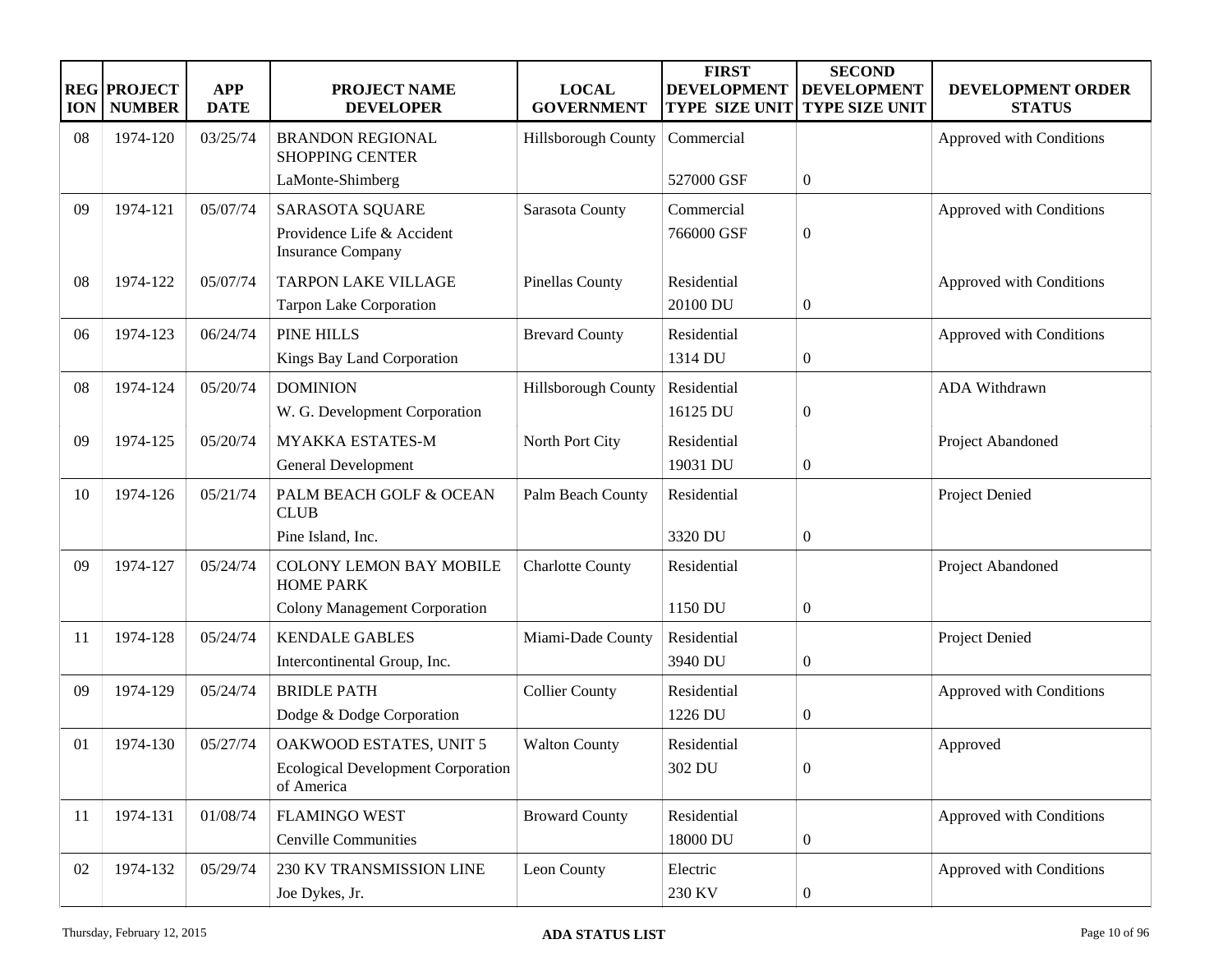| <b>ION</b> | <b>REG PROJECT</b><br><b>NUMBER</b> | <b>APP</b><br><b>DATE</b> | PROJECT NAME<br><b>DEVELOPER</b>                        | <b>LOCAL</b><br><b>GOVERNMENT</b> | <b>FIRST</b><br><b>DEVELOPMENT</b><br><b>TYPE SIZE UNIT</b> | <b>SECOND</b><br><b>DEVELOPMENT</b><br>TYPE SIZE UNIT | DEVELOPMENT ORDER<br><b>STATUS</b> |
|------------|-------------------------------------|---------------------------|---------------------------------------------------------|-----------------------------------|-------------------------------------------------------------|-------------------------------------------------------|------------------------------------|
| 02         | 1974-133                            | 05/29/74                  | 230 KV TRANSMISSION LINE                                | Wakulla County                    | Electric                                                    |                                                       | 90-Day Notice Expired              |
|            |                                     |                           | Joe Dykes, Jr.                                          |                                   | 230 KV                                                      | $\boldsymbol{0}$                                      |                                    |
| 01         | 1974-134                            | 05/30/74                  | OAKWOOD ESTATES, UNIT 7                                 | <b>Walton County</b>              | Residential                                                 |                                                       | Approved with Conditions           |
|            |                                     |                           | <b>Ecological Development Corporation</b><br>of America |                                   | 1290 DU                                                     | $\boldsymbol{0}$                                      |                                    |
| 04         | 1974-135                            | 05/31/74                  | <b>JACKSONVILLE GALLERIA</b>                            | Jacksonville City                 | Commercial                                                  |                                                       | Pending NOPC                       |
|            |                                     |                           | Tinsel town Plaza                                       |                                   | 1020000 GSF                                                 | $\boldsymbol{0}$                                      |                                    |
| 10         | 1974-136                            | 06/14/74                  | <b>BOCA VERDE PUD</b>                                   | Palm Beach County                 | Residential                                                 |                                                       | Pending NOPC                       |
|            |                                     |                           | Arvida Corporation                                      |                                   | 151 DU                                                      | $\boldsymbol{0}$                                      |                                    |
| 08         | 1974-137                            | 06/11/74                  | BAYONET POINT SHOPPING<br><b>MALL</b>                   | Pasco County                      | Commercial                                                  |                                                       | Pending Abandonment                |
|            |                                     |                           | Mid-Peninsula Realty Investment                         |                                   | 1189077 GSF                                                 | $\boldsymbol{0}$                                      |                                    |
| 06         | 1974-138                            | 06/17/74                  | <b>VALENCIA COMMUNITY</b><br><b>COLLEGE</b>             | <b>Orange County</b>              | School                                                      |                                                       | Approved with Conditions           |
|            |                                     |                           | David Linstrum                                          |                                   | <b>5000 FTE</b>                                             | $\boldsymbol{0}$                                      |                                    |
| 01         | 1974-139                            | 06/19/74                  | SANDESTIN DEVELOPMENT                                   | <b>Walton County</b>              | Residential                                                 |                                                       | Approved with Conditions           |
|            |                                     |                           | Intrawest Sandestin Co.                                 |                                   | 8000 DU                                                     | $\boldsymbol{0}$                                      |                                    |
| 06         | 1974-140                            | 06/20/74                  | <b>UNNAMED PUD</b>                                      | Lake County                       | Residential                                                 |                                                       | 90-Day Notice Expired              |
|            |                                     |                           | P. Thomas Boroughs                                      |                                   | 1971 DU                                                     | $\boldsymbol{0}$                                      |                                    |
| 04         | 1974-141                            | 06/24/74                  | NORTHEAST QUADRANT                                      | Jacksonville City                 | Residential                                                 |                                                       | Pending NOPC                       |
|            |                                     |                           | Stockton, Whatley, Davin &<br>Company                   |                                   | 5000 DU                                                     | $\boldsymbol{0}$                                      |                                    |
|            | 1974-142                            |                           | <b>VOID FILE NUMBER</b>                                 | Void                              | <b>VOID</b>                                                 |                                                       | <b>VOID</b>                        |
|            |                                     |                           | Void                                                    |                                   | $\overline{0}$                                              | $\boldsymbol{0}$                                      |                                    |
| 08         | 1974-143                            | 06/28/74                  | <b>LARGO COLLECTION</b>                                 | Pinellas County                   | Commercial                                                  |                                                       | Approved with Conditions           |
|            |                                     |                           | Amterre Development Inc.                                |                                   | 740000 GSF                                                  | $\boldsymbol{0}$                                      |                                    |
| 07         | 1975-001                            | 07/01/74                  | <b>LAKE WALES JAI-ALAI</b>                              | Polk County                       | Recreation                                                  |                                                       | Approved with Conditions           |
|            |                                     |                           | World Jai-Alai, Inc.                                    |                                   | 1400 PS                                                     | $\boldsymbol{0}$                                      |                                    |
| 04         | 1975-002                            | 07/08/74                  | <b>BAY MEADOWS SHOPPING</b><br><b>MALL</b>              | <b>Duval County</b>               | Commercial                                                  |                                                       | Approved with Conditions           |
|            |                                     |                           | Edward J. DeBartolo Corp.                               |                                   | 840410 GSF                                                  | $\boldsymbol{0}$                                      |                                    |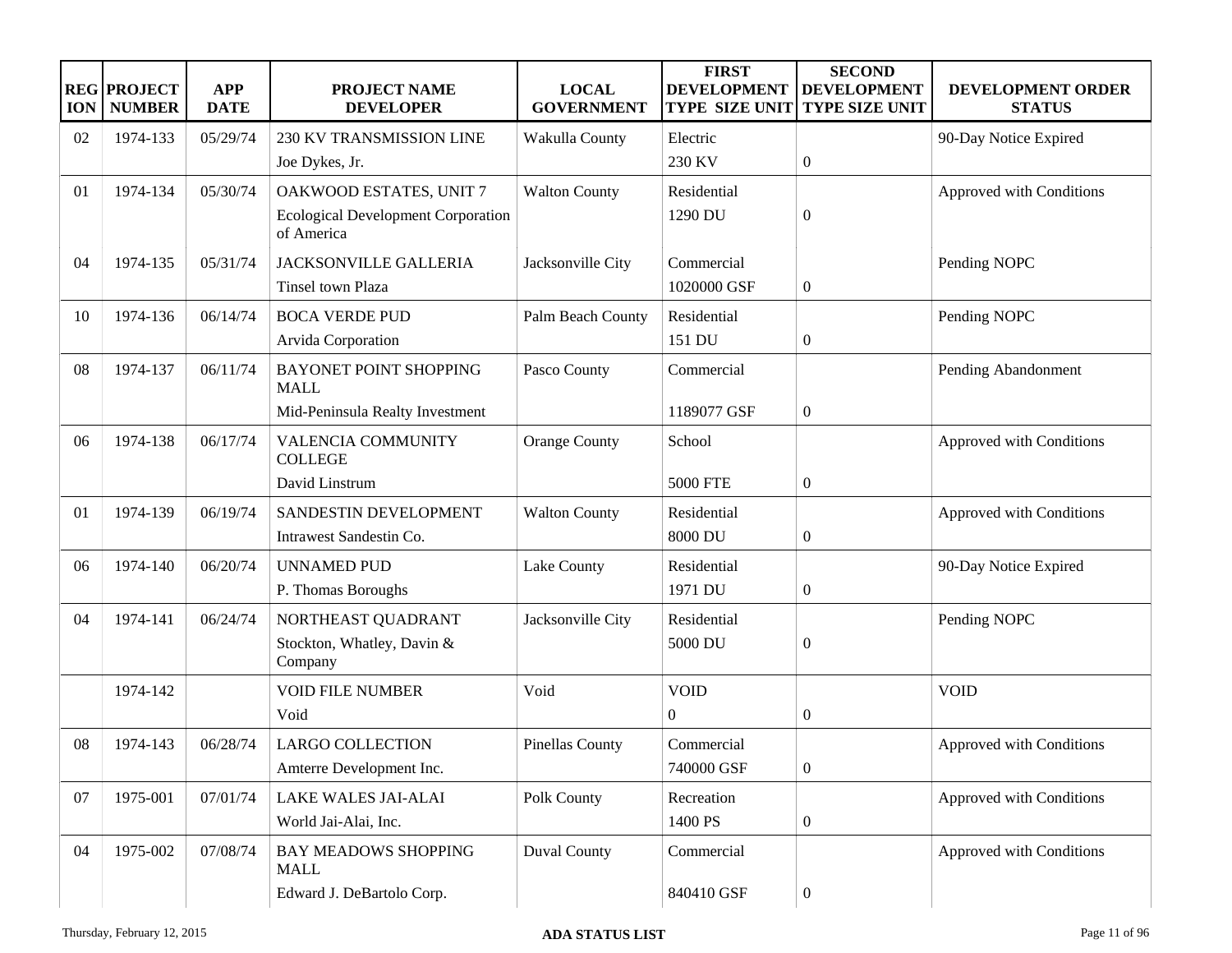| <b>ION</b> | <b>REG PROJECT</b><br><b>NUMBER</b> | <b>APP</b><br><b>DATE</b> | <b>PROJECT NAME</b><br><b>DEVELOPER</b>              | <b>LOCAL</b><br><b>GOVERNMENT</b> | <b>FIRST</b><br><b>DEVELOPMENT</b><br><b>TYPE SIZE UNIT</b> | <b>SECOND</b><br><b>DEVELOPMENT</b><br><b>TYPE SIZE UNIT</b> | DEVELOPMENT ORDER<br><b>STATUS</b> |
|------------|-------------------------------------|---------------------------|------------------------------------------------------|-----------------------------------|-------------------------------------------------------------|--------------------------------------------------------------|------------------------------------|
| 04         | 1975-003                            | 07/11/74                  | BUNNELL/ST. JOHNS 115/240 KV                         | <b>Flagler County</b>             | Electric                                                    |                                                              | 90-Day Notice Expired              |
|            |                                     |                           | Florida Power & Light                                |                                   | 240 KV                                                      | $\boldsymbol{0}$                                             |                                    |
| 08         | 1975-004                            | 07/11/74                  | <b>GULF VIEW SQUARE MALL</b>                         | Pasco County                      | Commercial                                                  |                                                              | Approved with Conditions           |
|            |                                     |                           | Edward J. DeBartolo Corporation                      |                                   | 956000 GSF                                                  | $\boldsymbol{0}$                                             |                                    |
| 01         | 1975-005                            | 07/16/74                  | <b>VENTURE BAY RESORT</b>                            | <b>Bay County</b>                 | Residential                                                 |                                                              | ADA Withdrawn                      |
|            |                                     |                           | Venture Out in America, Inc.                         |                                   | 1000 DU                                                     | $\mathbf{0}$                                                 |                                    |
| 03         | 1975-006                            | 07/17/74                  | <b>LITTLE RIVER SPRINGS</b><br><b>CAMPING RESORT</b> | <b>Suwannee County</b>            | Residential                                                 |                                                              | 90-Day Notice Expired              |
|            |                                     |                           |                                                      |                                   | 1500 DU                                                     | $\boldsymbol{0}$                                             |                                    |
| 08         | 1975-007                            | 07/18/74                  | PINE RIDGE AT SUGAR CREEK                            | Pasco County                      | Residential                                                 |                                                              | Approved with Conditions           |
|            |                                     |                           | <b>Equity Impact Services</b>                        |                                   | 3583 DU                                                     | $\boldsymbol{0}$                                             |                                    |
| 01         | 1975-008                            | 07/22/74                  | PANAMA CITY MALL GAYFERS<br><b>EXPANSION</b>         | Panama City                       | Commercial                                                  |                                                              | Approved with Conditions           |
|            |                                     |                           | Mercantile Stores Company, Inc.                      |                                   | 783000 GSF                                                  | $\boldsymbol{0}$                                             |                                    |
| 10         | 1975-009                            | 07/31/74                  | STUART SHOPPING MALL                                 | <b>Martin County</b>              | Commercial                                                  |                                                              | <b>ADA Withdrawn</b>               |
|            |                                     |                           | Edward J. DeBartolo Corporation                      |                                   | 877982 GSF                                                  | $\mathbf{0}$                                                 |                                    |
| 07         | 1975-010                            | 08/05/74                  | <b>JAI ALAI FRONTON</b>                              | Polk County                       | Attraction                                                  |                                                              | <b>ADA Withdrawn</b>               |
|            |                                     |                           | Polk Centennial, Inc.                                |                                   | 3598 ST                                                     | $\mathbf{0}$                                                 |                                    |
| 07         | 1975-011                            | 08/05/74                  | <b>JAI ALAI FRONTON</b>                              | <b>Highlands County</b>           | Attraction                                                  |                                                              | <b>ADA Withdrawn</b>               |
|            |                                     |                           | Highlands Jai-Alai, Inc.                             |                                   | 3598 ST                                                     | $\boldsymbol{0}$                                             |                                    |
| 03         | 1975-012                            | 08/05/74                  | <b>JAI ALAI FRONTON</b>                              | Columbia County                   | Attraction                                                  |                                                              | 90-Day Notice Expired              |
|            |                                     |                           | Columbia Jai-Alai, Inc.                              |                                   | 3598 ST                                                     | $\overline{0}$                                               |                                    |
| 01         | 1975-013                            | 08/07/74                  | <b>GRAYTON DUNES</b>                                 | <b>Walton County</b>              | Residential                                                 |                                                              | No longer a DRI                    |
|            |                                     |                           | <b>Grayton Dunes Properties</b>                      |                                   | 3343 DU                                                     | $\boldsymbol{0}$                                             |                                    |
| 05         | 1975-014                            | 08/16/74                  | PADDOCK MALL                                         | <b>Marion County</b>              | Commercial                                                  |                                                              | Approved with Conditions           |
|            |                                     |                           | Cope Properties/Retlaw                               |                                   | 565000 GSF                                                  | $\boldsymbol{0}$                                             |                                    |
| 05         | 1975-015                            | 08/26/74                  | FOREST PARK, UNIT 3                                  | Levy County                       | Residential                                                 |                                                              | Approved with Conditions           |
|            |                                     |                           | <b>Context Development Company</b>                   |                                   | 923 DU                                                      | $\boldsymbol{0}$                                             |                                    |
| 10         | 1975-016                            | 08/26/74                  | TWIN BANYAN PLANTATION                               | St. Lucie County                  | Residential                                                 |                                                              | ADA Withdrawn                      |
|            |                                     |                           | Universal Adams                                      |                                   | 2400 DU                                                     | $\boldsymbol{0}$                                             |                                    |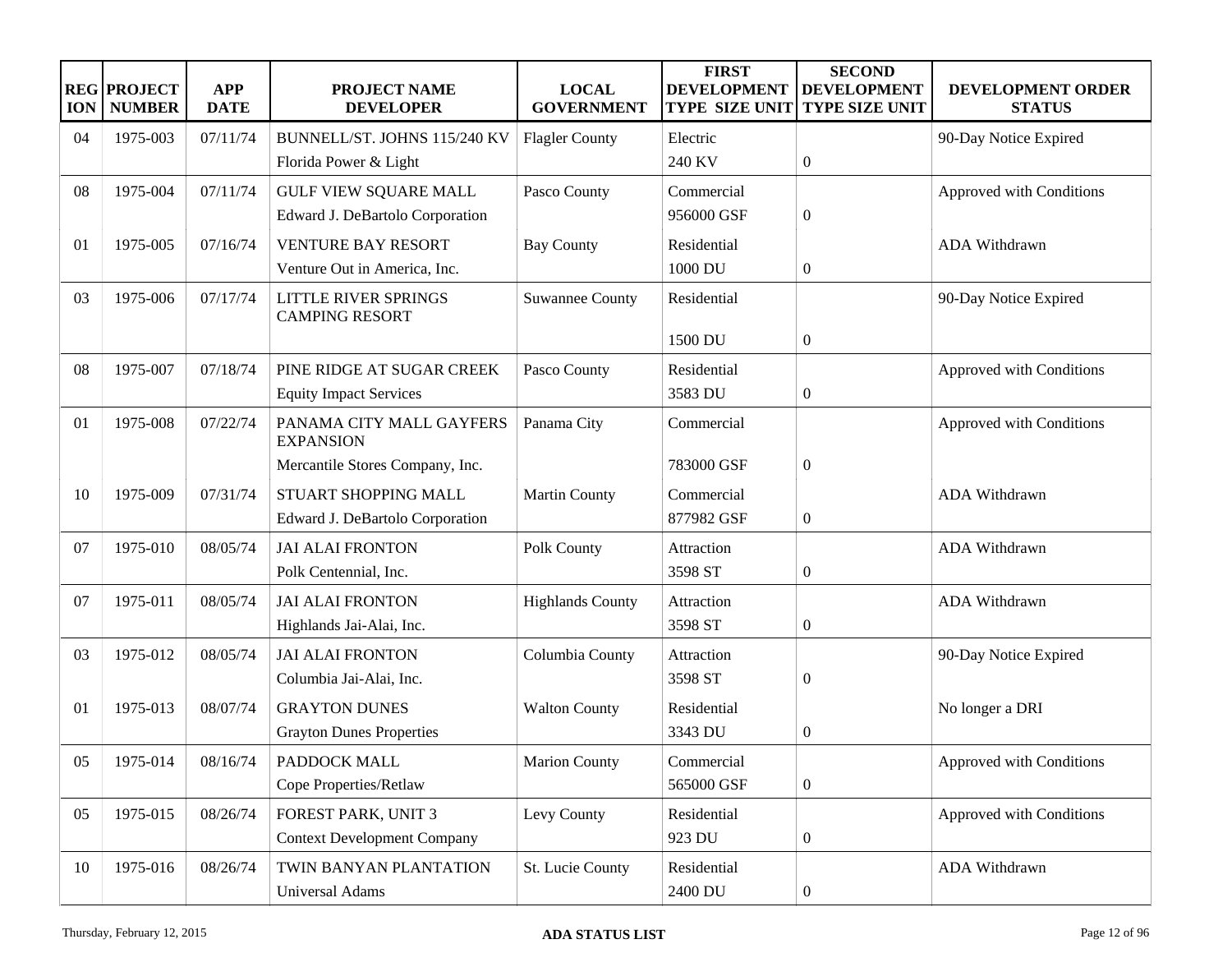| <b>ION</b> | <b>REG PROJECT</b><br><b>NUMBER</b> | <b>APP</b><br><b>DATE</b> | PROJECT NAME<br><b>DEVELOPER</b>                  | <b>LOCAL</b><br><b>GOVERNMENT</b> | <b>FIRST</b><br><b>DEVELOPMENT</b><br><b>TYPE SIZE UNIT</b> | <b>SECOND</b><br><b>DEVELOPMENT</b><br>TYPE SIZE UNIT | <b>DEVELOPMENT ORDER</b><br><b>STATUS</b> |
|------------|-------------------------------------|---------------------------|---------------------------------------------------|-----------------------------------|-------------------------------------------------------------|-------------------------------------------------------|-------------------------------------------|
|            | 1975-017                            |                           | <b>VOID</b>                                       | Void                              | Electric                                                    |                                                       | <b>VOID</b>                               |
|            |                                     |                           | Void                                              |                                   | 240 KV                                                      | $\boldsymbol{0}$                                      |                                           |
| 04         | 1975-018                            | 09/09/74                  | <b>CLEAN FUELS PROCESSING</b><br><b>PLANT</b>     | <b>Duval County</b>               |                                                             |                                                       | <b>ADA Withdrawn</b>                      |
|            |                                     |                           | Northshore Corporation                            |                                   | $\overline{0}$                                              | 0                                                     |                                           |
| 02         | 1975-019                            | 09/09/74                  | VILLAGES OF ST. GEORGE                            | Franklin County                   | Residential                                                 |                                                       | Approved with Conditions                  |
|            |                                     |                           | Leisure Properties, Ltd.                          |                                   | 3000 DU                                                     | $\boldsymbol{0}$                                      |                                           |
| 08         | 1975-020                            | 09/20/74                  | <b>BLOOMINGDALE</b>                               | Hillsborough County               | Residential                                                 |                                                       | Approved with Conditions                  |
|            |                                     |                           | Lamonte Shimberg Corporation                      |                                   | 6853 DU                                                     | $\boldsymbol{0}$                                      |                                           |
| 10         | 1975-021                            | 09/24/74                  | <b>BOCA DEL MAR SHOPPING</b><br><b>MALL</b>       | Palm Beach County                 | Commercial                                                  |                                                       | ADA Withdrawn                             |
|            |                                     |                           | <b>Boca Delmar Associates</b>                     |                                   | 1187900 GSF                                                 | $\boldsymbol{0}$                                      |                                           |
| 03         | 1975-022                            | 09/26/74                  | LEISURE RETREATS                                  | <b>Taylor County</b>              | Residential                                                 |                                                       | Approved with Conditions                  |
|            |                                     |                           | Richard W. Bowring, Authorized<br>Agent           |                                   | 458 DU                                                      | $\boldsymbol{0}$                                      |                                           |
| 08         | 1975-023                            | 10/16/74                  | WINGATE CREEK MINE                                | <b>Manatee County</b>             | Mining                                                      |                                                       | Approved with Conditions                  |
|            |                                     |                           | <b>Beker Phosphate</b>                            |                                   | 10971 AC                                                    | $\boldsymbol{0}$                                      |                                           |
| 08         | 1975-024                            | 10/28/74                  | TROUT CREEK, PUD                                  | Hillsborough County               | Residential                                                 |                                                       | <b>ADA Withdrawn</b>                      |
|            |                                     |                           | Lamonte-Shimberg Corporation                      |                                   | 16180 DU                                                    | $\boldsymbol{0}$                                      |                                           |
| 08         | 1975-025                            | 10/28/74                  | NORTH LAKE VILLAGE                                | Pinellas County                   | Office                                                      | Commercial                                            | <b>ADA Withdrawn</b>                      |
|            |                                     |                           | C. Randolph Wedding, Authorized<br>Agent          |                                   | 400000 GSF                                                  | 1100000 GSF                                           |                                           |
| 07         | 1975-026                            | 02/20/75                  | WEST LAKELAND VENTURE<br><b>INDUSTRIAL CENTER</b> | Polk County                       | Industrial                                                  |                                                       | Project Abandoned                         |
|            |                                     |                           | Second Properties, Inc.                           |                                   | 489 AC                                                      | 0                                                     |                                           |
| 02         | 1975-027                            | 11/12/74                  | <b>FIDDLER'S POINT</b>                            | Wakulla County                    | Residential                                                 |                                                       | ADA Withdrawn                             |
|            |                                     |                           | Fred Daniel Boyd, Trustee                         |                                   | 432 DU                                                      | $\boldsymbol{0}$                                      |                                           |
| 02         | 1975-028                            | 11/18/74                  | <b>KILLEARN LAKES</b>                             | Leon County                       | Residential                                                 |                                                       | Pending NOPC                              |
|            |                                     |                           | Villas of Oak Grove, LLC                          |                                   | 1675 DU                                                     | $\boldsymbol{0}$                                      |                                           |
| 06         | 1975-029                            | 11/25/74                  | <b>CHIMNEY HILL</b>                               | Volusia County                    | Residential                                                 |                                                       | Approved with Conditions                  |
|            |                                     |                           | J. K. Shirah & Sons, Inc.                         |                                   | 600 DU                                                      | 0                                                     |                                           |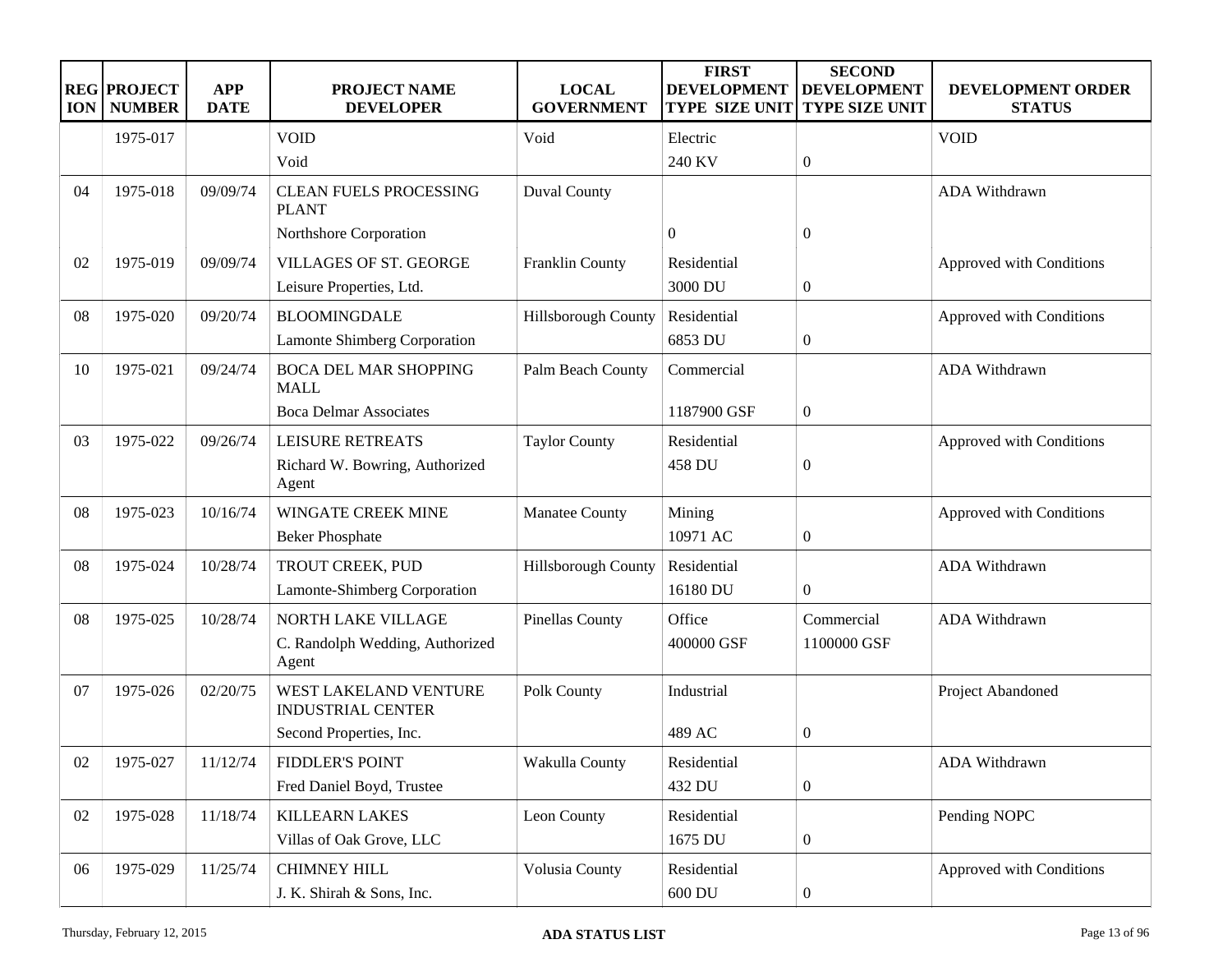| <b>ION</b> | <b>REG PROJECT</b><br><b>NUMBER</b> | <b>APP</b><br><b>DATE</b> | <b>PROJECT NAME</b><br><b>DEVELOPER</b>            | <b>LOCAL</b><br><b>GOVERNMENT</b> | <b>FIRST</b><br><b>DEVELOPMENT</b><br><b>TYPE SIZE UNIT</b> | <b>SECOND</b><br><b>DEVELOPMENT</b><br><b>TYPE SIZE UNIT</b> | DEVELOPMENT ORDER<br><b>STATUS</b> |
|------------|-------------------------------------|---------------------------|----------------------------------------------------|-----------------------------------|-------------------------------------------------------------|--------------------------------------------------------------|------------------------------------|
| 10         | 1975-030                            | 11/25/74                  | <b>MUNICIPAL MARINA</b>                            | <b>Indian River County</b>        | Port                                                        |                                                              | Project Abandoned                  |
|            |                                     |                           | City of Vero Beach                                 |                                   | 222 SL                                                      | $\boldsymbol{0}$                                             |                                    |
| 08         | 1975-031                            | 11/27/74                  | <b>BOOT RANCH</b>                                  | <b>Pinellas County</b>            | Residential                                                 |                                                              | ADA Withdrawn                      |
|            |                                     |                           | Kay Builders, Inc.                                 |                                   | 4000 DU                                                     | $\boldsymbol{0}$                                             |                                    |
| 02         | 1975-032                            | 12/02/74                  | <b>CHRISTIE'S BEACHMAR</b>                         | <b>Gulf County</b>                | Residential                                                 |                                                              | 90-Day Notice Expired              |
|            |                                     |                           | Shellbuilt Construction &<br>Development           |                                   | 316 DU                                                      | $\overline{0}$                                               |                                    |
| 05         | 1975-033                            | 12/13/74                  | BEVERLY HILLS, UNIT 6                              | <b>Citrus County</b>              | Residential                                                 |                                                              | Approved with Conditions           |
|            |                                     |                           | Citrus County Dept. of Dev. Se                     |                                   | 1400 DU                                                     | $\boldsymbol{0}$                                             |                                    |
| 04         | 1975-034                            | 12/18/74                  | <b>VILLAGES OF ARGYLE</b>                          | <b>Duval County</b>               | Residential                                                 |                                                              | Pending NOPC                       |
|            |                                     |                           | 295 Venture, LLC                                   |                                   | 16500 DU                                                    | $\boldsymbol{0}$                                             |                                    |
| 06         | 1975-035                            | 12/19/74                  | LAKE COUNTY SHOPPING MALL Lake County              |                                   | Commercial                                                  |                                                              | Approved with Conditions           |
|            |                                     |                           | General Growth Development<br>Corporation          |                                   | 565000 GSF                                                  | $\boldsymbol{0}$                                             |                                    |
| 09         | 1975-036                            | 12/26/74                  | MYAKKA ESTATES UNITS 5,6,7-<br>$I(M-974-125)$      | Sarasota County                   | Residential                                                 |                                                              | Approved with Conditions           |
|            |                                     |                           | <b>General Development Corporation</b>             |                                   | 3906 DU                                                     | $\boldsymbol{0}$                                             |                                    |
| 07         | 1975-037                            | 12/30/74                  | <b>LAKE WALES FRONTON</b><br><b>SPORTS THEATRE</b> | Polk County                       | Attraction                                                  |                                                              | Approved with Conditions           |
|            |                                     |                           | Lake Wales Fronton Sports Theater                  |                                   | 3506 ST                                                     | $\boldsymbol{0}$                                             |                                    |
| 08         | 1975-038                            | 01/02/75                  | <b>HARBOR VENTURES</b>                             | Manatee County                    | Residential                                                 |                                                              | Project Abandoned                  |
|            |                                     |                           | Harbor Ventures, Inc.                              |                                   | 4900 DU                                                     | $\boldsymbol{0}$                                             |                                    |
| 08         | 1975-039                            | 01/13/75                  | <b>SUNSET LAKES</b>                                | Pasco County                      | Residential                                                 |                                                              | Approved with Conditions           |
|            |                                     |                           | <b>Suncoast Highland Corporation</b>               |                                   | 2555 DU                                                     | $\boldsymbol{0}$                                             |                                    |
| 09         | 1975-040                            | 01/20/75                  | KREHLING NEW COMMUNITY                             | <b>Collier County</b>             | Residential                                                 |                                                              | Approved with Conditions           |
|            |                                     |                           | Krehling Industries, Inc.                          |                                   | 2000 DU                                                     | $\boldsymbol{0}$                                             |                                    |
| 09         | 1975-041                            | 01/21/75                  | <b>ACS-HENDRY</b>                                  | <b>Hendry County</b>              | Residential                                                 |                                                              | ADA Withdrawn                      |
|            |                                     |                           | American Community Systems, Inc.                   |                                   | 792 DU                                                      | $\boldsymbol{0}$                                             |                                    |
| 08         | 1975-042                            | 01/31/75                  | PERICO BAY                                         | Manatee County                    | Residential                                                 |                                                              | Approved with Conditions           |
|            |                                     |                           | <b>Sutton Manatee Associates</b>                   |                                   | 1778 DU                                                     | $\boldsymbol{0}$                                             |                                    |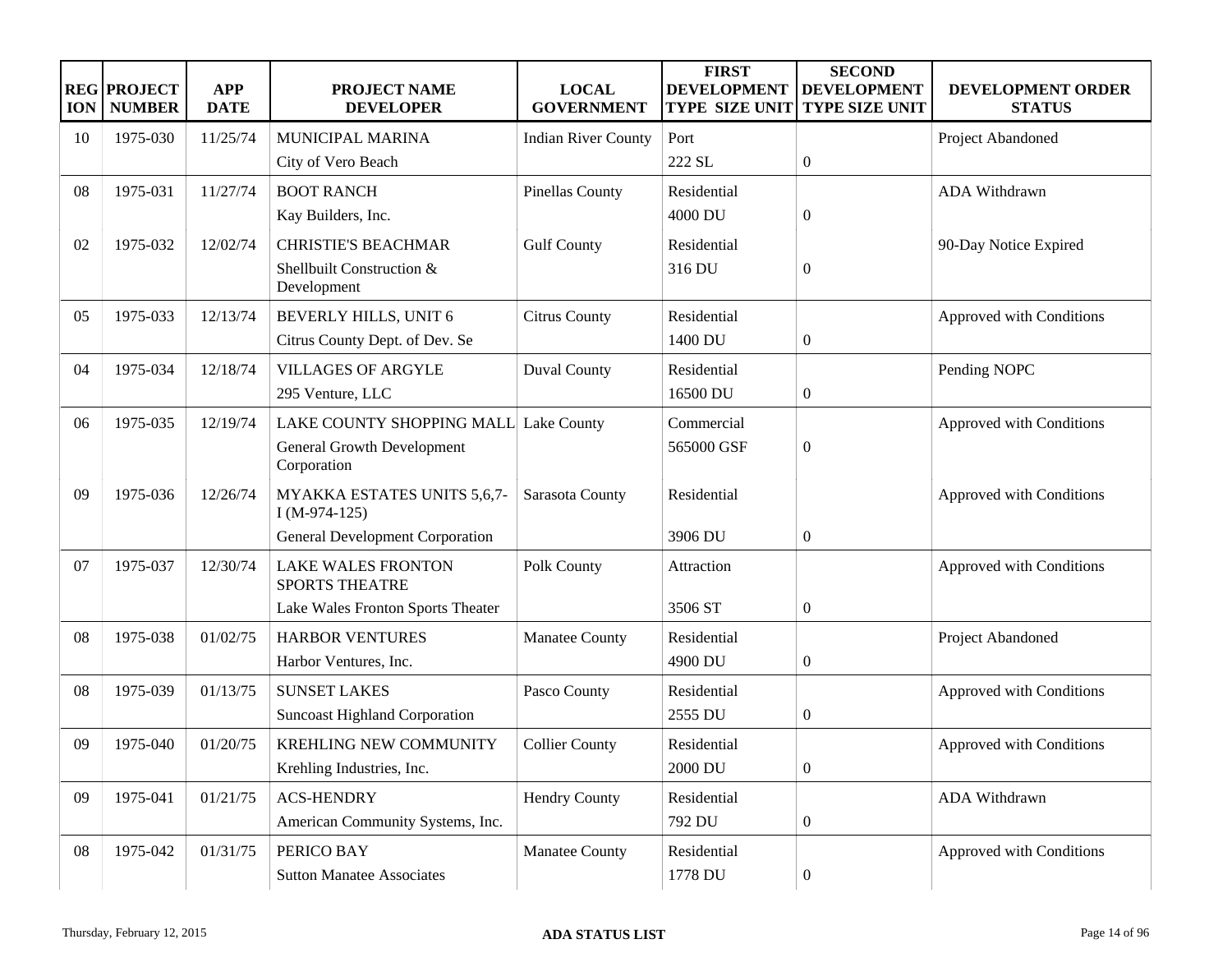| <b>ION</b> | <b>REG PROJECT</b><br><b>NUMBER</b> | <b>APP</b><br><b>DATE</b> | PROJECT NAME<br><b>DEVELOPER</b>               | <b>LOCAL</b><br><b>GOVERNMENT</b> | <b>FIRST</b><br><b>DEVELOPMENT</b><br><b>TYPE SIZE UNIT</b> | <b>SECOND</b><br><b>DEVELOPMENT</b><br>TYPE SIZE UNIT | DEVELOPMENT ORDER<br><b>STATUS</b> |
|------------|-------------------------------------|---------------------------|------------------------------------------------|-----------------------------------|-------------------------------------------------------------|-------------------------------------------------------|------------------------------------|
| 09         | 1975-043                            | 02/03/75                  | <b>JACARANDA WEST</b>                          | Sarasota County                   | Residential                                                 |                                                       | Approved with Conditions           |
|            |                                     |                           | Gulfstream Land & Development<br>Corporation   |                                   | 2958 DU                                                     | $\boldsymbol{0}$                                      |                                    |
| 08         | 1975-044                            | 02/03/75                  | AGRICO PORT SUPPLEMENTAL<br><b>DEVELOPMENT</b> | Hillsborough County               | Port                                                        |                                                       | Approved with Conditions           |
|            |                                     |                           | <b>Agrico Chemical Company</b>                 |                                   | <b>40 AC</b>                                                | $\overline{0}$                                        |                                    |
| 09         | 1975-045                            | 02/20/75                  | <b>ACS-HENDRY</b>                              | <b>Hendry County</b>              | Residential                                                 |                                                       | Approved with Conditions           |
|            |                                     |                           | American Community Systems, Inc.               |                                   | 792 DU                                                      | $\boldsymbol{0}$                                      |                                    |
| 06         | 1975-046                            | 02/20/75                  | FLORIDA MALL PROPERTIES                        | <b>Orange County</b>              | Commercial                                                  |                                                       | Approved with Conditions           |
|            |                                     |                           | Edward J. DeBartolo                            |                                   | 261 AC                                                      | $\boldsymbol{0}$                                      |                                    |
| -11        | 1975-047                            | 02/24/75                  | <b>HUNTINGTON</b>                              | Miramar City                      | Office                                                      | Residential                                           | Pending NOPC                       |
|            |                                     |                           | Country Lakes, LP                              |                                   | 495000 GSF                                                  | 6602 DU                                               |                                    |
| 11         | 1975-048                            | 02/27/75                  | <b>FISHER ISLAND</b>                           | Miami-Dade County                 | Residential                                                 |                                                       | Approved with Conditions           |
|            |                                     |                           | Fisher Island Associates, Ltd.                 |                                   | 5000 DU                                                     | $\boldsymbol{0}$                                      |                                    |
| 07         | 1975-049                            | 02/27/75                  | ELECT. TRANSM. LINE<br>MIDWAY-SHERMAN 240KV    | Okeechobee County                 | Electric                                                    |                                                       | Approved with Conditions           |
|            |                                     |                           | Florida Power & Light Company                  |                                   | 240 KV                                                      | $\boldsymbol{0}$                                      |                                    |
| 11         | 1975-050                            | 02/28/75                  | <b>MIAMI BEACH MARINA</b>                      | Miami Beach City                  | Port                                                        |                                                       | Approved with Conditions           |
|            |                                     |                           | City of Miami Beach                            |                                   | 420 SL                                                      | $\boldsymbol{0}$                                      |                                    |
| 06         | 1975-051                            | 03/03/75                  | SPRUCE CREEK VILLAGE                           | Volusia County                    | Residential                                                 |                                                       | Pending (No DO Rec'd)              |
|            |                                     |                           | Port Orange Trust                              |                                   | 4200 DU                                                     | $\boldsymbol{0}$                                      |                                    |
| 03         | 1975-052                            | 03/19/75                  | <b>OAKS MALL</b>                               | Gainesville City                  | Commercial                                                  |                                                       | NOPC Withdrawn                     |
|            |                                     |                           | <b>Oaks Development Company</b>                |                                   | 597400 GSF                                                  | $\boldsymbol{0}$                                      |                                    |
| 04         | 1975-053                            | 03/24/75                  | ELECTRICAL TRANSMISSION<br><b>LINE</b>         | <b>Baker County</b>               | Electric                                                    |                                                       | <b>ADA Withdrawn</b>               |
|            |                                     |                           | Florida Power & Light Company                  |                                   | 240 KV                                                      | $\boldsymbol{0}$                                      |                                    |
| 03         | 1975-054                            | 03/27/75                  | ELECTRICAL TRANSMISSION<br><b>LINE</b>         | <b>Bradford County</b>            | Electric                                                    |                                                       | ADA Withdrawn                      |
|            |                                     |                           | Florida Power & Light Company                  |                                   | 240 KV                                                      | $\boldsymbol{0}$                                      |                                    |
| 04         | 1975-055                            | 04/24/75                  | <b>CABALLOS DEL MAR</b>                        | St. Johns County                  | Residential                                                 |                                                       | Approved with Conditions           |
|            |                                     |                           | Fletcher Land Corp.                            |                                   | 8296 DU                                                     | $\boldsymbol{0}$                                      |                                    |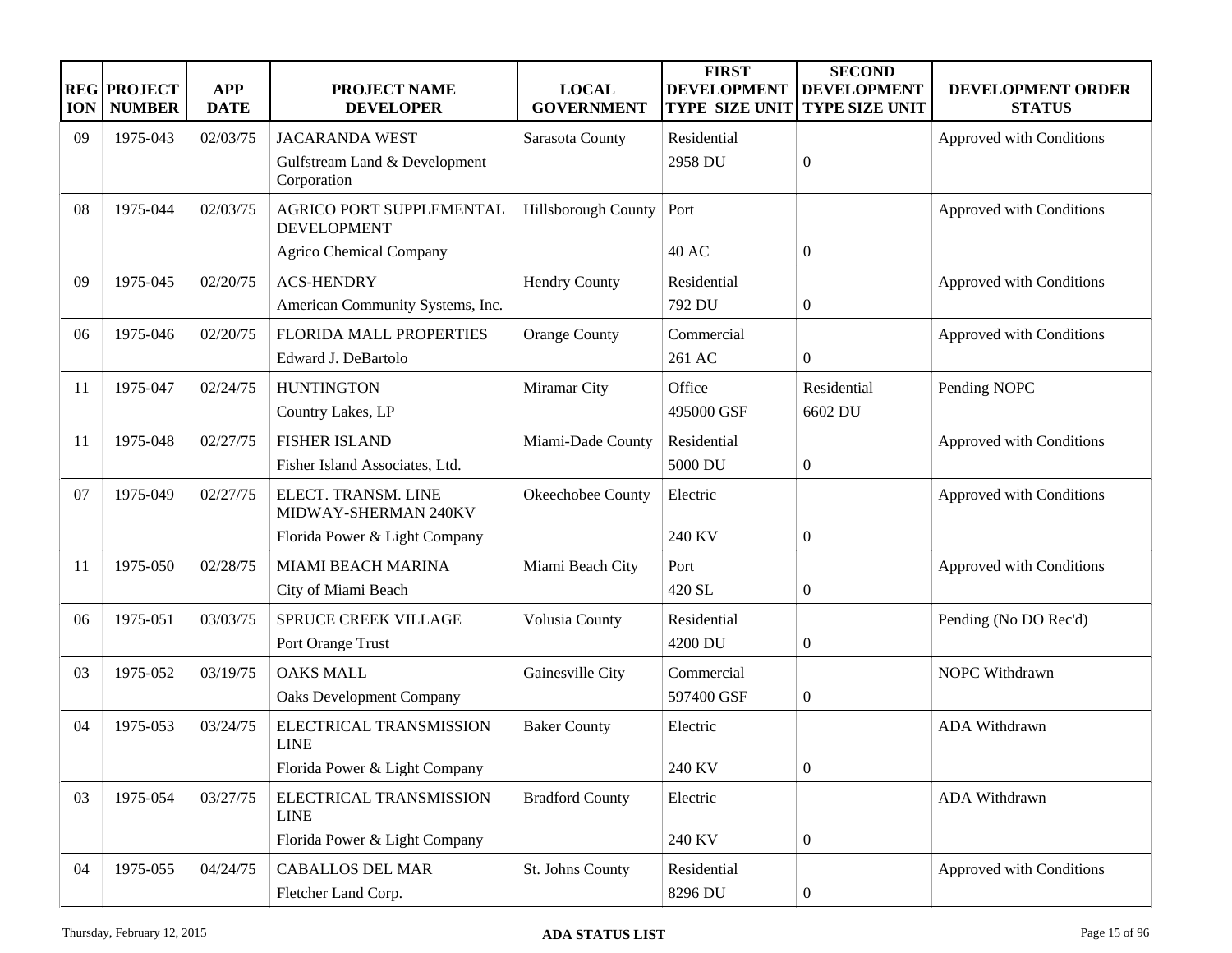| <b>ION</b> | <b>REG PROJECT</b><br><b>NUMBER</b> | <b>APP</b><br><b>DATE</b> | <b>PROJECT NAME</b><br><b>DEVELOPER</b>            | <b>LOCAL</b><br><b>GOVERNMENT</b> | <b>FIRST</b><br><b>DEVELOPMENT</b><br><b>TYPE SIZE UNIT</b> | <b>SECOND</b><br><b>DEVELOPMENT</b><br><b>TYPE SIZE UNIT</b> | DEVELOPMENT ORDER<br><b>STATUS</b> |
|------------|-------------------------------------|---------------------------|----------------------------------------------------|-----------------------------------|-------------------------------------------------------------|--------------------------------------------------------------|------------------------------------|
| 04         | 1975-056                            | 05/19/75                  | ELECTRICAL TRANSMISSION<br><b>LINE</b>             | <b>Baker County</b>               | Electric                                                    |                                                              | 90-Day Notice Expired              |
|            |                                     |                           | Florida Power & Light Company                      |                                   | 240 KV                                                      | $\Omega$                                                     |                                    |
| 03         | 1975-057                            | 05/19/75                  | ELECTRICAL TRANSMISSION<br><b>LINE</b>             | <b>Bradford County</b>            | Electric                                                    |                                                              | Approved with Conditions           |
|            |                                     |                           | Florida Power & Light Company                      |                                   | 240 KV                                                      | $\overline{0}$                                               |                                    |
| 02         | 1975-058                            | 05/28/75                  | ST. JOSEPH BAY ESTATES                             | <b>Gulf County</b>                | Residential                                                 |                                                              | <b>ADA Withdrawn</b>               |
|            |                                     |                           | St. Joseph Bay Estates, Inc.                       |                                   | 2000 DU                                                     | $\boldsymbol{0}$                                             |                                    |
| 08         | 1975-059                            | 06/12/75                  | PHOSPHATE MINE &<br><b>BENEFICIATION</b>           | Manatee County                    | Mining                                                      |                                                              | Approved with Conditions           |
|            |                                     |                           | Phillips Petroleum Company                         |                                   | 10700 AC                                                    | $\boldsymbol{0}$                                             |                                    |
| 08         | 1975-060                            | 06/16/75                  | <b>BIG FOUR MINE</b>                               | Hillsborough County               | Mining                                                      |                                                              | Approved with Conditions           |
|            |                                     |                           | <b>IMC</b> Phospahates                             |                                   | 5720 AC                                                     | $\boldsymbol{0}$                                             |                                    |
| 09         | 1975-061                            | 06/17/75                  | <b>ESTUARIES PUD, THE</b>                          | Lee County                        | Residential                                                 |                                                              | Project Denied                     |
|            |                                     |                           | Estuary Properties, Inc.                           |                                   | 26500 DU                                                    | $\boldsymbol{0}$                                             |                                    |
| 08         | 1975-062                            | 06/19/75                  | TURTLE LAKES PUD/STONES<br><b>THROW</b>            | Pasco County                      | Residential                                                 |                                                              | ADA Withdrawn                      |
|            |                                     |                           | LaMonte-Shimberg (Criterion<br>Corporation)        |                                   | 1969 DU                                                     | $\mathbf{0}$                                                 |                                    |
| 11         | 1976-001                            | 07/02/75                  | <b>VILLAGES OF HOMESTEAD</b>                       | Homestead City                    | Residential                                                 |                                                              | Pending NOPC                       |
|            |                                     |                           | Homestead-Miami Speedway                           |                                   | 14283 DU                                                    | $\boldsymbol{0}$                                             |                                    |
| 11         | 1976-002                            | 07/29/75                  | DADE CO. ZOOLOGICAL PARK                           | Miami-Dade County                 | Recreation                                                  |                                                              | Approved with Conditions           |
|            |                                     |                           | Dade County                                        |                                   | 1010 AC                                                     | $\boldsymbol{0}$                                             |                                    |
| 11         | 1976-003                            | 09/18/75                  | 84 SOUTH                                           | <b>Broward County</b>             | Residential                                                 | Industrial                                                   | Approved with Conditions           |
|            |                                     |                           | <b>Ireland Companies</b>                           |                                   | 2917 DU                                                     | 803 AC                                                       |                                    |
| 08         | 1976-004                            | 09/30/75                  | <b>FOUR CORNERS MINE</b>                           | Manatee County                    | Mining                                                      |                                                              | Approved with Conditions           |
|            |                                     |                           | Mosaic Fertilizer                                  |                                   | 18686 AC                                                    | $\boldsymbol{0}$                                             |                                    |
| 08         | 1976-005                            | 10/08/75                  | HILLSBOROUGH COUNTY<br><b>REGIONAL SERVICE CTR</b> | Hillsborough County               | Office                                                      |                                                              | Approved with Conditions           |
|            |                                     |                           | Division of General Services                       |                                   | 410509 GSF                                                  | $\boldsymbol{0}$                                             |                                    |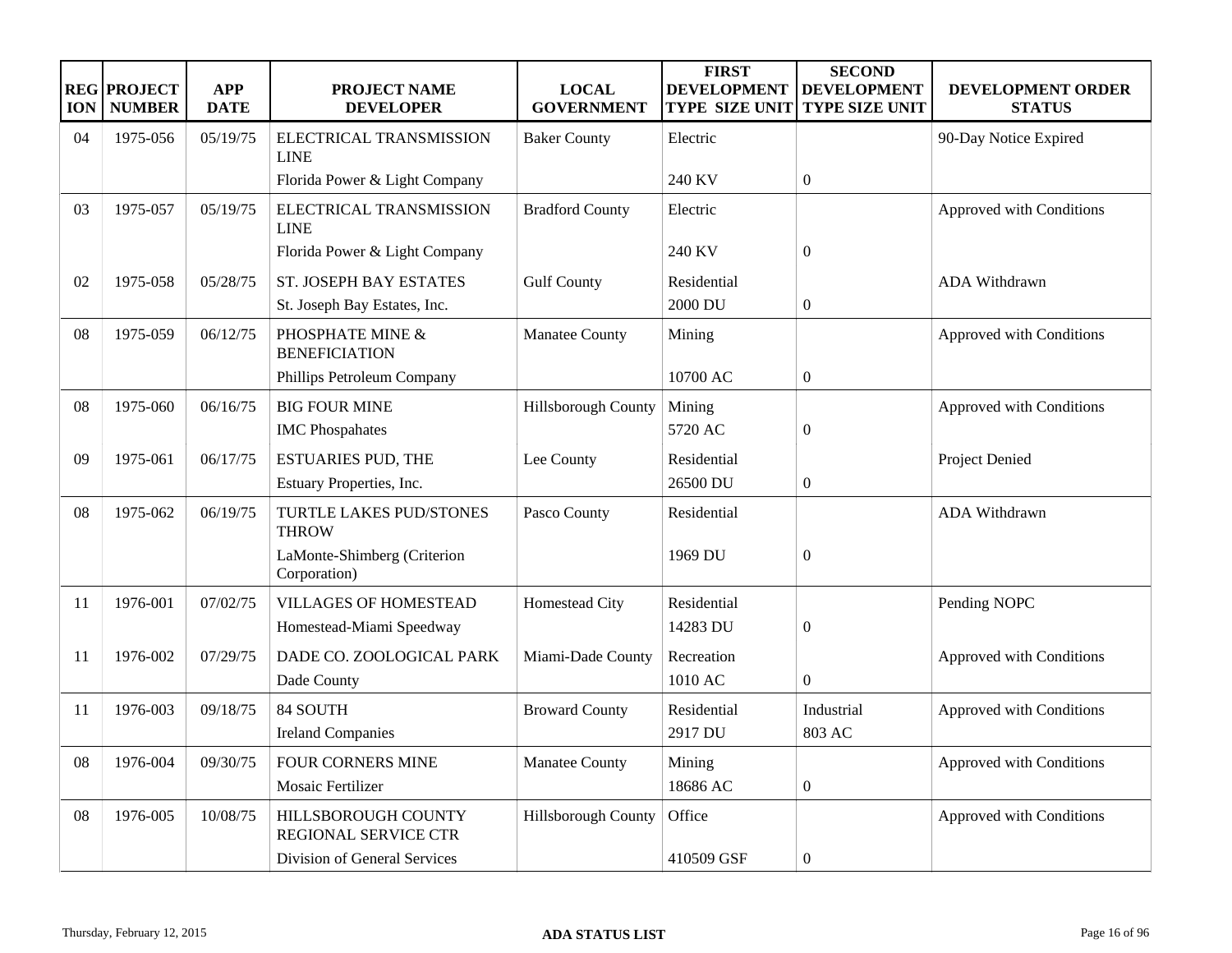| <b>ION</b> | <b>REG PROJECT</b><br><b>NUMBER</b> | <b>APP</b><br><b>DATE</b> | PROJECT NAME<br><b>DEVELOPER</b>                         | <b>LOCAL</b><br><b>GOVERNMENT</b> | <b>FIRST</b><br><b>DEVELOPMENT</b><br><b>TYPE SIZE UNIT</b> | <b>SECOND</b><br><b>DEVELOPMENT</b><br>TYPE SIZE UNIT | DEVELOPMENT ORDER<br><b>STATUS</b> |
|------------|-------------------------------------|---------------------------|----------------------------------------------------------|-----------------------------------|-------------------------------------------------------------|-------------------------------------------------------|------------------------------------|
| 03         | 1976-006                            | 10/15/75                  | <b>JANIS RANCH</b>                                       | Alachua County                    | Residential                                                 |                                                       | Approved with Conditions           |
|            |                                     |                           | MGIC-JANIS Properties, Inc.                              |                                   | 3000 DU                                                     | $\boldsymbol{0}$                                      |                                    |
| 06         | 1976-007                            | 10/20/75                  | REGIONAL SERVICE CENTER<br><b>ORANGE COUNTY</b>          | <b>Orange County</b>              | Office                                                      |                                                       | Approved with Conditions           |
|            |                                     |                           | Division of General Services                             |                                   | 624519 GSF                                                  | $\boldsymbol{0}$                                      |                                    |
| 11         | 1976-008                            | 11/24/75                  | PLANNED RESIDENTIAL<br><b>COMMUNITY</b>                  | Miami-Dade County                 | Residential                                                 |                                                       | Pending (No DO Rec'd)              |
|            |                                     |                           | Florida East Coast Properties                            |                                   | 4500 DU                                                     | $\boldsymbol{0}$                                      |                                    |
| 09         | 1976-009                            | 11/25/75                  | LELY COUNTRY CLUB                                        | <b>Collier County</b>             | Residential                                                 |                                                       | Approved with Conditions           |
|            |                                     |                           | Lely Estates, Inc.                                       |                                   | 1115 DU                                                     | $\boldsymbol{0}$                                      |                                    |
| 11         | 1976-010                            |                           | <b>VOID - SEE 82-039</b>                                 | Miami-Dade County                 | Industrial                                                  |                                                       | <b>VOID</b>                        |
|            |                                     |                           | Florida East Coast Railroad                              |                                   | 640 AC                                                      | $\boldsymbol{0}$                                      |                                    |
| 04         | 1976-011                            | 12/22/75                  | REGIONAL SERVICE CENTER<br><b>DUVAL COUNTY</b>           | <b>Duval County</b>               | Office                                                      |                                                       | Approved with Conditions           |
|            |                                     |                           | Department of General Services                           |                                   | 400000 GSF                                                  | $\overline{0}$                                        |                                    |
| 04         | 1976-012                            | 01/20/76                  | JACKSONVILLE ELECTRIC<br><b>AUTHORITY</b>                | <b>Duval County</b>               | Petroleum                                                   |                                                       | ADA Withdrawn                      |
|            |                                     |                           | Jacksonville Electric Authority                          |                                   | 536000 BBL                                                  | $\boldsymbol{0}$                                      |                                    |
| 11         | 1976-013                            | 03/22/76                  | PENSACOLA JUNIOR COLLEGE<br><b>WEST CAMPUS</b>           | Escambia County                   | School                                                      |                                                       | Approved with Conditions           |
|            |                                     |                           | T. Felton Harrison                                       |                                   | $\overline{0}$                                              | $\boldsymbol{0}$                                      |                                    |
| 07         | 1976-014                            | 03/23/76                  | <b>IMPERIALAKES</b>                                      | Polk County                       | Residential                                                 |                                                       | Pending NOPC                       |
|            |                                     |                           | John Lennon                                              |                                   | 13648 DU                                                    | $\boldsymbol{0}$                                      |                                    |
| 10         | 1976-015                            | 03/30/76                  | <b>JUPITER MEDICAL CENTER</b>                            | Palm Beach County                 | Hospital                                                    |                                                       | Approved with Conditions           |
|            |                                     |                           | Palm Beach-Martin County Medical<br>Center, Inc.         |                                   | 200 BD                                                      | 0                                                     |                                    |
| 10         | 1976-016                            | 04/05/76                  | <b>MARTIN-SHERMAN 240KV</b><br><b>TRANSMISSION LINE</b>  | <b>Martin County</b>              | Electrical                                                  |                                                       | Approved with Conditions           |
|            |                                     |                           | Florida Power & Light Company                            |                                   | 240 KV                                                      | $\boldsymbol{0}$                                      |                                    |
| 09         | 1976-017                            | 04/05/76                  | <b>SOUTHWEST FLORIDA</b><br><b>INTERNATIONAL AIRPORT</b> | Lee County                        | Airport                                                     |                                                       | Approved with Conditions           |
|            |                                     |                           | Lee County Port Authority                                |                                   | 3185 AC                                                     | 0                                                     |                                    |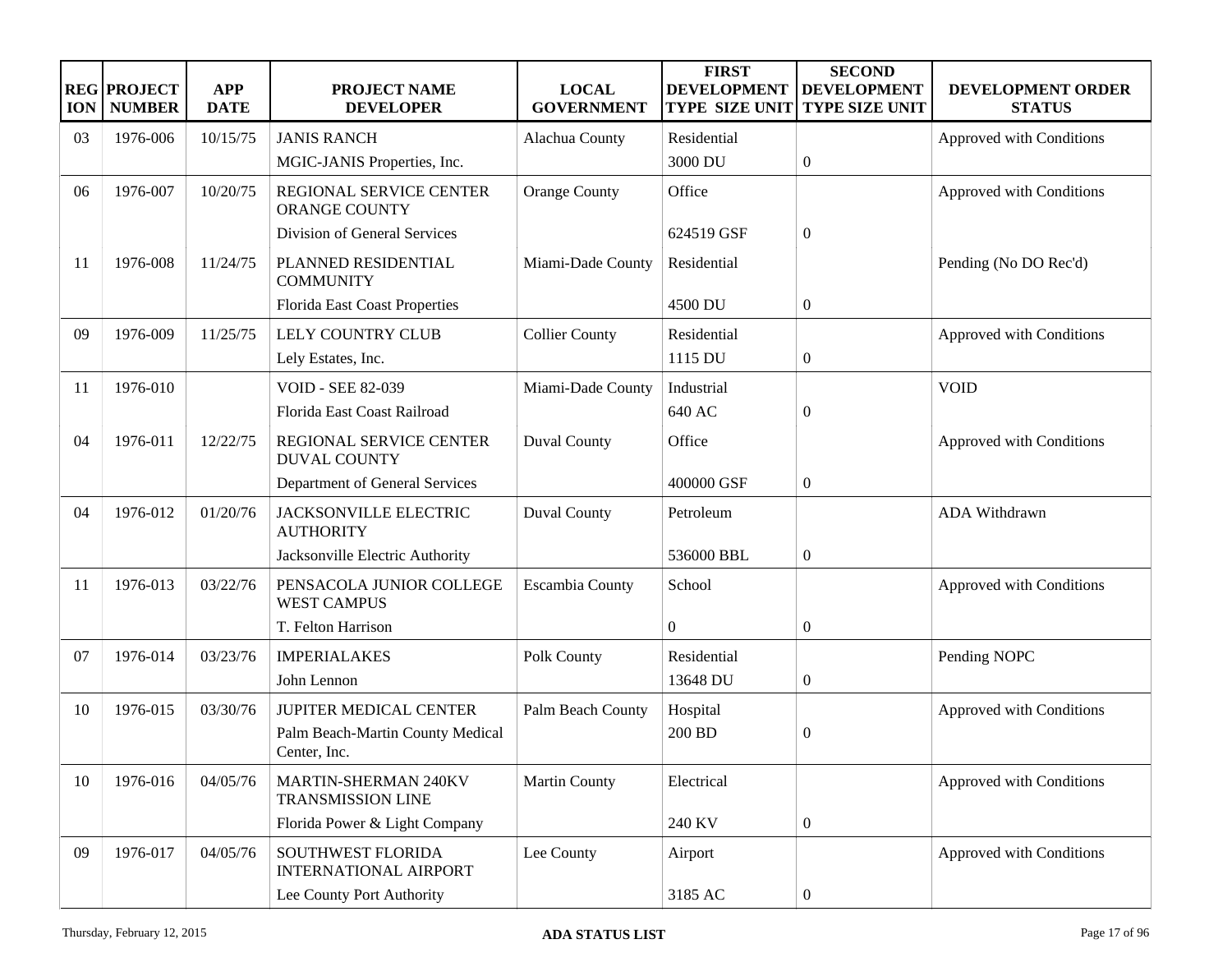| <b>ION</b> | <b>REG PROJECT</b><br><b>NUMBER</b> | <b>APP</b><br><b>DATE</b> | <b>PROJECT NAME</b><br><b>DEVELOPER</b>                | <b>LOCAL</b><br><b>GOVERNMENT</b> | <b>FIRST</b><br><b>DEVELOPMENT</b><br><b>TYPE SIZE UNIT</b> | <b>SECOND</b><br><b>DEVELOPMENT</b><br><b>TYPE SIZE UNIT</b> | DEVELOPMENT ORDER<br><b>STATUS</b> |
|------------|-------------------------------------|---------------------------|--------------------------------------------------------|-----------------------------------|-------------------------------------------------------------|--------------------------------------------------------------|------------------------------------|
| 01         | 1976-018                            | 05/14/76                  | <b>RAINTREE</b>                                        | Okaloosa County                   | Residential                                                 |                                                              | Approved with Conditions           |
|            |                                     |                           | International City Bank & Trust<br>Company             |                                   | 806 DU                                                      | $\mathbf{0}$                                                 |                                    |
| 08         | 1976-019                            | 06/07/76                  | PORT SUTTON PETROLEUM<br><b>STORAGE FACILITY</b>       | Hillsborough County               | Petroleum                                                   |                                                              | Approved with Conditions           |
|            |                                     |                           | Western Fuels, Inc.                                    |                                   | 770000 BBL                                                  | $\boldsymbol{0}$                                             |                                    |
| 09         | 1976-020                            | 06/07/76                  | PELICAN BAY                                            | <b>Collier County</b>             | Residential                                                 |                                                              | Approved with Conditions           |
|            |                                     |                           | Westinghouse Communities of<br>Naples, Inc.            |                                   | 12000 DU                                                    | $\overline{0}$                                               |                                    |
| 02         | 1976-021                            | 06/21/76                  | <b>BIG BEND JAI ALAI FRONTON</b>                       | Gadsden County                    | Recreation                                                  |                                                              | Approved with Conditions           |
|            |                                     |                           | Golden Crown Corporation                               |                                   | 1804 PS                                                     | $\boldsymbol{0}$                                             |                                    |
| 11         | 1976-022                            | 12/21/77                  | DADE COUNTY REGIONAL<br><b>SERVICE CENTER</b>          | Miami City                        | Office                                                      |                                                              | Approved with Conditions           |
|            |                                     |                           | Department of General Services                         |                                   | 626675 GSF                                                  | $\boldsymbol{0}$                                             |                                    |
| 07         | 1977-001                            | 07/06/76                  | <b>HARDEE PHOSPHATE</b><br><b>COMPLEX MINING CORP.</b> | Hardee County                     | Mining                                                      |                                                              | Pending NOPC                       |
|            |                                     |                           | CF Industries, Inc.                                    |                                   | 19555 AC                                                    | $\overline{0}$                                               |                                    |
| 09         | 1977-002                            | 10/04/76                  | <b>SPRING CREEK</b>                                    | Lee County                        | Industrial                                                  | Residential                                                  | Pending NOPC                       |
|            |                                     |                           | Dewey Gargiulo, Trustee                                |                                   | 595 AC                                                      | 1800 DU                                                      |                                    |
| 01         | 1977-003                            | 10/08/76                  | <b>BLUEWATER BAY</b>                                   | Okaloosa County                   | Residential                                                 |                                                              | Pending NOPC                       |
|            |                                     |                           | Bluewater Bay Resort, LLC                              |                                   | 5579 DU                                                     | $\boldsymbol{0}$                                             |                                    |
| 02         | 1977-004                            | 11/04/76                  | TALLAHASSEE LEON COUNTY<br><b>CIVIC CENTER</b>         | Tallahassee City                  | Recreation                                                  |                                                              | Approved with Conditions           |
|            |                                     |                           | Tallahassee-Leon Co. Civic Center<br>Authority         |                                   | 11990 ST                                                    | $\boldsymbol{0}$                                             |                                    |
| 03         | 1977-005                            | 11/18/76                  | MASS SEATING/NATATORIUM<br><b>FACILITY</b>             | Alachua County                    | Recreation                                                  |                                                              | Approved with Conditions           |
|            |                                     |                           | University of Florida                                  |                                   | 12100 ST                                                    | $\boldsymbol{0}$                                             |                                    |
| 07         | 1977-006                            | 01/03/77                  | KEENTOWN-WHIDDEN 240KV<br><b>TRANSMISSION LINE</b>     | DeSoto County                     | Electrical                                                  |                                                              | Approved with Conditions           |
|            |                                     |                           | Florida Power & Light Company                          |                                   | 240 KV                                                      | $\boldsymbol{0}$                                             |                                    |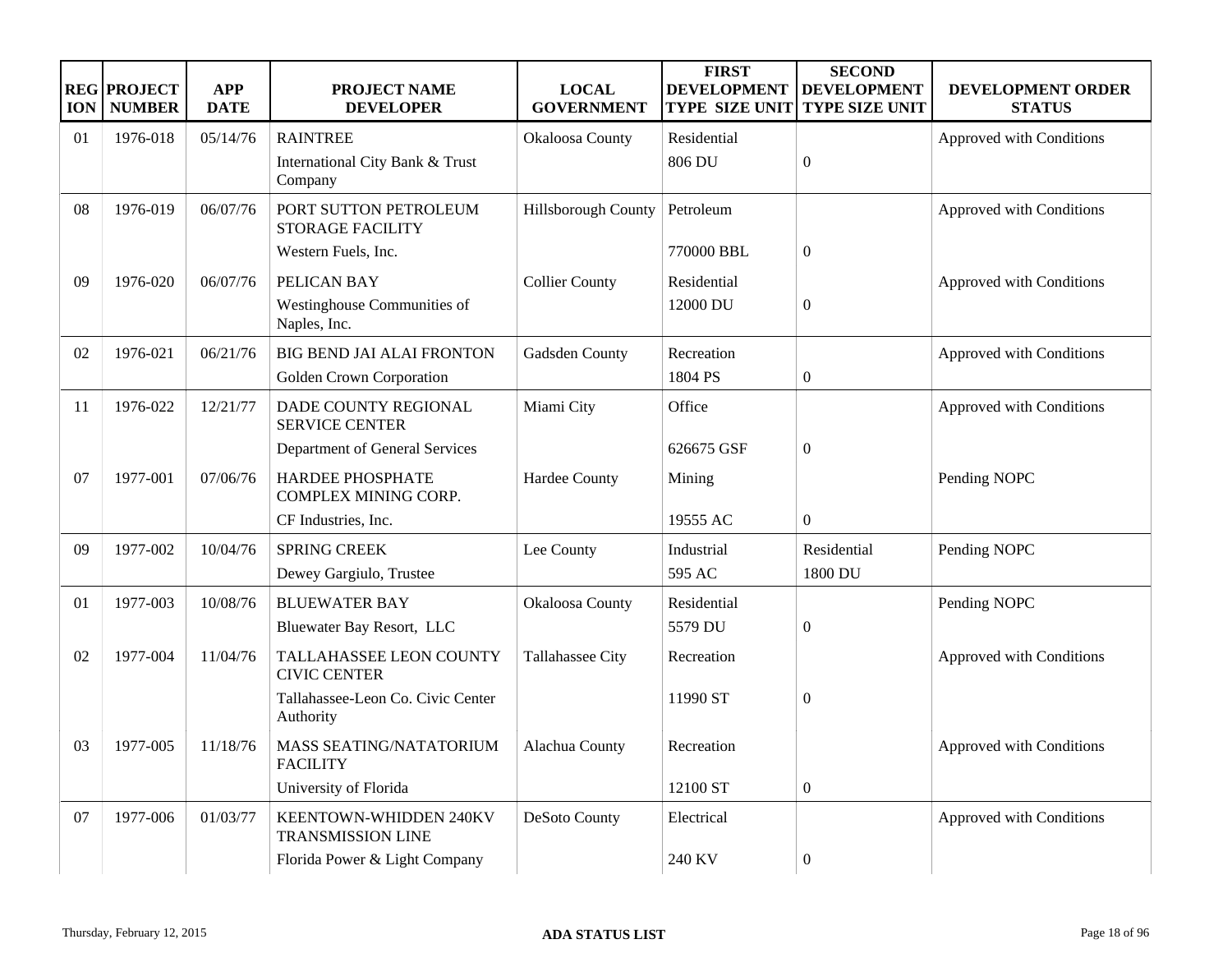| <b>ION</b> | <b>REG PROJECT</b><br><b>NUMBER</b> | <b>APP</b><br><b>DATE</b> | <b>PROJECT NAME</b><br><b>DEVELOPER</b>          | <b>LOCAL</b><br><b>GOVERNMENT</b> | <b>FIRST</b><br><b>DEVELOPMENT</b><br><b>TYPE SIZE UNIT</b> | <b>SECOND</b><br><b>DEVELOPMENT</b><br><b>TYPE SIZE UNIT</b> | <b>DEVELOPMENT ORDER</b><br><b>STATUS</b> |
|------------|-------------------------------------|---------------------------|--------------------------------------------------|-----------------------------------|-------------------------------------------------------------|--------------------------------------------------------------|-------------------------------------------|
| 07         | 1977-007                            | 02/23/77                  | MISS. CHEMICAL CORP.<br>PHOSPHATE MINE           | Hardee County                     | Mining                                                      |                                                              | Approved with Conditions                  |
|            |                                     |                           | Mississippi Chemical Corporation                 |                                   | 14850 AC                                                    | $\overline{0}$                                               |                                           |
| 08         | 1977-008                            | 04/28/77                  | <b>APOLLO BEACH</b>                              | <b>Hillsborough County</b>        | Residential                                                 |                                                              | Approved with Conditions                  |
|            |                                     |                           | Terrabrook, Apollo Beach                         |                                   | 17961 DU                                                    | $\boldsymbol{0}$                                             |                                           |
| 08         | 1977-009                            | 05/05/77                  | <b>USF MASS SEATING FACILITY</b>                 | Tampa City                        | Recreation                                                  |                                                              | Approved with Conditions                  |
|            |                                     |                           | Department of General Services                   |                                   | 11000 ST                                                    | $\overline{0}$                                               |                                           |
| 02         | 1977-010                            | 03/25/77                  | <b>ST. GEORGE ISLAND</b>                         | Franklin County                   | Residential                                                 |                                                              | Approved with Conditions                  |
|            |                                     |                           | Mahr Development Corp of FL                      |                                   | 831 DU                                                      | $\boldsymbol{0}$                                             |                                           |
| 04         | 1977-011                            | 05/25/77                  | DUVAL-TITANIUM 240KV<br><b>TRANSMISSION LINE</b> | Clay County                       | Electrical                                                  |                                                              | Approved with Conditions                  |
|            |                                     |                           | Florida Power & Light Company                    |                                   | 240 KV                                                      | $\boldsymbol{0}$                                             |                                           |
| 11         | 1978-001                            | 07/08/77                  | J.A. SAMUELS S.<br>CAMPUS/BROWARD COM.COLL.      | Pembroke Pines City               | School                                                      |                                                              | Pending NOPC                              |
|            |                                     |                           | <b>Broward Community College</b>                 |                                   | <b>5000 FTE</b>                                             | $\overline{0}$                                               |                                           |
| 08         | 1978-002                            | 07/20/77                  | UNIVERSITY OF S. FLA. ST.<br>PETE CAMPUS         | St. Petersburg City               | School                                                      |                                                              | Approved with Conditions                  |
|            |                                     |                           | Department of General Services                   |                                   | <b>5000 FTE</b>                                             | $\overline{0}$                                               |                                           |
| 08         | 1978-003                            | 07/27/77                  | <b>FOREST LAKES</b>                              | Pinellas County                   | Residential                                                 |                                                              | Approved with Conditions                  |
|            |                                     |                           | Robert L. Nagle, V.P.                            |                                   | 5337 DU                                                     | $\boldsymbol{0}$                                             |                                           |
| 06         | 1978-004                            | 07/29/77                  | ORLANDO INT'L AIRPORT<br><b>IMPROVEMENTS</b>     | <b>Orange County</b>              | Airport                                                     |                                                              | Approved with Conditions                  |
|            |                                     |                           | Greater Orlando Aviation Authority               |                                   | 10590 AC                                                    | $\overline{0}$                                               |                                           |
| 06         | 1978-005                            | 08/15/77                  | TAFT-KISSIMMEE 230 KV LINE                       | <b>Orange County</b>              | Electrical                                                  |                                                              | Approved with Conditions                  |
|            |                                     |                           | City of Kissimmee                                |                                   | 230 KV                                                      | $\overline{0}$                                               |                                           |
| 09         | 1978-006                            | 09/06/77                  | <b>CAPE CORAL UNIT 86</b>                        | Lee County                        | Residential                                                 |                                                              | <b>VOID</b>                               |
|            |                                     |                           | GAC Properties, Inc.                             |                                   | 3000 DU                                                     | $\boldsymbol{0}$                                             |                                           |
| 10         | 1978-007                            | 09/14/77                  | <b>HERITAGE RIDGE</b>                            | Martin County                     | Residential                                                 |                                                              | Approved with Conditions                  |
|            |                                     |                           | Gerald Bobo & Associates, Inc.                   |                                   | 1047 DU                                                     | $\overline{0}$                                               |                                           |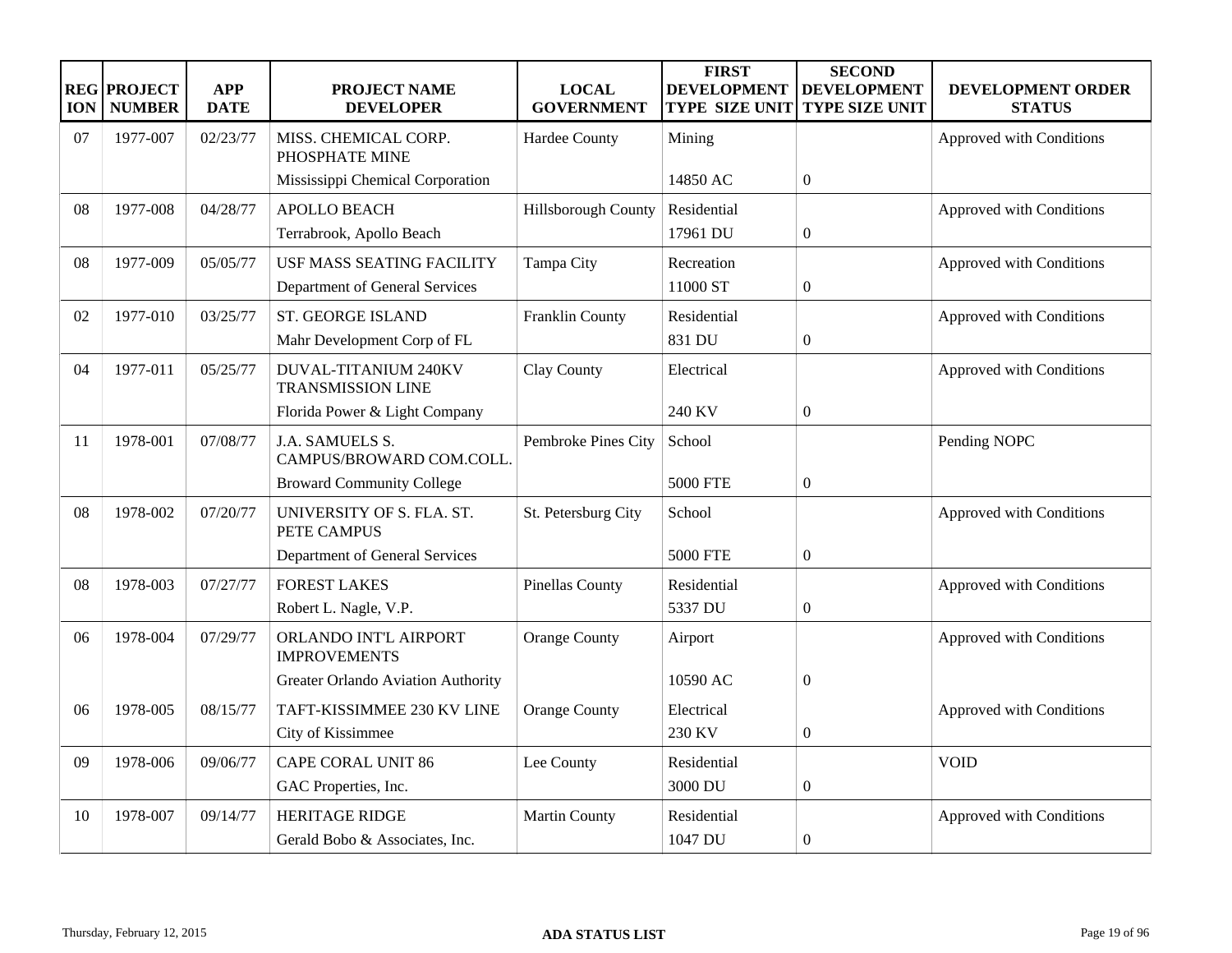| <b>ION</b> | <b>REG PROJECT</b><br><b>NUMBER</b> | <b>APP</b><br><b>DATE</b> | <b>PROJECT NAME</b><br><b>DEVELOPER</b>                           | <b>LOCAL</b><br><b>GOVERNMENT</b> | <b>FIRST</b><br><b>DEVELOPMENT</b><br><b>TYPE SIZE UNIT</b> | <b>SECOND</b><br><b>DEVELOPMENT</b><br><b>TYPE SIZE UNIT</b> | DEVELOPMENT ORDER<br><b>STATUS</b> |
|------------|-------------------------------------|---------------------------|-------------------------------------------------------------------|-----------------------------------|-------------------------------------------------------------|--------------------------------------------------------------|------------------------------------|
| 11         | 1978-008                            | 08/29/77                  | PLAZA VENETIA & OMNI<br><b>MARINAS</b>                            | Miami-Dade County                 | Port                                                        |                                                              | Approved with Conditions           |
|            |                                     |                           | <b>Florida East Coast Properties</b>                              |                                   | 163 AC                                                      | $\boldsymbol{0}$                                             |                                    |
| 11         | 1978-009                            | 12/01/77                  | COCOPLUM YACHT CLUB<br>Cocoplum of Coral Gables, Inc.             | <b>Coral Gables City</b>          | Port<br>211 SL                                              | $\overline{0}$                                               | Approved with Conditions           |
| 05         | 1978-010                            | 12/02/77                  | <b>SPRING RUN VILLAGE</b><br>Mark A. Gluckman                     | Levy County                       | Residential<br>500 DU                                       | Recreation<br>162 AC                                         | 90-Day Notice Expired              |
| 11         | 1978-011                            | 12/29/77                  | FISHER ISLAND TERMINAL<br>Belcher Oil Company                     | Miami-Dade County                 | Petroleum<br>299000 BBL                                     | $\boldsymbol{0}$                                             | Approved with Conditions           |
| 07         | 1978-012                            | 02/01/78                  | FORT GREEN MINE SOUTHERN<br><b>RESERVES</b>                       | Hardee County                     | Mining                                                      |                                                              | Pending NOPC                       |
|            |                                     |                           | Mosaic Fertilizer                                                 |                                   | 5677 AC                                                     | $\boldsymbol{0}$                                             |                                    |
|            | 1978-013                            |                           | <b>VOID RECORD</b><br><b>VOID</b>                                 | Void                              | <b>VOID</b><br>$\overline{0}$                               | $\boldsymbol{0}$                                             | <b>VOID</b>                        |
| 05         | 1978-014                            | 03/28/78                  | <b>CLEARVIEW ESTATES</b><br>Clearview Estates, Inc.               | <b>Citrus County</b>              | Residentail<br>4402 DU                                      | $\boldsymbol{0}$                                             | Approved with Conditions           |
| 11         | 1978-015                            | 04/14/78                  | SOUTH SHORE DEVELOPMENT<br>Miami Beach Redevelopment<br>Authority | Miami Beach City                  | Residential<br>4402 DU                                      | $\boldsymbol{0}$                                             | Approved with Conditions           |
| 08         | 1978-016                            | 04/26/78                  | TAMPA INTERNATIONAL<br>AIRPORT RUNWAY EXT.                        | Hillsborough County               | Airport                                                     |                                                              | Approved with Conditions           |
|            |                                     |                           | George Bean                                                       |                                   | 71 AC                                                       | $\boldsymbol{0}$                                             |                                    |
| 03         | 1978-017                            | 04/28/78                  | <b>FAIRWAY VIEW</b><br>Maxwell B. Ravndal                         | Columbia County                   | Residential<br>1707 DU                                      | $\boldsymbol{0}$                                             | ADA Withdrawn                      |
| 11         | 1978-018                            | 05/08/78                  | <b>TARTAN</b><br><b>Tartan Development Corporation</b>            | Coconut Creek City                | Residential<br>5150 DU                                      | $\boldsymbol{0}$                                             | Approved with Conditions           |
| 08         | 1978-019                            | 05/12/78                  | <b>DUETTE MINE</b><br><b>Estech Chemical Corporation</b>          | <b>Manatee County</b>             | Mining<br>10394 AC                                          | $\boldsymbol{0}$                                             | Project Denied                     |
| 09         | 1978-020                            | 05/16/78                  | <b>MAPLE LEAF ESTATES</b><br>Maple Leaf Estates, Inc.             | <b>Charlotte County</b>           | Residential<br>1130 DU                                      | $\boldsymbol{0}$                                             | Approved with Conditions           |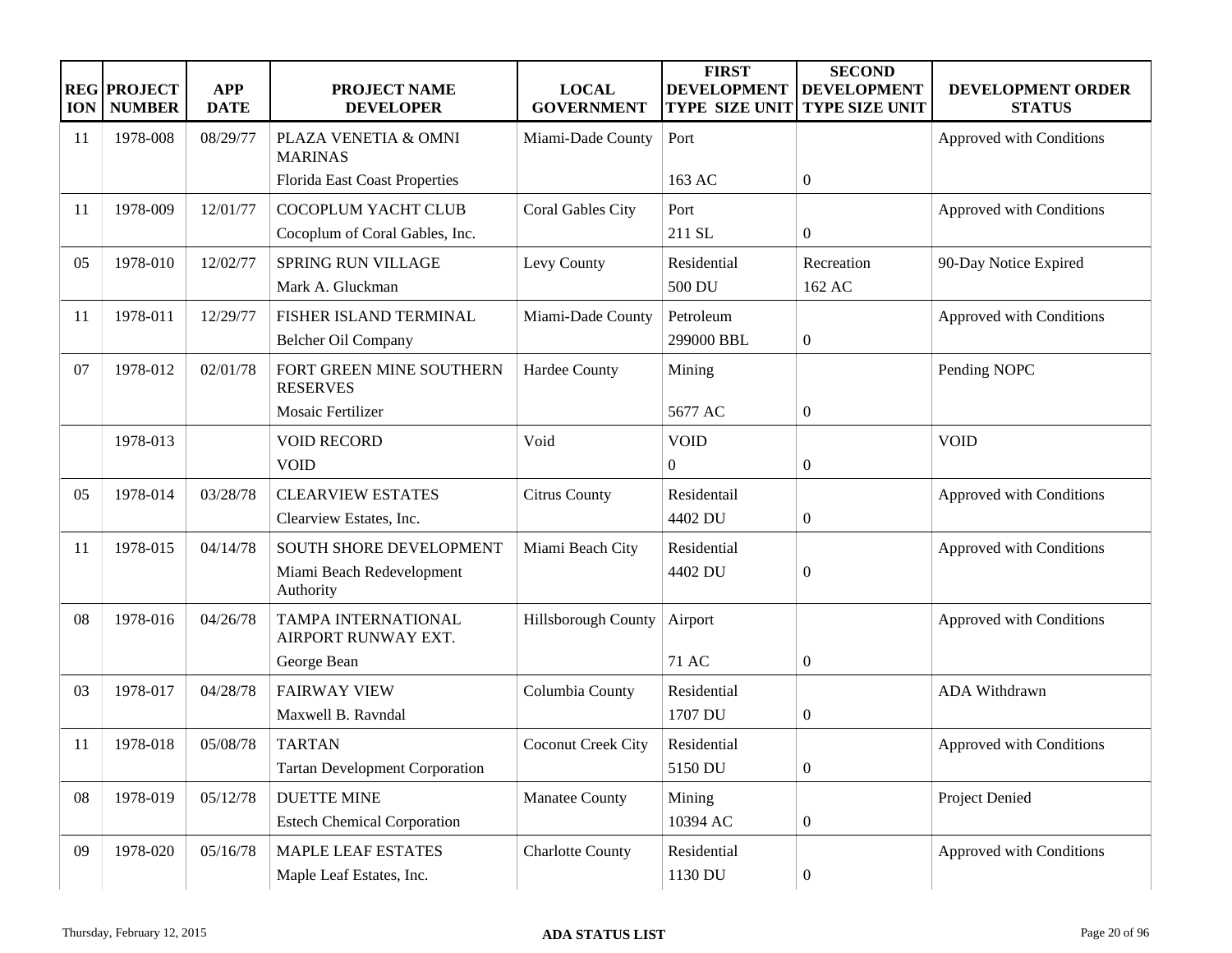| <b>ION</b> | <b>REG PROJECT</b><br><b>NUMBER</b> | <b>APP</b><br><b>DATE</b> | <b>PROJECT NAME</b><br><b>DEVELOPER</b>            | <b>LOCAL</b><br><b>GOVERNMENT</b> | <b>FIRST</b><br><b>DEVELOPMENT</b><br><b>TYPE SIZE UNIT</b> | <b>SECOND</b><br><b>DEVELOPMENT</b><br><b>TYPE SIZE UNIT</b> | DEVELOPMENT ORDER<br><b>STATUS</b> |
|------------|-------------------------------------|---------------------------|----------------------------------------------------|-----------------------------------|-------------------------------------------------------------|--------------------------------------------------------------|------------------------------------|
| 10         | 1978-021                            | 05/26/78                  | PGA RESORT COMMUNITIES                             | Palm Beach Gardens                | Residential                                                 | Commercial                                                   | Pending NOPC                       |
|            |                                     |                           | Professional Golfers Association of<br>America     |                                   | 6900 DU                                                     | 61 AC                                                        |                                    |
| 10         | 1978-022                            | 06/22/78                  | MIDPORT ST. LUCIE                                  | Port Saint Lucie City             | Residential                                                 | Office                                                       | Approved with Conditions           |
|            |                                     |                           | St. Lucie Medical Center                           |                                   | 2201 DU                                                     | 743084 GSF                                                   |                                    |
| 01         | 1979-001                            | 07/05/78                  | <b>RELOCATION OF TANKAGE</b><br>PORT OF PENSACOLA  | Pensacola City                    | Petroleum                                                   |                                                              | Approved with Conditions           |
|            |                                     |                           | Belcher Oil Company of Pensacola                   |                                   | 155000 BBL                                                  | $\boldsymbol{0}$                                             |                                    |
| 09         | 1979-002                            | 07/11/78                  | <b>IMPROVEMENTS TO</b><br>CHARLOTTE COUNTY AIRPORT | <b>Charlotte County</b>           | Airport                                                     |                                                              | Approved with Conditions           |
|            |                                     |                           | <b>Charlotte Company Development</b><br>Authority  |                                   | $\boldsymbol{0}$                                            | $\theta$                                                     |                                    |
| 06         | 1979-003                            | 08/22/78                  | <b>FANTASY HEIGHTS</b>                             | Osceola County                    | Residential                                                 |                                                              | Approved with Conditions           |
|            |                                     |                           | Sandhills Corporation                              |                                   | 1517 DU                                                     | $\boldsymbol{0}$                                             |                                    |
| 10         | 1979-004                            | 09/05/78                  | LAKE POINSETT-MARTIN-<br><b>MIDWAY</b>             | <b>Indian River County</b>        | Electrical                                                  |                                                              | Approved with Conditions           |
|            |                                     |                           | Florida Power & Light Company                      |                                   | 740 KV                                                      | $\boldsymbol{0}$                                             |                                    |
| 06         | 1979-005                            | 09/22/78                  | <b>KISSIMMEE STORAGE</b><br><b>TERMINAL</b>        | Osceola County                    | Petroleum                                                   |                                                              | Approved with Conditions           |
|            |                                     |                           | <b>Transgulf Pipeline Company</b>                  |                                   | 1535000 BBL                                                 | $\boldsymbol{0}$                                             |                                    |
| 10         | 1979-006                            | 11/27/78                  | ORANGE BLOSSOM MALL                                | St. Lucie County                  | Commercial                                                  |                                                              | Approved with Conditions           |
|            |                                     |                           | Mel Sembler Associates                             |                                   | 876470 GSF                                                  | $\boldsymbol{0}$                                             |                                    |
| 02         | 1979-007                            | 12/04/78                  | TRANSGULF PIPELINE CO.<br>MIDWAY TERMINAL          | Gadsden County                    | Petroleum                                                   |                                                              | Approved with Conditions           |
|            |                                     |                           | <b>Transgulf Pipeline</b>                          |                                   | 350000 BBL                                                  | $\boldsymbol{0}$                                             |                                    |
| 01         | 1979-008                            | 12/15/78                  | WHITAKER OIL TERMINAL<br><b>EXPANSION</b>          | Panama City                       | Petroleum                                                   |                                                              | Approved with Conditions           |
|            |                                     |                           | Whitaker Oil Company                               |                                   | 535000 BBL                                                  | $\boldsymbol{0}$                                             |                                    |
| 08         | 1979-009                            | 01/09/78                  | <b>QUAD BLOCK, THE</b>                             | Hillsborough County               | Office                                                      |                                                              | Approved with Conditions           |
|            |                                     |                           | <b>GTE Realty Corporation</b>                      |                                   | 844000 GSF                                                  | $\boldsymbol{0}$                                             |                                    |
| 11         | 1979-010                            | 03/05/79                  | <b>BALL POINT</b>                                  | Miami-Dade County                 | Commercial                                                  | Residential                                                  | Approved with Conditions           |
|            |                                     |                           | Holywell Corporation                               |                                   | 928000 GSF                                                  | 500 DU                                                       |                                    |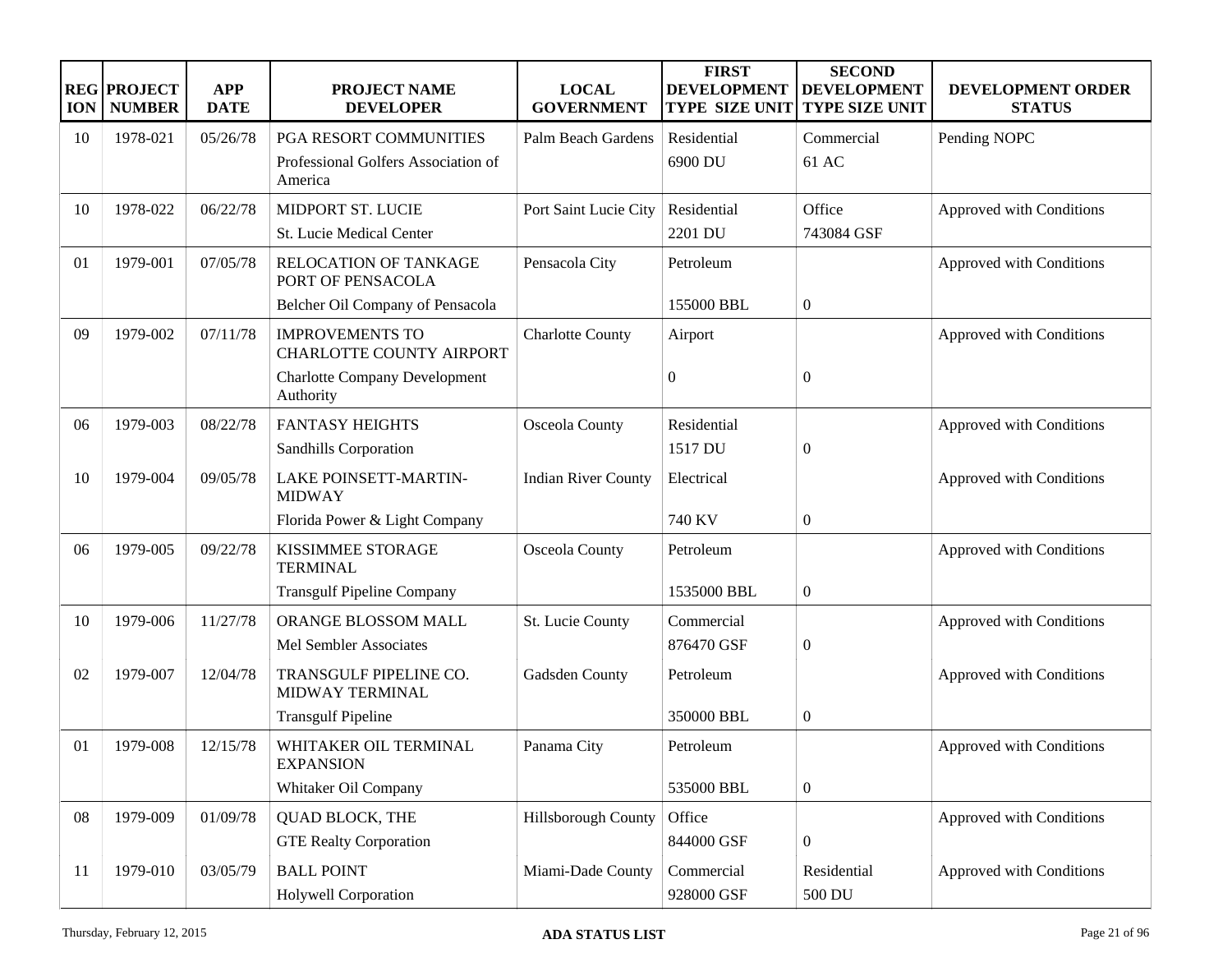| <b>ION</b> | <b>REG PROJECT</b><br><b>NUMBER</b> | <b>APP</b><br><b>DATE</b> | PROJECT NAME<br><b>DEVELOPER</b>                  | <b>LOCAL</b><br><b>GOVERNMENT</b> | <b>FIRST</b><br><b>DEVELOPMENT</b><br><b>TYPE SIZE UNIT</b> | <b>SECOND</b><br><b>DEVELOPMENT</b><br><b>TYPE SIZE UNIT</b> | DEVELOPMENT ORDER<br><b>STATUS</b> |
|------------|-------------------------------------|---------------------------|---------------------------------------------------|-----------------------------------|-------------------------------------------------------------|--------------------------------------------------------------|------------------------------------|
| 03         | 1979-011                            | 03/21/79                  | <b>HAILE PLANTATION</b>                           | Alachua County                    | Residential                                                 |                                                              | Approved with Conditions           |
|            |                                     |                           | coffey, Tillman & Kalishman                       |                                   | 3530 DU                                                     | $\overline{0}$                                               |                                    |
| 11         | 1979-012                            | 10/24/78                  | <b>ARVIDA INDIAN TRACE</b><br><b>INCREMENT II</b> | <b>Broward County</b>             | Residential                                                 | Industrial                                                   | Approved with Conditions           |
|            |                                     |                           | Arvida Corporation                                |                                   | 15611 DU                                                    | 5531 AC                                                      |                                    |
| 05         | 1979-013                            | 04/24/79                  | SPRING HILL SUBDIVISION                           | Hernando County                   | Residential                                                 |                                                              | Approved with Conditions           |
|            |                                     |                           | The Deltona Corporation                           |                                   | 465 SF                                                      | $\boldsymbol{0}$                                             |                                    |
| 11         | 1979-014                            | 05/07/79                  | MIAMI INTERNATIONAL<br><b>AIRPORT</b>             | Miami-Dade County                 | Airport                                                     |                                                              | Pending NOPC                       |
|            |                                     |                           | Miami-Dade Aviation Dept.                         |                                   | 3650 LF                                                     | $\overline{0}$                                               |                                    |
| 11         | 1979-015                            | 06/14/79                  | <b>WEST DADE MALL</b>                             | Miami-Dade County                 | Commercial                                                  |                                                              | Approved with Conditions           |
|            |                                     |                           | Roland International Corporation                  |                                   | 1231110 GSF                                                 | $\boldsymbol{0}$                                             |                                    |
| 11         | 1979-016                            | 06/19/79                  | PORT OF MIAMI                                     | Miami City                        | Port                                                        |                                                              | Approved with Conditions           |
|            |                                     |                           | Metropolitan Dade County                          |                                   | $\Omega$                                                    | $\boldsymbol{0}$                                             |                                    |
| 10         | 1979-017                            | 06/20/79                  | PALM BEACH JAI ALAI                               | Palm Beach County                 | Recreation                                                  |                                                              | Approved with Conditions           |
|            |                                     |                           | The Fronton, Inc.                                 |                                   | 6000 ST                                                     | $\overline{0}$                                               |                                    |
| 06         | 1979-018                            | 06/25/79                  | <b>OAKWOOD VILLAGES</b>                           | <b>Brevard County</b>             | Office                                                      | Commercial                                                   | Approved with Conditions           |
|            |                                     |                           | <b>Atlantic Gulf</b>                              |                                   | 9967000 GSF                                                 | 85 AC                                                        |                                    |
| 07         | 1979-019                            | 06/25/79                  | HICKORY CREEK MINE                                | Hardee County                     | Mining                                                      |                                                              | Approved with Conditions           |
|            |                                     |                           | Farmland Industries, Inc.                         |                                   | 14300 AC                                                    | $\boldsymbol{0}$                                             |                                    |
| 09         | 1980-001                            | 07/10/79                  | <b>CAPE CORAL UNIT 86</b>                         | Lee County                        | Residential                                                 |                                                              | Pending (No DO Rec'd)              |
|            |                                     |                           | GAC Properties, Inc.                              |                                   | 2468 DU                                                     | $\mathbf{0}$                                                 |                                    |
| 04         | 1980-002                            | 07/16/79                  | <b>CENTRAL PARK MALL</b>                          | <b>Duval County</b>               | Commercial                                                  |                                                              | Approved with Conditions           |
|            |                                     |                           | Retail Planning Corp.                             |                                   | 825000 GSF                                                  | $\boldsymbol{0}$                                             |                                    |
| 08         | 1980-003                            | 08/10/79                  | <b>TAMPA BAY PARK</b>                             | Hillsborough County               | Commercial                                                  |                                                              | Approved with Conditions           |
|            |                                     |                           | The Landmarks Group                               |                                   | 406000 GSF                                                  | $\boldsymbol{0}$                                             |                                    |
| 11         | 1980-004                            | 09/28/79                  | TAMIAMI AIRPORT PROPOSED<br><b>EXT OF RUNWAY</b>  | Miami-Dade County                 | Airport                                                     |                                                              | <b>Project Denied</b>              |
|            |                                     |                           | Dade County Aviation Department                   |                                   | 2700 LF                                                     | $\overline{0}$                                               |                                    |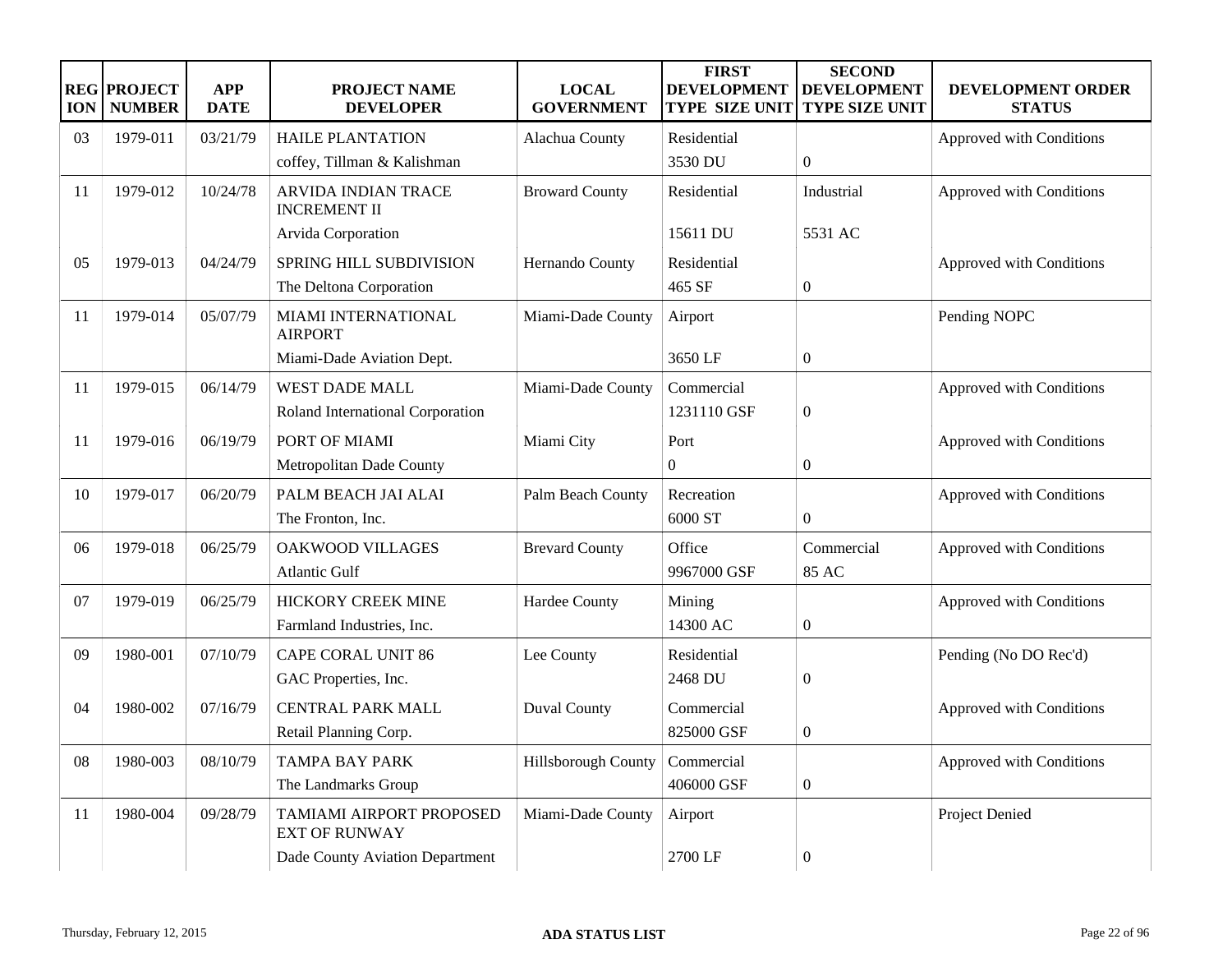| <b>ION</b> | <b>REG PROJECT</b><br><b>NUMBER</b> | <b>APP</b><br><b>DATE</b> | <b>PROJECT NAME</b><br><b>DEVELOPER</b>            | <b>LOCAL</b><br><b>GOVERNMENT</b> | <b>FIRST</b><br><b>DEVELOPMENT</b><br><b>TYPE SIZE UNIT</b> | <b>SECOND</b><br><b>DEVELOPMENT</b><br>TYPE SIZE UNIT | DEVELOPMENT ORDER<br><b>STATUS</b> |
|------------|-------------------------------------|---------------------------|----------------------------------------------------|-----------------------------------|-------------------------------------------------------------|-------------------------------------------------------|------------------------------------|
| 07         | 1980-005                            | 10/01/79                  | SPRINGTREE DEVELOPMENT                             | Polk County                       | Residential                                                 |                                                       | Project Denied                     |
|            |                                     |                           | Agri-Leis Corporation                              |                                   | 17024 DU                                                    | $\boldsymbol{0}$                                      |                                    |
| 10         | 1980-006                            | 10/01/79                  | RENAISSANCE COMMONS<br>(MOTOROLA)                  | <b>Boynton Beach City</b>         | Industrial                                                  | Office                                                | Approved with Conditions           |
|            |                                     |                           | Motorola, Inc.                                     |                                   | 400000 GSF                                                  | 425000 GSF                                            |                                    |
| 06         | 1980-007                            | 10/04/79                  | WESTERN FUN WORLD                                  | <b>Orange County</b>              | Recreation                                                  |                                                       | DO Rescinded                       |
|            |                                     |                           | Charles R. Wood Enterprises                        |                                   | 4000 PS                                                     | $\boldsymbol{0}$                                      |                                    |
| 11         | 1980-008                            | 10/04/79                  | <b>CORAL WAY MALL</b>                              | Miami-Dade County                 | Commercial                                                  |                                                       | <b>ADA Withdrawn</b>               |
|            |                                     |                           | West Dade Gardens, Inc.                            |                                   | 1145000 GSF                                                 | $\boldsymbol{0}$                                      |                                    |
| 10         | 1980-009                            | 10/10/79                  | PALM BEACH INTERNATIONAL<br><b>AIRPORT</b>         | Palm Beach County                 | Airport                                                     |                                                       | Approved with Conditions           |
|            |                                     |                           | Palm Beach International Airport                   |                                   | $\overline{0}$                                              | $\boldsymbol{0}$                                      |                                    |
| 11         | 1980-010                            | 10/24/79                  | <b>NASHER CENTER</b>                               | Miami-Dade County                 | Office                                                      |                                                       | DO Rescinded                       |
|            |                                     |                           | Raymond D. Nasher Company                          |                                   | 210736 GSF                                                  | $\boldsymbol{0}$                                      |                                    |
| 11         | 1980-011                            | 10/26/79                  | <b>WATSON ISLAND</b>                               | Miami City                        | Recreation                                                  |                                                       | Pending NOPC                       |
|            |                                     |                           | City of Miami                                      |                                   | 3000 PS                                                     | $\boldsymbol{0}$                                      |                                    |
| 08         | 1980-012                            | 11/09/79                  | <b>TAMPA PALMS</b>                                 | Tampa City                        | Recreation                                                  |                                                       | Approved with Conditions           |
|            |                                     |                           | New Tampa, Inc.                                    |                                   | 3000 PS                                                     | $\boldsymbol{0}$                                      |                                    |
| 04         | 1980-013                            | 11/14/79                  | <b>CHARTER-SOUTHERN BELL</b><br><b>DEVELOPMENT</b> | Jacksonville City                 | Office                                                      |                                                       | Approved with Conditions           |
|            |                                     |                           | <b>Charter Northshore Company</b>                  |                                   | 1200000 GSF                                                 | $\boldsymbol{0}$                                      |                                    |
| 09         | 1980-014                            | 12/17/79                  | <b>COMMONS PROFESSIONAL</b><br>PARK, THE           | <b>Collier County</b>             | Office                                                      | Residential                                           | Pending NOPC                       |
|            |                                     |                           | John T. Conroy, Jr.                                |                                   | 693000 GSF                                                  | 100 DU                                                |                                    |
| 09         | 1980-015                            | 12/26/79                  | PORT LABELLE-I (M-974-064)                         | <b>Hendry County</b>              | Residential                                                 |                                                       | Approved with Conditions           |
|            |                                     |                           | <b>General Development Corporation</b>             |                                   | 13277 DU                                                    | $\boldsymbol{0}$                                      |                                    |
| 06         | 1980-016                            | 01/18/80                  | MELBOURNE SQUARE MALL                              | Melbourne City                    | Commercial                                                  |                                                       | Project Rescinded                  |
|            |                                     |                           |                                                    |                                   | 1030000 GSF                                                 | $\boldsymbol{0}$                                      |                                    |
| 06         | 1980-017                            | 01/18/80                  | PIEDMONT TO SORRENTO 230<br>KV TRANSM. LINE        | Seminole County                   | Electrical                                                  |                                                       | Approved with Conditions           |
|            |                                     |                           | Florida Power Corporation                          |                                   | 230 KV                                                      | $\boldsymbol{0}$                                      |                                    |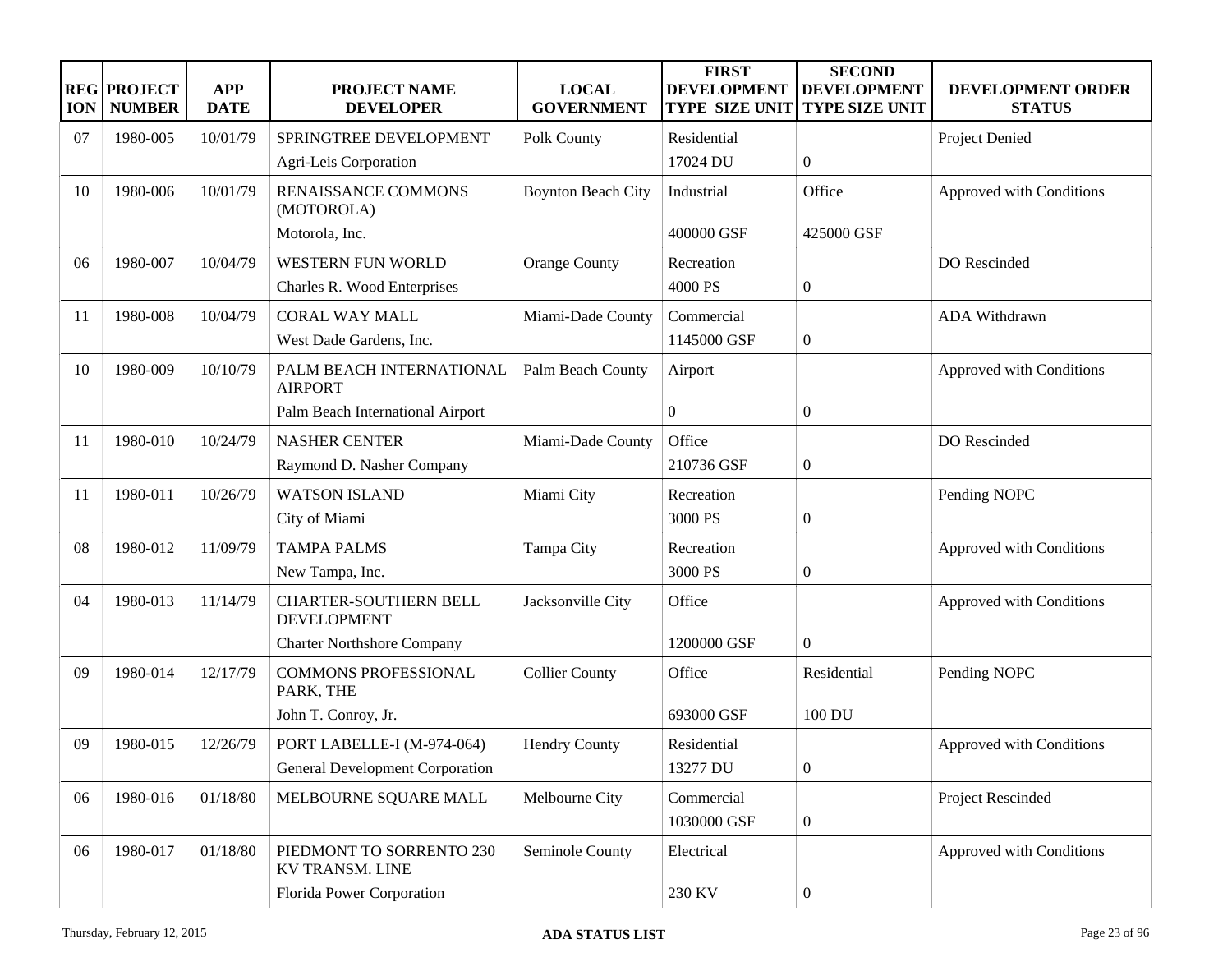| <b>ION</b> | <b>REG PROJECT</b><br><b>NUMBER</b> | <b>APP</b><br><b>DATE</b> | <b>PROJECT NAME</b><br><b>DEVELOPER</b>                                            | <b>LOCAL</b><br><b>GOVERNMENT</b> | <b>FIRST</b><br><b>DEVELOPMENT</b><br><b>TYPE SIZE UNIT</b> | <b>SECOND</b><br><b>DEVELOPMENT</b><br><b>TYPE SIZE UNIT</b> | <b>DEVELOPMENT ORDER</b><br><b>STATUS</b> |
|------------|-------------------------------------|---------------------------|------------------------------------------------------------------------------------|-----------------------------------|-------------------------------------------------------------|--------------------------------------------------------------|-------------------------------------------|
| 06         | 1980-018                            | 03/13/80                  | <b>XENTURY CITY</b><br>Xenel International (Little England,<br>Inc.)               | Osceola County                    | Recreation<br>12400 PS                                      | Residential<br>1060 DU                                       | Approved with Conditions                  |
| 10         | 1980-019                            | 03/31/80                  | <b>SHARRETT</b><br><b>General Development Corporation</b>                          | Port Saint Lucie City             | Residential<br>5425 DU                                      | Commercial<br>525000 GSF                                     | Project Abandoned                         |
| 05         | 1980-020                            | 04/02/80                  | <b>TIMBER PINES</b>                                                                | Hernando County                   | Residential<br>1563 SF                                      | Residential<br>1237 MF                                       | Approved with Conditions                  |
| 08         | 1980-021                            | 04/09/80                  | <b>TARA</b><br>TARA Development, Ltd.                                              | Manatee County                    | Residential<br>4040 DU                                      | $\boldsymbol{0}$                                             | Approved with Conditions                  |
| 08         | 1980-022                            | 04/09/80                  | LAKES, THE<br>Minieri Communities of Florida                                       | Pasco County                      | Residential<br>1621 DU                                      | $\theta$                                                     | Amendment to Abandonment                  |
| 10         | 1980-023                            | 04/10/80                  | <b>MARTIN DOWNS</b><br>Southern Realty Group, Inc.                                 | Martin County                     | Residential<br>122 DU                                       | Marina<br>350 SL                                             | Pending NOPC                              |
| 06         | 1980-024                            | 04/14/80                  | SPANISH LAKES COUNTRY<br><b>CLUB VILLAGE</b>                                       | <b>Orange County</b>              | Industrial                                                  | Office                                                       | Pending Sub. Deviation                    |
|            |                                     |                           | <b>International Corporate Park</b>                                                |                                   | 5230000 GSF                                                 | 2400000 GSF                                                  |                                           |
| 08         | 1980-025                            | 04/18/80                  | <b>CARGILL GYPSUM STACK</b><br>(MOSAIC)                                            | <b>Hillsborough County</b>        | Industrial                                                  |                                                              | Approved with Conditions                  |
|            |                                     |                           | Gardinier, Inc.                                                                    |                                   | 846 AC                                                      | $\boldsymbol{0}$                                             |                                           |
| 02         | 1980-026                            | 05/08/80                  | SEMINOLE REFINING, INC.<br><b>BARGE BASIN</b>                                      | St. Marks City                    | Port                                                        |                                                              | 90-Day Notice Expired                     |
|            |                                     |                           | Seminole Refining, Inc.                                                            |                                   | $\overline{0}$                                              | $\overline{0}$                                               |                                           |
| 06         | 1980-027                            | 06/02/80                  | <b>WATER OAK ESTATES</b><br>Mel Bishop Enterprises, Inc.                           | Lake County                       | Residential<br>1484 DU                                      | $\overline{0}$                                               | Approved with Conditions                  |
|            |                                     |                           |                                                                                    |                                   |                                                             |                                                              |                                           |
| 05         | 1980-028                            | 06/26/80                  | <b>VILLAGE OF RAINBOW SPRINGS</b><br><b>Context-Rainbow Springs</b><br>Corporation | <b>Marion County</b>              | Residential<br>7360 DU                                      | $\overline{0}$                                               | Approved with Conditions                  |
| 08         | 1981-001                            | 07/07/80                  | <b>SUMMERTREE</b><br>Pointe West Recreation Facility, Inc.                         | Pasco County                      | Residential<br>2185 DU                                      | $\boldsymbol{0}$                                             | Project Abandoned                         |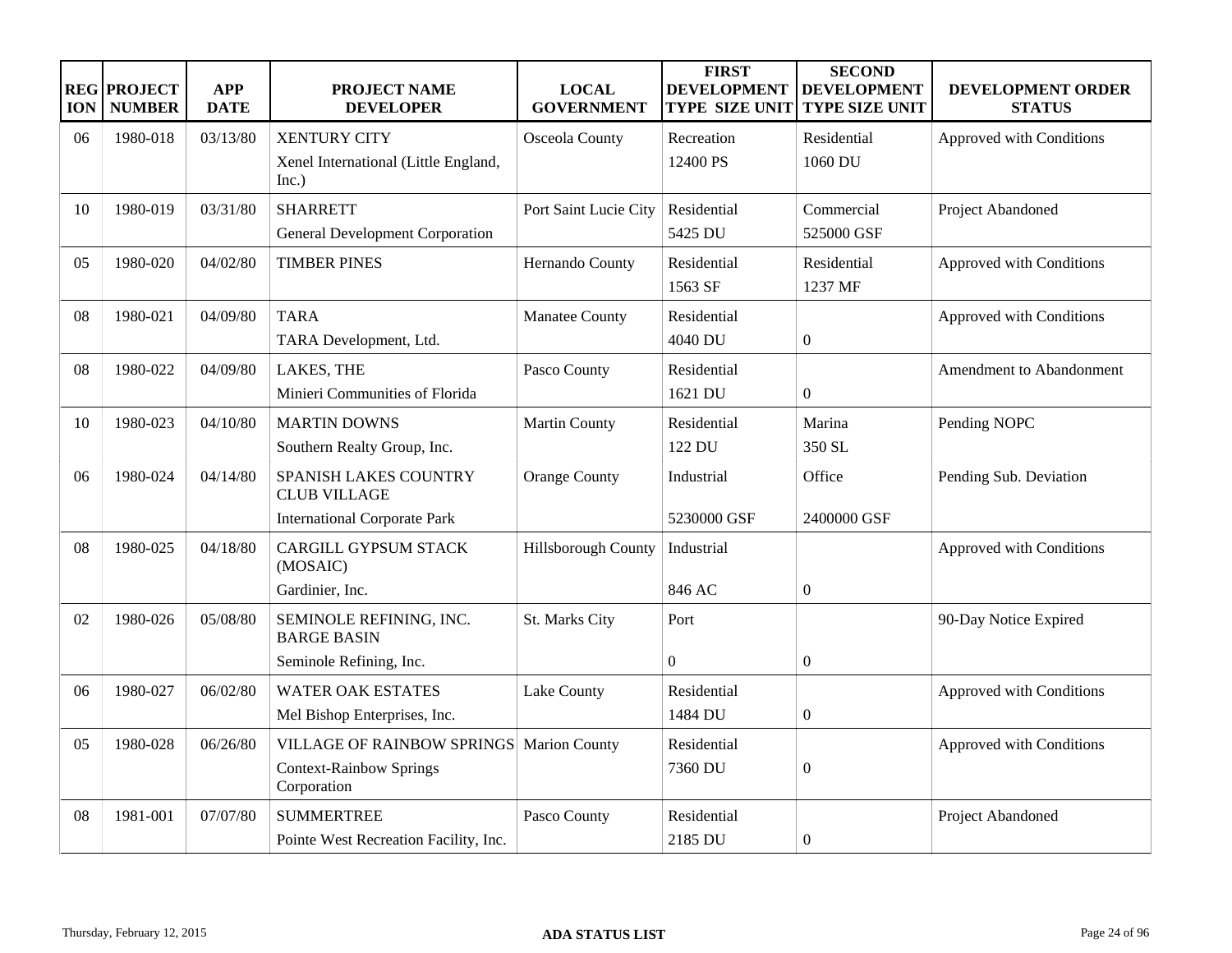| <b>ION</b> | <b>REG PROJECT</b><br><b>NUMBER</b> | <b>APP</b><br><b>DATE</b> | <b>PROJECT NAME</b><br><b>DEVELOPER</b>               | <b>LOCAL</b><br><b>GOVERNMENT</b> | <b>FIRST</b><br><b>DEVELOPMENT</b><br><b>TYPE SIZE UNIT</b> | <b>SECOND</b><br><b>DEVELOPMENT</b><br><b>TYPE SIZE UNIT</b> | DEVELOPMENT ORDER<br><b>STATUS</b> |
|------------|-------------------------------------|---------------------------|-------------------------------------------------------|-----------------------------------|-------------------------------------------------------------|--------------------------------------------------------------|------------------------------------|
| 06         | 1981-002                            | 07/03/80                  | <b>MEADOW WOODS</b>                                   | <b>Orange County</b>              | Residential                                                 |                                                              | Approved with Conditions           |
|            |                                     |                           | <b>Community Developers of Orange</b><br>County, Inc. |                                   | 5557 SF                                                     | $\boldsymbol{0}$                                             |                                    |
| 06         | 1981-003                            | 07/14/80                  | MELBOURNE SQUARE MALL                                 | <b>Brevard County</b>             | Commercial                                                  |                                                              | Pending NOPC                       |
|            |                                     |                           | Edward J. DeBartolo Corporation                       |                                   | 1030000 GSF                                                 | $\boldsymbol{0}$                                             |                                    |
| 11         | 1981-004                            | 07/15/80                  | SOUTHEAST FINANCIAL<br><b>CENTER</b>                  | Miami City                        | Office                                                      | Retail                                                       | Approved with Conditions           |
|            |                                     |                           | Southeast Banking Corp & Gerald D.<br>Hinds Int.      |                                   | 210200 GSF                                                  | 26600 GSF                                                    |                                    |
| 09         | 1981-005                            | 07/16/80                  | <b>VILLAGES AT SAN CARLOS</b>                         | Lee County                        | Residential                                                 |                                                              | Approved with Conditions           |
|            |                                     |                           | W. Dexter Bender & Associates                         |                                   | 3800 SF                                                     | $\boldsymbol{0}$                                             |                                    |
| 11         | 1981-006                            | 07/18/80                  | HOUSTON PARK MARINA                                   | Dania City                        | Marina                                                      |                                                              | Project Rescinded                  |
|            |                                     |                           |                                                       |                                   | 170 SL                                                      | $\boldsymbol{0}$                                             |                                    |
| 11         | 1981-007                            | 08/04/80                  | <b>MIAMI CENTER I</b>                                 | Miami City                        | Office                                                      |                                                              | Approved with Conditions           |
|            |                                     |                           | Holywell Corporation                                  |                                   | 320000 GSF                                                  | $\boldsymbol{0}$                                             |                                    |
| 06         | 1981-008                            | 08/20/80                  | <b>LINDFIELDS</b>                                     | Osceola County                    | Residential                                                 |                                                              | Approved with Conditions           |
|            |                                     |                           | The Lindfields Partnership                            |                                   | 2870 SF                                                     | $\boldsymbol{0}$                                             |                                    |
| 09         | 1981-009                            | 09/08/80                  | <b>SANDHILL PROPERTIES</b>                            | <b>Charlotte County</b>           | Residential                                                 |                                                              | Pending NOPC                       |
|            |                                     |                           |                                                       |                                   | 6786 SF                                                     | $\overline{0}$                                               |                                    |
| 06         | 1981-010                            | 09/24/80                  | MELBOURNE REGIONAL<br><b>AIRPORT RUNWAY 9L-27R</b>    | Melbourne City                    | Airport                                                     |                                                              | Approved with Conditions           |
|            |                                     |                           | City of Melbourne                                     |                                   | 3000 FT                                                     | $\boldsymbol{0}$                                             |                                    |
| 11         | 1981-011                            | 09/26/80                  | POMPANO INDUSTRIAL PARK<br>(SEE ADA 84-049)           | <b>Broward County</b>             | Industrial                                                  |                                                              | ADA Withdrawn                      |
|            |                                     |                           | Greenwin Florida Investments                          |                                   | 165 AC                                                      | $\boldsymbol{0}$                                             |                                    |
| 02         | 1981-012                            | 11/25/80                  | <b>COMPASS LAKE HILLS ESTATES</b>                     | Jackson County                    | Residential                                                 |                                                              | Pending NOPC                       |
|            |                                     |                           | Compass Lake POA                                      |                                   | 6528 SF                                                     | $\boldsymbol{0}$                                             |                                    |
| 11         | 1981-013                            | 01/19/81                  | AM. BANKERS INSURANCE<br><b>GROUP INT'L HQ</b>        | Miami-Dade County                 | Office                                                      |                                                              | Pending NOPC                       |
|            |                                     |                           | Greenberg Traurig                                     |                                   | 600000 GSF                                                  | $\overline{0}$                                               |                                    |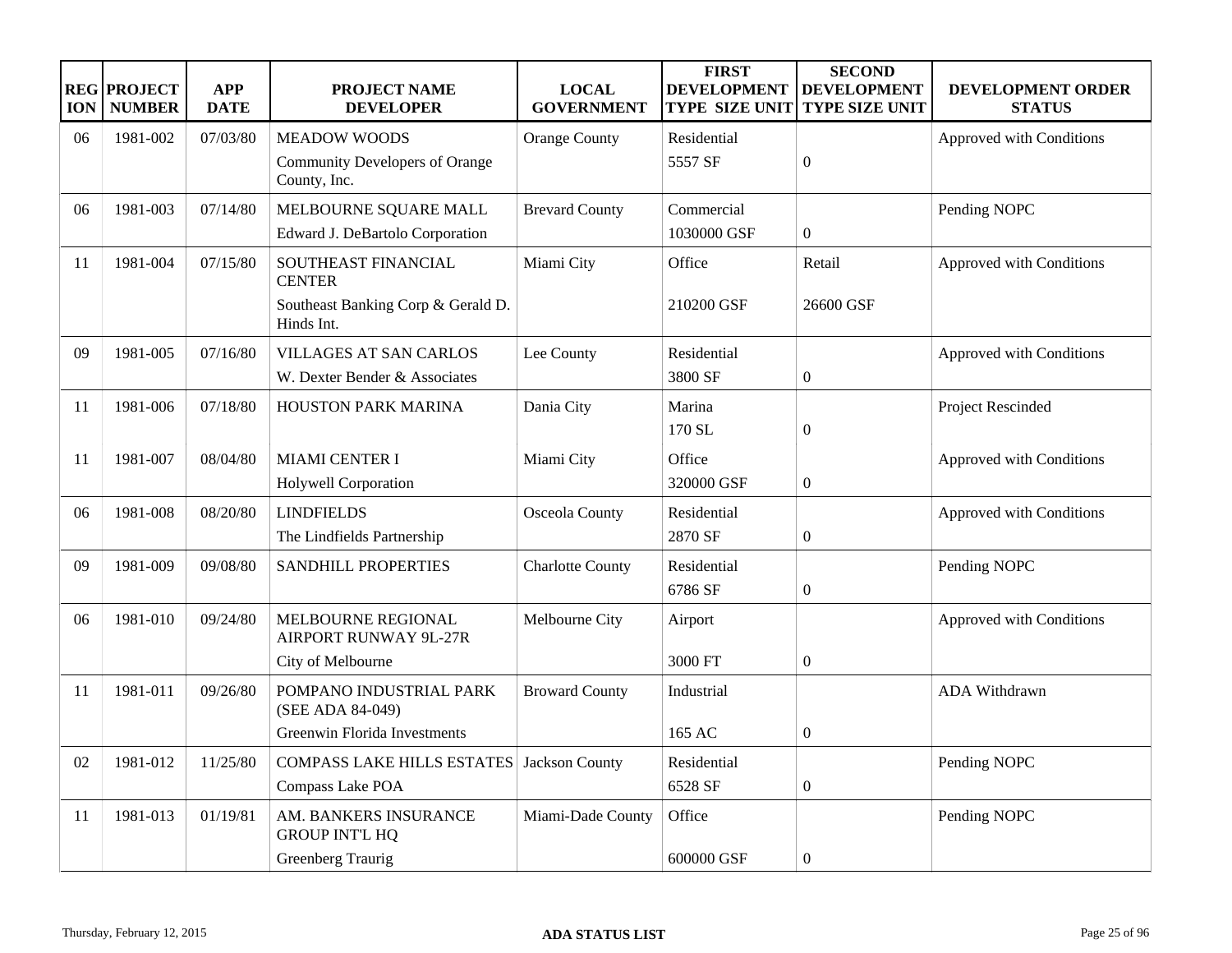| <b>ION</b> | <b>REG PROJECT</b><br><b>NUMBER</b> | <b>APP</b><br><b>DATE</b> | <b>PROJECT NAME</b><br><b>DEVELOPER</b>            | <b>LOCAL</b><br><b>GOVERNMENT</b> | <b>FIRST</b><br><b>DEVELOPMENT</b><br><b>TYPE SIZE UNIT</b> | <b>SECOND</b><br><b>DEVELOPMENT</b><br><b>TYPE SIZE UNIT</b> | DEVELOPMENT ORDER<br><b>STATUS</b> |
|------------|-------------------------------------|---------------------------|----------------------------------------------------|-----------------------------------|-------------------------------------------------------------|--------------------------------------------------------------|------------------------------------|
| 07         | 1981-014                            | 01/26/81                  | <b>COUNTRY CLUB OF</b><br><b>CHAMPIONS, THE</b>    | Okeechobee County                 | Residential                                                 |                                                              | Approved with Conditions           |
|            |                                     |                           | Pisa Corporation N.V.                              |                                   | 2500 SF                                                     | $\boldsymbol{0}$                                             |                                    |
| 07         | 1981-015                            | 01/19/81                  | <b>CARPENTER'S HOME</b><br>First Assembly of God   | Lakeland City                     | Recreation<br>15000 ST                                      | Office<br>251500 GSF                                         | Pending NOPC                       |
| 11         | 1981-016                            | 02/16/81                  | <b>CHAPMAN FIELD PARK AND</b><br><b>MARINA</b>     | Miami-Dade County                 | Marina                                                      |                                                              | Pending (No DO Rec'd)              |
|            |                                     |                           | Dade County Park & Recreation<br>Dept.             |                                   | 492 SL                                                      | $\overline{0}$                                               |                                    |
| 11         | 1981-017                            | 02/16/81                  | <b>BLACK POINT PARK AND</b><br><b>MARINA</b>       | Miami-Dade County                 | Marina                                                      |                                                              | Approved with Conditions           |
|            |                                     |                           | Dade County Park & Recreational<br>Dept.           |                                   | 354 SL                                                      | $\boldsymbol{0}$                                             |                                    |
| 11         | 1981-018                            | 02/16/81                  | HOMESTEAD BAYFRONT PARK<br><b>AND MARINA</b>       | Miami-Dade County                 | Marina                                                      |                                                              | Approved with Conditions           |
|            |                                     |                           | Dade County Park & Recreational<br>Dept.           |                                   | 72 SL                                                       | $\overline{0}$                                               |                                    |
| 07         | 1981-019                            | 03/02/81                  | HAYNSWORTH MINE                                    | Polk County                       | Mining                                                      |                                                              | Approved with Conditions           |
|            |                                     |                           | <b>IMC</b> Agrico                                  |                                   | 2600 AC                                                     | 0                                                            |                                    |
| 10         | 1981-020                            | 03/31/81                  | <b>COUNTRYSIDE NORTH &amp;</b>                     | <b>Indian River County</b>        | Residential                                                 |                                                              | Pending NOPC                       |
|            |                                     |                           | Greenland, Inc.                                    |                                   | 645 SF                                                      | $\mathbf{0}$                                                 |                                    |
| 08         | 1981-021                            | 04/09/81                  | <b>BUSCH GARDENS</b>                               | Tampa City                        | Attraction                                                  | Hotel                                                        | Approved with Conditions           |
|            |                                     |                           | <b>Busch Entertainment Corporation</b>             |                                   | 128.2 AC                                                    | 47.4 AC                                                      |                                    |
| 08         | 1981-022                            | 04/10/81                  | SEVEN SPRINGS COUNTY CLUB<br>Design Services, Inc. | Pasco County                      | Residential<br>595 SF                                       | $\boldsymbol{0}$                                             | Approved with Conditions           |
| 07         | 1981-023                            | 05/11/81                  | SOUTH ROCKLAND MINE                                | Hardee County                     | Mining                                                      |                                                              | Approved with Conditions           |
|            |                                     |                           | <b>USS Agri-Chemicals</b>                          |                                   | 227 AC                                                      | $\boldsymbol{0}$                                             |                                    |
| 05         | 1981-024                            | 05/21/81                  | BEVERLY HILLS, PHASE II                            | <b>Citrus County</b>              | Residential<br>4565 SF                                      | Residential<br>3140 MF                                       | Pending NOPC                       |
| 07         | 1981-025                            | 05/13/81                  | SOUTH FT. MEADE MINE<br>Mosaic Fertilizer, LLC     | Polk County                       | Mining<br>17232 AC                                          |                                                              | Approved with Conditions           |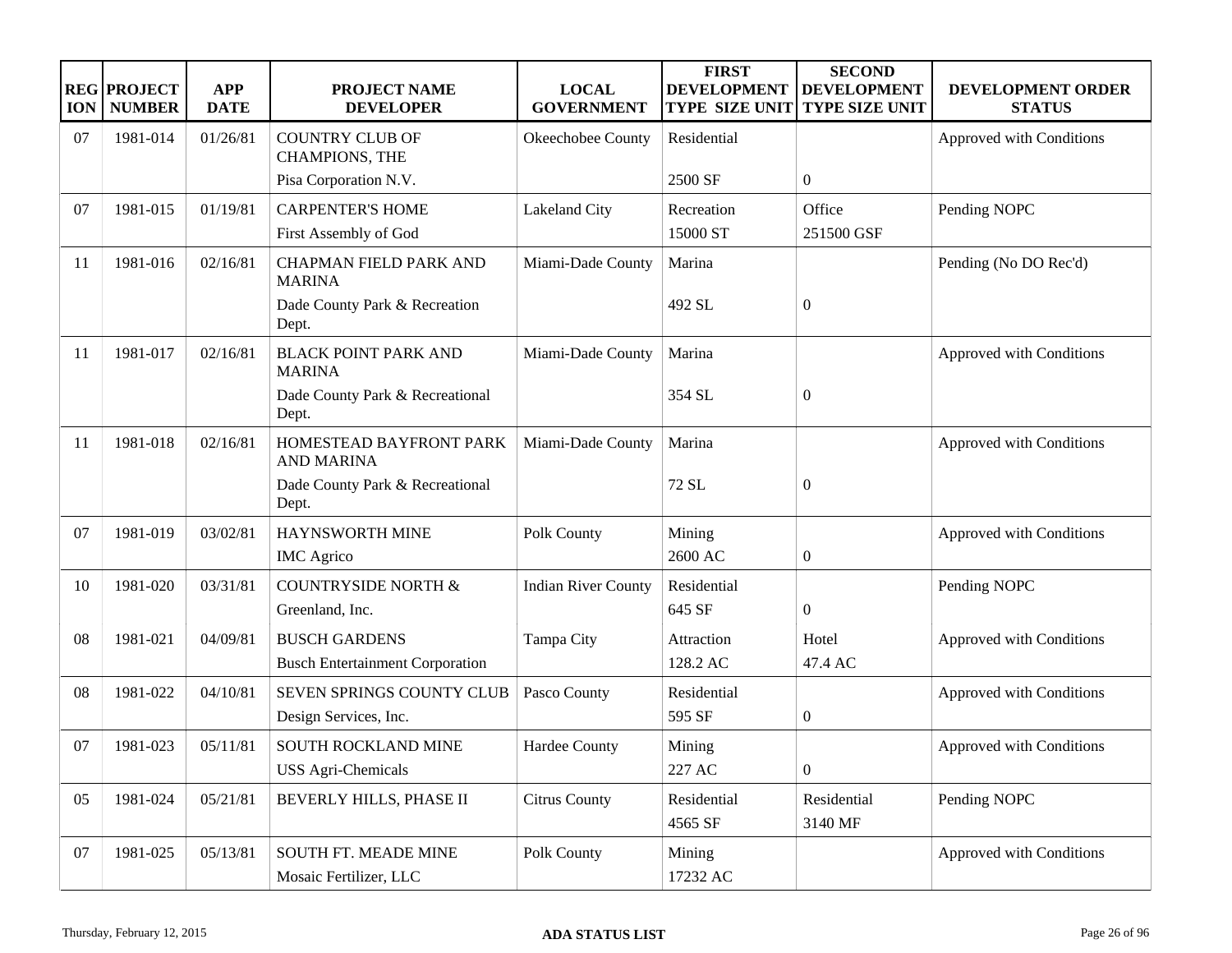| <b>ION</b> | <b>REG PROJECT</b><br><b>NUMBER</b> | <b>APP</b><br><b>DATE</b> | <b>PROJECT NAME</b><br><b>DEVELOPER</b>           | <b>LOCAL</b><br><b>GOVERNMENT</b> | <b>FIRST</b><br><b>DEVELOPMENT</b><br><b>TYPE SIZE UNIT</b> | <b>SECOND</b><br><b>DEVELOPMENT</b><br><b>TYPE SIZE UNIT</b> | <b>DEVELOPMENT ORDER</b><br><b>STATUS</b> |
|------------|-------------------------------------|---------------------------|---------------------------------------------------|-----------------------------------|-------------------------------------------------------------|--------------------------------------------------------------|-------------------------------------------|
| 06         | 1981-026                            | 05/22/81                  | HALIFAX HARBOR MARINA                             | Daytona Beach City                | Marina                                                      |                                                              | Approved with Conditions                  |
|            |                                     |                           | City of Daytona Beach                             |                                   | 468 SL                                                      | $\overline{0}$                                               |                                           |
| 07         | 1981-027                            | 05/26/81                  | <b>LAKELAND DOWNTOWN</b><br><b>REVITALIZATION</b> | Lakeland City                     | Commercial                                                  | Office                                                       | Approved with Conditions                  |
|            |                                     |                           | Lakeland Downtown Development<br>Authority        |                                   | 550000 GSF                                                  | 175000 GSF                                                   |                                           |
| 09         | 1981-028                            | 05/29/81                  | <b>BURNT STORE MARINA SOUTH</b>                   | Cape Coral City                   | Residential                                                 |                                                              | Project Abandoned                         |
|            |                                     |                           | Punta Gorda Isles, Inc.                           |                                   | 5095 SF                                                     | $\boldsymbol{0}$                                             |                                           |
| 11         | 1981-029                            | 06/01/81                  | MIAMI INTERNATIONAL MALL                          | Doral City                        | Commercial                                                  |                                                              | Pending NOPC                              |
|            |                                     |                           | <b>West Dade County Associates</b>                |                                   | 314938 GSF                                                  | $\boldsymbol{0}$                                             |                                           |
| 11         | 1981-030                            | 02/03/81                  | DOWNTOWN GOVERNMENT<br><b>CENTER-M</b>            | Miami City                        | Office                                                      |                                                              | Pending NOPC                              |
|            |                                     |                           | Miami Dade County                                 |                                   | 136900 GSF                                                  | $\boldsymbol{0}$                                             |                                           |
| 10         | 1981-031                            | 06/29/81                  | <b>SAVANNAH CLUB</b>                              | St. Lucie County                  | Residential                                                 |                                                              | Approved with Conditions                  |
|            |                                     |                           | Waterford Homes, Inc.                             |                                   | 2560 SF                                                     | $\boldsymbol{0}$                                             |                                           |
| 08         | 1982-001                            | 07/13/81                  | <b>HARBOUR ISLAND</b>                             | Tampa City                        | Residential                                                 | Office                                                       | Approved with Conditions                  |
|            |                                     |                           | Dames & Moore                                     |                                   | 4650 SF                                                     | 1000000 GSF                                                  |                                           |
| 08         | 1982-002                            | 07/24/81                  | SUMMERFIELD CROSSING                              | Hillsborough County               | Residential                                                 | Retail                                                       | Approved with Conditions                  |
|            |                                     |                           | U.S. Home, Florida Land<br>Development Cen. Div.  |                                   | 6250 SF                                                     | 1480000 GSF                                                  |                                           |
| 08         | 1982-003                            | 10/13/99                  | TAMPA FINANCIAL CENTER                            | Tampa City                        | Office                                                      |                                                              | Approved with Conditions                  |
|            |                                     |                           | The Doran Jason Co.                               |                                   | 818271 GSF                                                  | $\boldsymbol{0}$                                             |                                           |
| 07         | 1982-004                            | 08/10/81                  | <b>LAKELAND SQUARE</b>                            | Lakeland City                     | Commercial                                                  |                                                              | Approved with Conditions                  |
|            |                                     |                           | Edward J. DeBartolo Corp.                         |                                   | 1462178 GSF                                                 | $\boldsymbol{0}$                                             |                                           |
| 04         | 1982-005                            | 08/13/81                  | <b>JULINGTON CREEK</b>                            | St. Johns County                  | Residential                                                 |                                                              | Pending NOPC                              |
|            |                                     |                           | Racetrack Flora Branch, LLC                       |                                   | 9828 DU                                                     | $\boldsymbol{0}$                                             |                                           |
| 09         | 1982-006                            | 07/21/81                  | <b>BONITA BAY</b>                                 | Lee County                        | Residential                                                 |                                                              | Pending NOPC                              |
|            |                                     |                           | Bonita Bay Group                                  |                                   | 9240 SF                                                     | $\boldsymbol{0}$                                             |                                           |
| 11         | 1982-007                            | 09/01/81                  | <b>WESTERRA</b>                                   | Sunrise City                      | Residential                                                 | Hotel                                                        | Pending Sub Deviation                     |
|            |                                     |                           | Sawgrass Tech Land Asso.                          |                                   | 1750 DU                                                     | 300 RM                                                       |                                           |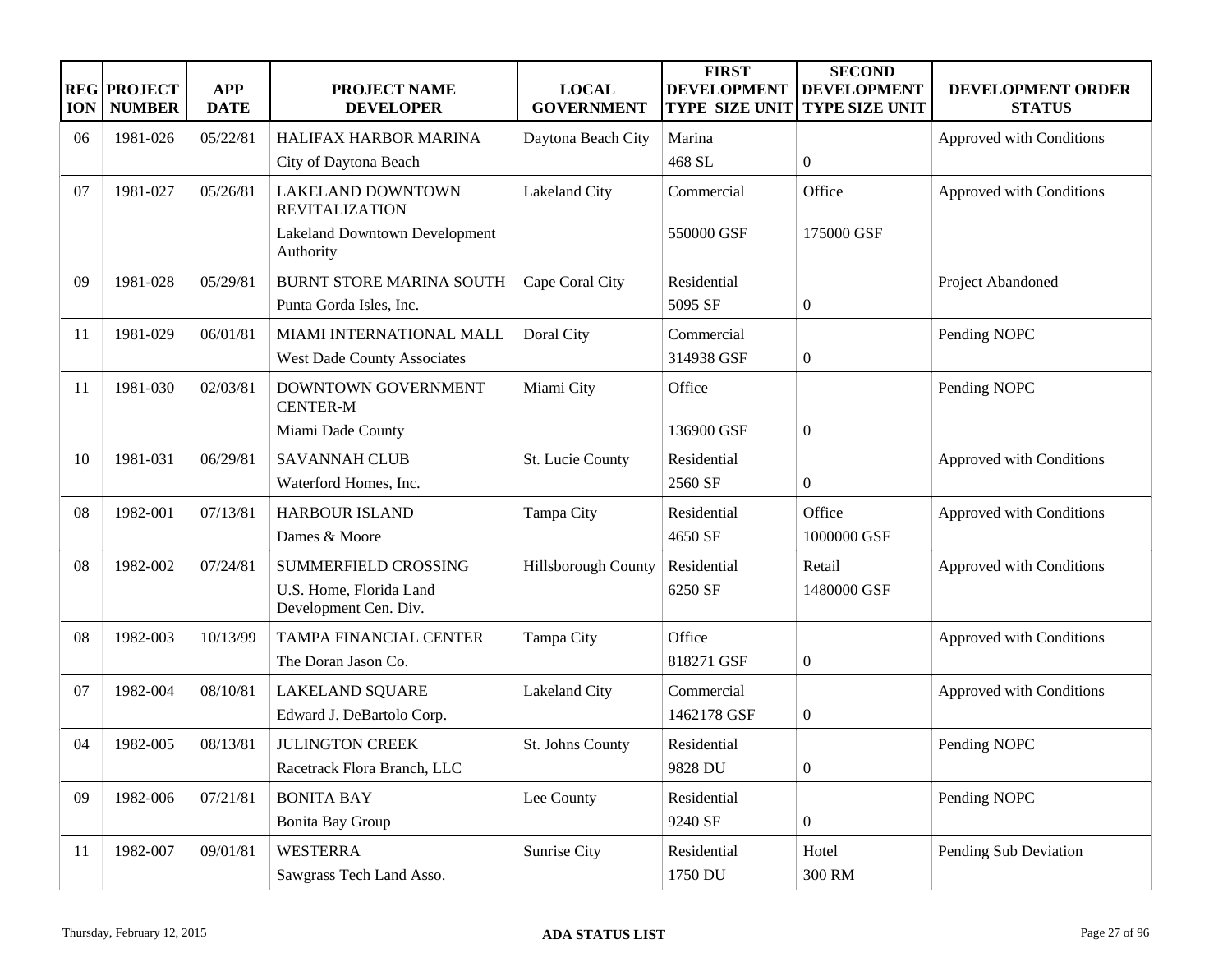| <b>ION</b> | <b>REG PROJECT</b><br><b>NUMBER</b> | <b>APP</b><br><b>DATE</b> | <b>PROJECT NAME</b><br><b>DEVELOPER</b>          | <b>LOCAL</b><br><b>GOVERNMENT</b> | <b>FIRST</b><br><b>DEVELOPMENT</b><br><b>TYPE SIZE UNIT</b> | <b>SECOND</b><br><b>DEVELOPMENT</b><br><b>TYPE SIZE UNIT</b> | DEVELOPMENT ORDER<br><b>STATUS</b> |
|------------|-------------------------------------|---------------------------|--------------------------------------------------|-----------------------------------|-------------------------------------------------------------|--------------------------------------------------------------|------------------------------------|
| 11         | 1982-008                            | 09/03/81                  | MIAMI WORLD TRADE CENTER                         | Miami City                        | Office                                                      |                                                              | Approved with Conditions           |
|            |                                     |                           | Dade Savings and Loan Association                |                                   | 598865 GSF                                                  | $\overline{0}$                                               |                                    |
| 10         | 1982-009                            | 09/04/81                  | FIRST PARK SOUTH FLORIDA                         | West Palm Beach Cit               | Industrial                                                  | Commercial                                                   | Approved with Conditions           |
|            |                                     |                           | Caleffe Investments,<br>Ltd/Worthington Enterpr. |                                   | 754 AC                                                      | 131 AC                                                       |                                    |
| 08         | 1982-010                            | 09/08/81                  | <b>HERITAGE PINES</b>                            | Pasco County                      | Residential                                                 |                                                              | Approved with Conditions           |
|            |                                     |                           | Frank Orsi, Daniel N. Martin                     |                                   | 640 SF                                                      | $\boldsymbol{0}$                                             |                                    |
| 07         | 1982-011                            | 09/11/81                  | <b>VILLAGES OF DESOTO</b>                        | DeSoto County                     | Residential                                                 |                                                              | Project Abandoned                  |
|            |                                     |                           | General Development Corp.                        |                                   | 17460 SF                                                    | $\boldsymbol{0}$                                             |                                    |
| 05         | 1982-012                            | 10/06/81                  | HOLLAND SPRINGS                                  | Hernando County                   | Residential                                                 | Residential                                                  | Approved with Conditions           |
|            |                                     |                           | Elviretta Corporation                            |                                   | 792 SF                                                      | 3852 MF                                                      |                                    |
| 09         | 1982-013                            | 10/08/81                  | <b>FAIRWAY WOODLANDS</b>                         | <b>Charlotte County</b>           | Residential                                                 |                                                              | Pending Abandonment                |
|            |                                     |                           | P.F. McQueen, Tr., The Forty-One<br><b>Trust</b> |                                   | 2752 SF                                                     | $\boldsymbol{0}$                                             |                                    |
| 10         | 1982-014                            | 10/16/81                  | TREASURE COAST SQUARE<br><b>MALL</b>             | <b>Martin County</b>              | Commercial                                                  |                                                              | Approved with Conditions           |
|            |                                     |                           | Treasure Coast - JCP Asso, Ltd.                  |                                   | 1215748 GSF                                                 | $\boldsymbol{0}$                                             |                                    |
| 09         | 1982-015                            | 11/03/81                  | <b>EMERALD LAKES</b>                             | <b>Collier County</b>             | Residential                                                 |                                                              | Approved with Conditions           |
|            |                                     |                           | Emerald Lakes of Naples, Ltd.                    |                                   | 1140 SF                                                     | $\boldsymbol{0}$                                             |                                    |
| 06         | 1982-016                            | 11/05/81                  | FLORIDA HOSPITAL/ORLANDO                         | Orlando City                      | Hospital                                                    |                                                              | Approved with Conditions           |
|            |                                     |                           | <b>Adventist Health System</b>                   |                                   | 120 BD                                                      | $\boldsymbol{0}$                                             |                                    |
| 08         | 1982-017                            | 12/01/81                  | <b>RIVER RIDGE</b>                               | Pasco County                      | Residential                                                 |                                                              | Approved with Conditions           |
|            |                                     |                           | NG Development, Inc.                             |                                   | 6450 SF                                                     | $\boldsymbol{0}$                                             |                                    |
| 08         | 1982-018                            | 12/04/81                  | <b>INTERSTATE BUSINESS PARK</b>                  | Hillsborough County               | Office                                                      |                                                              | Pending NOPC                       |
|            |                                     |                           | Duke Weeks Realty                                |                                   | 750000 GSF                                                  | $\boldsymbol{0}$                                             |                                    |
| 11         | 1982-019                            | 12/07/81                  | FT. LAUDERDALE-<br>HOLLYWOOD INT'L AIRPORT       | Dania City                        | Airport                                                     |                                                              | <b>Substantial Deviation</b>       |
|            |                                     |                           | <b>Broward County Aviation</b><br>Department     |                                   | 144 AC                                                      | $\overline{0}$                                               |                                    |
| 11         | 1982-020                            | 12/09/81                  | NEWPORT CENTER                                   | <b>Broward County</b>             | Industrial                                                  |                                                              | Approved with Conditions           |
|            |                                     |                           | Zaremba-McCalla Co.                              |                                   | 119 AC                                                      | $\boldsymbol{0}$                                             |                                    |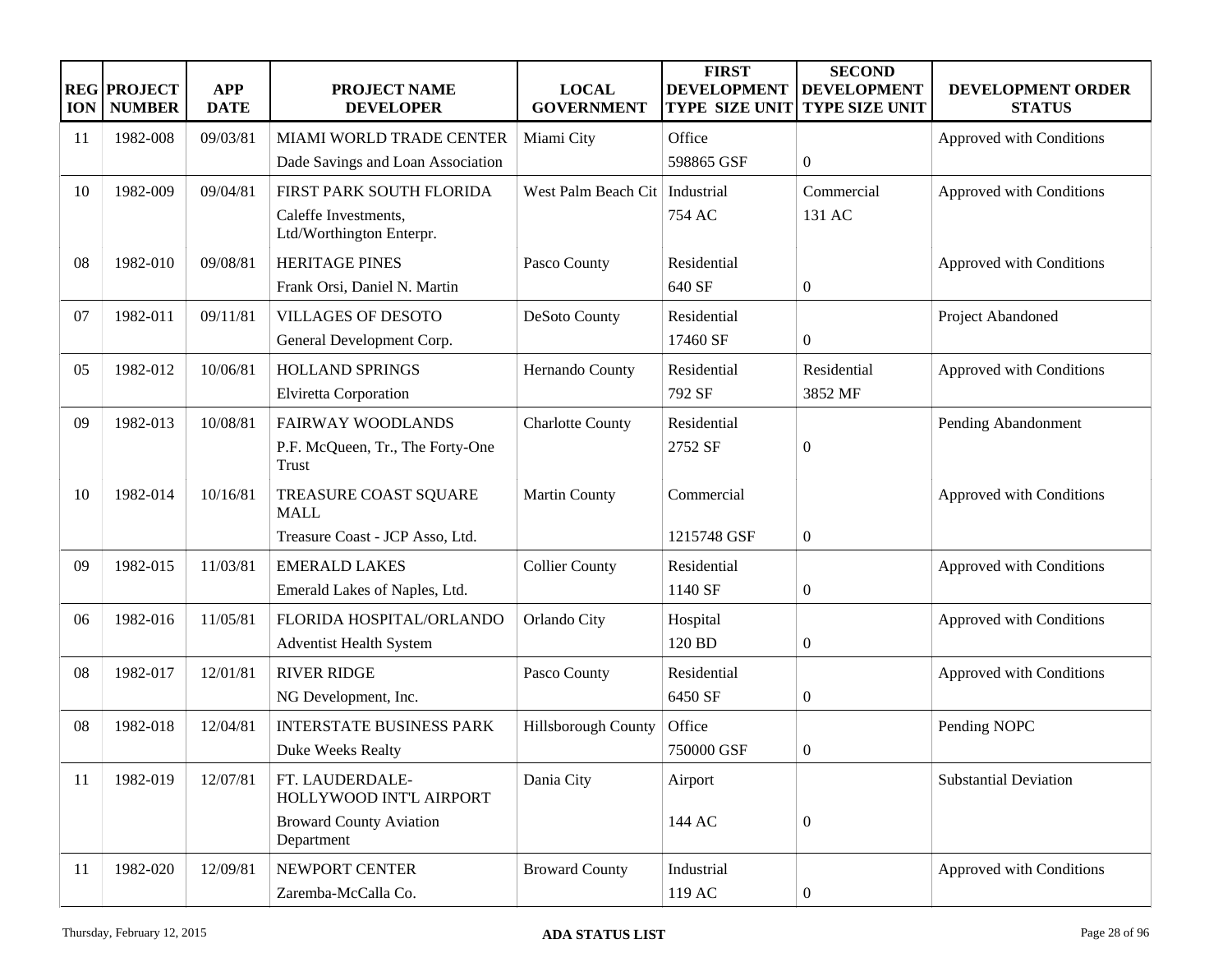| <b>ION</b> | <b>REG PROJECT</b><br><b>NUMBER</b> | <b>APP</b><br><b>DATE</b> | <b>PROJECT NAME</b><br><b>DEVELOPER</b>                                | <b>LOCAL</b><br><b>GOVERNMENT</b> | <b>FIRST</b><br><b>DEVELOPMENT</b><br><b>TYPE SIZE UNIT</b> | <b>SECOND</b><br><b>DEVELOPMENT</b><br><b>TYPE SIZE UNIT</b> | <b>DEVELOPMENT ORDER</b><br><b>STATUS</b> |
|------------|-------------------------------------|---------------------------|------------------------------------------------------------------------|-----------------------------------|-------------------------------------------------------------|--------------------------------------------------------------|-------------------------------------------|
| 09         | 1982-021                            | 12/17/81                  | <b>GULF HARBOUR (RIVER'S EDGE</b><br>PALMAS DEL SOL)                   | Lee County                        | Residential                                                 | Marina                                                       | Approved with Conditions                  |
|            |                                     |                           | The Ramar Group Companies, Inc.                                        |                                   | 4380 SF                                                     | 250 SL                                                       |                                           |
| 08         | 1982-022                            | 12/17/81                  | <b>BEACON WOODS EAST</b><br>Milton & Pat Gottlieb Trust                | Pasco County                      | Residential<br>4483 SF                                      | Retail<br>59 AC                                              | Approved with Conditions                  |
| 06         | 1982-023                            | 12/28/81                  | <b>INTERCHANGE PROPERTY</b><br>Alliance Palm Bay, LLC                  | Palm Bay City                     | Industrial<br>630 AC                                        | $\boldsymbol{0}$                                             | Pending NOPC                              |
| 06         | 1982-024                            | 01/07/82                  | AIRPORT INDUSTRIAL PARK<br>South Orange Properties, Inc.               | <b>Orange County</b>              | Industrial<br>1679 AC                                       | $\boldsymbol{0}$                                             | Pending NOPC                              |
| 03         | 1982-025                            | 01/13/82                  | <b>TURKEY CREEK</b><br>Turkey Creek, Inc.                              | Alachua City                      | Residential<br>5300 SF                                      | $\boldsymbol{0}$                                             | Approved with Conditions                  |
| 10         | 1982-026                            | 01/19/82                  | <b>BANYAN BAY</b><br>Banyan Bay Development Corp.                      | <b>Martin County</b>              | Residential<br>1170 DU                                      | $\boldsymbol{0}$                                             | Pending NOPC                              |
| 06         | 1982-027                            | 02/26/82                  | PROJECT DEBRA (METRO WEST)<br>Leslie LLC                               | Orlando City                      | Office<br>3800000 GSF                                       | Residential<br>$\overline{0}$                                | Pending NOPC                              |
| 04         | 1982-028                            | 03/22/82                  | <b>ANASTASIA SHORES</b><br>Caymen Corporation                          | St. Johns County                  | Residential<br>2053 SF                                      | $\boldsymbol{0}$                                             | Approved with Conditions                  |
| 06         | 1982-029                            | 03/15/82                  | AIRPORT EXECUTIVE PARK<br>Volusia County                               | Daytona Beach City                | Office<br>52 AC                                             | $\boldsymbol{0}$                                             | Approved with Conditions                  |
| 08         | 1982-030                            | 03/22/82                  | <b>URBAN CENTER, THE</b><br>The Lincoln Property Company of<br>Florida | Tampa City                        | Office<br>530000 GSF                                        | $\overline{0}$                                               | Approved with Conditions                  |
| 06         | 1982-031                            | 03/26/82                  | <b>WORLD GATEWAY</b><br>GCB Associates, Ltd.                           | <b>Orange County</b>              | Recreation<br>2000 ST                                       | Retail<br>$\boldsymbol{0}$                                   | Approved with Conditions                  |
| 11         | 1982-032                            | 03/29/82                  | <b>BAKERY CENTRE</b><br>M.Z. Margulies & Holsum Real<br>Estate Corp.   | South Miami City                  | Office<br>600000 GSF                                        | Retail<br>230000 GSF                                         | Approved with Conditions                  |
| 08         | 1982-033                            | 04/09/82                  | <b>TAMPA DOWNTOWN</b><br>City of Tampa                                 | Tampa City                        | Residential<br>1000 DU                                      | Hotel<br>1906 RM                                             | Approved with Conditions                  |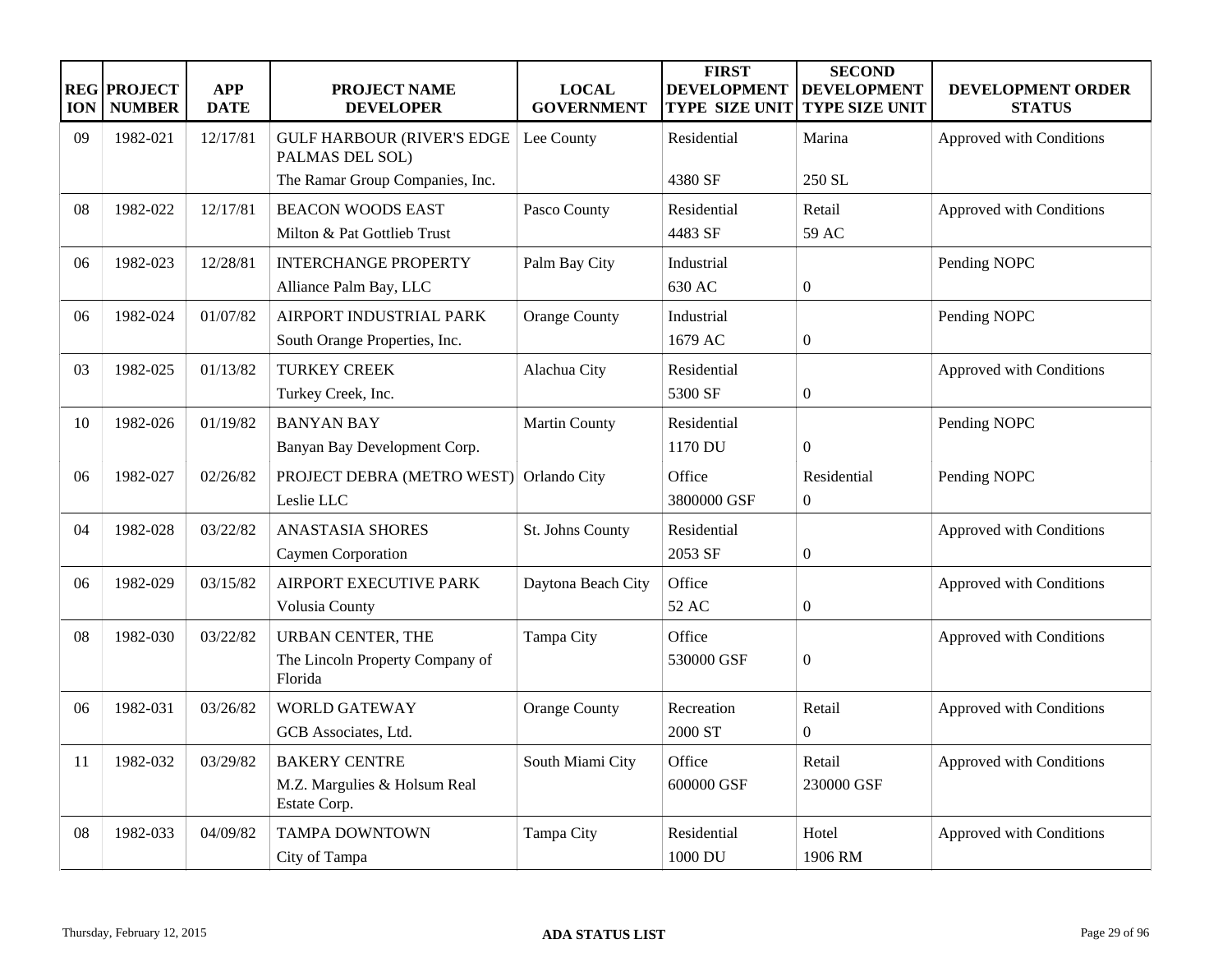| <b>ION</b> | <b>REG PROJECT</b><br><b>NUMBER</b> | <b>APP</b><br><b>DATE</b> | <b>PROJECT NAME</b><br><b>DEVELOPER</b>              | <b>LOCAL</b><br><b>GOVERNMENT</b> | <b>FIRST</b><br><b>DEVELOPMENT</b><br><b>TYPE SIZE UNIT</b> | <b>SECOND</b><br><b>DEVELOPMENT</b><br><b>TYPE SIZE UNIT</b> | DEVELOPMENT ORDER<br><b>STATUS</b> |
|------------|-------------------------------------|---------------------------|------------------------------------------------------|-----------------------------------|-------------------------------------------------------------|--------------------------------------------------------------|------------------------------------|
| 11         | 1982-034                            | 04/13/82                  | PARK CENTRAL                                         | Pompano Beach City                | Office                                                      | Industrial                                                   | Approved with Conditions           |
|            |                                     |                           | <b>International Union of Operating</b><br>Engineers |                                   | 800726 GSF                                                  | 524384 GSF                                                   |                                    |
| 07         | 1982-035                            | 04/28/82                  | RIDGEWOOD LAKES (Withdrawn)                          | Polk County                       | Residential                                                 |                                                              | ADA Withdrawn                      |
|            |                                     |                           | Central Development and Properties,<br>Inc.          |                                   | 11000 SF                                                    | $\boldsymbol{0}$                                             |                                    |
| 10         | 1982-036                            | 05/13/82                  | REGIONAL CENTER, THE                                 | Palm Beach Gardens                | Commercial                                                  | Office                                                       | Pending NOPC                       |
|            |                                     |                           | Menin Developent Companies, Inc.                     |                                   | 1200000 GSF                                                 | 1800000 GSF                                                  |                                    |
| 04         | 1982-037                            | 05/25/82                  | <b>JACKSONVILLE DOWNTOWN</b>                         | Jacksonville City                 | Office                                                      | Retail                                                       | Approved with Conditions           |
|            |                                     |                           | Jacksonville Downtown<br>Development Authority       |                                   | 5298665 GSF                                                 | 751500 GSF                                                   |                                    |
| 01         | 1982-038                            | 05/26/82                  | <b>TOPSAIL</b>                                       | <b>Walton County</b>              | Residential                                                 | Hotel                                                        | Pending NOPC                       |
|            |                                     |                           | ResortQuest International, Inc.                      |                                   | 900 SF                                                      | 400 RM                                                       |                                    |
| 11         | 1982-039                            | 06/08/82                  | <b>FLAGLER STATION (GRAN</b><br>PARK)                | <b>Medley City</b>                | Industrial                                                  |                                                              | Approved with Conditions           |
|            |                                     |                           | <b>Flagler Development Company</b>                   |                                   | 337 AC                                                      | $\boldsymbol{0}$                                             |                                    |
| 11         | 1982-040                            | 04/29/82                  | ELLYSON INDUSTRIAL PARK                              | Escambia County                   | Industrial                                                  |                                                              | Approved with Conditions           |
|            |                                     |                           | Pensacola-Escambia Promotion &<br>Dev. Comm.         |                                   | 589 AC                                                      | $\overline{0}$                                               |                                    |
| 10         | 1982-041                            | 06/16/82                  | <b>HARBOUR RIDGE</b>                                 | St. Lucie County                  | Residential                                                 | Marina                                                       | Approved with Conditions           |
|            |                                     |                           | Harbour Ridge, Ltd.                                  |                                   | 814 DU                                                      | 196 SL                                                       |                                    |
| 05         | 1982-042                            | 12/27/90                  | ON TOP OF THE WORLD                                  | <b>Marion County</b>              | Residential                                                 |                                                              | Pending NOPC                       |
|            |                                     |                           |                                                      |                                   | 3240 SF                                                     | $\boldsymbol{0}$                                             |                                    |
| 01         | 1982-043                            | 02/26/82                  | <b>EDGEWATER BEACH</b><br><b>CONDOMINIUM</b>         | <b>Walton County</b>              | Residential                                                 |                                                              | Approved with Conditions           |
|            |                                     |                           | <b>Edgewater Development Associates,</b><br>Ltd.     |                                   | 476 MF                                                      | $\mathbf{0}$                                                 |                                    |
| 02         | 1982-044                            | 04/01/82                  | DEPARTMENT OF EDUCATION<br><b>OFFICE BUILDING</b>    | Tallahassee City                  | Office                                                      |                                                              | Approved with Conditions           |
|            |                                     |                           | Florida Department of General<br>Services            |                                   | 421183 GSF                                                  | $\overline{0}$                                               |                                    |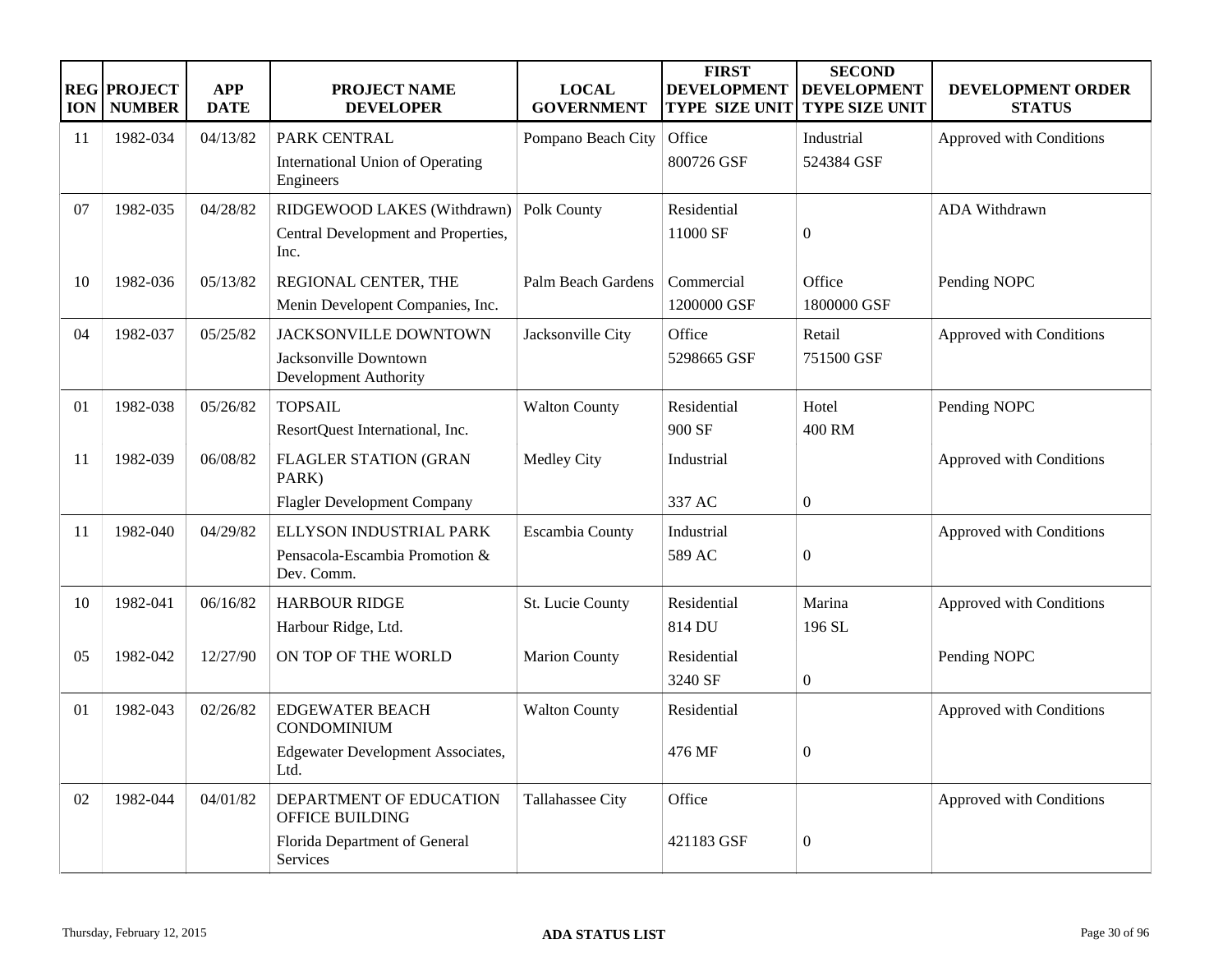| <b>ION</b> | <b>REG PROJECT</b><br><b>NUMBER</b> | <b>APP</b><br><b>DATE</b> | <b>PROJECT NAME</b><br><b>DEVELOPER</b>                              | <b>LOCAL</b><br><b>GOVERNMENT</b> | <b>FIRST</b><br><b>DEVELOPMENT</b><br><b>TYPE SIZE UNIT</b> | <b>SECOND</b><br><b>DEVELOPMENT</b><br><b>TYPE SIZE UNIT</b> | <b>DEVELOPMENT ORDER</b><br><b>STATUS</b> |
|------------|-------------------------------------|---------------------------|----------------------------------------------------------------------|-----------------------------------|-------------------------------------------------------------|--------------------------------------------------------------|-------------------------------------------|
| 11         | 1982-045                            | 04/04/82                  | FT. LAUDERDALE COMMERCE<br><b>CENTER</b>                             | Fort Lauderdale City              | Office                                                      | Industrial                                                   | Approved with Conditions                  |
|            |                                     |                           | Trafalgar Developers of Florida, Inc.                                |                                   | 2340000 GSF                                                 | 84 AC                                                        |                                           |
| 08         | 1983-001                            | 07/12/82                  | <b>TAMPA COMMONS</b><br>Freedom Savings                              | Tampa City                        | Office<br>677032 GSF                                        | $\boldsymbol{0}$                                             | Approved with Conditions                  |
| 08         | 1983-002                            | 07/21/82                  | <b>PARK PLACE</b><br>Glenborough Fund                                | Clearwater City                   | Office<br>1960000 GSF                                       | Commercial<br>$\boldsymbol{0}$                               | Approved with Conditions                  |
| 09         | 1983-003                            | 08/12/82                  | <b>INTERLAKEN</b><br>Equity Services Group, Inc.                     | Lee County                        | Residential<br>2000 SF                                      | $\boldsymbol{0}$                                             | Approved with Conditions                  |
| 04         | 1983-004                            | 08/23/82                  | <b>OCEAN OAKS</b><br>William Baker, Trustee                          | Fernandina Beach Ci               | Residential<br>1315 DU                                      | $\boldsymbol{0}$                                             | DO Rescinded                              |
| 08         | 1983-005                            | 09/14/82                  | <b>BRANDON TOWN CENTER</b><br>Federated Stores Realty, Inc.          | Hillsborough County               | Commercial<br>1000000 GSF                                   | Office<br>$\boldsymbol{0}$                                   | Approved with Conditions                  |
| 06         | 1983-006                            | 09/23/82                  | <b>LAKE NONA</b><br>Lake Nona Property Holdings, LLC                 | Orlando City                      | Residential<br>735 SF                                       | $\boldsymbol{0}$                                             | Pending NOPC                              |
| 09         | 1983-007                            | 09/29/82                  | OAKS/THE FOREST, THE<br>Source, Inc.                                 | Lee County                        | Residential<br>1215 SF                                      | $\boldsymbol{0}$                                             | Approved with Conditions                  |
| 08         | 1983-008                            | 10/12/82                  | <b>LAKE BRANDON</b><br>Florida Corporate Center, Inc.                | Hillsborough County               | Office<br>3660000 GSF                                       | Retail<br>$\boldsymbol{0}$                                   | Approved with Conditions                  |
| 11         | 1983-009                            | 10/22/82                  | <b>HEADWAY OFFICE PARK</b><br><b>Catholic Health Services</b>        | Lauderdale Lakes Cit              | Office<br>665000 GSF                                        | $\boldsymbol{0}$                                             | Pending NOPC                              |
| 09         | 1983-010                            | 11/04/82                  | <b>BERKSHIRE LAKES</b><br>Sunburst Management Corp.                  | <b>Collier County</b>             | Residential<br>4200 SF                                      | Retail<br>375000 GSF                                         | NOPC Withdrawn                            |
| 04         | 1983-011                            | 11/15/82                  | FAIRFIELD FT. GEORGE ISLAND<br>Fairfield Communities, Inc.           | Jacksonville City                 | Residential<br>1410 SF                                      | $\boldsymbol{0}$                                             | Approved with Conditions                  |
| ${\bf 08}$ | 1983-012                            | 11/16/82                  | SALT SPRINGS RUN<br>Pines Enterprises, Inc.                          | Pasco County                      | Residential<br>2363 SF                                      | Retail<br>358000 GSF                                         | Project Abandoned                         |
| 06         | 1983-013                            | 12/10/82                  | <b>WATERFORD LAKES</b><br>Waterford Commercial Land Joint<br>Venture | <b>Orange County</b>              | Residential<br>6877 SF                                      | $\boldsymbol{0}$                                             | Approved with Conditions                  |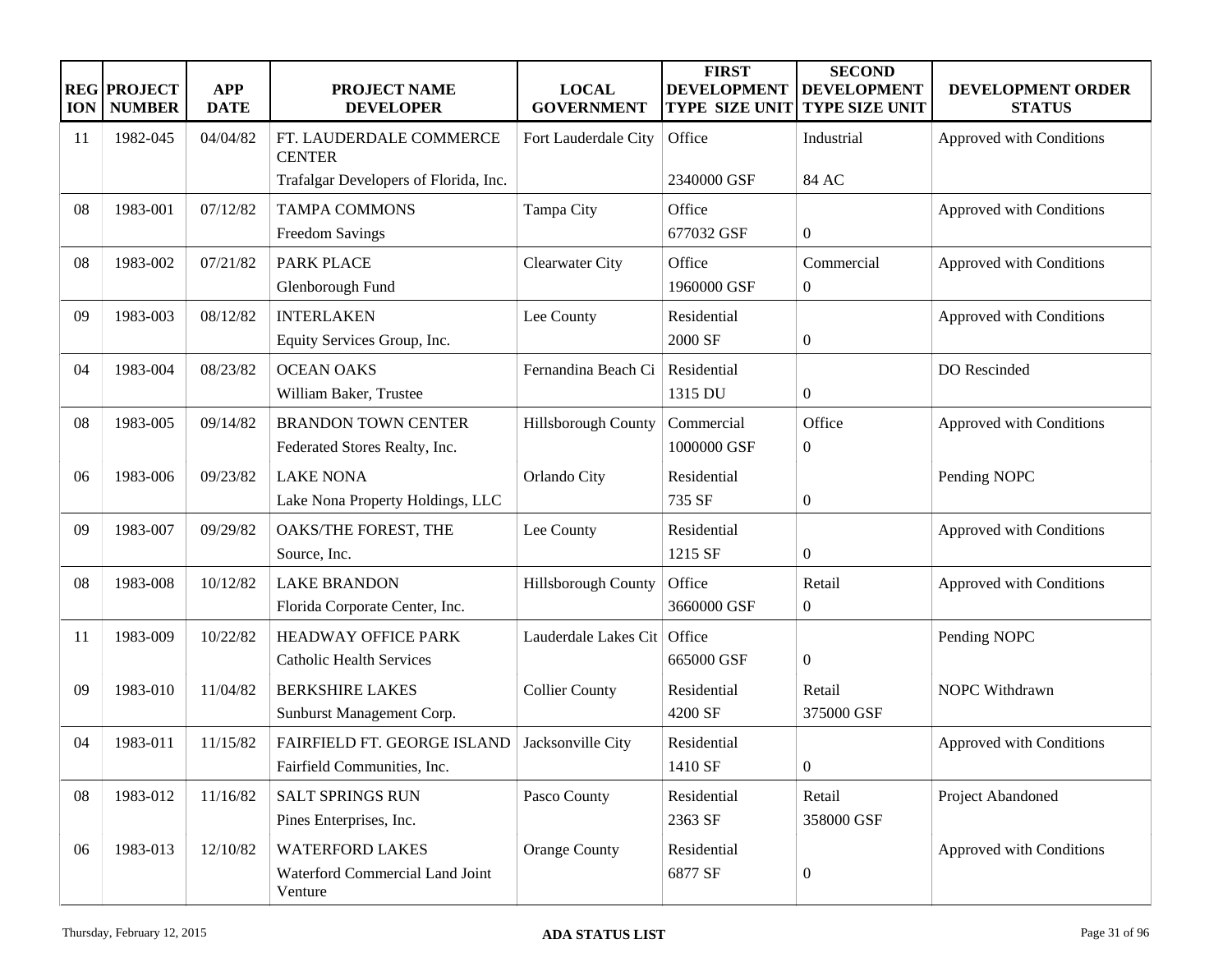| <b>ION</b> | <b>REG PROJECT</b><br><b>NUMBER</b> | <b>APP</b><br><b>DATE</b> | PROJECT NAME<br><b>DEVELOPER</b>                         | <b>LOCAL</b><br><b>GOVERNMENT</b> | <b>FIRST</b><br><b>DEVELOPMENT</b><br><b>TYPE SIZE UNIT</b> | <b>SECOND</b><br><b>DEVELOPMENT</b><br><b>TYPE SIZE UNIT</b> | DEVELOPMENT ORDER<br><b>STATUS</b> |
|------------|-------------------------------------|---------------------------|----------------------------------------------------------|-----------------------------------|-------------------------------------------------------------|--------------------------------------------------------------|------------------------------------|
| 06         | 1983-014                            | 12/10/82                  | NEW SMYRNA BEACH MARINA                                  | New Smyrna Beach                  | Marina                                                      |                                                              | Approved with Conditions           |
|            |                                     |                           | Ponce de Leon Inlet and Port<br>Authority                |                                   | 176 SL                                                      | $\mathbf{0}$                                                 |                                    |
| 04         | 1983-015                            | 12/15/82                  | SOUTHPOINT OFFICE & LIGHT<br><b>INDUSTRIAL PARK</b>      | Jacksonville Beach                | Office                                                      |                                                              | Pending NOPC                       |
|            |                                     |                           | Gate Petroleum Company                                   |                                   | 1860000 GSF                                                 | $\mathbf{0}$                                                 |                                    |
| 10         | 1983-016                            | 01/31/83                  | <b>TOWN CENTRE</b>                                       | Port Saint Lucie City             | Commercial                                                  |                                                              | Pending NOPC                       |
|            |                                     |                           | <b>RMC Realty Companies</b>                              |                                   | 441000 GSF                                                  | $\boldsymbol{0}$                                             |                                    |
| 09         | 1983-017                            | 02/10/83                  | <b>BUCCANEER MOBILE HOME</b><br><b>ESTATES EXPANSION</b> | Lee County                        | Residential                                                 |                                                              | Approved with Conditions           |
|            |                                     |                           | DeAnza Properties--XI Ltd.                               |                                   | 1260 SF                                                     | $\boldsymbol{0}$                                             |                                    |
| 10         | 1983-018                            | 02/28/83                  | <b>RIVER BRIDGE</b>                                      | <b>Greenacres City</b>            | Residential                                                 |                                                              | Approved with Conditions           |
|            |                                     |                           | Pine Grove and Olive Tree<br>Corporation                 |                                   | 300 DU                                                      | $\boldsymbol{0}$                                             |                                    |
| 11         | 1983-019                            | 04/01/83                  | DESIGN CENTER OF THE<br><b>AMERICAS</b>                  | Dania City                        | Commercial                                                  |                                                              | Pending NOPC                       |
|            |                                     |                           | Cohen Brothers Development Corp                          |                                   | 120000 GSF                                                  | $\mathbf{0}$                                                 |                                    |
| 06         | 1983-020                            |                           | <b>FLORIDA</b><br>HOSPITAL/ORLANDO/See ADA-<br>682-016   | Orlando City                      | Commercial                                                  |                                                              | <b>VOID</b>                        |
|            |                                     |                           | Florida Hospital/Orlando                                 |                                   | 286000 GSF                                                  | $\overline{0}$                                               |                                    |
| 09         | 1983-021                            | 04/07/83                  | PORT LABELLE INCREMENT III-<br>$I(M-974-064)$            | <b>Glades County</b>              | Residential                                                 |                                                              | Approved with Conditions           |
|            |                                     |                           | <b>General Development Corporation</b>                   |                                   | 21525 SF                                                    | $\boldsymbol{0}$                                             |                                    |
| 11         | 1983-022                            | 04/15/83                  | <b>NASHER PLAZA</b>                                      | Miami City                        | Office                                                      |                                                              | Approved with Conditions           |
|            |                                     |                           | Lincoln Property Co. & Raymond D.<br>Nasher Co.          |                                   | 737577 GSF                                                  | $\boldsymbol{0}$                                             |                                    |
| 08         | 1983-023                            | 04/25/83                  | <b>TAMPASPHERE</b>                                       | Tampa City                        | Office                                                      |                                                              | Approved with Conditions           |
|            |                                     |                           | <b>AC</b> Associates                                     |                                   | 1300000 GSF                                                 | $\overline{0}$                                               |                                    |
| 11         | 1983-024                            | 04/25/83                  | <b>BRICKELL SQUARE PHASE I</b>                           | Weston City                       | Office                                                      |                                                              | Pending NOPC                       |
|            |                                     |                           | Meridian Business Campus Investors                       |                                   | 450000 GSF                                                  | $\boldsymbol{0}$                                             |                                    |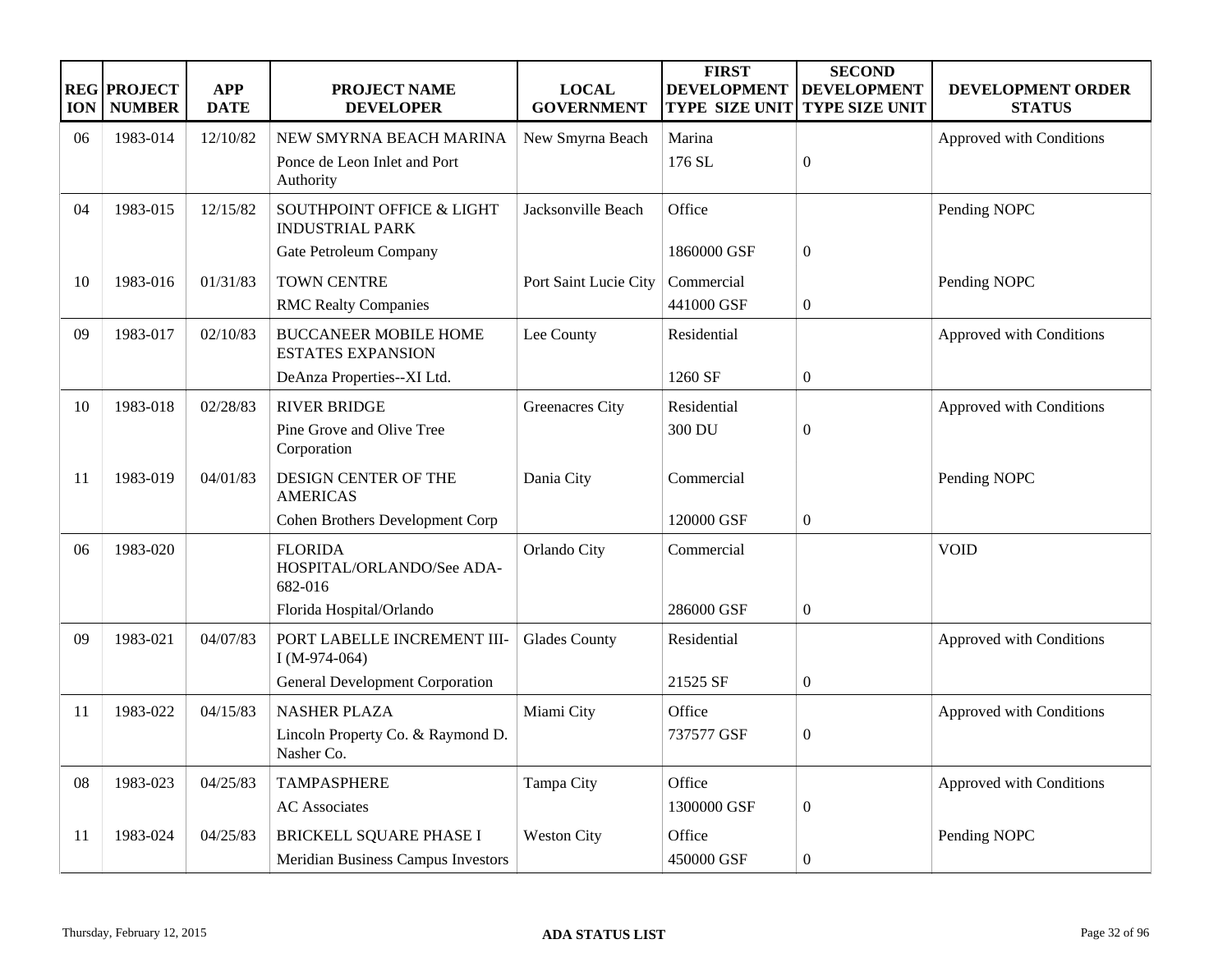| <b>ION</b> | <b>REG PROJECT</b><br><b>NUMBER</b> | <b>APP</b><br><b>DATE</b> | <b>PROJECT NAME</b><br><b>DEVELOPER</b>          | <b>LOCAL</b><br><b>GOVERNMENT</b> | <b>FIRST</b><br><b>DEVELOPMENT</b><br><b>TYPE SIZE UNIT</b> | <b>SECOND</b><br><b>DEVELOPMENT</b><br><b>TYPE SIZE UNIT</b> | DEVELOPMENT ORDER<br><b>STATUS</b> |
|------------|-------------------------------------|---------------------------|--------------------------------------------------|-----------------------------------|-------------------------------------------------------------|--------------------------------------------------------------|------------------------------------|
| 04         | 1983-025                            | 04/26/83                  | <b>HAMMOCK DUNES</b>                             | <b>Flagler County</b>             | Residential                                                 |                                                              | Approved with Conditions           |
|            |                                     |                           | <b>Admiral Corporation</b>                       |                                   | 6670 SF                                                     | $\boldsymbol{0}$                                             |                                    |
| 07         | 1983-026                            | 05/19/83                  | FT. MEADE MINE - See ADA-790-<br>030             | <b>Hardee County</b>              | Mining                                                      |                                                              | <b>VOID - See ADA-790-030</b>      |
|            |                                     |                           | Gardinier, Inc.                                  |                                   | 5356 AC                                                     | $\boldsymbol{0}$                                             |                                    |
| 01         | 1983-027                            | 05/12/83                  | <b>HIDDEN DUNES</b>                              | <b>Walton County</b>              | Residential                                                 |                                                              | Approved with Conditions           |
|            |                                     |                           | <b>Hidden Dunes Developers</b>                   |                                   | 410 SF                                                      | $\boldsymbol{0}$                                             |                                    |
| 09         | 1983-028                            | 05/16/83                  | <b>GREEN HERON</b>                               | <b>Collier County</b>             | Residential                                                 |                                                              | Approved with Conditions           |
|            |                                     |                           | Naples Assoc. & Radio Road Assoc.                |                                   | 1184 SF                                                     | $\boldsymbol{0}$                                             |                                    |
| 06         | 1983-029                            | 06/03/83                  | <b>HUNTER'S CREEK</b>                            | <b>Orange County</b>              | Residential                                                 |                                                              | Approved with Conditions           |
|            |                                     |                           | Genstar/PRC Joint Venture                        |                                   | 9623 SF                                                     | $\boldsymbol{0}$                                             |                                    |
| 08         | 1983-030                            | 06/13/83                  | <b>BAY VISTA</b>                                 | <b>Pinellas County</b>            | Office                                                      |                                                              | Approved with Conditions           |
|            |                                     |                           | P. Barnette Construction Limited                 |                                   | 954000 GSF                                                  | $\boldsymbol{0}$                                             |                                    |
| 06         | 1983-031                            | 06/27/83                  | ORLANDO INT'L AIRPORT<br><b>CONSOLIDATED</b>     | Orlando City                      | Airport                                                     |                                                              | Approved with Conditions           |
|            |                                     |                           | Greater Orlando Aviation Authority               |                                   | $\boldsymbol{0}$                                            | $\boldsymbol{0}$                                             |                                    |
| 11         | 1983-032                            | 06/27/83                  | <b>GARDEN COVE PUD</b>                           | Monroe County                     | Residential                                                 |                                                              | Approved with Conditions           |
|            |                                     |                           | City National Bank, Trustee                      |                                   | 264 DU                                                      | $\mathbf{0}$                                                 |                                    |
| 10         | 1984-001                            | 07/14/83                  | WILLOUGHBY                                       | <b>Martin County</b>              | Residential<br>1421 DU                                      | Commercial<br>45000 GSF                                      | Approved with Conditions           |
| 09         | 1984-002                            | 07/15/83                  | TOLLGATE COMMERCIAL<br><b>CENTER</b>             | <b>Collier County</b>             | Commercial                                                  |                                                              | Approved with Conditions           |
|            |                                     |                           | <b>Tollgate Commercial Center</b><br>Partnership |                                   | 518700 GSF                                                  | $\boldsymbol{0}$                                             |                                    |
| 08         | 1984-003                            | 07/29/83                  | <b>STADIUM DRI</b>                               | St. Petersburg City               | Recreation                                                  |                                                              | Approved with Conditions           |
|            |                                     |                           | St. Petersburg Community<br>Redevelopment Agency |                                   | 46000 ST                                                    | $\boldsymbol{0}$                                             |                                    |
| 09         | 1984-004                            | 08/04/83                  | WOODMERE VILLAGE AT<br><b>JACARANDA</b>          | Sarasota County                   | Residential                                                 | Residential                                                  | Approved with Conditions           |
|            |                                     |                           | Woodmere Village Development Co.                 |                                   | 1300 DU                                                     | 0 MF                                                         |                                    |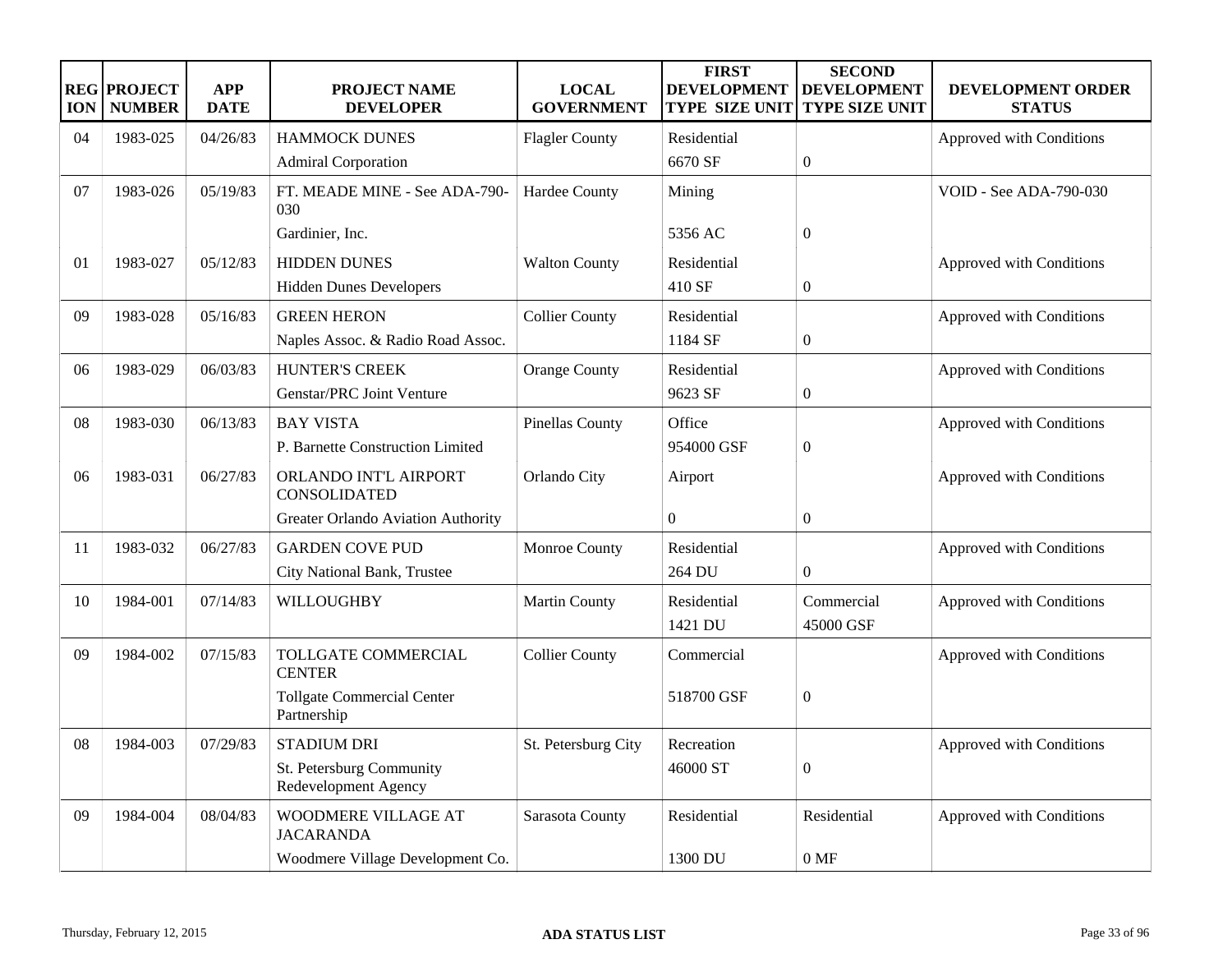| <b>ION</b> | <b>REG PROJECT</b><br><b>NUMBER</b> | <b>APP</b><br><b>DATE</b> | <b>PROJECT NAME</b><br><b>DEVELOPER</b>             | <b>LOCAL</b><br><b>GOVERNMENT</b> | <b>FIRST</b><br><b>DEVELOPMENT</b><br><b>TYPE SIZE UNIT</b> | <b>SECOND</b><br><b>DEVELOPMENT</b><br><b>TYPE SIZE UNIT</b> | DEVELOPMENT ORDER<br><b>STATUS</b> |
|------------|-------------------------------------|---------------------------|-----------------------------------------------------|-----------------------------------|-------------------------------------------------------------|--------------------------------------------------------------|------------------------------------|
| 09         | 1984-005                            | 08/04/83                  | WOODMERE AT JACARANDA                               | Sarasota County                   | Commercial                                                  |                                                              | Approved with Conditions           |
|            |                                     |                           | Fergeson, Skipper, etal                             |                                   | 900000 GSF                                                  | $\boldsymbol{0}$                                             |                                    |
| 05         | 1984-006                            | 08/05/83                  | <b>OAK SOUND</b>                                    | Hernando County                   | Residential                                                 | Residential                                                  | Project Abandoned                  |
|            |                                     |                           | W.L. Cobb Construction Co.                          |                                   | 3120 SF                                                     | 2760 MF                                                      |                                    |
| 06         | 1984-007                            | 08/08/83                  | <b>LEEVISTA CENTER</b>                              | Orlando City                      | Industrial                                                  | Residential                                                  | Approved with Conditions           |
|            |                                     |                           | LeeVista Center Inc.                                |                                   | 320 AC                                                      | 2880 SF                                                      |                                    |
| 09         | 1984-008                            | 08/15/83                  | <b>EDISON MALL</b>                                  | Fort Myers City                   | Commercial                                                  |                                                              | Approved with Conditions           |
|            |                                     |                           | Pavese, Garner, etal                                |                                   | 1313260 GSF                                                 | $\boldsymbol{0}$                                             |                                    |
| 09         | 1984-009                            | 08/23/83                  | <b>PALMER RANCH</b>                                 | Sarasota County                   | Residential                                                 |                                                              | Pending Sub Deviation              |
|            |                                     |                           | DiVosta Homes, LP                                   |                                   | 400 DU                                                      |                                                              |                                    |
| 06         | 1984-010                            | 08/25/83                  | ORLANDO TRADEPORT                                   | Orlando City                      | Industrial                                                  |                                                              | Approved with Conditions           |
|            |                                     |                           | Greater Orlando Aviation                            |                                   | 1350 AC                                                     | $\mathbf{0}$                                                 |                                    |
| 08         | 1984-011                            | 08/29/83                  | POINTE ALEXIS                                       | <b>Tarpon Springs City</b>        | Residential                                                 |                                                              | Project Abandoned                  |
|            |                                     |                           | Florida Companies                                   |                                   | 970 DU                                                      | $\overline{0}$                                               |                                    |
| 09         | 1984-012                            | 09/06/83                  | HATCHETT CREEK AT<br><b>JACARANDA</b>               | Sarasota County                   | Residential                                                 | Residential                                                  | Approved with Conditions           |
|            |                                     |                           | Gulfstream Land & Development<br>Corp.              |                                   | 3800 DU                                                     | $\overline{0}$                                               |                                    |
| 09         | 1984-013                            | 09/20/83                  | TARPON POINT MARINA                                 | Cape Coral City                   | Marina                                                      |                                                              | Approved with Conditions           |
|            |                                     |                           | Avatar Properties, Inc.                             |                                   | 289 SL                                                      | $\mathbf{0}$                                                 |                                    |
| 11         | 1984-014                            | 10/17/83                  | <b>KENDALL TOWN AND</b><br><b>COUNTRY</b>           | Miami-Dade County                 | Commercial                                                  | Office                                                       | Approved with Conditions           |
|            |                                     |                           | Town and Country Associates, Ltd.                   |                                   | 630520 GSF                                                  | 318000 GSF                                                   |                                    |
| 11         | 1984-015                            | 10/18/83                  | <b>SPECTRUM</b>                                     | Fort Lauderdale City              | Office                                                      |                                                              | Approved with Conditions           |
|            |                                     |                           | Keenan Development Group                            |                                   | 1100000 GSF                                                 | $\overline{0}$                                               |                                    |
| 10         | 1984-016                            | 11/02/83                  | SAINT SEBASTIAN                                     | <b>Indian River County</b>        | Residential                                                 | Commercial                                                   | Approved with Conditions           |
|            |                                     |                           | Sebastian Group, Ltd.                               |                                   | 1434 DU                                                     | 189950 GSF                                                   |                                    |
| 11         | 1984-017                            | 11/03/83                  | <b>MIAMI INTERNATIONAL</b><br><b>CORPORATE PARK</b> | Miami-Dade County                 | Office                                                      | Industrial                                                   | Project Abandoned                  |
|            |                                     |                           | Miami Peripheral Associates                         |                                   | 4935000 GSF                                                 | 1565000 GSF                                                  |                                    |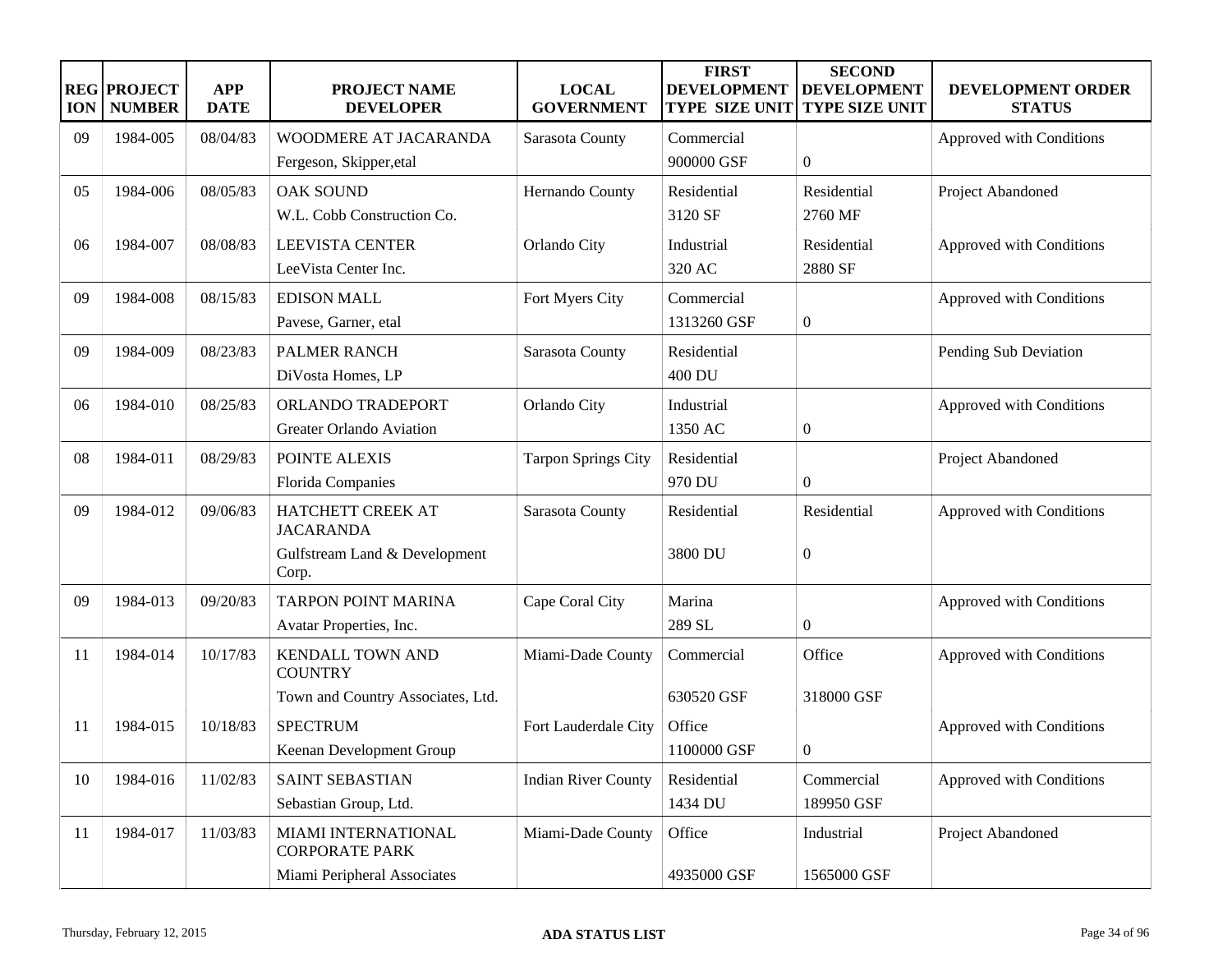| <b>ION</b> | <b>REG PROJECT</b><br><b>NUMBER</b> | <b>APP</b><br><b>DATE</b> | <b>PROJECT NAME</b><br><b>DEVELOPER</b>          | <b>LOCAL</b><br><b>GOVERNMENT</b> | <b>FIRST</b><br><b>DEVELOPMENT</b><br><b>TYPE SIZE UNIT</b> | <b>SECOND</b><br><b>DEVELOPMENT</b><br><b>TYPE SIZE UNIT</b> | DEVELOPMENT ORDER<br><b>STATUS</b> |
|------------|-------------------------------------|---------------------------|--------------------------------------------------|-----------------------------------|-------------------------------------------------------------|--------------------------------------------------------------|------------------------------------|
| 02         | 1984-018                            | 12/02/83                  | <b>VILLAGES AT MACLAY</b>                        | Tallahassee City                  | Residential                                                 |                                                              | Approved with Conditions           |
|            |                                     |                           | Thomasville Properties, Inc.                     |                                   | 500 DU                                                      | $\boldsymbol{0}$                                             |                                    |
| 06         | 1984-019                            | 12/12/83                  | <b>SANDY PINES</b>                               | <b>Brevard County</b>             | Residential                                                 | Residential                                                  | Approved with Conditions           |
|            |                                     |                           | General Development Corp.                        |                                   | 1330 DU                                                     | 0 MF                                                         |                                    |
| 08         | 1984-020                            | 12/19/83                  | ARVIDA CORPORATE PARK                            | Manatee County                    | Residential                                                 | Retail                                                       | Project Abandoned                  |
|            |                                     |                           | Arvida Corp. for IIP-Kabara Property             |                                   | 5572 DU                                                     | 4000000 GSF                                                  |                                    |
| 01         | 1984-021                            | 12/19/83                  | <b>DESTIN SHORES</b>                             | <b>Walton County</b>              | Residential                                                 | Retail                                                       | Approved with Conditions           |
|            |                                     |                           | Towers Development Corp.                         |                                   | 550 DU                                                      | 13050 GSF                                                    |                                    |
| 01         | 1984-022                            | 12/19/83                  | <b>SEASCAPE RESORT</b>                           | <b>Walton County</b>              | Residential                                                 |                                                              | Pending NOPC                       |
|            |                                     |                           | Seascape Resorts, Inc.                           |                                   | 2500 DU                                                     | $\boldsymbol{0}$                                             |                                    |
| 06         | 1984-023                            | 12/23/83                  | <b>FLORIDA</b><br>HOSPITAL/ALTAMONTE             | Seminole County                   | Office                                                      | Hospital                                                     | Approved with Conditions           |
|            |                                     |                           | Adventist Health Systems/Sunbelt,                |                                   | 180000 GSF                                                  | 292 BD                                                       |                                    |
|            |                                     |                           | Inc.                                             |                                   |                                                             |                                                              |                                    |
| 11         | 1984-024                            | 01/03/84                  | 1221 BRICKELL                                    | Miami City                        | Office                                                      | Retail                                                       | Approved with Conditions           |
|            |                                     |                           | AmeriSwiss Associates                            |                                   | 417943 GSF                                                  | 9690 GSF                                                     |                                    |
| 09         | 1984-025                            | 01/06/84                  | <b>GATEWAY</b>                                   | Lee County                        | Residential                                                 |                                                              | Approved with Conditions           |
|            |                                     |                           | WCI Communities, LLC                             |                                   | 19932 DU                                                    | $\boldsymbol{0}$                                             |                                    |
| 09         | 1984-026                            | 01/12/84                  | BELVEDERE, THE                                   | Lee County                        | Residential                                                 |                                                              | ADA Withdrawn                      |
|            |                                     |                           | Florida Management & Development                 |                                   | 5000 DU                                                     | $\overline{0}$                                               |                                    |
|            |                                     |                           | Corp.                                            |                                   |                                                             |                                                              |                                    |
| 06         | 1984-027                            | 01/27/84                  | <b>SUMMER BAY</b>                                | Lake County                       | Residential                                                 |                                                              | Pending NOPC                       |
|            |                                     |                           | Summer Bay Partnership                           |                                   | 2631 DU                                                     | $\boldsymbol{0}$                                             |                                    |
| 06         | 1984-028                            | 01/27/84                  | CENTRAL FLORIDA RESEARCH<br><b>PARK</b>          | Orange County                     | Industrial                                                  |                                                              | Approved with Conditions           |
|            |                                     |                           | Orange Co. Research &                            |                                   | 861 AC                                                      | $\overline{0}$                                               |                                    |
|            |                                     |                           | <b>Development Authority</b>                     |                                   |                                                             |                                                              |                                    |
| 11         | 1984-029                            | 02/08/84                  | <b>GALLOWAY LAKES</b><br><b>CORPORATE CENTER</b> | Miami-Dade County                 | Office                                                      |                                                              | ADA Withdrawn                      |
|            |                                     |                           | Galloway Lakes Corporate Center,<br>Inc.         |                                   | 1305000 GSF                                                 | $\boldsymbol{0}$                                             |                                    |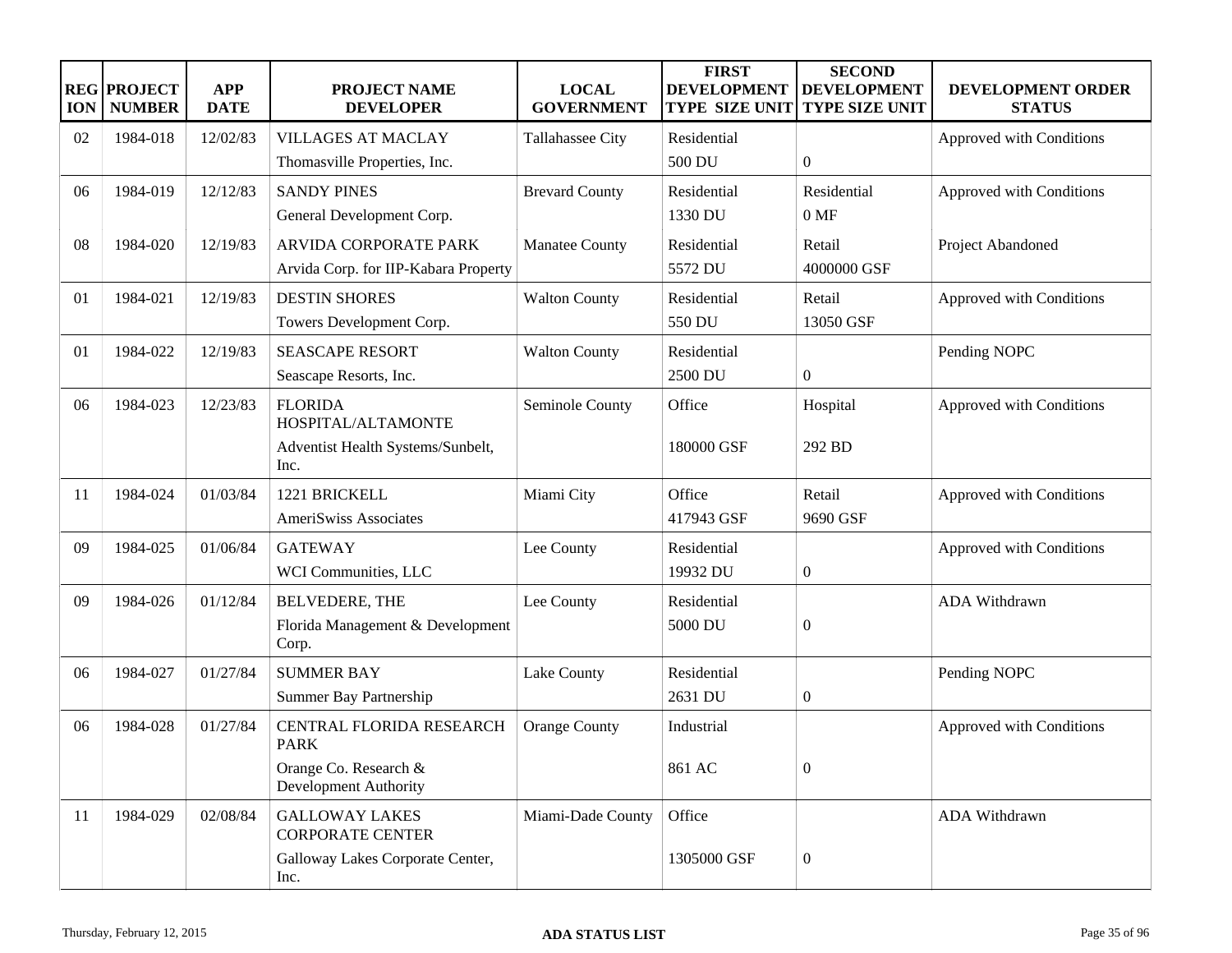| <b>ION</b> | <b>REG PROJECT</b><br><b>NUMBER</b> | <b>APP</b><br><b>DATE</b> | <b>PROJECT NAME</b><br><b>DEVELOPER</b>                          | <b>LOCAL</b><br><b>GOVERNMENT</b> | <b>FIRST</b><br><b>DEVELOPMENT</b><br><b>TYPE SIZE UNIT</b> | <b>SECOND</b><br><b>DEVELOPMENT</b><br><b>TYPE SIZE UNIT</b> | DEVELOPMENT ORDER<br><b>STATUS</b> |
|------------|-------------------------------------|---------------------------|------------------------------------------------------------------|-----------------------------------|-------------------------------------------------------------|--------------------------------------------------------------|------------------------------------|
| 11         | 1984-030                            | 02/09/84                  | AIRPORT CORPORATE CENTER                                         | Miami-Dade County                 | Office                                                      | Industrial                                                   | Pending NOPC                       |
|            |                                     |                           | Greenberg Traurig                                                |                                   | 937742 GSF                                                  | <b>8 AC</b>                                                  |                                    |
| 10         | 1984-031                            | 02/17/84                  | <b>BOCA COMMERCE CENTER</b>                                      | <b>Boca Raton City</b>            | Industrial                                                  | Commercial                                                   | Approved with Conditions           |
|            |                                     |                           | <b>Boca Commerce Center Associates</b>                           |                                   | 819476 GSF                                                  | 2823060 GSF                                                  |                                    |
| 09         | 1984-032                            | 02/17/84                  | <b>FIDDLER'S CREEK</b>                                           | <b>Collier County</b>             | Residential                                                 |                                                              | Approved with Conditions           |
|            |                                     |                           | 951 Land Holdings, Ltd.                                          |                                   | 9410 DU                                                     | $\mathbf{0}$                                                 |                                    |
| 09         | 1984-033                            | 02/21/84                  | VINEYARDS, THE                                                   | <b>Collier County</b>             | Residential                                                 |                                                              | Approved with Conditions           |
|            |                                     |                           | A.T.I. of Naples, Inc.                                           |                                   | 6978 DU                                                     | $\mathbf{0}$                                                 |                                    |
| 10         | 1984-034                            | 03/05/84                  | JUNO BEACH OFFICES, FPL                                          | Juno Beach City                   | Office                                                      |                                                              | Pending NOPC                       |
|            |                                     |                           | Florida Power & Light                                            |                                   | 996000 GSF                                                  | $\mathbf{0}$                                                 |                                    |
| 11         | 1984-035                            | 03/06/84                  | ARVIDA INCREMENT IIA-<br><b>ECUMED</b>                           | <b>Broward County</b>             | Office                                                      |                                                              | Approved with Conditions           |
|            |                                     |                           | Tishman Speyer                                                   |                                   | 2300000 GSF                                                 | $\mathbf{0}$                                                 |                                    |
| 11         | 1984-036                            | 03/08/84                  | <b>CORDIS CORP.</b><br><b>ADMINISTRATIVE &amp;</b><br>TECH.CENT. | Miami-Dade County                 | Office                                                      |                                                              | Approved with Conditions           |
|            |                                     |                           | Cordis Corp.                                                     |                                   | 774000 GSF                                                  | $\mathbf{0}$                                                 |                                    |
| 09         | 1984-037                            | 03/09/84                  | <b>STONEYBROOK</b>                                               | Lee County                        | Residential                                                 |                                                              | Project Denied                     |
|            |                                     |                           | Miromar Development, Inc.                                        |                                   | 3000 DU                                                     | $\boldsymbol{0}$                                             |                                    |
| 05         | 1984-038                            | 03/16/84                  | <b>RIVER PINES</b>                                               | Hernando County                   | Residential                                                 | Residential                                                  | Approved with Conditions           |
|            |                                     |                           | River Pines of Hernando, Inc.                                    |                                   | 514 SF                                                      | 587 MF                                                       |                                    |
| 09         | 1984-039                            | 04/03/84                  | PINE LAKES COUNTRY CLUB                                          | Lee County                        | Residential                                                 |                                                              | Pending (No DO rec'd)              |
|            |                                     |                           | Henry E. Holff, Trustee, et al.                                  |                                   | 867 DU                                                      | $\mathbf{0}$                                                 |                                    |
| 11         | 1984-040                            | 04/03/84                  | HARRISON PARK PHASE II                                           | Sunrise City                      | Industrial                                                  | Office                                                       | Approved with Conditions           |
|            |                                     |                           | First Florida Development Group,<br>Inc.                         |                                   | 1500 PS                                                     | 300000 GSF                                                   |                                    |
| 04         | 1984-041                            | 04/09/84                  | <b>SUMMER BEACH</b>                                              | Nassau County                     | Residential                                                 |                                                              | Pending NOPC                       |
|            |                                     |                           | Concert Golf Partners, LLC                                       |                                   | 2415 DU                                                     | $\boldsymbol{0}$                                             |                                    |
| 10         | 1984-042                            | 04/09/84                  | <b>VISTA CENTER</b>                                              | Palm Beach County                 | Industrial                                                  | Office                                                       | Pending NOPC                       |
|            |                                     |                           | Gould, Inc.                                                      |                                   | 178 AC                                                      | 904500 GSF                                                   |                                    |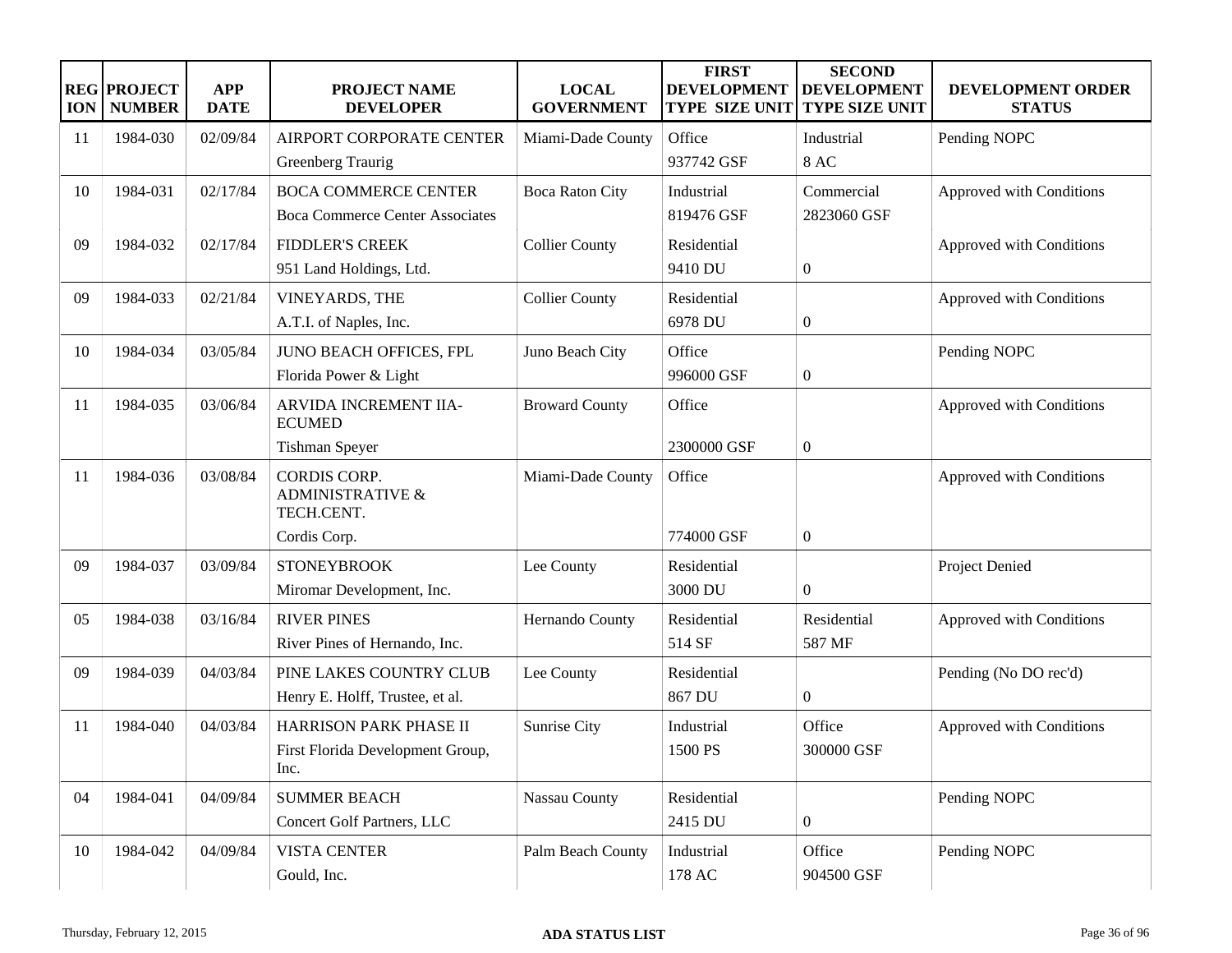| <b>ION</b> | <b>REG PROJECT</b><br><b>NUMBER</b> | <b>APP</b><br><b>DATE</b> | <b>PROJECT NAME</b><br><b>DEVELOPER</b>             | <b>LOCAL</b><br><b>GOVERNMENT</b> | <b>FIRST</b><br><b>DEVELOPMENT</b><br><b>TYPE SIZE UNIT</b> | <b>SECOND</b><br><b>DEVELOPMENT</b><br><b>TYPE SIZE UNIT</b> | DEVELOPMENT ORDER<br><b>STATUS</b> |
|------------|-------------------------------------|---------------------------|-----------------------------------------------------|-----------------------------------|-------------------------------------------------------------|--------------------------------------------------------------|------------------------------------|
| 11         | 1984-043                            | 04/27/84                  | BRICKELL BAY OFFICE TOWER                           | Miami City                        | Office                                                      |                                                              | Approved with Conditions           |
|            |                                     |                           | C. Robert Cusic, Trustee                            |                                   | 313311 GSF                                                  | $\boldsymbol{0}$                                             |                                    |
| 06         | 1984-044                            | 04/27/84                  | LANDING, THE                                        | Altamonte Springs C               | Residential                                                 | Office                                                       | Approved with Conditions           |
|            |                                     |                           | <b>Granada Construction Company</b>                 |                                   | <b>800 DU</b>                                               | 78000 GSF                                                    |                                    |
| 08         | 1984-045                            | 02/15/74                  | <b>CREEKWOOD</b>                                    | Manatee County                    | Residential                                                 |                                                              | Approved with Conditions           |
|            |                                     |                           | Control Storage, Inc.                               |                                   | 4081 DU                                                     | $\boldsymbol{0}$                                             |                                    |
| 11         | 1984-046                            | 05/07/84                  | AMERICAN BANKERS LIFE<br><b>ASSUR</b>               | Miami-Dade County                 | Office                                                      |                                                              | Pending NOPC                       |
|            |                                     |                           | American Bankers Insurance Group,<br>Inc.           |                                   | 800000 GSF                                                  | $\boldsymbol{0}$                                             |                                    |
| 01         | 1984-047                            | 05/22/84                  | <b>EMERALD BAY</b>                                  | <b>Walton County</b>              | Residential                                                 |                                                              | Pending NOPC                       |
|            |                                     |                           | Burke & Blue                                        |                                   | 420 DU                                                      | $\boldsymbol{0}$                                             |                                    |
| 10         | 1984-048                            | 05/23/84                  | <b>QUANTUM PARK AT BOYNTON</b><br><b>BEACH</b>      | <b>Boynton Beach City</b>         | Industrial                                                  | Office                                                       | Approved with Conditions           |
|            |                                     |                           |                                                     |                                   | 1500 PS                                                     | 300000 GSF                                                   |                                    |
| 11         | 1984-049                            | 05/29/84                  | POMPANO INDUSTRIAL PARK                             | Pompano Beach City                | Industrial                                                  | Retail                                                       | Pending NOPC                       |
|            |                                     |                           | Festival Marketplace                                |                                   | 1500 PS                                                     | 400000 GSF                                                   |                                    |
| 05         | 1984-050                            | 05/29/84                  | VILLAGES OF CITRUS HILLS,<br><b>THE</b>             | <b>Citrus County</b>              | Residential                                                 | Residential                                                  | Approved with Conditions           |
|            |                                     |                           | <b>Hampton Hills</b>                                |                                   | 3907 DU                                                     | 2490 MF                                                      |                                    |
| 09         | 1984-051                            | 05/30/84                  | LELY RESORT COMMUNITY                               | <b>Collier County</b>             | Residential                                                 |                                                              | Approved with Conditions           |
|            |                                     |                           | Richard L. Klass                                    |                                   | 10000 DU                                                    | $\boldsymbol{0}$                                             |                                    |
| 06         | 1984-052                            | 06/04/84                  | QUADRANGLE, THE                                     | <b>Orange County</b>              | Office                                                      |                                                              | Approved with Conditions           |
|            |                                     |                           | Quadrangle Development                              |                                   | 2179000 GSF                                                 | $\overline{0}$                                               |                                    |
| 04         | 1984-053                            | 06/06/84                  | <b>INTERSTATE BUSINESS CENTER</b> Jacksonville City |                                   | Office                                                      | Industrial                                                   | Approved with Conditions           |
|            |                                     |                           | <b>Bellemead Dev Corp</b>                           |                                   | 1703000 GSF                                                 | $\boldsymbol{0}$                                             |                                    |
| 11         | 1984-054                            |                           | <b>TERREMARK CENTRE</b>                             | Miami City                        | Office                                                      | Retail                                                       | Approved with Conditions           |
|            |                                     |                           | Grove Bay Plaza, Ltd.                               |                                   | 262160 GSF                                                  | 12850 GSF                                                    |                                    |
| 09         | 1984-055                            | 06/22/84                  | <b>PALMIERA</b>                                     | <b>Collier County</b>             | Residential                                                 |                                                              | Approved with Conditions           |
|            |                                     |                           | Ronto Developments Parklands                        |                                   | 3700 DU                                                     | $\boldsymbol{0}$                                             |                                    |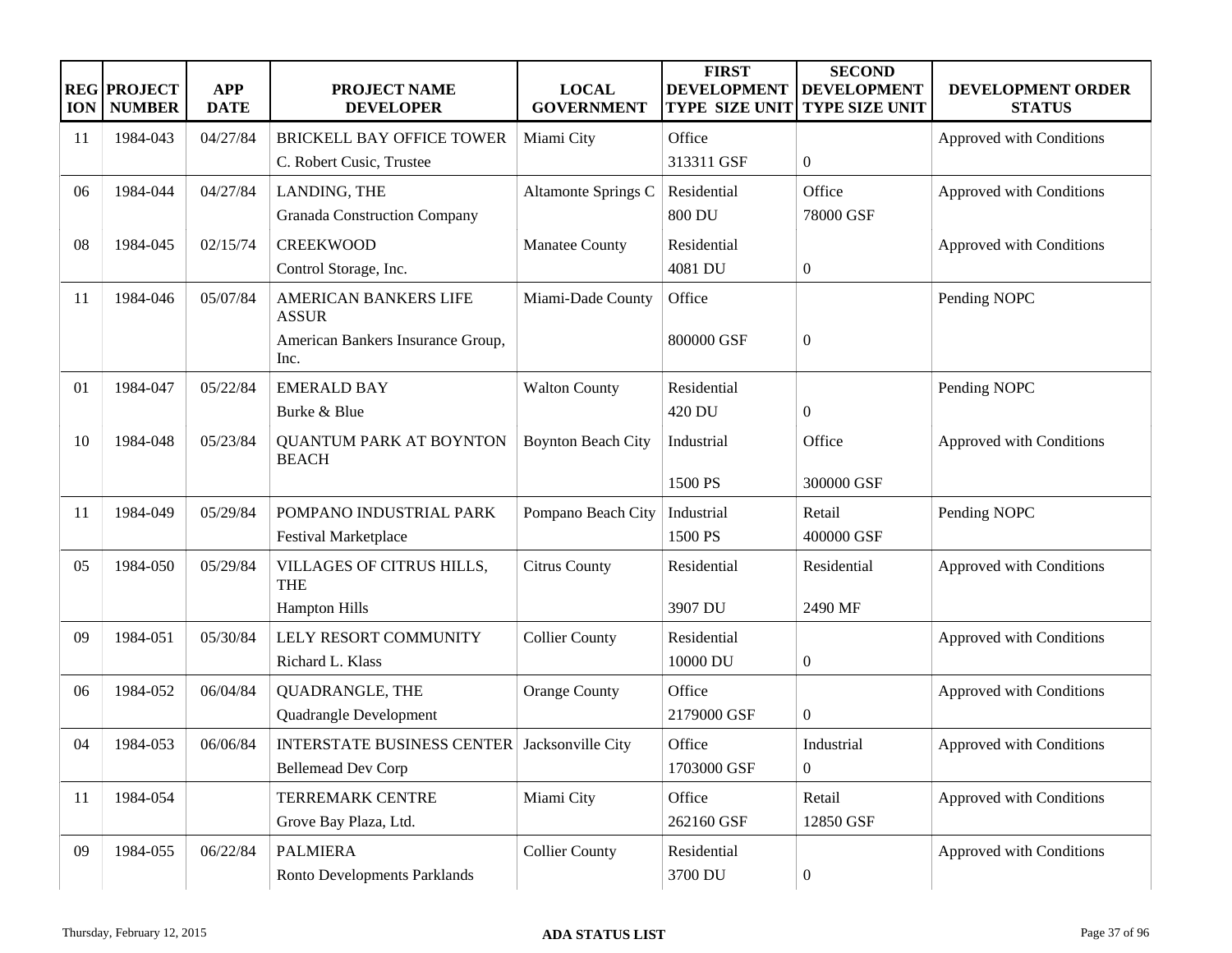| <b>ION</b> | <b>REG PROJECT</b><br><b>NUMBER</b> | <b>APP</b><br><b>DATE</b> | <b>PROJECT NAME</b><br><b>DEVELOPER</b> | <b>LOCAL</b><br><b>GOVERNMENT</b> | <b>FIRST</b><br><b>DEVELOPMENT</b><br><b>TYPE SIZE UNIT</b> | <b>SECOND</b><br><b>DEVELOPMENT</b><br><b>TYPE SIZE UNIT</b> | <b>DEVELOPMENT ORDER</b><br><b>STATUS</b> |
|------------|-------------------------------------|---------------------------|-----------------------------------------|-----------------------------------|-------------------------------------------------------------|--------------------------------------------------------------|-------------------------------------------|
| 10         | 1984-056                            | 06/27/84                  | COLONADE, THE                           | <b>Boca Raton City</b>            | Commercial                                                  |                                                              | <b>ADA Withdrawn</b>                      |
|            |                                     |                           | Bramalea Limited, Inc.                  |                                   | 1394200 GSF                                                 | $\mathbf{0}$                                                 |                                           |
| 09         | 1984-057                            | 06/29/84                  | <b>BERRY RANCH</b>                      | Sarasota County                   | Residential                                                 |                                                              | ADA Withdrawn                             |
|            |                                     |                           | Berry Investment Group                  |                                   | 14350 DU                                                    | $\overline{0}$                                               |                                           |
| 10         | 1985-001                            | 07/05/84                  | <b>VISTA PLANTATION</b>                 | <b>Martin County</b>              | Residential                                                 | Commercial                                                   | Approved with Conditions                  |
|            |                                     |                           | Vista Properties of Vero Beach, Inc.    |                                   | 1137 DU                                                     | 75000 GSF                                                    |                                           |
| 04         | 1985-002                            | 07/05/84                  | <b>MATANZAS SHORES</b>                  | <b>Flagler County</b>             | Residential                                                 |                                                              | Approved with Conditions                  |
|            |                                     |                           | Greenberg Traurig                       |                                   | 1450 SF                                                     | $\boldsymbol{0}$                                             |                                           |
| 09         | 1985-003                            | 07/06/84                  | <b>CYPRESS TRACE</b>                    | Lee County                        | Commercial                                                  |                                                              | Approved with Conditions                  |
|            |                                     |                           | Southstar Associates                    |                                   | 436000 GSF                                                  | $\boldsymbol{0}$                                             |                                           |
| 08         | 1985-004                            | 07/06/84                  | <b>SABAL CENTER</b>                     | Hillsborough County               | Office                                                      | Industrial                                                   | Approved with Conditions                  |
|            |                                     |                           | Citicorp North America, Inc.            |                                   | 2400000 GSF                                                 | 1000000 GSF                                                  |                                           |
| 08         | 1985-005                            | 07/09/84                  | <b>ISLAND CENTER</b>                    | Tampa City                        | Office                                                      |                                                              | Approved with Conditions                  |
|            |                                     |                           | <b>Albritton Interests</b>              |                                   | 260000 GSF                                                  | $\boldsymbol{0}$                                             |                                           |
| 08         | 1985-006                            | 07/09/84                  | <b>LAKE TOWER PLACE</b>                 | Tampa City                        | Office                                                      |                                                              | Approved with Conditions                  |
|            |                                     |                           | Metropolitan Life Insurance Co., Inc.   |                                   | 339563 GSF                                                  | $\boldsymbol{0}$                                             |                                           |
| 04         | 1985-007                            | 07/16/84                  | AMELIA ISLAND SO./PLM WEST              | Nassau County                     | Residential                                                 |                                                              | Approved with Conditions                  |
|            |                                     |                           | Amelia Island Company                   |                                   | 1600 SF                                                     | $\boldsymbol{0}$                                             |                                           |
| 09         | 1985-008                            | 07/20/84                  | <b>TIMBERLAND &amp; TIBURON</b>         | Lee County                        | Residential                                                 |                                                              | Approved with Conditions                  |
|            |                                     |                           | Timberland & Tiburon, Ltd.              |                                   | 2895 SF                                                     | $\boldsymbol{0}$                                             |                                           |
| 08         | 1985-009                            | 07/25/84                  | <b>CORPOREX BUSINESS PARK</b>           | Hillsborough County               | Office                                                      | Industrial                                                   | Approved with Conditions                  |
|            |                                     |                           | Corporex Properties of Tampa, Inc.      |                                   | 564000 GSF                                                  | 26 AC                                                        |                                           |
| 01         | 1985-010                            | 07/26/84                  | PIRATE'S BAY                            | Fort Walton Beach C               | Residential                                                 | Port                                                         | Pending NOPC                              |
|            |                                     |                           | Pirate's Bay Developers                 |                                   | 120 MF                                                      | 121 SL                                                       |                                           |
| 09         | 1985-011                            | 07/27/84                  | <b>CYPRESS LAKE CENTER</b>              | Lee County                        | Commercial                                                  |                                                              | Approved with Conditions                  |
|            |                                     |                           |                                         |                                   | <b>40 AC</b>                                                | $\boldsymbol{0}$                                             |                                           |
| 07         | 1985-012                            | 07/27/84                  | <b>WINTERSET</b>                        | Polk County                       | Commercial                                                  | Residential                                                  | Approved with Conditions                  |
|            |                                     |                           | Barry-Cassidy, Inc.                     |                                   | 46 AC                                                       | 766 SF                                                       |                                           |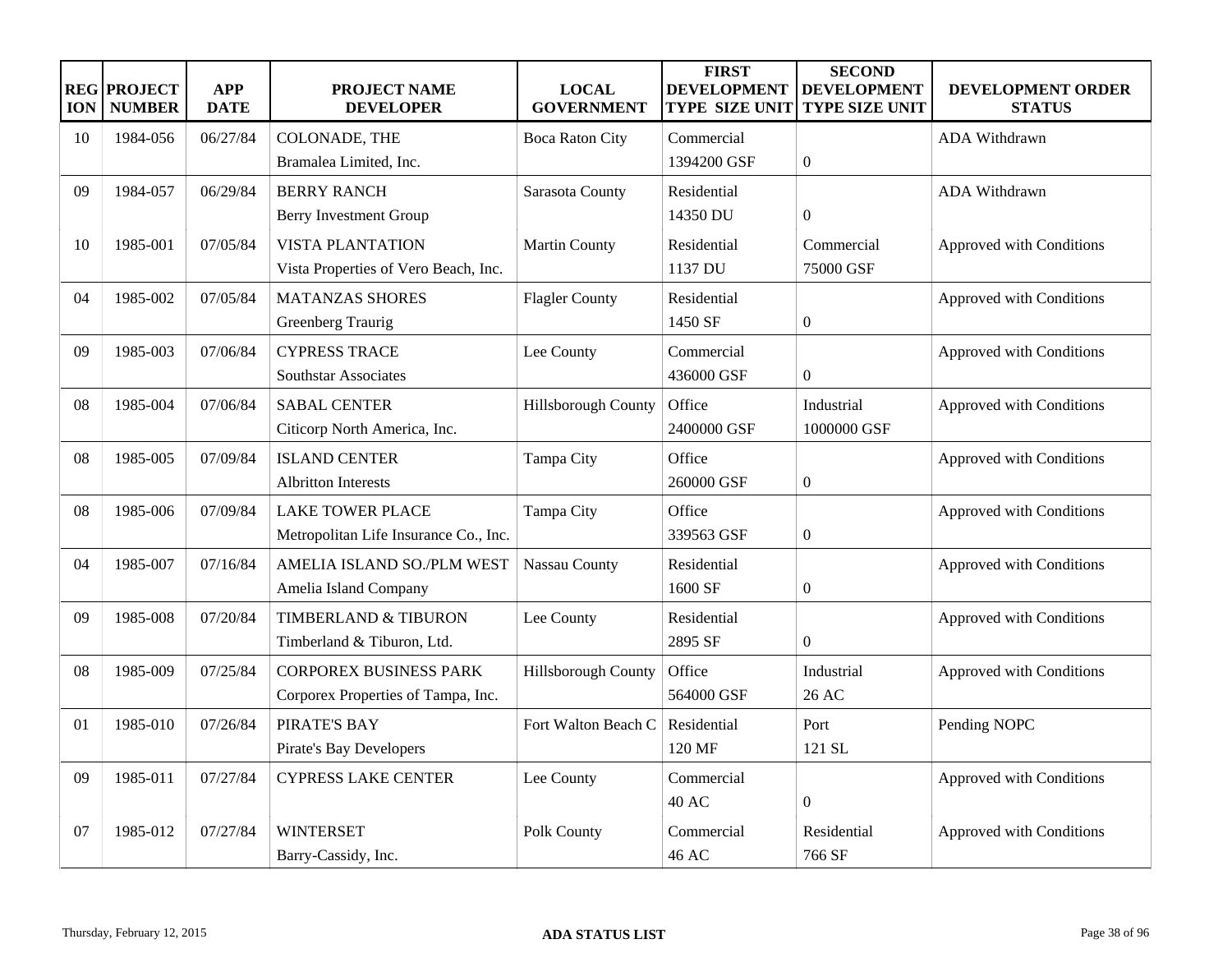| <b>ION</b> | <b>REG PROJECT</b><br><b>NUMBER</b> | <b>APP</b><br><b>DATE</b> | <b>PROJECT NAME</b><br><b>DEVELOPER</b>     | <b>LOCAL</b><br><b>GOVERNMENT</b> | <b>FIRST</b><br><b>DEVELOPMENT</b><br><b>TYPE SIZE UNIT</b> | <b>SECOND</b><br><b>DEVELOPMENT</b><br><b>TYPE SIZE UNIT</b> | DEVELOPMENT ORDER<br><b>STATUS</b> |
|------------|-------------------------------------|---------------------------|---------------------------------------------|-----------------------------------|-------------------------------------------------------------|--------------------------------------------------------------|------------------------------------|
| 08         | 1985-013                            | 07/30/84                  | <b>FOUNTAIN SQUARE</b>                      | Tampa City                        | Office                                                      |                                                              | Approved with Conditions           |
|            |                                     |                           | Colonial Penn Insurance                     |                                   | 52 AC                                                       | $\mathbf{0}$                                                 |                                    |
| 02         | 1985-014                            | 08/01/84                  | TENNESSEE-CAPITAL CENTER                    | Tallahassee City                  | Commercial                                                  | Residential                                                  | Pending NOPC                       |
|            |                                     |                           | <b>Capital Center Investors</b>             |                                   | 597100 GSF                                                  | 163 SF                                                       |                                    |
| 04         | 1985-015                            | 08/01/84                  | <b>ST. JOHNS</b>                            | St. Johns County                  | Residential                                                 | Port                                                         | Pending NOPC                       |
|            |                                     |                           | <b>Eastland Partners</b>                    |                                   | 14000 SF                                                    | 900 SL                                                       |                                    |
| 08         | 1985-016                            | 08/02/84                  | FOREST LAKES PHASES II AND<br>III           | <b>Pinellas County</b>            | Residential                                                 |                                                              | Approved with Conditions           |
|            |                                     |                           | Pioneer Services Corp.                      |                                   | 1952 SF                                                     | $\mathbf{0}$                                                 |                                    |
| 08         | 1985-017                            | 08/06/84                  | <b>TAMPA TELECOM PARK</b>                   | Temple Terrace City               | Office                                                      | Industrial                                                   | Approved with Conditions           |
|            |                                     |                           | <b>AG Armstrong Development</b>             |                                   | 4250000 GSF                                                 | 0AC                                                          |                                    |
| 05         | 1985-018                            | 08/10/84                  | PADDOCK PARK                                | Ocala City                        | Commercial                                                  | Residential                                                  | Approved with Conditions           |
|            |                                     |                           | Paddock Park Development, Inc.              |                                   | 119741 GSF                                                  | 1184 SF                                                      |                                    |
| 09         | 1985-019                            | 08/15/84                  | <b>METRO PARK</b>                           | Fort Myers City                   | Residential                                                 | Retail                                                       | Approved with Conditions           |
|            |                                     |                           | Metro Venture                               |                                   | 3016 SF                                                     | 412000 GSF                                                   |                                    |
| 06         | 1985-020                            | 08/17/84                  | SOUTHLAND EXECUTIVE PARK                    | <b>Orange County</b>              | Office                                                      | Industrial                                                   | Approved with Conditions           |
|            |                                     |                           | Holland and Knight                          |                                   | 222800 GSF                                                  | 579700 GSF                                                   |                                    |
| 06         | 1985-021                            | 08/22/84                  | <b>BREAKAWAY TRAILS</b>                     | Ormond Beach City                 | Residential                                                 |                                                              | Approved with Conditions           |
|            |                                     |                           | Breakaway Trails, Inc.                      |                                   | 1750 SF                                                     | $\boldsymbol{0}$                                             |                                    |
| 08         | 1985-022                            | 08/27/84                  | <b>INTERNATIONAL PLAZA</b>                  | Tampa City                        | Office                                                      | Retail                                                       | Approved with Conditions           |
|            |                                     |                           | International Plaza, Inc.                   |                                   | 3150000 GSF                                                 | 380000 GSF                                                   |                                    |
| 08         | 1985-023                            | 08/31/84                  | <b>TAMPA BAY PARK OF</b><br><b>COMMERCE</b> | <b>Pinellas County</b>            | Industrial                                                  | Office                                                       | Approved with Conditions           |
|            |                                     |                           | Hollywood Land Company, Inc.                |                                   | 4000000 GSF                                                 | 1300000 GSF                                                  |                                    |
| 08         | 1985-024                            | 09/06/84                  | <b>NORTHWOOD</b>                            | Pasco County                      | Residential                                                 | Retail                                                       | Pending NOPC                       |
|            |                                     |                           | U.S. Home Corporation, Inc.                 |                                   | 1800 DU                                                     | 80000 GSF                                                    |                                    |
| 01         | 1985-025                            | 09/06/84                  | DIAMOND BEACH LAKES                         | <b>Washington County</b>          | Residential                                                 |                                                              | <b>VOID</b>                        |
|            |                                     |                           | Gene D. Brown                               |                                   | 562 SF                                                      | $\boldsymbol{0}$                                             |                                    |
| 09         | 1985-026                            | 09/12/84                  | PINE AIR LAKES                              | <b>Collier County</b>             | Multi-Use                                                   |                                                              | Approved with Conditions           |
|            |                                     |                           | <b>Airport Road Ltd Partnerhips</b>         |                                   | 574701 GSF                                                  |                                                              |                                    |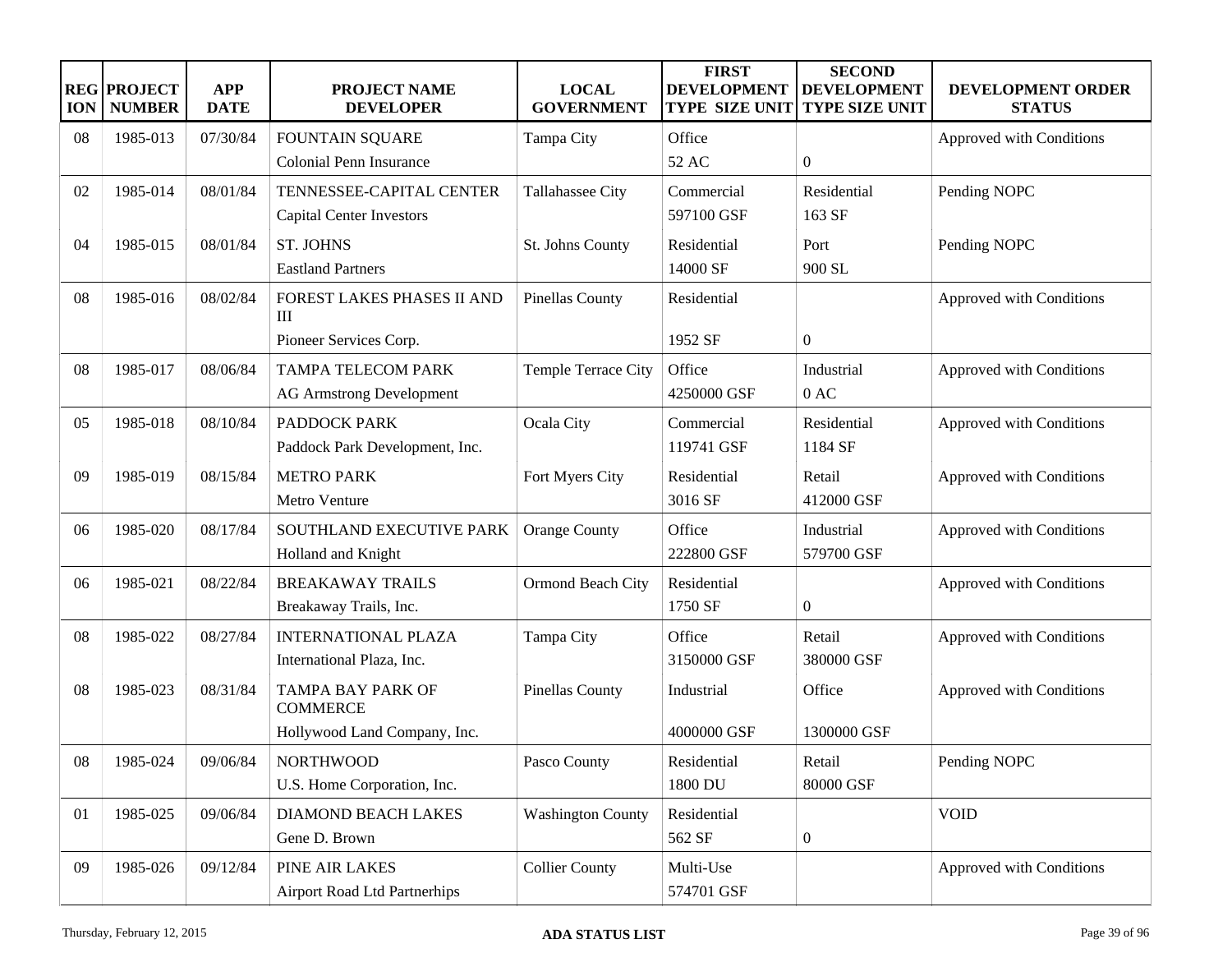| <b>ION</b> | <b>REG PROJECT</b><br><b>NUMBER</b> | <b>APP</b><br><b>DATE</b> | <b>PROJECT NAME</b><br><b>DEVELOPER</b>      | <b>LOCAL</b><br><b>GOVERNMENT</b> | <b>FIRST</b><br><b>DEVELOPMENT</b><br><b>TYPE SIZE UNIT</b> | <b>SECOND</b><br><b>DEVELOPMENT</b><br><b>TYPE SIZE UNIT</b> | DEVELOPMENT ORDER<br><b>STATUS</b> |
|------------|-------------------------------------|---------------------------|----------------------------------------------|-----------------------------------|-------------------------------------------------------------|--------------------------------------------------------------|------------------------------------|
| 09         | 1985-027                            | 09/19/84                  | <b>PANACEA</b>                               | North Port City                   | Residential                                                 |                                                              | Approved with Conditions           |
|            |                                     |                           | Panacea Properties                           |                                   | 53000 SF                                                    | $\overline{0}$                                               |                                    |
| 06         | 1985-028                            | 09/24/84                  | <b>OSCEOLA SQUARE</b>                        | Kissimmee City                    | Residential                                                 | Retial                                                       | Approved with Conditions           |
|            |                                     |                           | <b>BML &amp; PRN Investments</b>             |                                   | 600 SF                                                      | 360000 GSF                                                   |                                    |
| 08         | 1985-029                            | 10/04/84                  | WOODLAND CORPORATE<br><b>CENTER</b>          | Hillsborough County               | Industrial                                                  | Office                                                       | Pending NOPC                       |
|            |                                     |                           | Liberty Property Ltd.                        |                                   | 183 AC                                                      | 1845000 GSF                                                  |                                    |
| 11         | 1985-030                            | 10/05/84                  | <b>CORPORATE OFFICE PARK</b>                 | Miami-Dade County                 | Office                                                      |                                                              | Approved with Conditions           |
|            |                                     |                           | Ryder System, Inc.                           |                                   | 2151060 GSF                                                 | $\boldsymbol{0}$                                             |                                    |
| 11         | 1985-031                            | 10/08/84                  | WATERFORD AT BLUE LAGOON                     | Miami-Dade County                 | Office                                                      | Retail                                                       | Approved with Conditions           |
|            |                                     |                           | WRC Properties, Inc./The Hogan<br>Group Inc. |                                   | 2700000 GSF                                                 | 58000 GSF                                                    |                                    |
| 01         | 1985-032                            | 10/05/84                  | <b>LEISURE LAKES</b>                         | <b>Washington County</b>          | Residential                                                 |                                                              | 90-Day Notice Expired              |
|            |                                     |                           | Leisure Properties, Inc.                     |                                   | 73000 DU                                                    | $\overline{0}$                                               |                                    |
| 08         | 1985-033                            | 10/11/84                  | <b>WESTCHASE</b>                             | Hillsborough County               | Residential                                                 |                                                              | Approved with Conditions           |
|            |                                     |                           | Metro Development Corporation                |                                   | 80000 SF                                                    | $\boldsymbol{0}$                                             |                                    |
| 08         | 1985-034                            | 10/22/84                  | <b>ROCKY POINT HARBOR</b>                    | Tampa City                        | Office                                                      |                                                              | Approved with Conditions           |
|            |                                     |                           | WCI Communities, Inc.                        |                                   | 17000 GSF                                                   | $\boldsymbol{0}$                                             |                                    |
| 06         | 1985-035                            | 10/24/84                  | <b>SUNTRUST CENTER</b>                       | Orlando City                      | Office                                                      |                                                              | Approved with Conditions           |
|            |                                     |                           | Lincoln Property Co. of Florida, Inc.        |                                   | 675000 GSF                                                  | $\mathbf{0}$                                                 |                                    |
| 08         | 1985-036                            | 10/29/84                  | <b>COOPER CREEK CENTER</b>                   | Manatee County                    | Commercial                                                  |                                                              | Approved with Conditions           |
|            |                                     |                           | Zoller & Najjar Engineering, Inc.            |                                   | 605 AC                                                      | $\overline{0}$                                               |                                    |
| 08         | 1985-037                            | 11/05/84                  | <b>GARRISON SEAPORT CENTER</b>               | Tampa City                        | Office                                                      |                                                              | Approved with Conditions           |
|            |                                     |                           | Tampa Port Authority                         |                                   | 1450000 GSF                                                 | $\mathbf{0}$                                                 |                                    |
| 08         | 1985-038                            | 11/19/84                  | HIDDEN RIVER CORPORATE<br><b>PARK</b>        | Tampa City                        | Office                                                      |                                                              | Pending NOPC                       |
|            |                                     |                           | JT Enterprises II, LLC                       |                                   | 4200000 GSF                                                 | $\overline{0}$                                               |                                    |
| 10         | 1985-039                            | 12/03/84                  | <b>CENTREPARK</b>                            | West Palm Beach Cit               | Office                                                      | Commercial                                                   | Approved with Conditions           |
|            |                                     |                           | Centrepark West Palm Beach<br>Partnership    |                                   | 380000 GSF                                                  | 75000 GSF                                                    |                                    |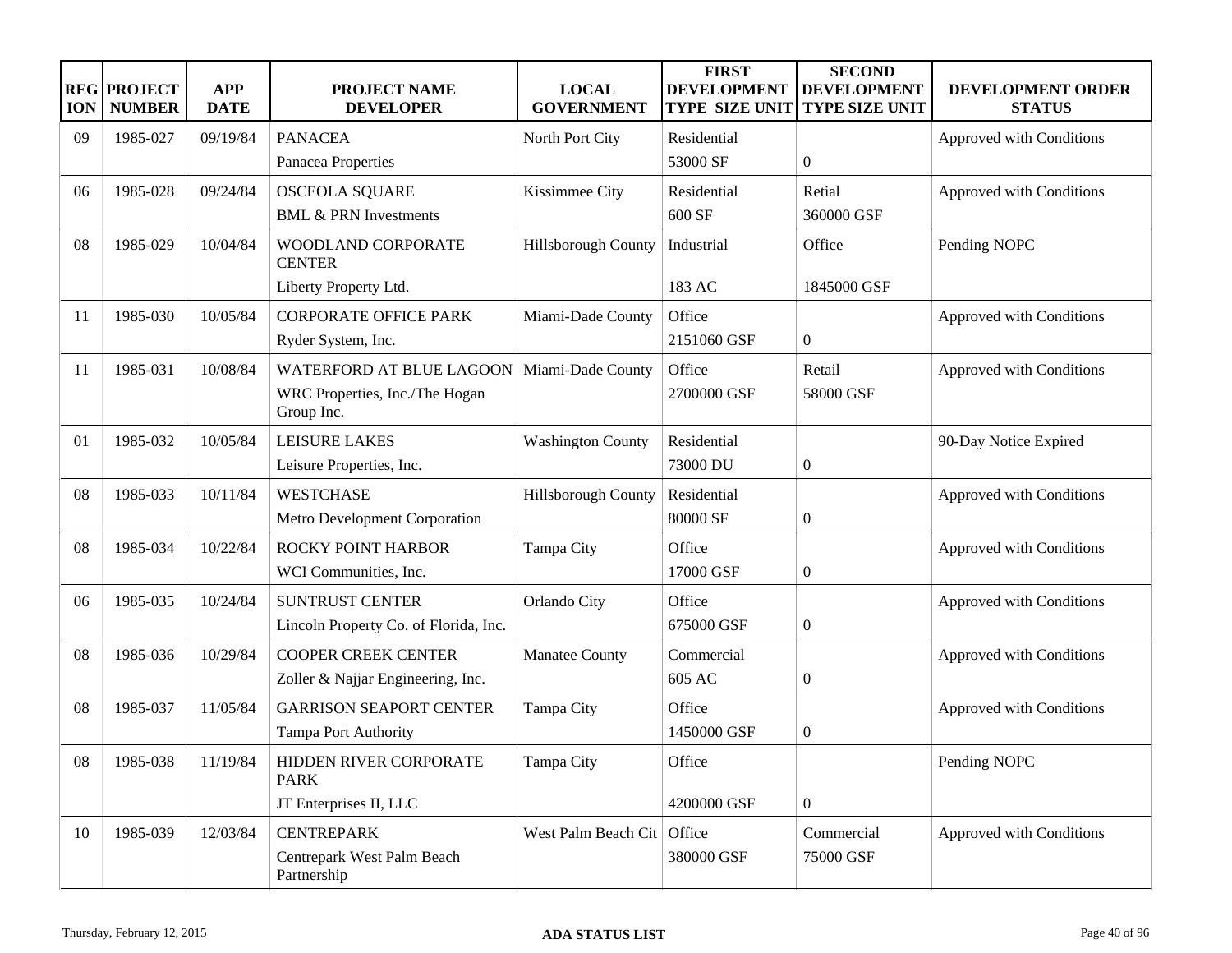| <b>ION</b> | <b>REG PROJECT</b><br><b>NUMBER</b> | <b>APP</b><br><b>DATE</b> | PROJECT NAME<br><b>DEVELOPER</b>               | <b>LOCAL</b><br><b>GOVERNMENT</b> | <b>FIRST</b><br><b>DEVELOPMENT</b><br><b>TYPE SIZE UNIT</b> | <b>SECOND</b><br><b>DEVELOPMENT</b><br><b>TYPE SIZE UNIT</b> | DEVELOPMENT ORDER<br><b>STATUS</b> |
|------------|-------------------------------------|---------------------------|------------------------------------------------|-----------------------------------|-------------------------------------------------------------|--------------------------------------------------------------|------------------------------------|
| 10         | 1985-040                            | 12/21/84                  | <b>WATERFORD PLACE</b>                         | Palm Beach County                 | Office                                                      | Hotel                                                        | Project Abandoned                  |
|            |                                     |                           | Delint Limited, Inc.                           |                                   | 811736 GSF                                                  | 250 RM                                                       |                                    |
| 04         | 1985-041                            | 12/21/84                  | PLANTATION BAY                                 | <b>Flagler County</b>             | Residential                                                 |                                                              | Approved with Conditions           |
|            |                                     |                           | Falcon Development of Flagler<br>County, Inc.  |                                   | 6000 SF                                                     | $\boldsymbol{0}$                                             |                                    |
| 07         | 1985-042                            | 12/21/84                  | <b>RIDGEWOOD LAKES</b>                         | Polk County                       | Residential                                                 | Retail                                                       | Pending Sub Deviation              |
|            |                                     |                           | Walton Acquisitions FL, LLC                    |                                   | 5971 DU                                                     | 381388 GSF                                                   |                                    |
| 08         | 1985-043                            | 12/28/84                  | <b>ONE PASCO CENTER</b>                        | Pasco County                      | Industrial                                                  | Office                                                       | Project Abandoned                  |
|            |                                     |                           | First Pasco Service Corp.                      |                                   | 67 AC                                                       | 850000 GSF                                                   |                                    |
| 05         | 1985-044                            | 01/07/85                  | <b>MEADOWCREST</b>                             | <b>Citrus County</b>              | Residential                                                 | Industrial                                                   | Approved with Conditions           |
|            |                                     |                           | Plan-Co Inc.                                   |                                   | 700 SF                                                      | 101 AC                                                       |                                    |
| 11         | 1985-045                            | 01/09/85                  | <b>GIANOLIO-BROWN</b>                          | <b>Broward County</b>             | Residential                                                 | Residential                                                  | Approved with Conditions           |
|            |                                     |                           | Steven Brown, Trustee                          |                                   | 1492 SF                                                     | $0$ MF                                                       |                                    |
| 08         | 1985-046                            | 01/09/85                  | LARGO TOWNE CENTER (BAY<br><b>AREA OUTLET)</b> | Largo City                        | Commercial                                                  |                                                              | Pending NOPC                       |
|            |                                     |                           | BH & AW, LLC                                   |                                   | $0$ GSF                                                     | $\overline{0}$                                               |                                    |
| 06         | 1985-047                            | 01/10/85                  | PARKWAY, THE                                   | Osceola County                    | Hotel                                                       | Retail                                                       | Approved with Conditions           |
|            |                                     |                           | Al-Marah, Inc.                                 |                                   | 2750 RM                                                     | 175000 GSF                                                   |                                    |
| 08         | 1985-048                            | 01/10/85                  | <b>CARILLON</b>                                | Pinellas County                   | Office                                                      | Hotel                                                        | Approved with Conditions           |
|            |                                     |                           | The Wilson Company                             |                                   | 2400000 GSF                                                 | <b>750 RM</b>                                                |                                    |
| 11         | 1985-049                            | 01/28/85                  | 1111 BRICKELL                                  | Miami City                        | Office                                                      | Retail                                                       | Approved with Conditions           |
|            |                                     |                           | Realco Bayshore, Inc.                          |                                   | 845709 GSF                                                  | 46953 GSF                                                    |                                    |
| 02         | 1985-050                            | 01/29/85                  | KOGER CENTER SOUTH                             | Tallahassee City                  | Office                                                      |                                                              | <b>NOPC Withdrawn</b>              |
|            |                                     |                           | Barrett Daffin and Carlan, Inc.                |                                   | 431000 GSF                                                  | $\boldsymbol{0}$                                             |                                    |
| 08         | 1985-051                            | 02/07/85                  | SARASOTA-BRADENTON<br><b>AIRPORT</b>           | Manatee County                    | Airport                                                     |                                                              | Approved with Conditions           |
|            |                                     |                           | Sarasota-Manatee Airport Authority             |                                   | 116300 GSF                                                  | $\mathbf{0}$                                                 |                                    |
| 06         | 1985-052                            | 02/14/85                  | <b>DUPONT CENTRE</b>                           | Orlando City                      | Office                                                      | Retail                                                       | Approved with Conditions           |
|            |                                     |                           | Pillar-Bryton Company                          |                                   | 1275000 GSF                                                 | 125000 GSF                                                   |                                    |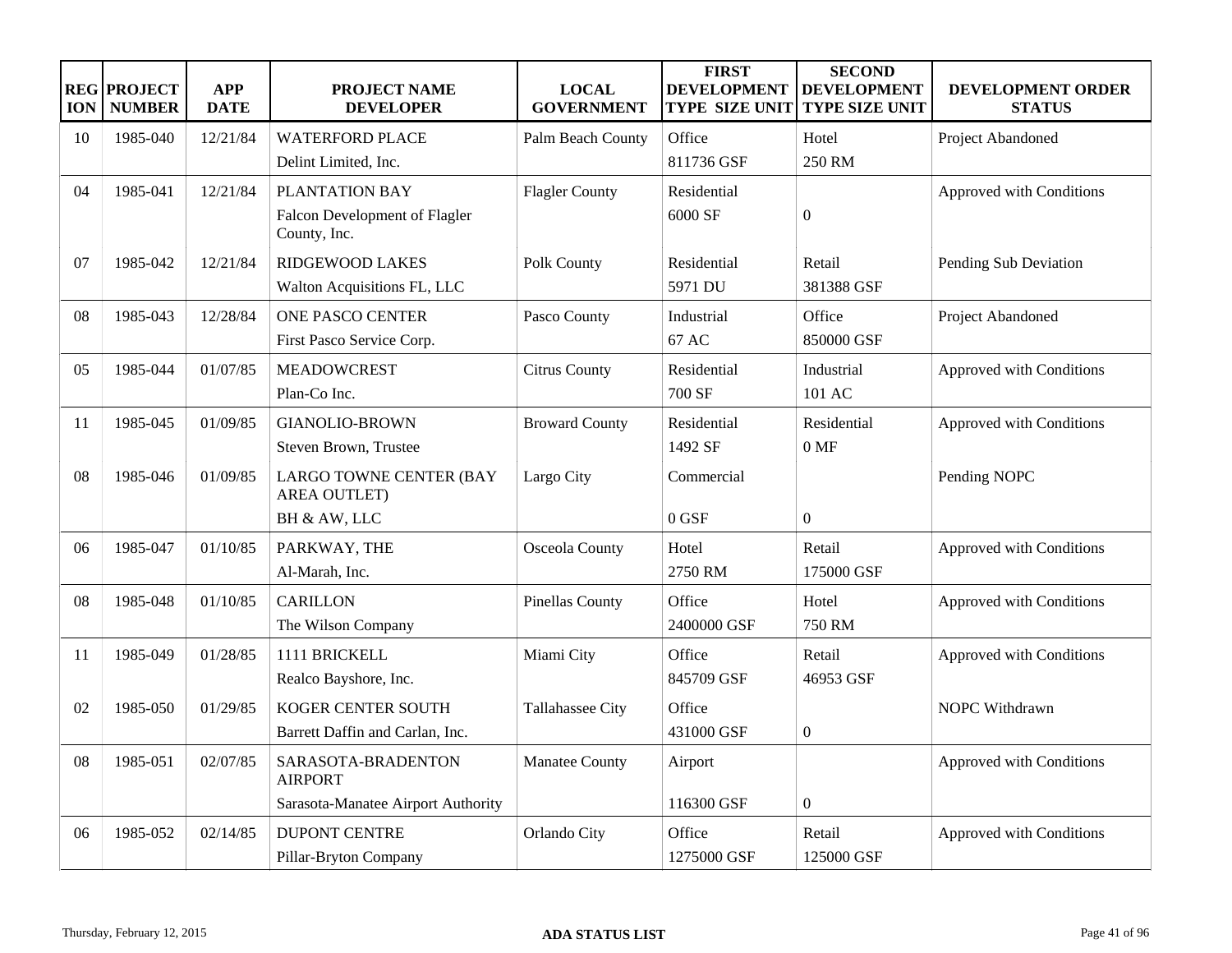| <b>ION</b> | <b>REG PROJECT</b><br><b>NUMBER</b> | <b>APP</b><br><b>DATE</b> | <b>PROJECT NAME</b><br><b>DEVELOPER</b>             | <b>LOCAL</b><br><b>GOVERNMENT</b> | <b>FIRST</b><br><b>DEVELOPMENT</b><br><b>TYPE SIZE UNIT</b> | <b>SECOND</b><br><b>DEVELOPMENT</b><br><b>TYPE SIZE UNIT</b> | DEVELOPMENT ORDER<br><b>STATUS</b> |
|------------|-------------------------------------|---------------------------|-----------------------------------------------------|-----------------------------------|-------------------------------------------------------------|--------------------------------------------------------------|------------------------------------|
| 08         | 1985-053                            | 02/28/85                  | <b>TAMPA OAKS</b>                                   | Temple Terrace City               | Office                                                      |                                                              | Approved with Conditions           |
|            |                                     |                           | Mechanik Nuccio Hearne & Wester                     |                                   | 4935000 GSF                                                 | 1565000 GSF                                                  |                                    |
| 10         | 1985-054                            | 10/04/84                  | <b>GRAND HARBOR</b>                                 | <b>Indian River County</b>        | Residential                                                 | Commercial                                                   | Pending NOPC                       |
|            |                                     |                           | GH Vero Beach Development LLC                       |                                   | 3000 DU                                                     | 485450 GSF                                                   |                                    |
| 06         | 1985-055                            | 03/07/85                  | <b>LAKE MARY SHOPPING CENTER</b>                    | Seminole County                   | Commercial                                                  |                                                              | Approved with Conditions           |
|            |                                     |                           | Hardy/Lieb Development Corp.                        |                                   | 359500 GSF                                                  | $\mathbf{0}$                                                 |                                    |
| 11         | 1985-056                            | 03/14/85                  | <b>BRICKELL SQUARE</b>                              | Miami City                        | Office                                                      |                                                              | Pending NOPC                       |
|            |                                     |                           | Tishman Speyer/Equitable Joint<br>Venture           |                                   | 1375792 GSF                                                 | $\boldsymbol{0}$                                             |                                    |
| 11         | 1985-057                            | 03/19/85                  | <b>DOLPHIN CENTER</b>                               | Miami-Dade County                 | Recreation                                                  | Office                                                       | Approved with Conditions           |
|            |                                     |                           | <b>Dolphin Center Properties</b>                    |                                   | 73000 ST                                                    | 1500000 GSF                                                  |                                    |
| 09         | 1985-058                            | 03/22/85                  | <b>BOARDWALK CAPER</b>                              | Lee County                        | Residential                                                 | Marina                                                       | Pending NOPC                       |
|            |                                     |                           | Walter Pancoe Caper Corp.                           |                                   | 338 SF                                                      | 220 SL                                                       |                                    |
| 09         | 1985-059                            | 03/25/85                  | <b>OLDE CYPRESS</b>                                 | <b>Collier County</b>             | Residential                                                 |                                                              | Approved with Conditions           |
|            |                                     |                           | Olde Cypress Development, Ltd.                      |                                   | 1460 SF                                                     | $\mathbf{0}$                                                 |                                    |
| 06         | 1985-060                            | 04/01/85                  | PLANTATION, THE                                     | Seminole County                   | Residential                                                 |                                                              | Approved with Conditions           |
|            |                                     |                           | Richmond American Homes, Inc.,                      |                                   | 1600 SF                                                     | $\mathbf{0}$                                                 |                                    |
| 09         | 1985-061                            | 04/16/85                  | ALICO INTERCHANGE PARK                              | Lee County                        | Commercial                                                  | Office                                                       | Approved with Conditions           |
|            |                                     |                           | J. McGarvey Development                             |                                   | 98 AC                                                       | 41 AC                                                        |                                    |
| 04         | 1985-062                            | 04/17/85                  | PLANTATION PARK                                     | Nassau County                     | Commercial                                                  |                                                              | Approved with Conditions           |
|            |                                     |                           | Landers-Atkins                                      |                                   | 264000 GSF                                                  | $\mathbf{0}$                                                 |                                    |
| 04         | 1985-063                            | 04/17/85                  | <b>WESTLAND PARK</b>                                | Jacksonville City                 | Industrial                                                  | Office                                                       | ADA Withdrawn                      |
|            |                                     |                           | JSMS, Inc.                                          |                                   | 620000 GSF                                                  | 420000 GSF                                                   |                                    |
| 01         | 1985-064                            | 04/17/85                  | <b>BAY POINT YACHT &amp; COUNTRY</b><br><b>CLUB</b> | <b>Bay County</b>                 | Residential                                                 | Retail                                                       | Approved with Conditions           |
|            |                                     |                           | Panama City Beach                                   |                                   | 1000 DU                                                     | 210000 GSF                                                   |                                    |
| 06         | 1985-065                            | 04/17/85                  | HIDDEN HARBOUR MARINA                               | Seminole County                   | Marina                                                      | Retail                                                       | Approved with Conditions           |
|            |                                     |                           | Sun International, Inc.                             |                                   | 248 SL                                                      | $0$ GSF                                                      |                                    |
| 09         | 1985-066                            | 04/19/85                  | <b>SPRING PLAZA</b>                                 | Lee County                        | Commercial                                                  | Residential                                                  | Project Abandoned                  |
|            |                                     |                           | B. Charles Johnson, Trustee                         |                                   | 599187 GSF                                                  | 165 MF                                                       |                                    |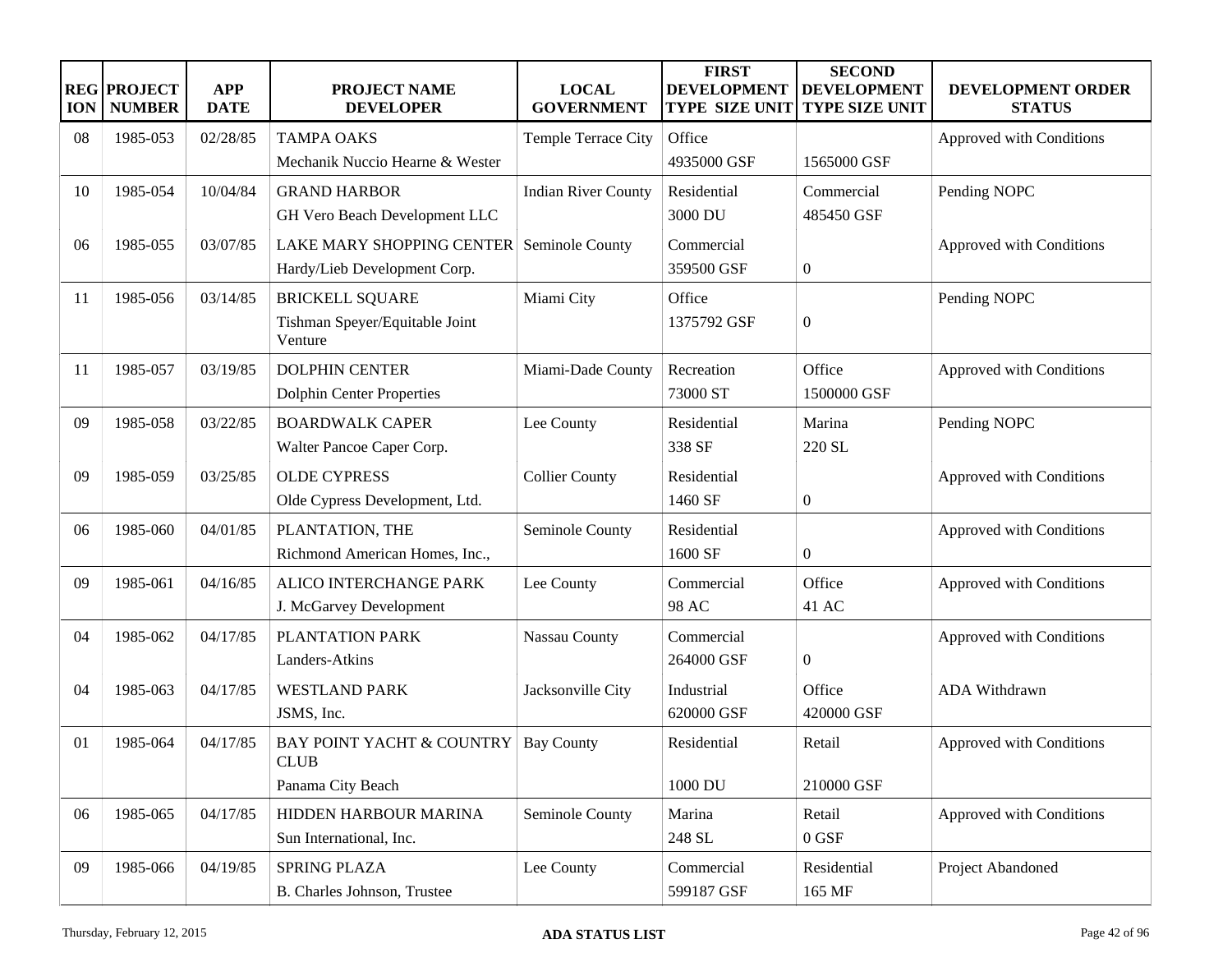| <b>ION</b> | <b>REG PROJECT</b><br><b>NUMBER</b> | <b>APP</b><br><b>DATE</b> | <b>PROJECT NAME</b><br><b>DEVELOPER</b>            | <b>LOCAL</b><br><b>GOVERNMENT</b> | <b>FIRST</b><br><b>DEVELOPMENT</b><br><b>TYPE SIZE UNIT</b> | <b>SECOND</b><br><b>DEVELOPMENT</b><br>TYPE SIZE UNIT | DEVELOPMENT ORDER<br><b>STATUS</b> |
|------------|-------------------------------------|---------------------------|----------------------------------------------------|-----------------------------------|-------------------------------------------------------------|-------------------------------------------------------|------------------------------------|
| 06         | 1985-067                            | 04/22/85                  | PENNBROKE FAIRWAYS                                 | Lake County                       | Residential                                                 | Residential                                           | Pending NOPC                       |
|            |                                     |                           | Robert Stetler                                     |                                   | 2097 SF                                                     | 190 RV                                                |                                    |
| 10         | 1985-068                            | 05/16/85                  | PENINSULA CORPORATE<br><b>CENTER</b>               | <b>Boca Raton City</b>            | Office                                                      |                                                       | Pending NOPC                       |
|            |                                     |                           | Eric A. Schwartz                                   |                                   | 91000 GSF                                                   | $\theta$                                              |                                    |
| 10         | 1985-069                            | 04/22/85                  | HARBORTOWN MARINA<br>Old Park Investments, Inc.    | St. Lucie County                  | Marina<br>177 SL                                            | Commercial<br>20100 GSF                               | Approved with Conditions           |
|            |                                     |                           |                                                    |                                   |                                                             |                                                       |                                    |
| 05         | 1985-070                            | 04/23/85                  | <b>CALA HILLS</b><br>C.H. Limited and H.T. Limited | Ocala City                        | Commercial<br>270000 GSF                                    | Residential<br>941 MF                                 | Approved with Conditions           |
| 06         | 1985-071                            | 04/29/85                  | PINE ISLAND                                        | <b>Brevard County</b>             | Residential                                                 | Marina                                                | ADA Withdrawn                      |
|            |                                     |                           | First Florida Management Associates                |                                   | 2441 MF                                                     | 331 SL                                                |                                    |
| 07         | 1985-072                            | 05/01/85                  | NORALYN/PHOSPHORIA MINE<br><b>EXTENSION</b>        | Polk County                       | Mining                                                      |                                                       | Approved with Conditions           |
|            |                                     |                           | International Minerals & Chemical<br>Corp.         |                                   | 4212 AC                                                     | $\overline{0}$                                        |                                    |
| 07         | 1985-073                            | 05/01/85                  | <b>COUNTRY CLUB AT SEBRING</b>                     | <b>Highlands County</b>           | Residential                                                 | Residential                                           | Pending NOPC                       |
|            |                                     |                           | Prairie Oaks Company, Inc.                         |                                   | 623 SF                                                      | 1152 MF                                               |                                    |
| 06         | 1985-074                            | 05/16/85                  | <b>WESTIN</b>                                      | <b>Orange County</b>              | Residential                                                 | Retail                                                | ADA Withdrawn                      |
|            |                                     |                           | David L. Evans, Tr.                                |                                   | 2490 SF                                                     | 390000 GSF                                            |                                    |
| 06         | 1985-075                            | 05/16/85                  | SANLANDO CENTER OFFICE<br><b>PARK</b>              | Altamonte Springs C               | Office                                                      |                                                       | Approved with Conditions           |
|            |                                     |                           | <b>Turner Development Company</b>                  |                                   | 294560 GSF                                                  | $\boldsymbol{0}$                                      |                                    |
| 11         | 1985-076                            | 05/29/85                  | TRADE CENTRE COMPLEX                               | <b>Broward County</b>             | Office                                                      |                                                       | Approved with Conditions           |
|            |                                     |                           | Knight Enterprises, Inc.                           |                                   | 776720 GSF                                                  | $\theta$                                              |                                    |
| 01         | 1985-077                            | 06/04/85                  | TOWN OF SEASIDE                                    | <b>Walton County</b>              | Residential                                                 | Residential                                           | Approved with Conditions           |
|            |                                     |                           | <b>Seaside Community Development</b><br>Corp.      |                                   | 244 SF                                                      | 515 MF                                                |                                    |
| 07         | 1985-078                            | 06/10/85                  | POLK COUNTY COLLEGE/USF                            | Polk County                       | School                                                      |                                                       | Approved with Conditions           |
|            |                                     |                           | Polk Community College                             |                                   | 6250 FTE                                                    | $\boldsymbol{0}$                                      |                                    |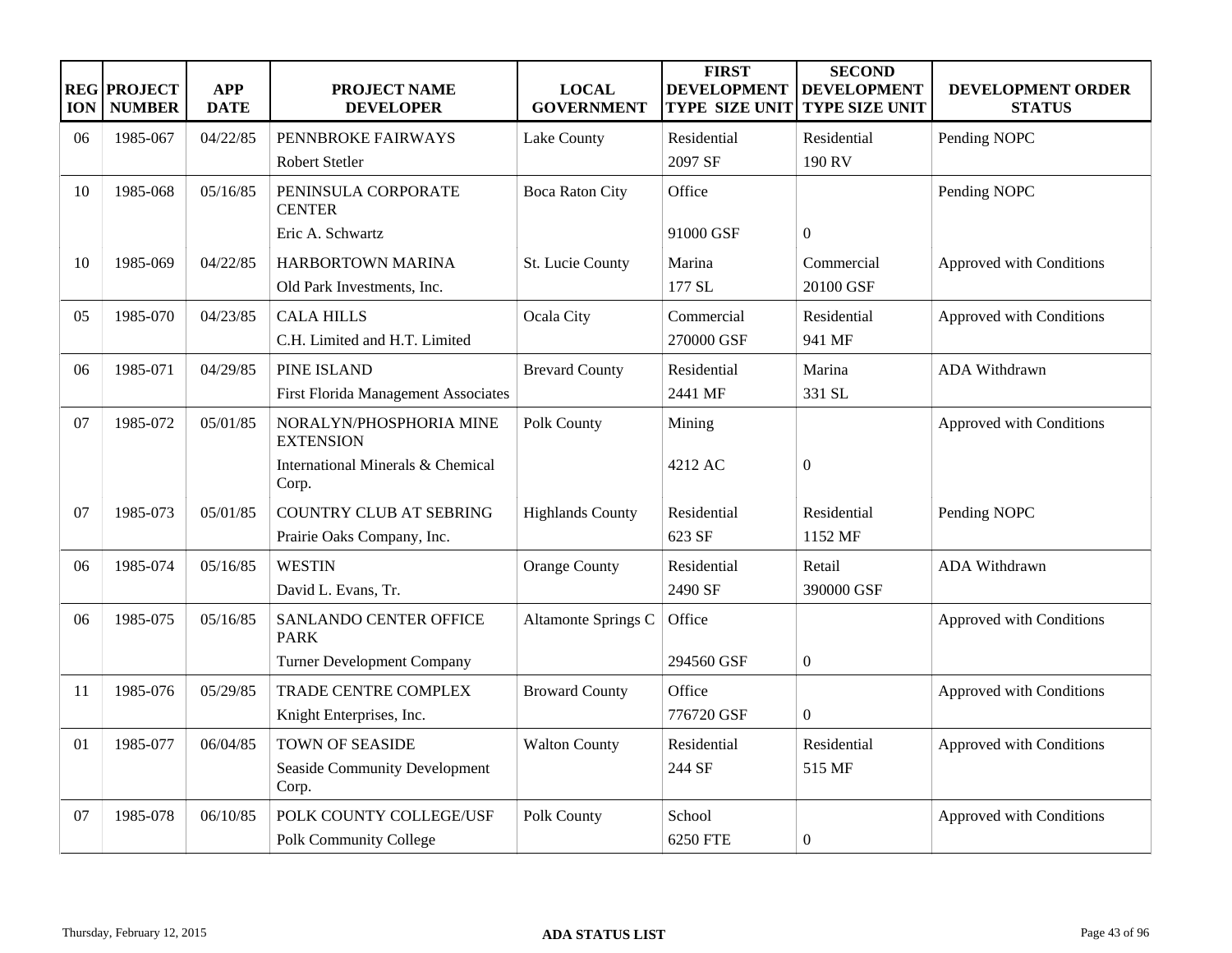| <b>ION</b> | <b>REG PROJECT</b><br><b>NUMBER</b> | <b>APP</b><br><b>DATE</b> | PROJECT NAME<br><b>DEVELOPER</b>                                    | <b>LOCAL</b><br><b>GOVERNMENT</b> | <b>FIRST</b><br><b>DEVELOPMENT</b><br><b>TYPE SIZE UNIT</b> | <b>SECOND</b><br><b>DEVELOPMENT</b><br>TYPE SIZE UNIT | DEVELOPMENT ORDER<br><b>STATUS</b> |
|------------|-------------------------------------|---------------------------|---------------------------------------------------------------------|-----------------------------------|-------------------------------------------------------------|-------------------------------------------------------|------------------------------------|
| 04         | 1985-079                            | 06/26/85                  | NORTHSIDE WEST DOWNTOWN                                             | Jacksonville City                 | Office                                                      | Retail                                                | See 90-019 for all other           |
|            |                                     |                           | Jacksonville Downtown<br>Development Authority                      |                                   | 10000000 GSF                                                | 3226317 GSF                                           |                                    |
| 04         | 1985-080                            | 06/28/85                  | <b>AVENUES, THE</b><br><b>CBL/Central Life Assurance</b><br>Company | Jacksonville City                 | Commercial<br>1409400 GSF                                   | Hotel<br>250 RM                                       | Approved with Conditions           |
| 06         | 1985-081                            | 01/06/86                  | <b>PRIMERA</b><br>Glen H. Martin                                    | Lake Mary City                    | Office<br>1368000 GSF                                       | Retail<br>821000 GSF                                  | Approved with Conditions           |
| 01         | 1986-001                            | 07/01/85                  | <b>EMERALD BAY (SEE ADA-84-</b><br>047)                             | Okaloosa County                   | Residential                                                 | Residential                                           | Approved with Conditions           |
|            |                                     |                           | Emerald Bay West, Inc.                                              |                                   | 100 SF                                                      | 1298 MF                                               |                                    |
| 08         | 1986-002                            | 07/01/85                  | ST. PETERSBURG INTOWN<br>City of St. Petersburg                     | <b>Pinellas County</b>            | Residential<br>2500 MF                                      | Hotel<br><b>700 RM</b>                                | Approved with Conditions           |
| 03         | 1986-003                            | 08/16/90                  | <b>SANTA FE VILLAGE</b><br>Shands HealthCare, Inc.                  | Alachua County                    | Hospital<br>40 BD                                           | $\boldsymbol{0}$                                      | Pending NOPC                       |
| 01         | 1986-004                            | 07/11/85                  | <b>MONTE CARLO</b><br>International Development Corp. of<br>America | <b>Walton County</b>              | Residential<br>247 MF                                       | $\overline{0}$                                        | Pending (No DO Rec'd)              |
| 11         | 1986-005                            | 07/15/85                  | <b>BALL POINT</b><br>Holywell Corp.                                 | Miami City                        | Office<br>1000000 GSF                                       | Retail<br>200000 GSF                                  | Approved with Conditions           |
| 08         | 1986-006                            | 07/17/85                  | <b>SEVEN OAKS</b><br>Saddlebrook West, LLC                          | Pasco County                      | Residential<br>4299 MF                                      | Industrial<br>2000000 GSF                             | Pending NOPC                       |
| 08         | 1986-007                            | 07/19/85                  | <b>OUTLET WORLD OF PASCO</b><br><b>COUNTY</b>                       | Pasco County                      | Commercial                                                  |                                                       | Project Abandoned                  |
|            |                                     |                           | Developers Diversified                                              |                                   | 1189077 GSF                                                 | $\overline{0}$                                        |                                    |
| 06         | 1986-008                            | 07/22/85                  | <b>SANDHILL POINT</b>                                               | <b>Brevard County</b>             | Residential                                                 | Residential                                           | ADA Withdrawn                      |
|            |                                     |                           | Wickham Development Group, Ltd.                                     |                                   | 8899 MF                                                     | 791 SF                                                |                                    |
| 11         | 1986-009                            | 07/24/85                  | <b>GREEN DATRAN CENTER</b>                                          | Miami-Dade County                 | Office                                                      | Retail                                                | Approved with Conditions           |
|            |                                     |                           | Green Datran Center, Ltd.                                           |                                   | 793073 GSF                                                  | 108000 GSF                                            |                                    |
| 06         | 1986-010                            | 07/26/85                  | <b>LAKE FOREST</b>                                                  | Seminole County                   | Residential                                                 | Retail                                                | Approved with Conditions           |
|            |                                     |                           | Orlando Lake Forest Joint Venture                                   |                                   | 1780 MF                                                     | 200000 GSF                                            |                                    |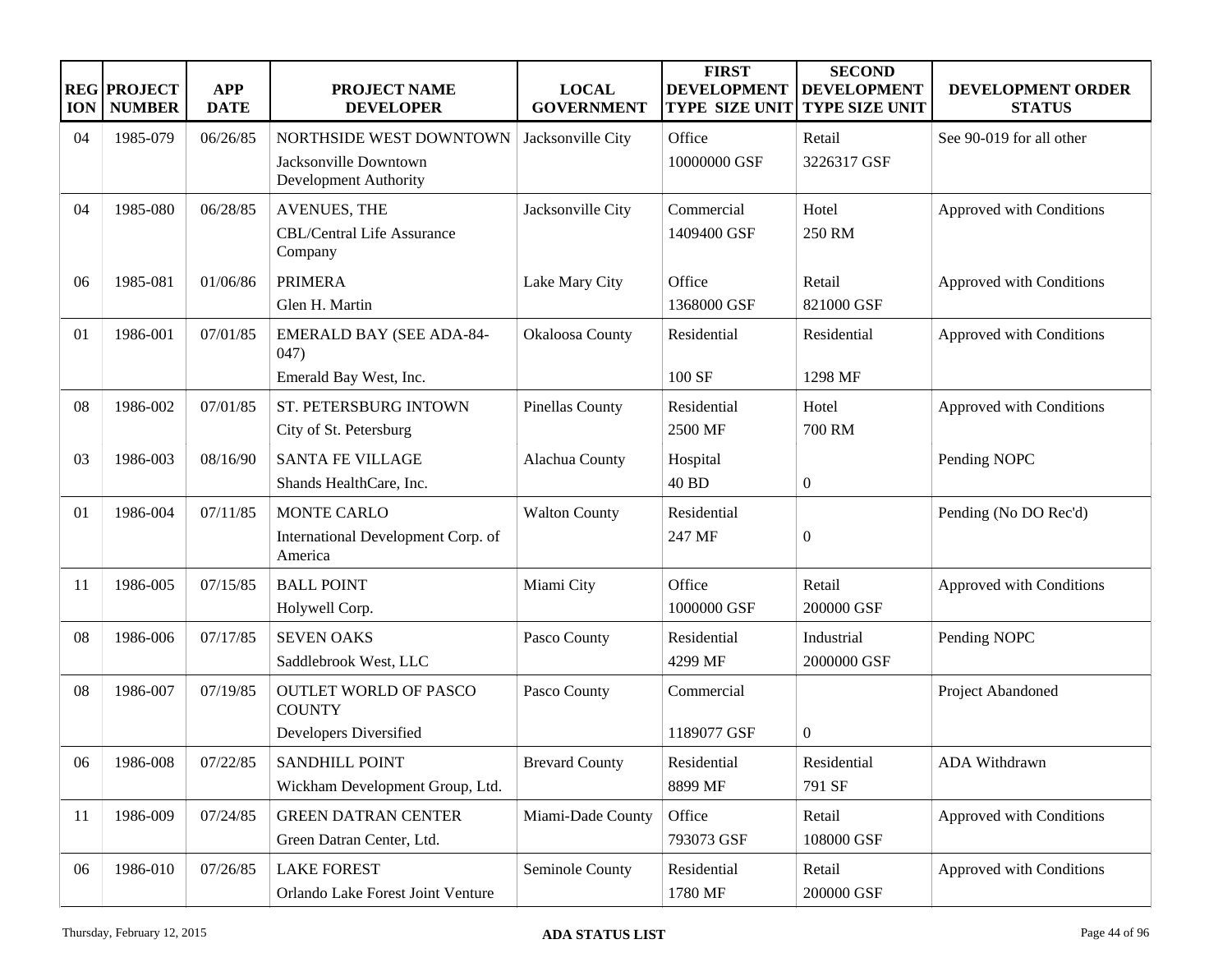| <b>ION</b> | <b>REG PROJECT</b><br><b>NUMBER</b> | <b>APP</b><br><b>DATE</b> | <b>PROJECT NAME</b><br><b>DEVELOPER</b>       | <b>LOCAL</b><br><b>GOVERNMENT</b> | <b>FIRST</b><br><b>DEVELOPMENT</b><br><b>TYPE SIZE UNIT</b> | <b>SECOND</b><br><b>DEVELOPMENT</b><br><b>TYPE SIZE UNIT</b> | DEVELOPMENT ORDER<br><b>STATUS</b> |
|------------|-------------------------------------|---------------------------|-----------------------------------------------|-----------------------------------|-------------------------------------------------------------|--------------------------------------------------------------|------------------------------------|
| 01         | 1986-011                            | 08/01/85                  | <b>CORDOVA MALL</b>                           | Pensacola City                    | Commercial                                                  | Office                                                       | Approved with Conditions           |
|            |                                     |                           | Pensacola Associates                          |                                   | 1072319 GSF                                                 | 150000 GSF                                                   |                                    |
| 11         | 1986-012                            | 08/08/85                  | AMERICAS' GATEWAY PARK                        | Miami-Dade County                 | Office                                                      |                                                              | See AGM 01-002                     |
|            |                                     |                           | Gateway Joint Venture                         |                                   | 2200000 GSF                                                 | $\boldsymbol{0}$                                             |                                    |
| 08         | 1986-013                            | 08/09/85                  | HARBORAGE AT BAYBORO                          | St. Petersburg City               | Marina                                                      |                                                              | Approved with Conditions           |
|            |                                     |                           | Hunnicutt Equities, Inc.                      |                                   | 300 SL                                                      | $\boldsymbol{0}$                                             |                                    |
| 06         | 1986-014                            | 08/12/85                  | INTERNATIONAL CORPORATE<br><b>PARK</b>        | <b>Orange County</b>              | Industrial                                                  | Office                                                       | Pending Sub Deviation              |
|            |                                     |                           | Suburban Land Reserve, Inc.                   |                                   | 5230000 GSF                                                 | 2400000 GSF                                                  |                                    |
| 06         | 1986-015                            | 08/14/85                  | TIMACUAN GOLF AND<br><b>COUNTRY CLUB</b>      | Lake Mary City                    | Residential                                                 | Residential                                                  | Pending NOPC                       |
|            |                                     |                           | Centex Homes - Orlando Division               |                                   | 735 MF                                                      | 362 SF                                                       |                                    |
| 04         | 1986-016                            | 08/19/85                  | FREEDOM COMMERCE CENTRE                       | Jacksonville City                 | Office                                                      | Industrial                                                   | Approved with Conditions           |
|            |                                     |                           | FCC Partners                                  |                                   | 3600000 GSF                                                 | 440000 GSF                                                   |                                    |
| 08         | 1986-017                            | 08/26/85                  | <b>GATEWAY CENTRE</b>                         | St. Petersburg City               | Office                                                      | Industrial                                                   | DO Rescinded                       |
|            |                                     |                           |                                               |                                   | 3031000 GSF                                                 | 2520000 GSF                                                  |                                    |
| 06         | 1986-018                            | 09/03/85                  | <b>LANDMARKS WILSON JOINT</b><br>VENTURE, DRI | <b>Orange County</b>              | Commercial                                                  | Office                                                       | Project Denied                     |
|            |                                     |                           | Landmarks Wilson Joint Venture                |                                   | 1000000 GSF                                                 | 750000 GSF                                                   |                                    |
| 06         | 1986-019                            | 09/09/85                  | SUMMIT, THE                                   | Maitland City                     | Office                                                      | Retail                                                       | Pending NOPC                       |
|            |                                     |                           | Oasis Condominimum/Orlando<br>Sportsplex      |                                   | 600000 GSF                                                  | 900000 GSF                                                   |                                    |
| 06         | 1986-020                            | 09/10/85                  | SEMORAN COMMERCENTER                          | Orlando City                      | Office                                                      |                                                              | Approved with Conditions           |
|            |                                     |                           | Semoran Commercenter, Ltd.                    |                                   | 1100 AC                                                     | $\boldsymbol{0}$                                             |                                    |
| 06         | 1986-021                            | 09/16/85                  | <b>NORTHPOINT</b>                             | Lake Mary City                    | Office<br>200000 GSF                                        | Hotel/Motel<br>400 RM                                        | DO Rescinded                       |
| 09         | 1986-022                            | 09/20/85                  | MURDOCK CENTER                                | <b>Charlotte County</b>           | Residential                                                 | Retail                                                       | Pending NOPC                       |
|            |                                     |                           | Mango Development Group                       |                                   | 4105 MF                                                     | 1752500 GSF                                                  |                                    |
| 06         | 1986-023                            | 10/01/85                  | <b>FLEA WORLD</b>                             | Seminole County                   | Commercial                                                  |                                                              | Approved with Conditions           |
|            |                                     |                           | Flea World/United Trophy<br>Manufacturing     |                                   | 305000 GSF                                                  | $\boldsymbol{0}$                                             |                                    |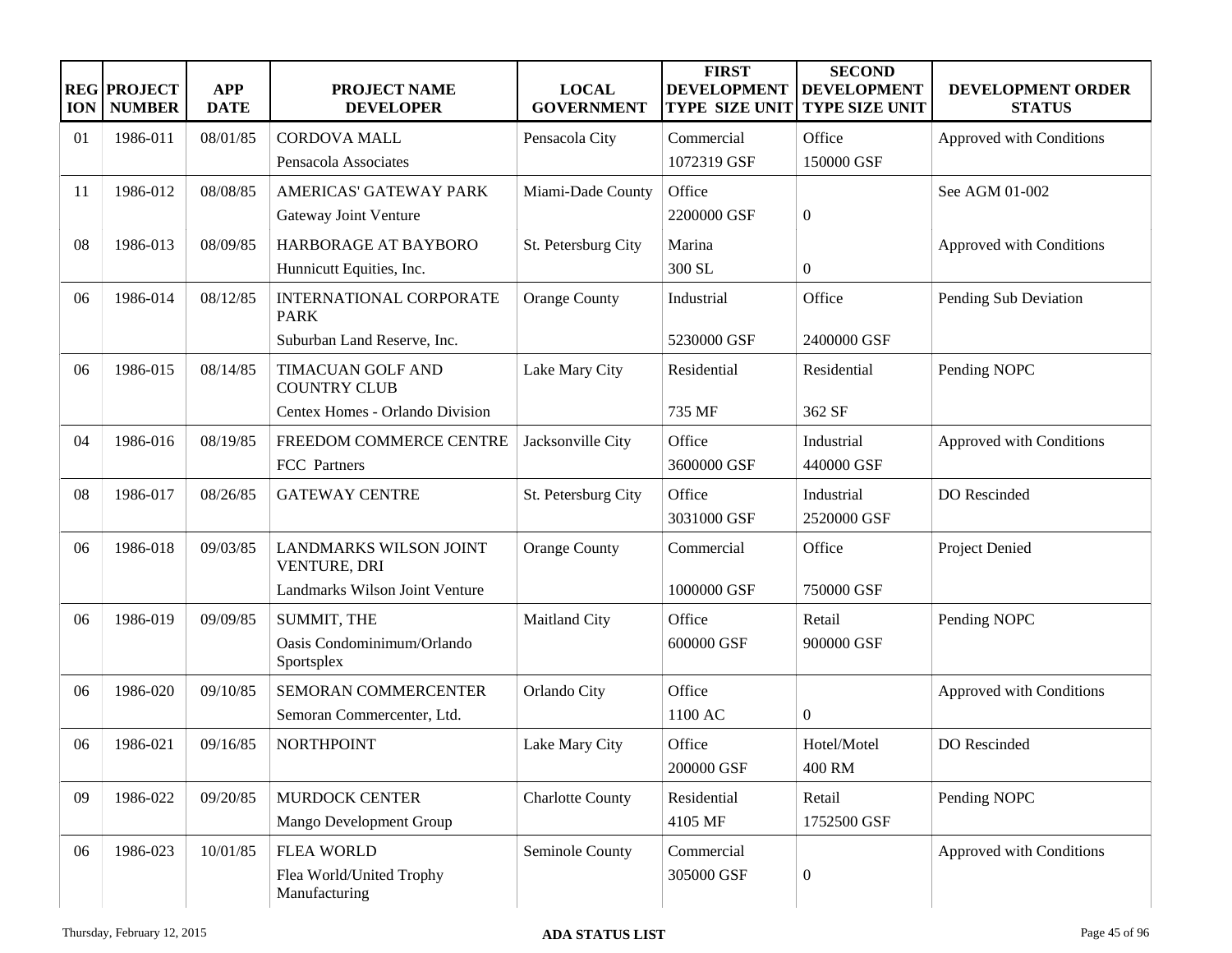| <b>ION</b> | <b>REG PROJECT</b><br><b>NUMBER</b> | <b>APP</b><br><b>DATE</b> | <b>PROJECT NAME</b><br><b>DEVELOPER</b>                            | <b>LOCAL</b><br><b>GOVERNMENT</b> | <b>FIRST</b><br><b>DEVELOPMENT</b><br><b>TYPE SIZE UNIT</b> | <b>SECOND</b><br><b>DEVELOPMENT</b><br><b>TYPE SIZE UNIT</b> | DEVELOPMENT ORDER<br><b>STATUS</b> |
|------------|-------------------------------------|---------------------------|--------------------------------------------------------------------|-----------------------------------|-------------------------------------------------------------|--------------------------------------------------------------|------------------------------------|
| 07         | 1986-024                            | 10/09/85                  | <b>KINGS BAY GOLF AND</b><br><b>COUNTRY CLUB</b>                   | Okeechobee County                 | Residential                                                 | Residential                                                  | Pending (No DO Rec'd)              |
|            |                                     |                           | E and I, Inc.                                                      |                                   | 3650 MF                                                     | 1300 SF                                                      |                                    |
| 09         | 1986-025                            | 10/11/85                  | <b>CDC</b><br><b>Collier Development Corporation</b>               | <b>Collier County</b>             | Residential<br>3663 MF                                      | Residential<br>337 SF                                        | Abandonment Withdrawn              |
| 11         | 1986-026                            | 10/14/85                  | STILES/OLYMPIA YORK<br><b>CORPORATE PARK</b>                       | Fort Lauderdale City              | Office                                                      | Hotel/Motel                                                  | Project Abandoned                  |
|            |                                     |                           | Stiles Corporation/Olympia & York                                  |                                   | 900000 GSF                                                  | 200000 GSF                                                   |                                    |
| 10         | 1986-027                            | 10/18/85                  | <b>ST. LUCIE WEST</b><br>HL St Lucie, LLC                          | Port Saint Lucie City             | Residential<br>12040 DU                                     | Schools<br><b>7018 FTE</b>                                   | Approved with Conditions           |
| 06         | 1986-028                            | 10/24/85                  | NATIONAL GARDENS<br><b>PROPERTY</b>                                | Volusia County                    | Residential                                                 |                                                              | Approved with Conditions           |
|            |                                     |                           | <b>Plantation Oaks at Ormond Beach</b>                             |                                   | 3930 SF                                                     | $\mathbf{0}$                                                 |                                    |
| 06         | 1986-029                            | 11/04/85                  | <b>TWIN RIVERS</b>                                                 | Oviedo City                       | Residential                                                 | Retail                                                       | Pending NOPC                       |
|            |                                     |                           | The Anden Group of Florida                                         |                                   | 3088 DU                                                     | 223000 GSF                                                   |                                    |
| 08         | 1986-030                            | 11/06/85                  | TAMPA TECHNOLOGY PARK<br><b>WEST</b>                               | Tampa City                        | Industrial                                                  | Office                                                       | Approved with Conditions           |
|            |                                     |                           | <b>Great American Corporation</b>                                  |                                   | 1248690 GSF                                                 | 8320800 GSF                                                  |                                    |
| 05         | 1986-031                            | 11/12/85                  | <b>ROCK CRUSHER ROAD</b><br>Henry Dingus, Jr.                      | <b>Citrus County</b>              | Residential<br>1825 SF                                      | Residential<br>0 MF                                          | On Appeal                          |
| 10         | 1986-032                            | 11/15/85                  | NORTHPOINTE CORPORATE<br><b>PARK</b>                               | Palm Beach County                 | Office                                                      | Industrial                                                   | Approved with Conditions           |
|            |                                     |                           | WPB, Ltd., a Stiles/Zirinsky Joint<br>Venture                      |                                   | 580000 GSF                                                  | 314000 GSF                                                   |                                    |
| 11         | 1986-033                            | 11/18/85                  | PEMBROKE LAKES REGIONAL<br>CTR.                                    | Pembroke Pines City               | Commercial                                                  | Office                                                       | Pending NOPC                       |
|            |                                     |                           | Pembroke Lakes Regional Center<br>Assoc., Ltd.                     |                                   | 1755000 GSF                                                 | 575000 GSF                                                   |                                    |
| 05         | 1986-034                            | 11/26/85                  | <b>OAK RUN</b><br>Development and Construction Corp.<br>of America | <b>Marion County</b>              | Residential<br>4208 SF                                      | Residential<br>781 MF                                        | Pending NOPC                       |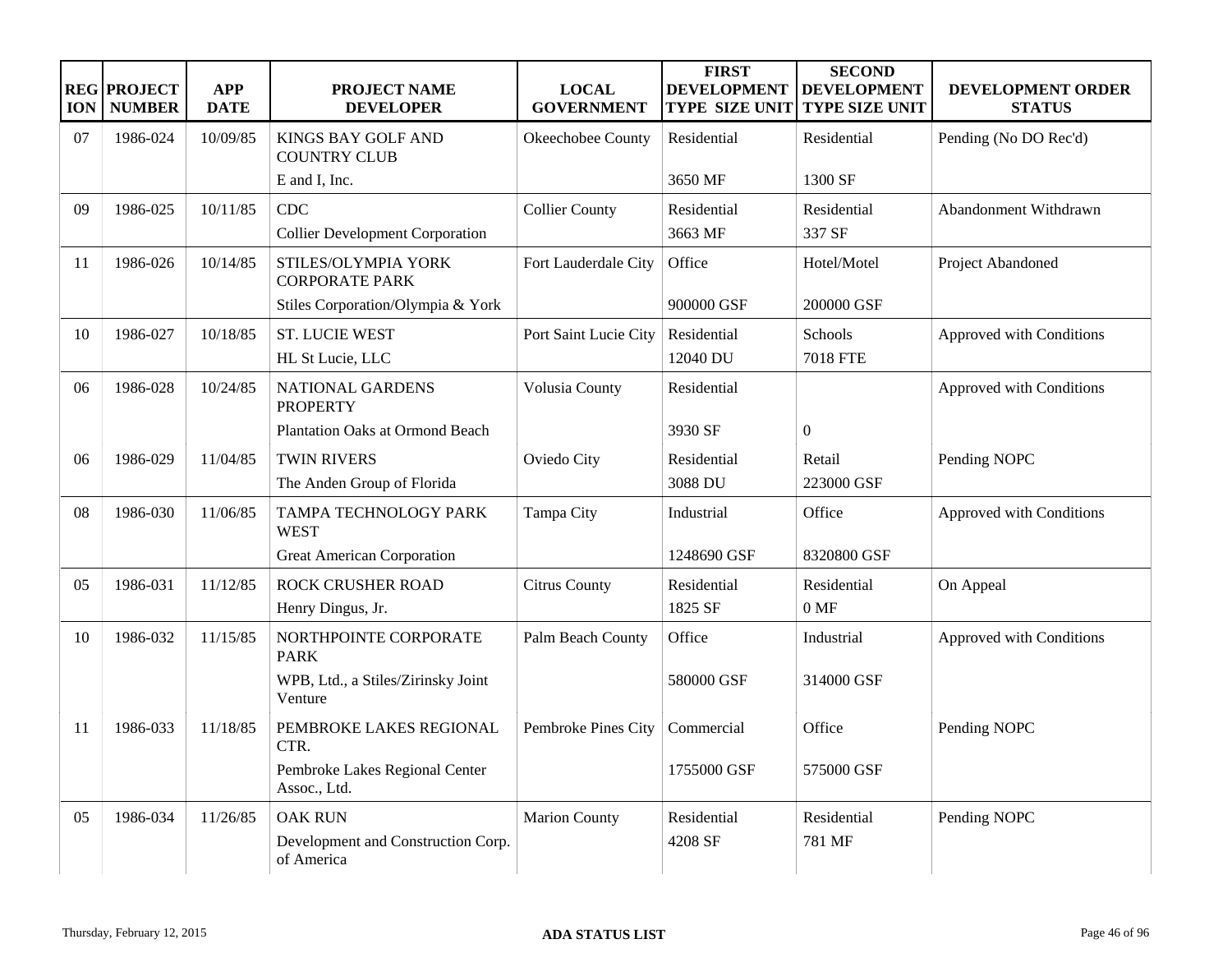| <b>ION</b> | <b>REG PROJECT</b><br><b>NUMBER</b> | <b>APP</b><br><b>DATE</b> | <b>PROJECT NAME</b><br><b>DEVELOPER</b>   | <b>LOCAL</b><br><b>GOVERNMENT</b> | <b>FIRST</b><br><b>DEVELOPMENT</b><br><b>TYPE SIZE UNIT</b> | <b>SECOND</b><br><b>DEVELOPMENT</b><br><b>TYPE SIZE UNIT</b> | DEVELOPMENT ORDER<br><b>STATUS</b> |
|------------|-------------------------------------|---------------------------|-------------------------------------------|-----------------------------------|-------------------------------------------------------------|--------------------------------------------------------------|------------------------------------|
| 06         | 1986-035                            | 11/27/85                  | ONE ORLANDO CENTRE                        | Orlando City                      | Office                                                      | Retail                                                       | Approved with Conditions           |
|            |                                     |                           | Dean, Mead, etal                          |                                   | 324110 GSF                                                  | 33600 GSF                                                    |                                    |
| 11         | 1986-036                            |                           | <b>VOID</b>                               | Homestead City                    | Residential                                                 |                                                              | <b>VOID</b>                        |
|            |                                     |                           | <b>Homestead Properties</b>               |                                   | 0 <sub>DU</sub>                                             | $\boldsymbol{0}$                                             |                                    |
| 09         | 1986-037                            | 12/11/85                  | <b>BELLA TERRA</b>                        | Lee County                        | Residential                                                 | Residential                                                  | Approved with Conditions           |
|            |                                     |                           | Corkscrew Enterprises                     |                                   | 1880 MF                                                     | 470 SF                                                       |                                    |
| 08         | 1986-038                            | 12/05/85                  | <b>CYPRESS BANKS</b>                      | Manatee County                    | Residential                                                 | Hotel                                                        | Pending NOPC                       |
|            |                                     |                           | Schroeder-Manatee Ranch, Inc.             |                                   | 5860 SF                                                     | 300 RM                                                       |                                    |
| 06         | 1986-039                            | 01/06/86                  | <b>AIRPORT LAKES</b>                      | Orlando City                      | Office                                                      | Hotel                                                        | Approved with Conditions           |
|            |                                     |                           | CC&F Orlando Investment Co.               |                                   | 1250000 GSF                                                 | 500 RM                                                       |                                    |
| 07         | 1986-040                            | 01/08/86                  | <b>OAKBRIDGE</b>                          | Lakeland City                     | Residential                                                 | Retail                                                       | Approved with Conditions           |
|            |                                     |                           | Drummond Company, Inc.                    |                                   | 2530 DU                                                     | 1434378 GSF                                                  |                                    |
| 08         | 1986-041                            | 01/09/86                  | <b>SOUTHBEND</b>                          | Hillsborough County               | Residential                                                 | Residential                                                  | Approved with Conditions           |
|            |                                     |                           | Genstar Land Development Co.              |                                   | 2094 SF                                                     | 716 MF                                                       |                                    |
| 07         | 1986-042                            | 01/27/86                  | VICTOR POSNER CENTER                      | Polk County                       | Recreation                                                  |                                                              | Approved with Conditions           |
|            |                                     |                           | Boardwalk and Baseball, Inc.              |                                   | $\overline{0}$                                              | $\boldsymbol{0}$                                             |                                    |
| 10         | 1986-043                            | 01/24/86                  | SPANISH LAKES FAIRWAY                     | St. Lucie County                  | Residential                                                 |                                                              | Pending NOPC                       |
|            |                                     |                           | Wynne Building Corp.                      |                                   | 1580 SF                                                     | $\overline{0}$                                               |                                    |
| 07         | 1986-044                            | 02/10/86                  | <b>WEST LAKELAND</b>                      | Lakeland City                     | Industrial                                                  | Office                                                       | Pending NOPC                       |
|            |                                     |                           | Peterson, Myers, Craig, Brandon, et<br>al |                                   | 1191 AC                                                     | 306 AC                                                       |                                    |
| 10         | 1986-045                            |                           | TREASURE COAST SQUARE                     | <b>Martin County</b>              | Commercial                                                  |                                                              | Pending                            |
|            |                                     |                           | Stuart Square Peripheral Asso.            |                                   | 1477000 GSF                                                 | $\overline{0}$                                               |                                    |
| 05         | 1986-046                            | 02/17/86                  | FLORIDA HORSEMAN'S PARK                   | <b>Sumter County</b>              | Recreation                                                  | Retail                                                       | Pending (No DO Rec'd)              |
|            |                                     |                           | Custer Development Corp.                  |                                   | 3500 ST                                                     | 281000 GSF                                                   |                                    |
| 03         | 1986-047                            | 02/20/86                  | PROGRESS CENTER                           | Alachua County                    | Hotel/Motel                                                 | Retail                                                       | Approved with Conditions           |
|            |                                     |                           | Apalachee Development Co.                 |                                   | 944 RM                                                      | 33 GSF                                                       |                                    |
| 01         | 1986-048                            | 02/27/86                  | PELICAN BEACH RESORT                      | Destin City                       | Hotel/Motel                                                 | Retail                                                       | Approved with Conditions           |
|            |                                     |                           | Renaissance Plaza, Inc.                   |                                   | 944 RM                                                      | 33 GSF                                                       |                                    |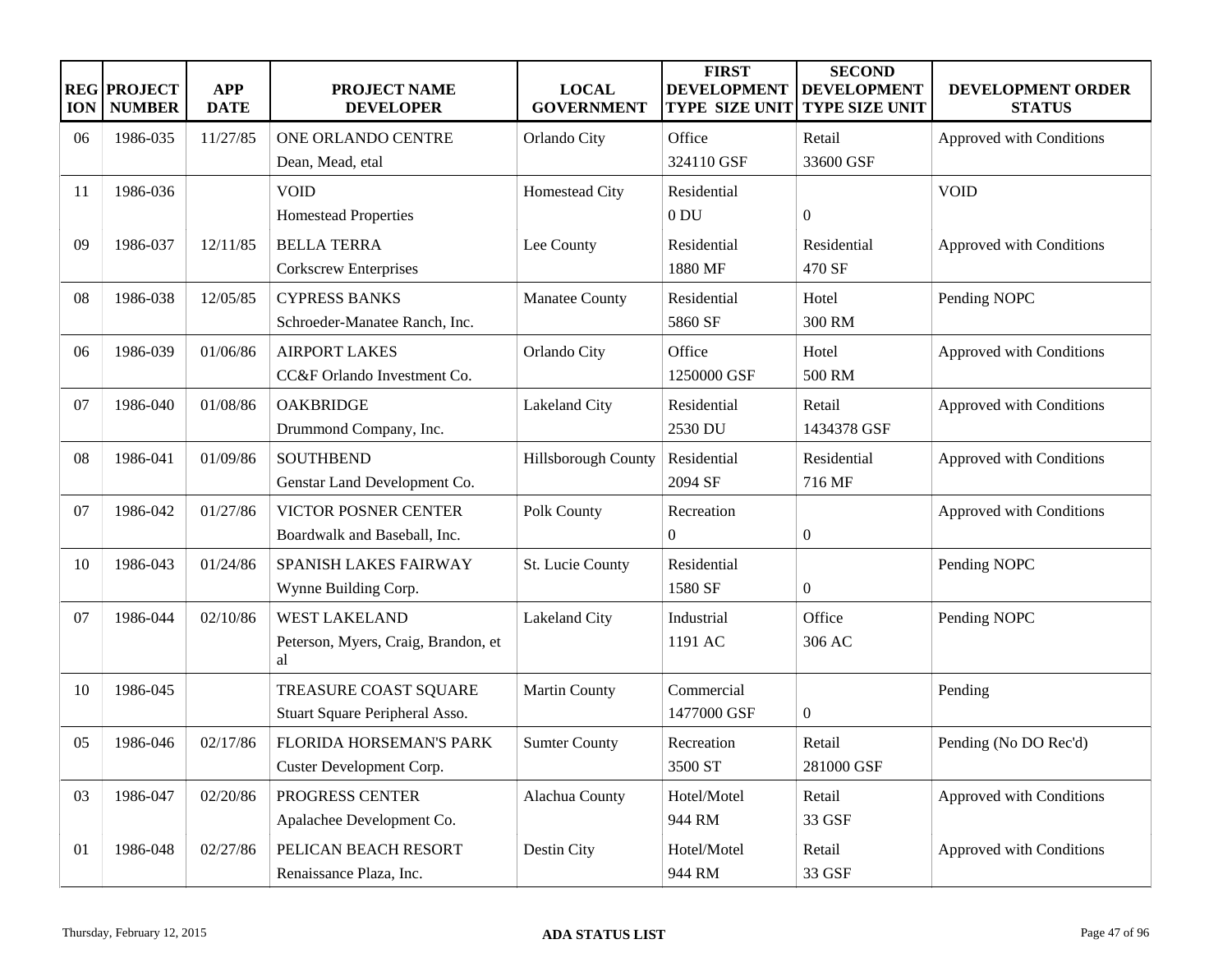| <b>ION</b> | <b>REG PROJECT</b><br><b>NUMBER</b> | <b>APP</b><br><b>DATE</b> | <b>PROJECT NAME</b><br><b>DEVELOPER</b>                             | <b>LOCAL</b><br><b>GOVERNMENT</b> | <b>FIRST</b><br><b>DEVELOPMENT</b><br><b>TYPE SIZE UNIT</b> | <b>SECOND</b><br><b>DEVELOPMENT</b><br><b>TYPE SIZE UNIT</b> | DEVELOPMENT ORDER<br><b>STATUS</b> |
|------------|-------------------------------------|---------------------------|---------------------------------------------------------------------|-----------------------------------|-------------------------------------------------------------|--------------------------------------------------------------|------------------------------------|
| 08         | 1986-049                            | 11/23/87                  | <b>ROLLING HILLS</b><br><b>INTERNATIONAL COUNTRY</b><br><b>CLUB</b> | Clearwater City                   | Hotel                                                       |                                                              | Approved with Conditions           |
|            |                                     |                           | <b>Grand Couloir Corporation</b>                                    |                                   | <b>750 RM</b>                                               | $\overline{0}$                                               |                                    |
| 09         | 1986-050                            | 03/19/86                  | <b>CYPRESS LAKES</b>                                                | Lee County                        | Commercial                                                  | Office                                                       | Approved with Conditions           |
|            |                                     |                           | Central Park Development of SW<br>Florida                           |                                   | 676000 GSF                                                  | 1262000 GSF                                                  |                                    |
| 08         | 1986-051                            | 03/20/86                  | <b>HIGHLAND MANOR</b>                                               | Hillsborough County               | Industrial                                                  | Office                                                       | Pending NOPC                       |
|            |                                     |                           | Annis, Mitchell etal                                                |                                   | 390000 GSF                                                  | 90000 GSF                                                    |                                    |
| 04         | 1986-052                            | 03/21/86                  | <b>DEERWOOD PARK</b>                                                | Jacksonville City                 | Office                                                      | Industrial                                                   | Pending NOPC                       |
|            |                                     |                           | GL National, Inc.                                                   |                                   | 2045000 GSF                                                 | 1445000 GSF                                                  |                                    |
| 09         | 1986-053                            | 03/21/86                  | PALMER RANCH-I (M-984-009)                                          | Sarasota County                   | Residential                                                 | Office                                                       | Approved with Conditions           |
|            |                                     |                           | Palmer Venture                                                      |                                   | 393 MF                                                      | 84000 GSF                                                    |                                    |
| 06         | 1986-054                            | 03/24/86                  | VECTORSPACE                                                         | <b>Titusville City</b>            | Office                                                      | Retail                                                       | Pending NOPC                       |
|            |                                     |                           | Joel Ivey                                                           |                                   | 435000 GSF                                                  | 221800 GSF                                                   |                                    |
| 09         | 1986-055                            | 03/25/86                  | LEISURE VILLAGE DRI                                                 | Lee County                        | Residential                                                 | Retail                                                       | Approved with Conditions           |
|            |                                     |                           | Henderson Franklin                                                  |                                   | 833 MF                                                      | 24659 GSF                                                    |                                    |
| 04         | 1986-056                            | 03/27/86                  | <b>WINDSOR PARKE</b>                                                | Jacksonville City                 | Office                                                      | Retail                                                       | Pending NOPC                       |
|            |                                     |                           | Butler Midway Associates, Ltd.                                      |                                   | 1000000 GSF                                                 | 100000 GSF                                                   |                                    |
| 06         | 1986-057                            | 04/01/86                  | MAITLAND CONCOURSE                                                  | Maitland City                     | Office                                                      | Retail                                                       | DO Rescinded                       |
|            |                                     |                           | <b>BPL Maitland Concourse North</b>                                 |                                   | 805000 GSF                                                  | 18000 GSF                                                    |                                    |
| 09         | 1986-058                            | 04/04/86                  | <b>TWELVE LAKES</b>                                                 | <b>Collier County</b>             | Residential                                                 | Retail                                                       | Project Abandoned                  |
|            |                                     |                           | Vines & Associates, Inc.                                            |                                   | 1310 DU                                                     | 1210000 GSF                                                  |                                    |
| 08         | 1986-059                            | 04/04/86                  | <b>TAMPA TRIANGLE</b>                                               | Hillsborough County               | Office                                                      | Retail                                                       | Approved with Conditions           |
|            |                                     |                           | Tampa Triangle Joint Venture                                        |                                   | 479160 GSF                                                  | 847246 GSF                                                   |                                    |
| 10         | 1986-060                            | 04/14/86                  | <b>SMITH DAIRY</b>                                                  | Palm Beach County                 | Residential                                                 | Recreation                                                   | DO Rescinded                       |
|            |                                     |                           | AmeriFirst Development Corp.                                        |                                   | 2908 SF                                                     | 238 AC                                                       |                                    |
| 11         | 1986-061                            | 04/17/86                  | PEMBROKE (MEADOWS) FALLS                                            | Pembroke Pines City               | Residential                                                 | Office                                                       | Pending NOPC                       |
|            |                                     |                           | Thomas Engineering Group, LLC                                       |                                   | 1473 AC                                                     | 1024170 GSF                                                  |                                    |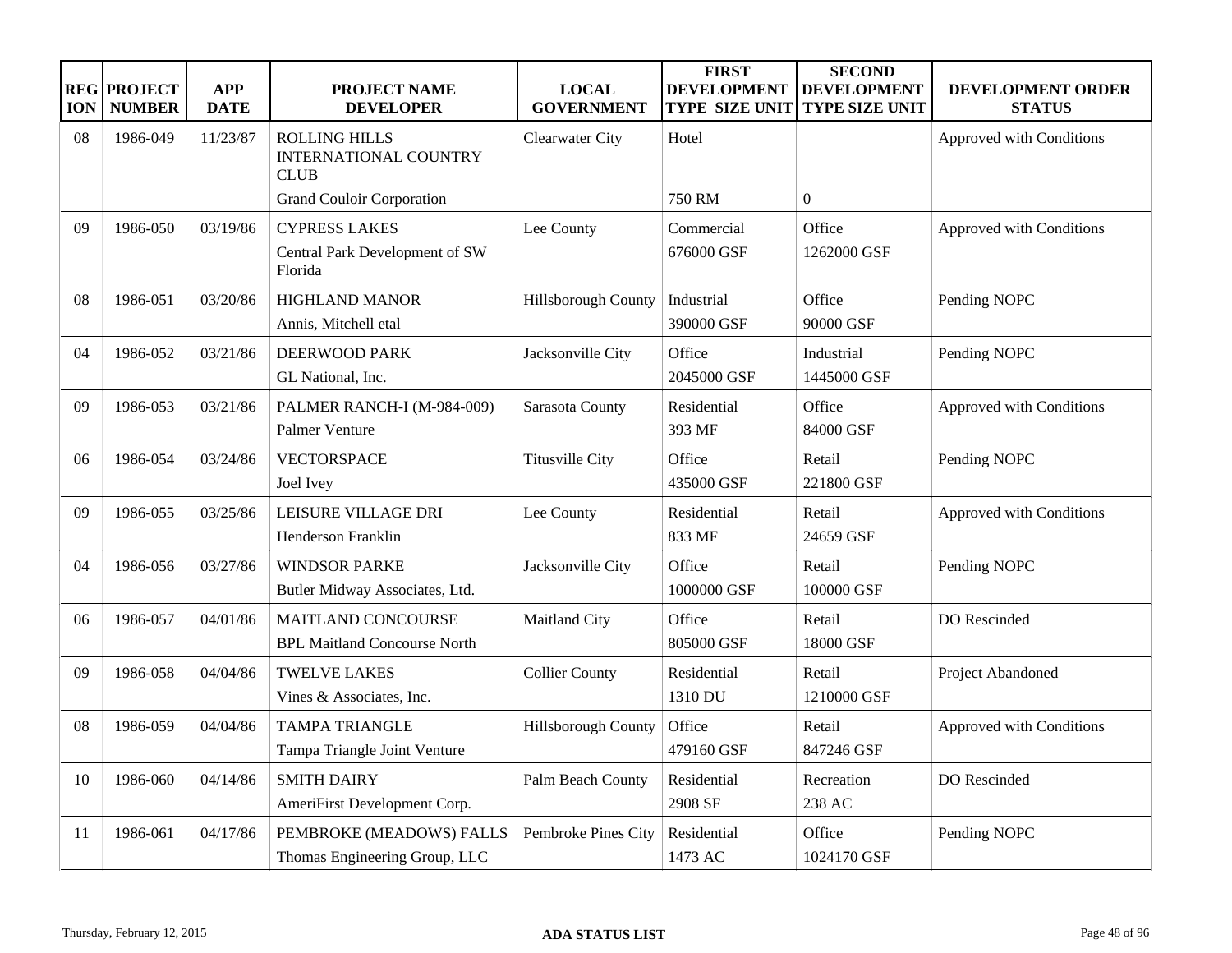| <b>ION</b> | <b>REG PROJECT</b><br><b>NUMBER</b> | <b>APP</b><br><b>DATE</b> | <b>PROJECT NAME</b><br><b>DEVELOPER</b>    | <b>LOCAL</b><br><b>GOVERNMENT</b> | <b>FIRST</b><br><b>DEVELOPMENT</b><br><b>TYPE SIZE UNIT</b> | <b>SECOND</b><br><b>DEVELOPMENT</b><br><b>TYPE SIZE UNIT</b> | DEVELOPMENT ORDER<br><b>STATUS</b> |
|------------|-------------------------------------|---------------------------|--------------------------------------------|-----------------------------------|-------------------------------------------------------------|--------------------------------------------------------------|------------------------------------|
| 08         | 1986-062                            | 04/17/86                  | <b>WYNDRTREE</b>                           | Pasco County                      | Residential                                                 | Office                                                       | ADA Withdrawn                      |
|            |                                     |                           | Thirteen Fifty Partners                    |                                   | 3000 MU                                                     | 92400 GSF                                                    |                                    |
| 06         | 1986-063                            | 04/21/86                  | <b>SOUTHCHASE</b>                          | <b>Orange County</b>              | Industrial                                                  | Retail                                                       | Approved with Conditions           |
|            |                                     |                           | Southchase, Ltd.                           |                                   | 5800000 GSF                                                 | 2100000 GSF                                                  |                                    |
| 08         | 1986-064                            | 04/22/86                  | <b>SUNFOREST</b>                           | Hillsborough County               | Office                                                      | Retail                                                       | Approved with Conditions           |
|            |                                     |                           | <b>Mainsail Sun Forest</b>                 |                                   | 1200000 GSF                                                 | 8000 GSF                                                     |                                    |
| 08         | 1986-065                            | 04/22/86                  | <b>SUNWAY</b>                              | Hillsborough County               | Office                                                      | Hotel                                                        | Approved with Conditions           |
|            |                                     |                           | Shannon Properties, Inc.                   |                                   | 2750000 GSF                                                 | 300 RM                                                       |                                    |
| 11         | 1986-066                            | 04/28/86                  | <b>MIAMI ARENA</b>                         | Miami City                        | Recreation                                                  |                                                              | Approved with Conditions           |
|            |                                     |                           | The Decoma Venture                         |                                   | 300000 GSF                                                  | $\boldsymbol{0}$                                             |                                    |
| -11        | 1986-067                            | 05/05/86                  | PLAZA AT DEERFIELD BEACH                   | Deerfield Beach City              | Retail                                                      |                                                              | Pending NOPC                       |
|            |                                     |                           | The Baumann Organization, Inc.             |                                   | 450000 GSF                                                  | $\overline{0}$                                               |                                    |
| 09         | 1986-068                            | 05/07/86                  | HEALTH PARK FLORIDA                        | Lee County                        | Hospital                                                    | Office                                                       | Approved with Conditions           |
|            |                                     |                           |                                            |                                   | 1236 BD                                                     | 545000 GSF                                                   |                                    |
| 09         | 1986-069                            | 05/07/86                  | <b>VENICE CENTER</b>                       | Sarasota County                   | Residential                                                 | Retail                                                       | Approved with Conditions           |
|            |                                     |                           | <b>Excel Investments</b>                   |                                   | 970 SF                                                      | 634000 GSF                                                   |                                    |
| 09         | 1986-070                            | 05/12/86                  | <b>BRETONNE PARK</b>                       | <b>Collier County</b>             | Residential                                                 |                                                              | Approved with Conditions           |
|            |                                     |                           | Vines and Associates, Inc.                 |                                   | 1308 DU                                                     | $\boldsymbol{0}$                                             |                                    |
| 11         | 1986-071                            | 05/29/86                  | <b>MOBIL OIL</b>                           | <b>Broward County</b>             | Petroleum                                                   |                                                              | Approved with Conditions           |
|            |                                     |                           | Mobil Oil Corporation                      |                                   | 318000 BBL                                                  | $\overline{0}$                                               |                                    |
| 09         | 1986-072                            | 05/29/86                  | DEEP LAGOON MARINA                         | Lee County                        | Port                                                        |                                                              | Approved with Conditions           |
|            |                                     |                           |                                            |                                   | 210 SL                                                      | $\overline{0}$                                               |                                    |
| 11         | 1986-073                            | 05/30/86                  | WATERWAYS, THE                             | Miami-Dade County                 | Port                                                        |                                                              | Approved with Conditions           |
|            |                                     |                           | Costain Florida Inc.                       |                                   | 346 SL                                                      | $\theta$                                                     |                                    |
|            | 1986-074                            |                           | <b>VOID, SEE ADA-881-001</b>               | Void                              | <b>VOID</b>                                                 |                                                              | <b>VOID</b>                        |
|            |                                     |                           | Void File Number                           |                                   | $\overline{0}$                                              | $\overline{0}$                                               |                                    |
| 09         | 1986-075                            | 06/18/86                  | PALMER RANCH INCREMENT 3-<br>I (M-984-009) | Sarasota County                   | Residential                                                 |                                                              | Approved with Conditions           |
|            |                                     |                           | Palmer Venture                             |                                   | 1726 DU                                                     | $\overline{0}$                                               |                                    |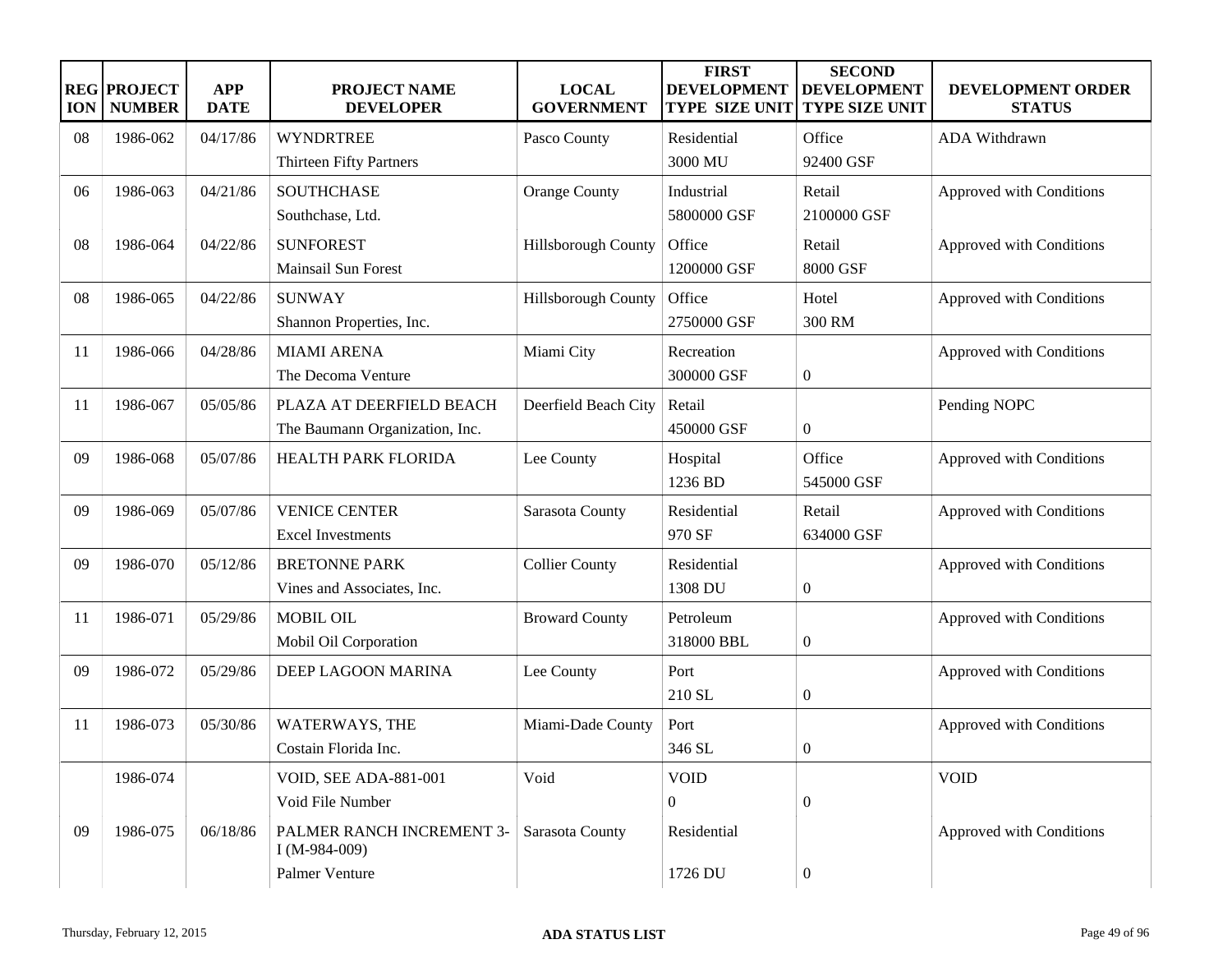| <b>ION</b> | <b>REG PROJECT</b><br><b>NUMBER</b> | <b>APP</b><br><b>DATE</b> | <b>PROJECT NAME</b><br><b>DEVELOPER</b>           | <b>LOCAL</b><br><b>GOVERNMENT</b> | <b>FIRST</b><br><b>DEVELOPMENT</b><br>TYPE SIZE UNIT | <b>SECOND</b><br><b>DEVELOPMENT</b><br><b>TYPE SIZE UNIT</b> | <b>DEVELOPMENT ORDER</b><br><b>STATUS</b> |
|------------|-------------------------------------|---------------------------|---------------------------------------------------|-----------------------------------|------------------------------------------------------|--------------------------------------------------------------|-------------------------------------------|
| 11         | 1986-076                            | 06/19/86                  | <b>COMMERCE CENTER OF</b><br><b>COCONUT CREEK</b> | Coconut Creek City                | Retail                                               | Office                                                       | Approved with Conditions                  |
|            |                                     |                           | Seminole Properties II, Inc.                      |                                   | 487270 GSF                                           | 323389 GSF                                                   |                                           |
| 11         | 1986-077                            | 06/20/86                  | NORTHPORT DEVELOPMENT<br><b>CORPORATION</b>       | Fort Lauderdale City              | Hotel                                                | Office                                                       | <b>VOID</b>                               |
|            |                                     |                           | PRC Engineering, Inc.                             |                                   | 568500 GSF                                           | 50000 GSF                                                    |                                           |
| 07         | 1986-078                            | 06/20/86                  | <b>HOOKER'S PRAIRIE MINE</b>                      | Polk County                       | Mining                                               |                                                              | Approved with Conditions                  |
|            |                                     |                           | Cargill Fertilizer, Inc.                          |                                   | 6859 AC                                              | $\overline{0}$                                               |                                           |
| 08         | 1986-079                            | 06/23/86                  | <b>VANDENBERG AIRPORT</b>                         | Hillsborough County               | Airport                                              |                                                              | Approved with Conditions                  |
|            |                                     |                           | Hillsborough County Aviation<br>Authority         |                                   | 360 AC                                               | $\boldsymbol{0}$                                             |                                           |
| 06         | 1986-080                            | 06/30/86                  | ORLANDO CORPORATE CENTRE                          | Orlando City                      | Retail                                               | Office                                                       | DO Rescinded                              |
|            |                                     |                           |                                                   |                                   | 270000 GSF                                           | 3300000 GSF                                                  |                                           |
| 08         | 1986-081                            | 06/30/86                  | KINGSFORD MINE EXTENSION                          | <b>Hillsborough County</b>        | Mining                                               |                                                              | Approved with Conditions                  |
|            |                                     |                           | International Minerals & Chemical<br>Corp.        |                                   | 9163000 AC                                           | $\overline{0}$                                               |                                           |
| 08         | 1986-082                            | 12/04/85                  | <b>HUNTER'S GREEN</b>                             | Tampa City                        | Residential                                          | Retail                                                       | Approved with Conditions                  |
|            |                                     |                           | <b>Arbor Greene Joint Venture</b>                 |                                   | 5032 DU                                              | 16 AC                                                        |                                           |
| 04         | 1986-083                            | 04/29/86                  | PACE ISLAND                                       | Clay County                       | Residential                                          | Retail                                                       | Pending NOPC                              |
|            |                                     |                           | Pace Island, Ltd.                                 |                                   | 1250 DU                                              | 10000 GSF                                                    |                                           |
| 08         | 1987-001                            | 07/07/86                  | <b>WESTSHORE AREAWIDE</b>                         | Tampa City                        | Office                                               | Retail                                                       | Approved with Conditions                  |
|            |                                     |                           | <b>Westshore Alliance</b>                         |                                   | 1148300 GSF                                          | 770000 GSF                                                   |                                           |
| 09         | 1987-002                            | 07/08/86                  | <b>JETPORT INTERSTATE</b><br><b>COMMERCE PARK</b> | Lee County                        | Industrial                                           | Retail                                                       | Approved with Conditions                  |
|            |                                     |                           | Pik n Run #7, Inc.                                |                                   | 817300 GSF                                           | 100000 GSF                                                   |                                           |
| 06         | 1987-003                            | 07/07/86                  | OAKS, THE                                         | Kissimmee City                    | Residential                                          | Residential                                                  | Approved with Conditions                  |
|            |                                     |                           | Overoaks Enterprises, Limited                     |                                   | 691 MF                                               | 300 SF                                                       |                                           |
| 08         | 1987-004                            | 07/10/86                  | <b>REGENCY PARK NORTH</b>                         | Hillsborough County               | Industrial                                           | Office                                                       | Approved with Conditions                  |
|            |                                     |                           | The Regency Group                                 |                                   | 697900 GSF                                           | 306800 GSF                                                   |                                           |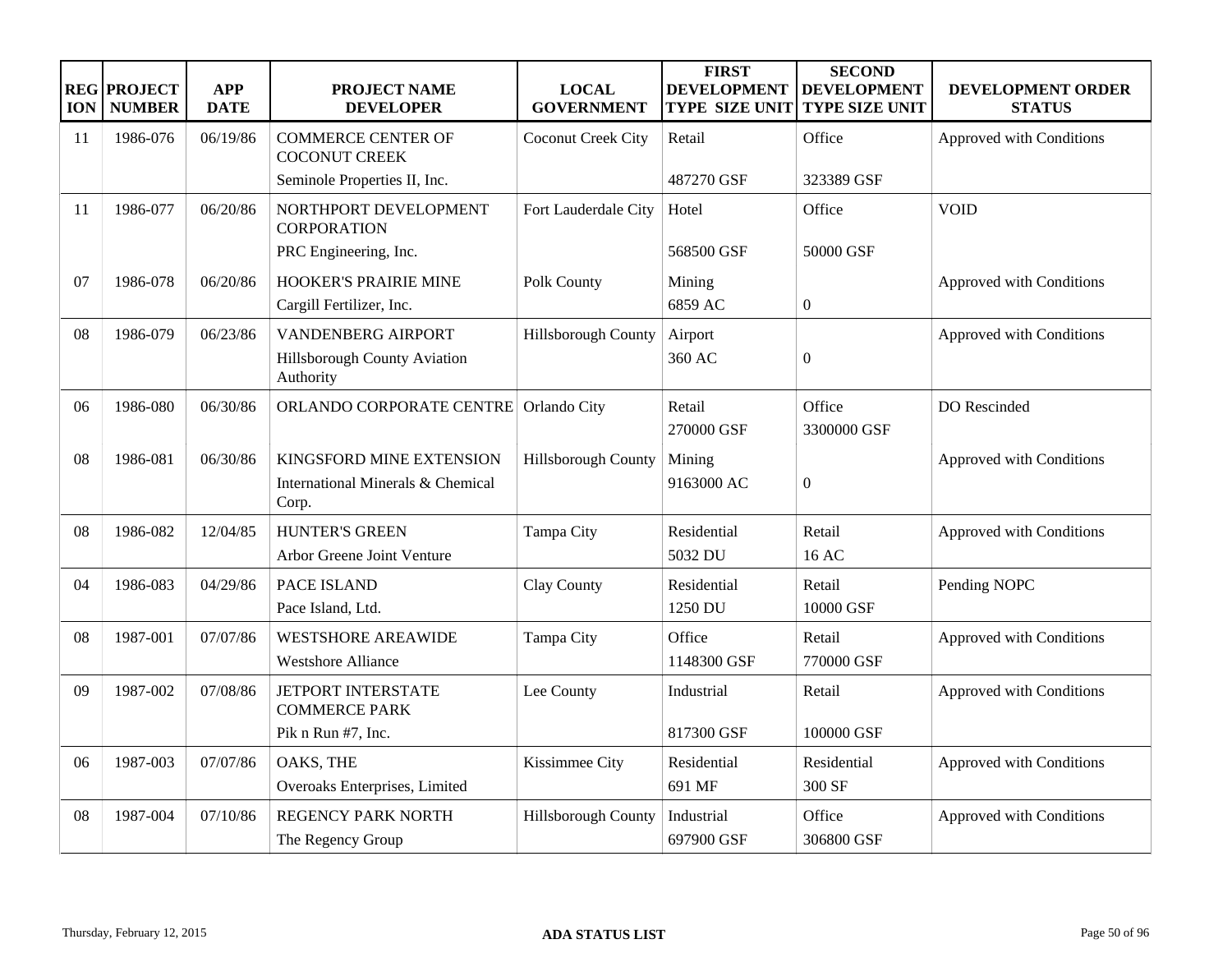| <b>ION</b> | <b>REG PROJECT</b><br><b>NUMBER</b> | <b>APP</b><br><b>DATE</b> | <b>PROJECT NAME</b><br><b>DEVELOPER</b>                     | <b>LOCAL</b><br><b>GOVERNMENT</b> | <b>FIRST</b><br><b>DEVELOPMENT</b><br><b>TYPE SIZE UNIT</b> | <b>SECOND</b><br><b>DEVELOPMENT</b><br><b>TYPE SIZE UNIT</b> | DEVELOPMENT ORDER<br><b>STATUS</b> |
|------------|-------------------------------------|---------------------------|-------------------------------------------------------------|-----------------------------------|-------------------------------------------------------------|--------------------------------------------------------------|------------------------------------|
| 05         | 1987-005                            | 07/21/86                  | OCALA MUNICIPAL AIRPORT<br><b>RUNWAY EXTENSION</b>          | Ocala City                        | Airport                                                     |                                                              | Approved with Conditions           |
|            |                                     |                           | City of Ocala                                               |                                   | 1900                                                        | $\overline{0}$                                               |                                    |
| 08         | 1987-006                            | 07/29/86                  | <b>BRECKENRIDGE</b><br>Crow Property Company                | Hillsborough County               | Industrial<br>1320221 GSF                                   | Office<br>0 GSF                                              | Approved with Conditions           |
| 08         | 1987-007                            | 08/05/86                  | LIFSEY/ROCKY POINT ISLAND<br>Julian H. Lifsey, Jr.          | Tampa City                        | Office<br>2128 GSF                                          | Hotel<br>1300 RM                                             | Approved with Conditions           |
| 08         | 1987-008                            | 08/11/86                  | <b>STAGECOACH RUN</b><br><b>Stagecoach Run Corporation</b>  | Pasco County                      | Residential<br>1718 DU                                      | $\boldsymbol{0}$                                             | ADA Withdrawn                      |
| 06         | 1987-009                            | 08/11/86                  | <b>ALTAMONTE SPRING</b><br><b>City of Altamonte Springs</b> | Altamonte Springs C               | Office<br>3550000 GSF                                       | Hotel<br>970000 RM                                           | Pending NOPC                       |
| 11         | 1987-010                            | 08/12/86                  | <b>CHAPEL TRAIL</b>                                         | Pembroke Pines City               | Residential<br>3200 DU                                      | $\boldsymbol{0}$                                             | <b>Project Essentially Built</b>   |
| 11         | 1987-011                            | 08/13/86                  | <b>HAWK'S CAY</b><br>Hawk's Cay Investors Limited           | Monroe County                     | Hotel<br>350 RM                                             | $\boldsymbol{0}$                                             | Pending NOPC                       |
| 11         | 1987-012                            | 08/14/86                  | PEMBROKE PINES REGIONAL<br><b>SHOPPING CENTER</b>           | Pembroke Pines City               | Retail                                                      |                                                              | Approved with Conditions           |
|            |                                     |                           | Chrysler Realty Corp.                                       |                                   | 400000 GSF                                                  | $\boldsymbol{0}$                                             |                                    |
| 08         | 1987-013                            | 08/26/86                  | <b>CALUSA TRACE</b><br>Pittway Real Estate, Inc.            | Hillsborough County               | Office<br>210000 GSF                                        | Residential<br>734 SF                                        | Pending (No DO Rec'd)              |
| 11         | 1987-014                            | 08/29/86                  | <b>SAWGRASS CORPORATE PARK</b><br><b>Stiles Corporation</b> | Sunrise City                      | Office<br>300000 GSF                                        | Industrial<br>2500 GSF                                       | Approved with Conditions           |
| 08         | 1987-015                            | 09/18/86                  | <b>CROSSTOWN CENTER</b><br>Crosstown Owner LLC              | Hillsborough County               | Retail<br>1878500 GSF                                       | Hotel<br>300 RM                                              | Pending NOPC                       |
| 04         | 1987-016                            | 09/22/86                  | PORT OF FERNANDINA<br>Ocea Highway & Port Authority         | Nassau County                     | Port<br>49 AC                                               | $\overline{0}$                                               | Approved with Conditions           |
|            | 1987-017                            |                           | PONCE MARINA<br>Parkway Center Inc.                         | Void                              | Port<br>$\overline{0}$                                      | Recreation<br>0 ST                                           | ADA Withdrawn                      |
| 08         | 1987-018                            | 10/03/86                  | PARKWAY CENTER<br>Parkway Center Inc.                       | Hillsborough County               | Industrial<br>422 AC                                        | Retail<br>1256400 GSF                                        | Approved with Conditions           |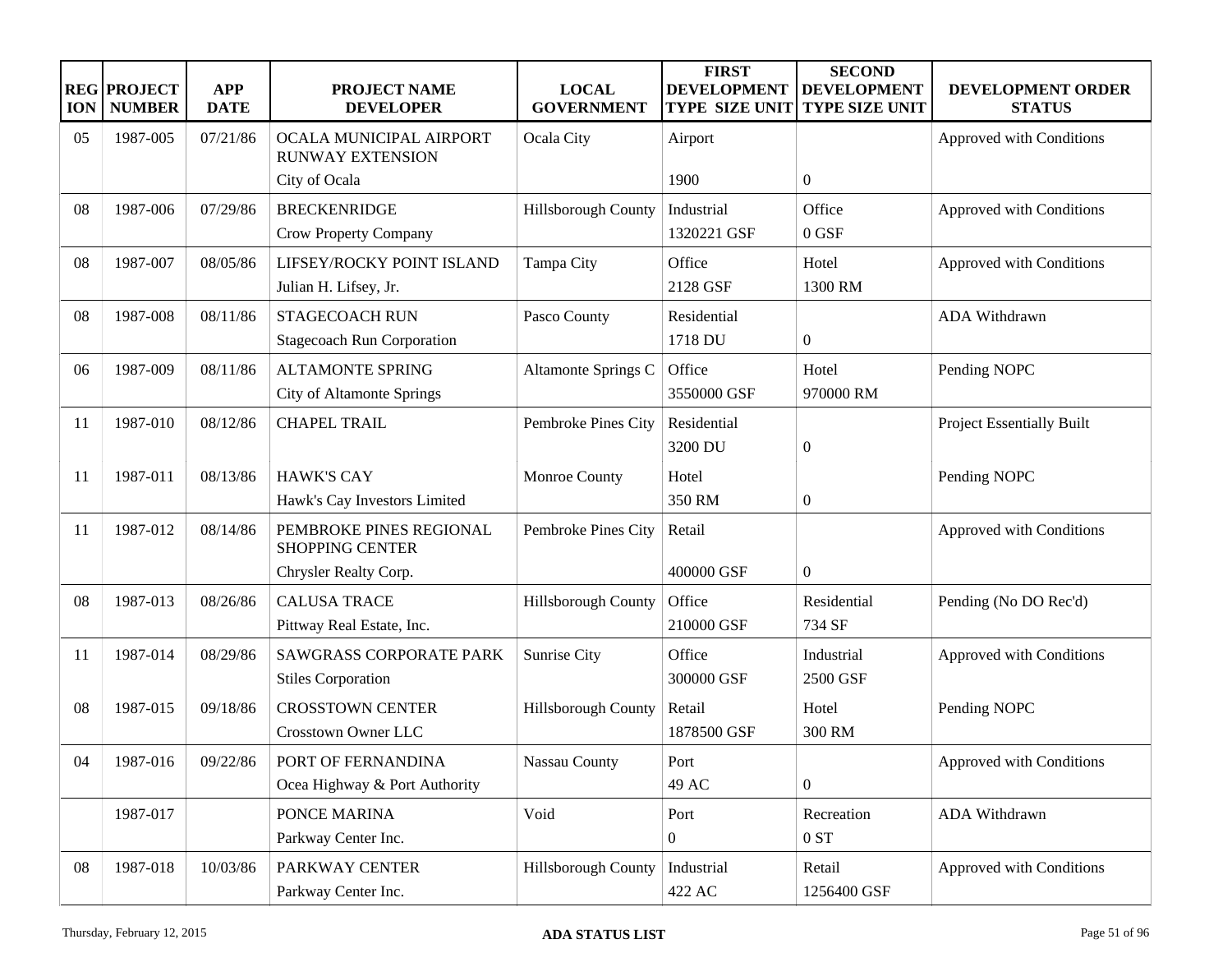| <b>ION</b> | <b>REG PROJECT</b><br><b>NUMBER</b> | <b>APP</b><br><b>DATE</b> | <b>PROJECT NAME</b><br><b>DEVELOPER</b>                  | <b>LOCAL</b><br><b>GOVERNMENT</b> | <b>FIRST</b><br><b>DEVELOPMENT</b><br><b>TYPE SIZE UNIT</b> | <b>SECOND</b><br><b>DEVELOPMENT</b><br><b>TYPE SIZE UNIT</b> | DEVELOPMENT ORDER<br><b>STATUS</b> |
|------------|-------------------------------------|---------------------------|----------------------------------------------------------|-----------------------------------|-------------------------------------------------------------|--------------------------------------------------------------|------------------------------------|
| 11         | 1987-019                            | 10/03/86                  | ARVIDA POMPANO PARK                                      | Pompano Beach City                | Industrial                                                  | Office                                                       | Pending NOPC                       |
|            |                                     |                           | Arvida Corporation                                       |                                   | 1500 AC                                                     | 300000 GSF                                                   |                                    |
| 01         | 1987-020                            | 10/03/86                  | MIRACLE MILE RESORT<br><b>SHERATON HOTEL</b>             | <b>Bay County</b>                 | Hotel                                                       |                                                              | Approved with Conditions           |
|            |                                     |                           | Miracle Mile Resort                                      |                                   | 500 RM                                                      | $\boldsymbol{0}$                                             |                                    |
| 11         | 1987-021                            | 10/07/86                  | <b>AMERIFIRST TRACT -</b><br><b>BROWARD CTY CIVIC CT</b> | Sunrise City                      | Residential                                                 |                                                              | Approved with Conditions           |
|            |                                     |                           | AmeriFirst Development Corp.                             |                                   | 2567 DU                                                     | $\mathbf{0}$                                                 |                                    |
| 06         | 1987-022                            | 10/08/86                  | ELECTRO-OPTICS TEST SITE                                 | <b>Orange County</b>              | Industrial                                                  |                                                              | Project Abandoned                  |
|            |                                     |                           | Martin Marietta Aerospace                                |                                   | 5196 AC                                                     | $\mathbf{0}$                                                 |                                    |
| 09         | 1987-023                            | 10/08/86                  | PALMER PARK OF COMMERCE-<br>$I(M-984-009)$               | Sarasota County                   | Industrial                                                  | Retail                                                       | SEE 84-009                         |
|            |                                     |                           | Ivanhoe Land Investments, Inc.                           |                                   | 2000000 GSF                                                 | $\boldsymbol{0}$                                             |                                    |
| 08         | 1987-024                            | 10/15/86                  | TRINITY COMMUNITIES                                      | Pinellas County                   | Residential                                                 |                                                              | DO Rescinded                       |
|            |                                     |                           |                                                          |                                   | 9676 DU                                                     | $\overline{0}$                                               |                                    |
| 05         | 1987-025                            | 10/15/86                  | <b>SEVEN HILLS</b>                                       | Hernando County                   | Residential                                                 | Hospital                                                     | Approved with Conditions           |
|            |                                     |                           | New Vision Communities, LLC                              |                                   | 3872 DU                                                     | 450 BD                                                       |                                    |
| 07         | 1987-026                            | 10/20/86                  | <b>CLEAR SPRINGS MINE</b>                                | Polk County                       | Mining                                                      |                                                              | Approved with Conditions           |
|            |                                     |                           | International Minerals & Chemical<br>Corp.               |                                   | 6143 AC                                                     | $\overline{0}$                                               |                                    |
| 06         | 1987-027                            | 11/03/86                  | <b>CHASE GROVES</b>                                      | Seminole County                   | Residential                                                 | Retail                                                       | Pending NOPC                       |
|            |                                     |                           | Centex Homes - Orlando Division                          |                                   | 1493 DU                                                     | 200000 GSF                                                   |                                    |
| 04         | 1987-028                            | 11/05/86                  | YULEE WOODS/LOFTON<br><b>BLUFF/WILSON NECK</b>           | Nassau County                     | Residential                                                 |                                                              | Approved with Conditions           |
|            |                                     |                           | Sheffield, William F. and Rose                           |                                   | 1071 DU                                                     | $\overline{0}$                                               |                                    |
| 06         | 1987-029                            | 11/07/86                  | CENTER OF COMMERCE AT<br>ORLANDO, THE                    | Orlando City                      | Industrial                                                  |                                                              | Pending NOPC                       |
|            |                                     |                           | Principal Development Investors                          |                                   | 294 AC                                                      | $\overline{0}$                                               |                                    |
| 10         | 1987-030                            | 11/13/86                  | <b>BARBAR CENTER, THE</b>                                | <b>Boca Raton City</b>            | Office                                                      | Retail                                                       | ADA Withdrawn                      |
|            |                                     |                           | <b>Barbar Group</b>                                      |                                   | 449714 GSF                                                  | 35415 GSF                                                    |                                    |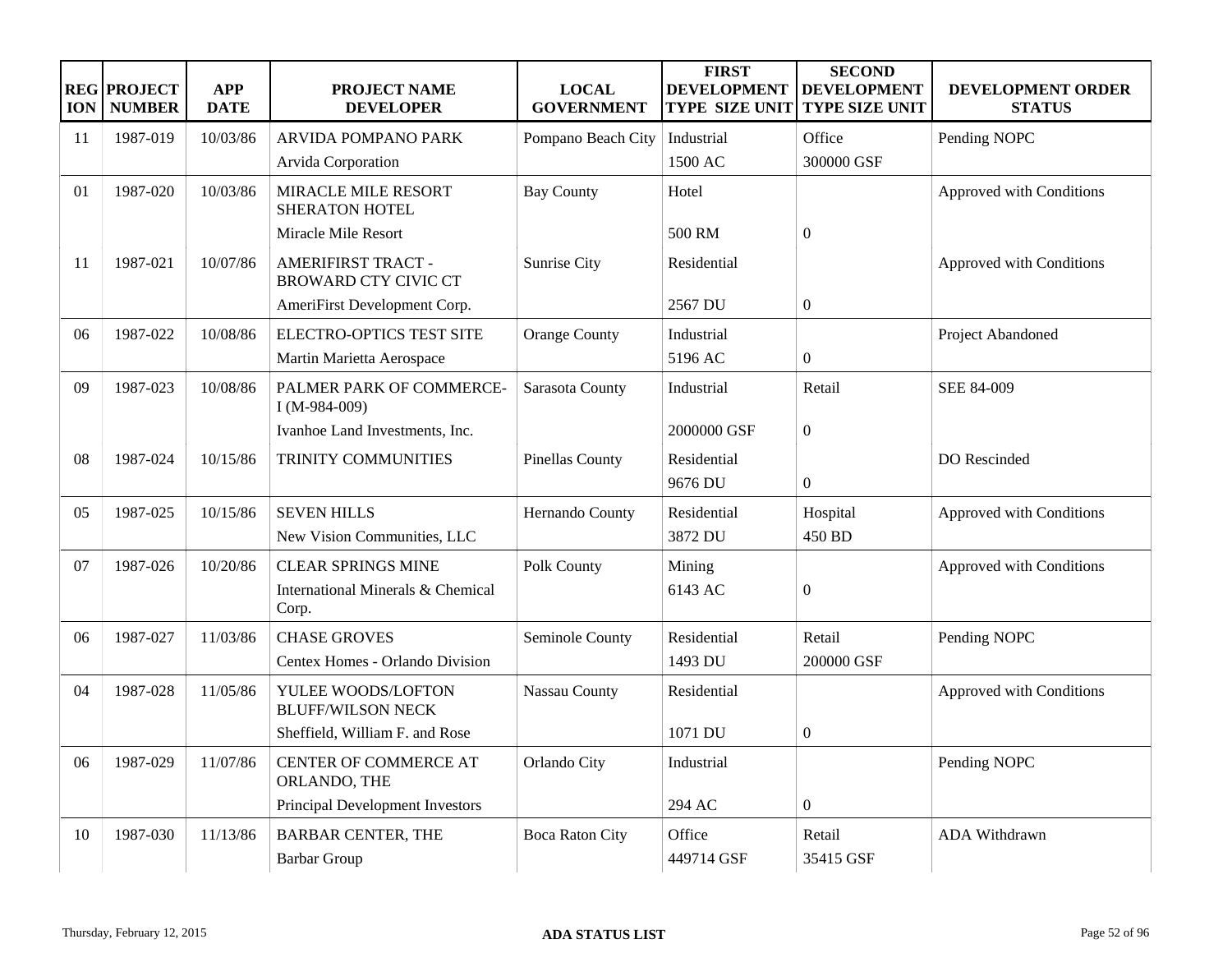| <b>ION</b> | <b>REG PROJECT</b><br><b>NUMBER</b> | <b>APP</b><br><b>DATE</b> | <b>PROJECT NAME</b><br><b>DEVELOPER</b>                                     | <b>LOCAL</b><br><b>GOVERNMENT</b> | <b>FIRST</b><br><b>DEVELOPMENT</b><br><b>TYPE SIZE UNIT</b> | <b>SECOND</b><br><b>DEVELOPMENT</b><br><b>TYPE SIZE UNIT</b> | DEVELOPMENT ORDER<br><b>STATUS</b> |
|------------|-------------------------------------|---------------------------|-----------------------------------------------------------------------------|-----------------------------------|-------------------------------------------------------------|--------------------------------------------------------------|------------------------------------|
| 11         | 1987-031                            | 11/18/86                  | <b>SAWGRASS EXCHANGE</b><br>International Union of Operating<br>Engineers   | Coconut Creek City                | Office<br>405000 GSF                                        | Industrial<br>285000 GSF                                     | Approved with Conditions           |
| 11         | 1987-032                            | 12/08/86                  | REDEVCO-DAVIE<br>Redevco Corporation                                        | Davie City                        | Hotel<br>235000 GSF                                         | Office<br>80000 GSF                                          | Pending NOPC                       |
| 11         | 1987-033                            | 11/11/86                  | <b>BLUEGRASS LAKES</b><br>Gala Investments, Inc.                            | Miramar City                      | Residential<br>465 AC                                       | Retail<br>20 AC                                              | Project Abandoned                  |
| 06         | 1987-034                            | 12/12/86                  | MAHARISHI GLOBAL<br><b>DEVELOPMENT</b><br>Maharishi Global Development Fund | Osceola County                    | Hotel<br>1064000 GSF                                        | Retail<br>1064 RM                                            | Pending NOPC                       |
| 11         | 1987-035                            | 12/12/86                  | <b>MIAMI DOWNTOWN</b><br>Downtown Dev Authority                             | Miami City                        | Office<br>7100000 GSF                                       | Industrial<br>1050000 GSF                                    | Pending NOPC                       |
| 08         | 1987-036                            | 12/29/86                  | <b>EASTSHORE COMMERCE PARK</b><br>Tampa Bay Water                           | Hillsborough County               | Industrial<br>5586900 GSF                                   | Retail<br>108900 GSF                                         | Pending NOPC                       |
| 10         | 1987-037                            | 01/02/87                  | VETERANS ADMIN. MEDICAL<br><b>CENTER</b>                                    | Palm Beach County                 | Hospital                                                    |                                                              | Pending (No DO Rec'd)              |
| 09         | 1987-038                            | 01/06/87                  | <b>Veterans Administration</b><br>FORUM, THE<br><b>AGBLLC</b> of Florida    | Fort Myers City                   | 865 BD<br>Office<br>945000 GSF                              | $\overline{0}$<br>Retail<br>1150000 GSF                      | Approved with Conditions           |
| 08         | 1987-039                            | 01/13/87                  | NORTH PALMS VILLAGE<br>Fowler White etal                                    | Tampa City                        | Office<br>616000 GSF                                        | Retail<br>407000 GSF                                         | Approved with Conditions           |
| 09         | 1987-040                            | 01/15/87                  | <b>SEMINOLE TRAILS</b><br>M. Lewis Hall, Estate                             | <b>Charlotte County</b>           | Retail<br>175000 GSF                                        | Residential<br>2400 DU                                       | Project Abandoned                  |
| 10         | 1987-041                            | 01/29/87                  | <b>FOUNTAIN SQUARE</b><br>Boca Raton Partners, Ltd.                         | <b>Boca Raton City</b>            | Office<br>320000 GSF                                        | $\overline{0}$                                               | Approved with Conditions           |
| 02         | 1987-042                            | 02/02/87                  | <b>GADSDEN STATION</b><br>Anderson Solumbia Company, Inc.                   | Gadsden County                    | Industrial<br>6760512 GSF                                   | Retail<br>737906 GSF                                         | Pending NOPC                       |
| 01         | 1987-043                            | 02/12/87                  | PENSACOLA REGIONAL<br><b>AIRPORT</b><br>City of Pensacola                   | Pensacola City                    | Airport<br>100000 GSF                                       | $\overline{0}$                                               | Approved with Conditions           |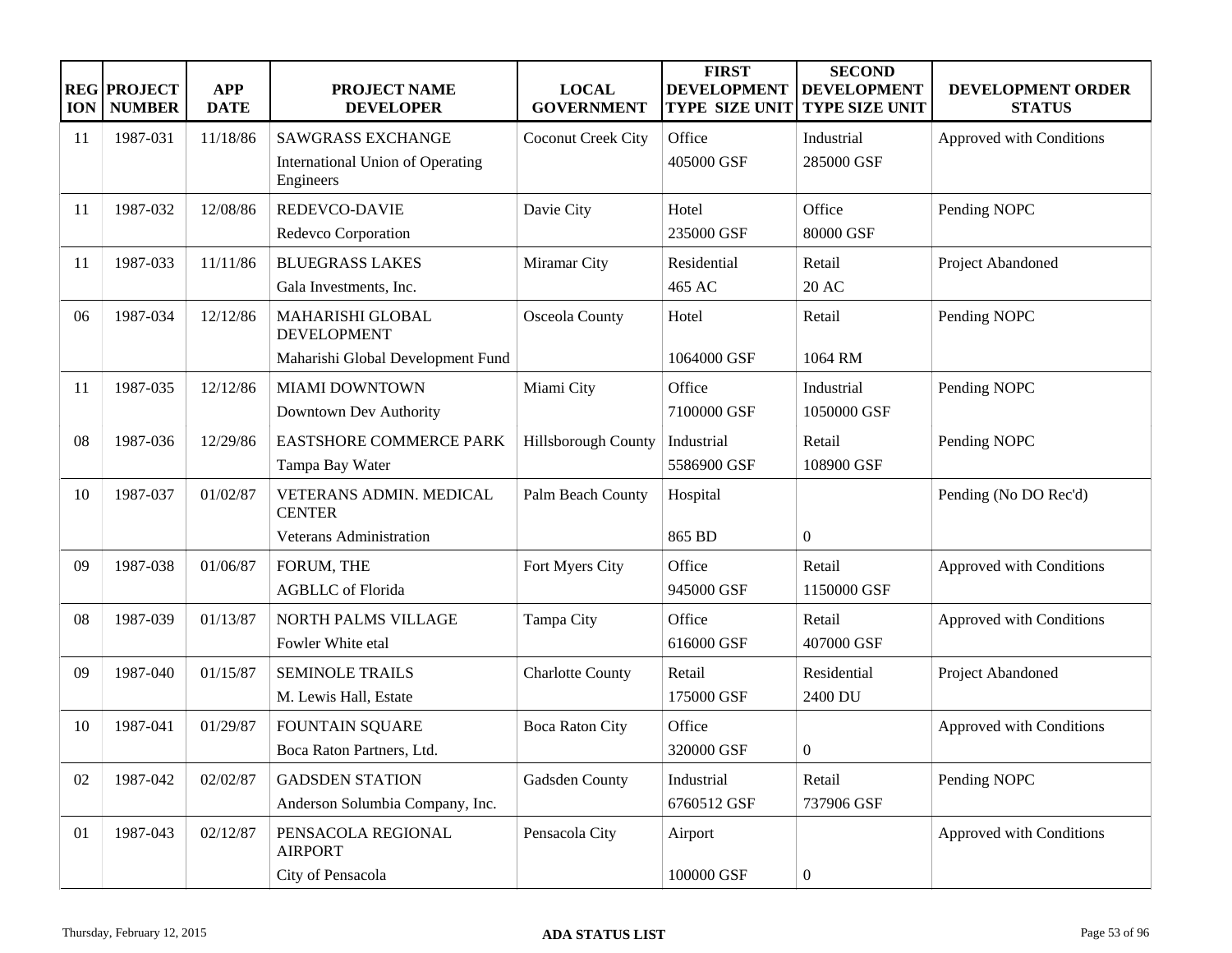| <b>ION</b> | <b>REG PROJECT</b><br><b>NUMBER</b> | <b>APP</b><br><b>DATE</b> | <b>PROJECT NAME</b><br><b>DEVELOPER</b>         | <b>LOCAL</b><br><b>GOVERNMENT</b> | <b>FIRST</b><br><b>DEVELOPMENT</b><br><b>TYPE SIZE UNIT</b> | <b>SECOND</b><br><b>DEVELOPMENT</b><br><b>TYPE SIZE UNIT</b> | DEVELOPMENT ORDER<br><b>STATUS</b> |
|------------|-------------------------------------|---------------------------|-------------------------------------------------|-----------------------------------|-------------------------------------------------------------|--------------------------------------------------------------|------------------------------------|
| 04         | 1987-044                            | 02/16/87                  | <b>FLEMING ISLAND</b>                           | Clay County                       | Residential                                                 | Retail                                                       | Pending NOPC                       |
|            |                                     |                           | <b>Centex Homes</b>                             |                                   | 3254 DU                                                     | 294000 SF                                                    |                                    |
| 02         | 1987-045                            | 02/20/87                  | <b>AUCILLA SHORES</b>                           | Jefferson County                  | Residential                                                 |                                                              | Approved with Conditions           |
|            |                                     |                           | Florida Woodland Partnership                    |                                   | 437 DU                                                      | $\boldsymbol{0}$                                             |                                    |
| 11         | 1987-046                            | 03/04/87                  | SOUTHEAST OVERTOWN/PARK<br><b>WEST</b>          | Miami City                        | Office                                                      | Retail                                                       | Pending NOPC                       |
|            |                                     |                           | City of Miami Community<br>Redevelopment Agency |                                   | 166000 GSF                                                  | 66200 GSF                                                    |                                    |
| 06         | 1987-047                            | 03/12/87                  | ORLANDO ARENA                                   | Orlando City                      | Recreation                                                  |                                                              | Approved with Conditions           |
|            |                                     |                           | City of Orlando                                 |                                   | 15000 ST                                                    | $\boldsymbol{0}$                                             |                                    |
| 03         | 1987-048                            | 03/16/87                  | SUWANNEE TRAILS CAMP<br><b>RESORT</b>           | <b>Hamilton County</b>            | <b>RV</b> Park                                              |                                                              | Approved with Conditions           |
|            |                                     |                           | <b>Suwannee Ventures</b>                        |                                   | 4030 RV                                                     | $\boldsymbol{0}$                                             |                                    |
| 11         | 1987-049                            | 03/20/87                  | FLAGLER PARK PLAZA                              | Miami-Dade County                 | Retail                                                      | Residential                                                  | Approved with Conditions           |
|            |                                     |                           | Baker & McKenzie                                |                                   | 505000 GSF                                                  | 930 DU                                                       |                                    |
| 06         | 1987-050                            | 03/25/87                  | ORLANDO INTERNATIONAL<br><b>CENTER</b>          | Orlando City                      | Industrial                                                  | Office                                                       | ADA Withdrawn                      |
|            |                                     |                           | SIP/OIC, Ltd.                                   |                                   | 2041881 GSF                                                 | 157000 GSF                                                   |                                    |
| 08         | 1987-051                            | 04/06/87                  | <b>WESTFIELD CITRUS PARK</b>                    | Hillsborough County               | Retail                                                      | Office                                                       | Approved with Conditions           |
|            |                                     |                           | <b>Citrus Park Venture</b>                      |                                   | 1508100 GSF                                                 | 205000 GSF                                                   |                                    |
| 09         | 1987-052                            | 04/20/87                  | <b>CITYGATE COMMERCE PARK</b>                   | <b>Collier County</b>             | Hotel                                                       | Retail                                                       | Approved with Conditions           |
|            |                                     |                           | Citygate Commerce Park                          |                                   | 250 RM                                                      | 28000 GSF                                                    |                                    |
| 06         | 1987-053                            | 04/24/87                  | <b>CORPORATE PARK</b>                           | Orlando City                      | Office                                                      |                                                              | Pending (No DO Rec'd)              |
|            |                                     |                           | Corporate Park                                  |                                   | 900000 GSF                                                  | $\boldsymbol{0}$                                             |                                    |
| 11         | 1987-054                            | 04/29/87                  | <b>SPINNAKER MARINA</b>                         | Miami-Dade County                 | Port                                                        |                                                              | Approved with Conditions           |
|            |                                     |                           | Spinnaker Marina                                |                                   | 224517 GSF                                                  | $\boldsymbol{0}$                                             |                                    |
| 09         | 1987-055                            | 05/08/87                  | <b>DIAMOND RIDGE</b>                            | Lee County                        | Residential                                                 | Retail                                                       | Approved with Conditions           |
|            |                                     |                           | Shore Woods Investment Corporation              |                                   | 453 DU                                                      | 235000 GSF                                                   |                                    |
| 05         | 1987-056                            | 05/27/87                  | <b>BETZ FARM</b>                                | <b>Citrus County</b>              | Residential                                                 | Residential                                                  | Approved with Conditions           |
|            |                                     |                           | Samuel A. Tamposi, Sr.                          |                                   | 1000 SF                                                     | 500 MF                                                       |                                    |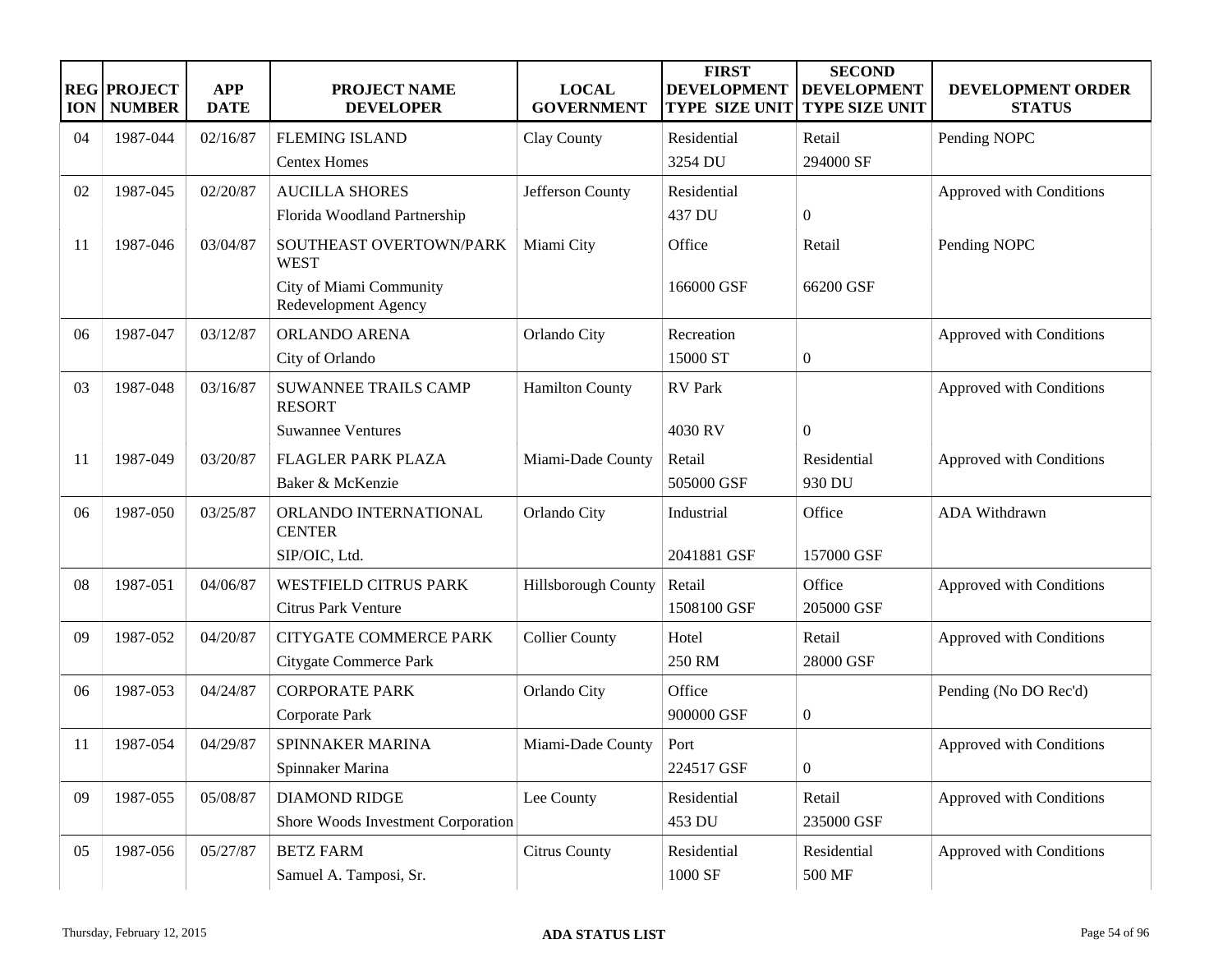| <b>ION</b> | <b>REG PROJECT</b><br><b>NUMBER</b> | <b>APP</b><br><b>DATE</b> | <b>PROJECT NAME</b><br><b>DEVELOPER</b>             | <b>LOCAL</b><br><b>GOVERNMENT</b> | <b>FIRST</b><br><b>DEVELOPMENT</b><br><b>TYPE SIZE UNIT</b> | <b>SECOND</b><br><b>DEVELOPMENT</b><br><b>TYPE SIZE UNIT</b> | DEVELOPMENT ORDER<br><b>STATUS</b> |
|------------|-------------------------------------|---------------------------|-----------------------------------------------------|-----------------------------------|-------------------------------------------------------------|--------------------------------------------------------------|------------------------------------|
| 11         | 1987-057                            | 05/28/87                  | REGENCY LAKES AT COCONUT<br><b>CREEK</b>            | Coconut Creek City                | Office                                                      | Industrial                                                   | Approved with Conditions           |
|            |                                     |                           | Alma Joint Venture                                  |                                   | 1100000 GSF                                                 | 1500000 GSF                                                  |                                    |
| 09         | 1987-058                            | 06/09/87                  | PORT CHARLOTTE TOWN<br>CENTER-I (M-986-022)         | <b>Charlotte County</b>           | Retail                                                      |                                                              | <b>VOID</b>                        |
|            |                                     |                           | Edward J. DeBartolo Corp.                           |                                   | 1364000 GSF                                                 | $\boldsymbol{0}$                                             |                                    |
| 08         | 1987-059                            | 06/16/87                  | <b>BOCA BAHIA PARK</b>                              | Hillsborough County               | Office                                                      | Hotel                                                        | Project Abandoned                  |
|            |                                     |                           | Boca Bahia and Esplanade<br>Development Corps.      |                                   | 990000 GSF                                                  | 250 RM                                                       |                                    |
| 09         | 1987-060                            | 06/18/87                  | <b>HERONS GLEN</b>                                  | Lee County                        | Residential                                                 |                                                              | Approved with Conditions           |
|            |                                     |                           | Taylor Woodrow Communities                          |                                   | 1135 AC                                                     | $\boldsymbol{0}$                                             |                                    |
| 06         | 1987-061                            | 06/19/87                  | PRINCETON PARK                                      | <b>Orange County</b>              | Office                                                      | Industrial                                                   | Approved with Conditions           |
|            |                                     |                           | Foley & Lardner                                     |                                   | 2449814 GSF                                                 | 404016 GSF                                                   |                                    |
| 11         | 1987-062                            | 06/24/87                  | <b>TRUMAN ANNEX</b>                                 | Key West City                     | Retail                                                      | Office                                                       | Approved with Conditions           |
|            |                                     |                           | <b>Truman Annex Corporation</b>                     |                                   | 266800 GSF                                                  | 23200 GSF                                                    |                                    |
| 10         | 1988-001                            | 07/10/87                  | RESERVE, THE                                        | Port Saint Lucie City             | Industrial                                                  | Retail                                                       | Approved with Conditions           |
|            |                                     |                           | Mainstreet Village                                  |                                   | 1100000 SF                                                  | 550000 SF                                                    |                                    |
| 08         | 1988-002                            | 07/15/87                  | MCKENDREE RANCH                                     | Pasco County                      | Retail                                                      | Residential                                                  | Project Abandoned                  |
|            |                                     |                           | J. Warren Hughes                                    |                                   | 31 AC                                                       | 1528 DU                                                      |                                    |
| 06         | 1988-003                            | 07/20/87                  | TRI-COUNTY VILLAGES                                 | Lady Lake Town                    | Residential                                                 | Residential                                                  | Approved with Conditions           |
|            |                                     |                           | Villages of Lake-Sumter, Inc.                       |                                   | 1375 SF                                                     | 225 MF                                                       |                                    |
| 10         | 1988-004                            | 07/23/87                  | <b>BOCA RATON DOWNTOWN</b>                          | <b>Boca Raton City</b>            | Office                                                      | Retail                                                       | Pending NOPC                       |
|            |                                     |                           | <b>Boca Raton Community</b><br>Redevelopment Agency |                                   | 3398000 GSF                                                 | 1280000 GSF                                                  |                                    |
| 06         | 1988-005                            | 07/23/87                  | <b>WEST TOWN CENTER</b>                             | Altamonte Springs C               | Retail                                                      | Office                                                       | Approved with Conditions           |
|            |                                     |                           | Hi-Acres, Inc.                                      |                                   | 822000 GSF                                                  | 610000 GSF                                                   |                                    |
| 06         | 1988-006                            | 07/27/87                  | <b>CROWNTREE LAKES</b>                              | Orlando City                      | Retail                                                      |                                                              | Pending Abandonment                |
|            |                                     |                           | Scharlin-Robaina Joint Venture                      |                                   | 295000 GSF                                                  |                                                              |                                    |
| 08         | 1988-007                            | 07/28/87                  | RIVERFRONT CARROUSEL                                | <b>Bradenton City</b>             | Hotel                                                       | Retail                                                       | ADA Withdrawn                      |
|            |                                     |                           | Carrousel Properties, Inc.                          |                                   | 400 RM                                                      | 65000 GSF                                                    |                                    |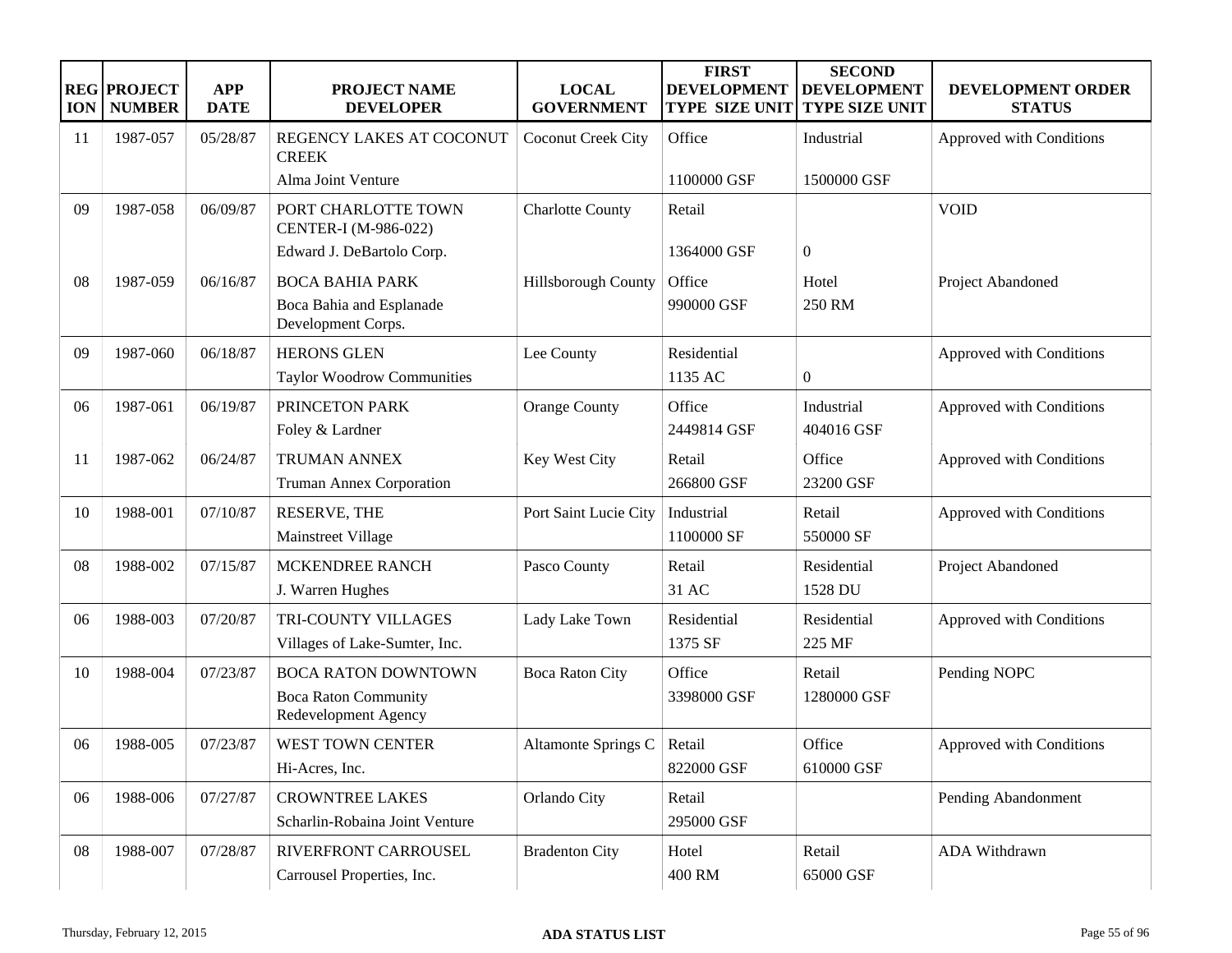| <b>ION</b> | <b>REG PROJECT</b><br><b>NUMBER</b> | <b>APP</b><br><b>DATE</b> | <b>PROJECT NAME</b><br><b>DEVELOPER</b>               | <b>LOCAL</b><br><b>GOVERNMENT</b> | <b>FIRST</b><br><b>DEVELOPMENT</b><br><b>TYPE SIZE UNIT</b> | <b>SECOND</b><br><b>DEVELOPMENT</b><br><b>TYPE SIZE UNIT</b> | DEVELOPMENT ORDER<br><b>STATUS</b> |
|------------|-------------------------------------|---------------------------|-------------------------------------------------------|-----------------------------------|-------------------------------------------------------------|--------------------------------------------------------------|------------------------------------|
| 11         | 1988-008                            | 08/07/87                  | <b>CYROSE OFFICE PARK</b>                             | Fort Lauderdale City              | Office                                                      |                                                              | Pending NOPC                       |
|            |                                     |                           | <b>Cypress Creek Office Joint Venture</b>             |                                   | 700843 GSF                                                  |                                                              |                                    |
| 09         | 1988-009                            | 08/13/87                  | <b>DEEP CREEK GARDENS</b>                             | <b>Charlotte County</b>           | Residential                                                 |                                                              | Approved with Conditions           |
|            |                                     |                           | Charles Tapalian                                      |                                   | 650 MF                                                      | $\Omega$                                                     |                                    |
| 09         | 1988-010                            | 08/20/87                  | HANCOCK CREEK COMMERCE<br><b>PARK</b>                 | Cape Coral City                   | Industrial                                                  | Office                                                       | Approved with Conditions           |
|            |                                     |                           | C.M.C. Development Corporation                        |                                   | 1451820 GSF                                                 | 604925 GSF                                                   |                                    |
| 08         | 1988-011                            | 08/31/87                  | <b>BRADENTON MUNICIPAL</b><br><b>MARINA EXPANSION</b> | <b>Bradenton City</b>             | Port                                                        |                                                              | Approved with Conditions           |
|            |                                     |                           | City of Bradenton                                     |                                   | 225 SL                                                      | $\overline{0}$                                               |                                    |
| 08         | 1988-012                            | 09/16/87                  | <b>CANNON RANCH</b>                                   | Pasco County                      | Retail                                                      | Residential                                                  | Pending NOPC                       |
|            |                                     |                           | <b>Cannon Ranch</b>                                   |                                   | 550000 GSF                                                  | 5956 DU                                                      |                                    |
| 06         | 1988-013                            | 09/29/87                  | <b>COLONIAL CENTER HEATHROW</b>                       | Lake Mary City                    | Office                                                      | Retail                                                       | Pending NOPC                       |
|            |                                     |                           | Colonial Realty Ltd.                                  |                                   | 3022000 GSF                                                 | 290000 GSF                                                   |                                    |
| 04         | 1988-014                            | 10/01/87                  | RIVER CITY MARKETPLACE                                | <b>Duval County</b>               | Retail                                                      | Industrial                                                   | Approved with Conditions           |
|            |                                     |                           | Ramco Gershenon, Inc.                                 |                                   | 530400 GSF                                                  | 2078600 GSF                                                  |                                    |
| 09         | 1988-015                            | 10/02/87                  | <b>DANPORT CENTER</b>                                 | Lee County                        | Retail                                                      | Hotel                                                        | Project Abandoned                  |
|            |                                     |                           | E.L. Johnson, Tr., et al                              |                                   | 1782820 GSF                                                 | <b>700 RM</b>                                                |                                    |
| 04         | 1988-016                            | 10/14/87                  | <b>CROSSINGS AT FLEMING</b><br>ISLAND, THE            | Clay County                       | Residential                                                 | Office                                                       | Pending NOPC                       |
|            |                                     |                           | Eagle Harbor at Fleming Island Joint<br>Venture       |                                   | 6759 DU                                                     | 1563000 GSF                                                  |                                    |
| 04         | 1988-017                            | 10/15/87                  | <b>GRAND HAVEN</b>                                    | Palm Coast City                   | Residential                                                 | Retail                                                       | Approved with Conditions           |
|            |                                     |                           | Grand Haven Developers, LLC                           |                                   | 1812 DU                                                     | 100000 GSF                                                   |                                    |
| 04         | 1988-018                            | 10/28/87                  | <b>JACKSONVILLE</b><br><b>INTERNATIONAL TRADEPORT</b> | Jacksonville City                 | Office                                                      | Retail                                                       | Approved with Conditions           |
|            |                                     |                           | Wilma Southeast, Inc.                                 |                                   | 1726000 GSF                                                 | 108900 GSF                                                   |                                    |
| 02         | 1988-019                            | 10/01/87                  | <b>SUNLAND/FDLE</b>                                   | Tallahassee City                  | Office                                                      |                                                              | Approved with Conditions           |
|            |                                     |                           | Department of Children & Families                     |                                   | 286000 GSF                                                  | $\overline{0}$                                               |                                    |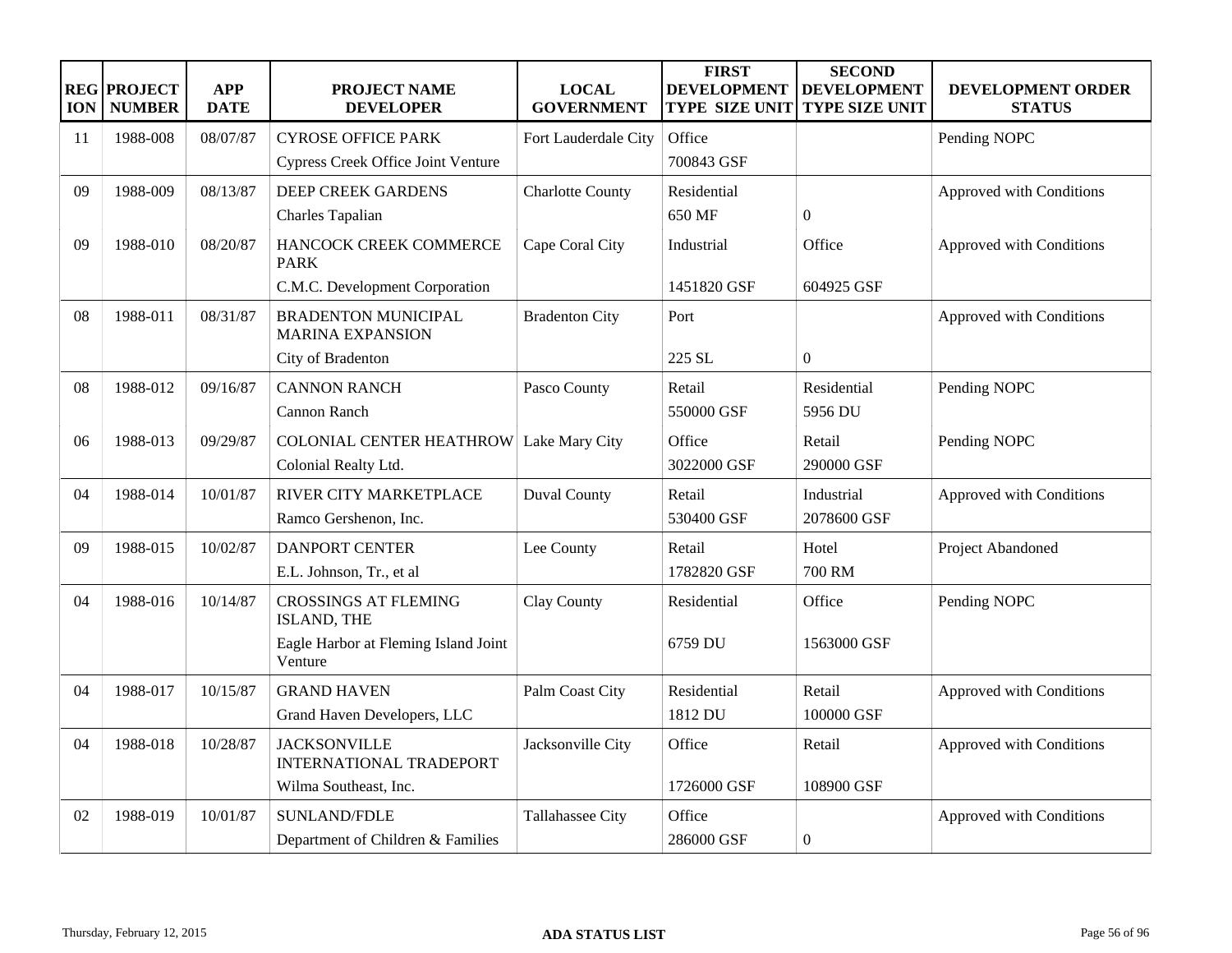| <b>ION</b> | <b>REG PROJECT</b><br><b>NUMBER</b> | <b>APP</b><br><b>DATE</b> | <b>PROJECT NAME</b><br><b>DEVELOPER</b>                             | <b>LOCAL</b><br><b>GOVERNMENT</b> | <b>FIRST</b><br><b>DEVELOPMENT</b><br><b>TYPE SIZE UNIT</b> | <b>SECOND</b><br><b>DEVELOPMENT</b><br><b>TYPE SIZE UNIT</b> | DEVELOPMENT ORDER<br><b>STATUS</b> |
|------------|-------------------------------------|---------------------------|---------------------------------------------------------------------|-----------------------------------|-------------------------------------------------------------|--------------------------------------------------------------|------------------------------------|
| 09         | 1988-020                            | 11/04/87                  | LEE CO RED SOX BALLPARK<br><b>TRAINING FACILITY</b>                 | Lee County                        | Office                                                      | Hotel                                                        | Approved with Conditions           |
|            |                                     |                           | Watermen-Pinnacle, Inc.                                             |                                   | 50000 GSF                                                   | 150 RM                                                       |                                    |
| 11         | 1988-021                            | 11/05/87                  | PORT 95 COMMERCE PARK<br>Alandco, Inc.                              | <b>Hollywood City</b>             | Industrial<br>2640000 GSF                                   | Retail<br>1000000 GSF                                        | Approved with Conditions           |
| 06         | 1988-022                            | 11/06/87                  | <b>LEGACY PARK</b>                                                  | Osceola County                    | Attraction<br>3600000 GSF                                   | Hotel<br>5000 RM                                             | DO Rescinded                       |
| 08         | 1988-023                            | 11/23/87                  | SHERATON SAND KEY RESORT<br><b>Grand Couloir Corporation</b>        | <b>Clearwater City</b>            | Hotel<br>750 RM                                             | $\boldsymbol{0}$                                             | Approved with Conditions           |
| 06         | 1988-024                            | 11/23/87                  | ROYAL HIGHLANDS<br>R.K.C. Corporation                               | Lake County                       | Residential<br>1500 DU                                      | RV Park<br>300 RV                                            | Pending NOPC                       |
| 08         | 1988-025                            | 12/11/87                  | CFPL TAMPA TERMINAL<br><b>EXPANSION (MOSAIC)</b>                    | Tampa City                        | Petroleum                                                   |                                                              | Approved with Conditions           |
|            |                                     |                           | <b>GATX Terminals Corporation</b>                                   |                                   | 628000 BBL                                                  | $\boldsymbol{0}$                                             |                                    |
| 08         | 1988-026                            | 12/14/87                  | <b>TOWER PROPERTY</b>                                               | Tampa City                        | Office                                                      | Hotel                                                        | Pending Abandonment                |
|            |                                     |                           | McDill Columbus Corporation                                         |                                   | 1200000 GSF                                                 | 275 RM                                                       |                                    |
| 10         | 1988-027                            | 12/22/87                  | YAMATO PLAZA                                                        | <b>Boca Raton City</b>            | Retail                                                      |                                                              | ADA Withdrawn                      |
|            |                                     |                           | Arvida/JMB Partners                                                 |                                   | 350000 GSF                                                  | $\boldsymbol{0}$                                             |                                    |
| -11        | 1988-028                            | 12/23/87                  | MIRAMAR PARK OF COMMERCE Broward County<br>Sunbeam Properties, Inc. |                                   | Industrial<br>2500 AC                                       | $\overline{0}$                                               | Approved with Conditions           |
| 08         | 1988-029                            | 12/29/87                  | <b>RUBIN ICOT CENTER</b><br>Icot Land, Ltd.                         | Largo City                        | Office<br>912676 GSF                                        | Industrial<br>792001 GSF                                     | Approved with Conditions           |
| 08         | 1988-030                            | 12/31/87                  | <b>CROSS CREEK</b><br>Gulfstream Communities, Inc.                  | Hillsborough County               | Retail<br>160000 GSF                                        | Residential<br>3500 DU                                       | Approved with Conditions           |
| 07         | 1988-031                            | 12/16/87                  | HOOKER'S PRAIRIE MINE<br>PALMENTTO EXT.                             | Polk County                       | Mining                                                      |                                                              | <b>VOID</b>                        |
|            |                                     |                           | W.R. Grace and Company                                              |                                   | 6859 AC                                                     | $\boldsymbol{0}$                                             |                                    |
| 04         | 1988-032                            | 12/31/87                  | MAXVILLE HEAVY MINERAL<br><b>MINE</b>                               | <b>Baker County</b>               | Mining                                                      |                                                              | Pending NOPC                       |
|            |                                     |                           | E.I. duPont deNemours & Co. Inc.                                    |                                   | 7200 AC                                                     | $\boldsymbol{0}$                                             |                                    |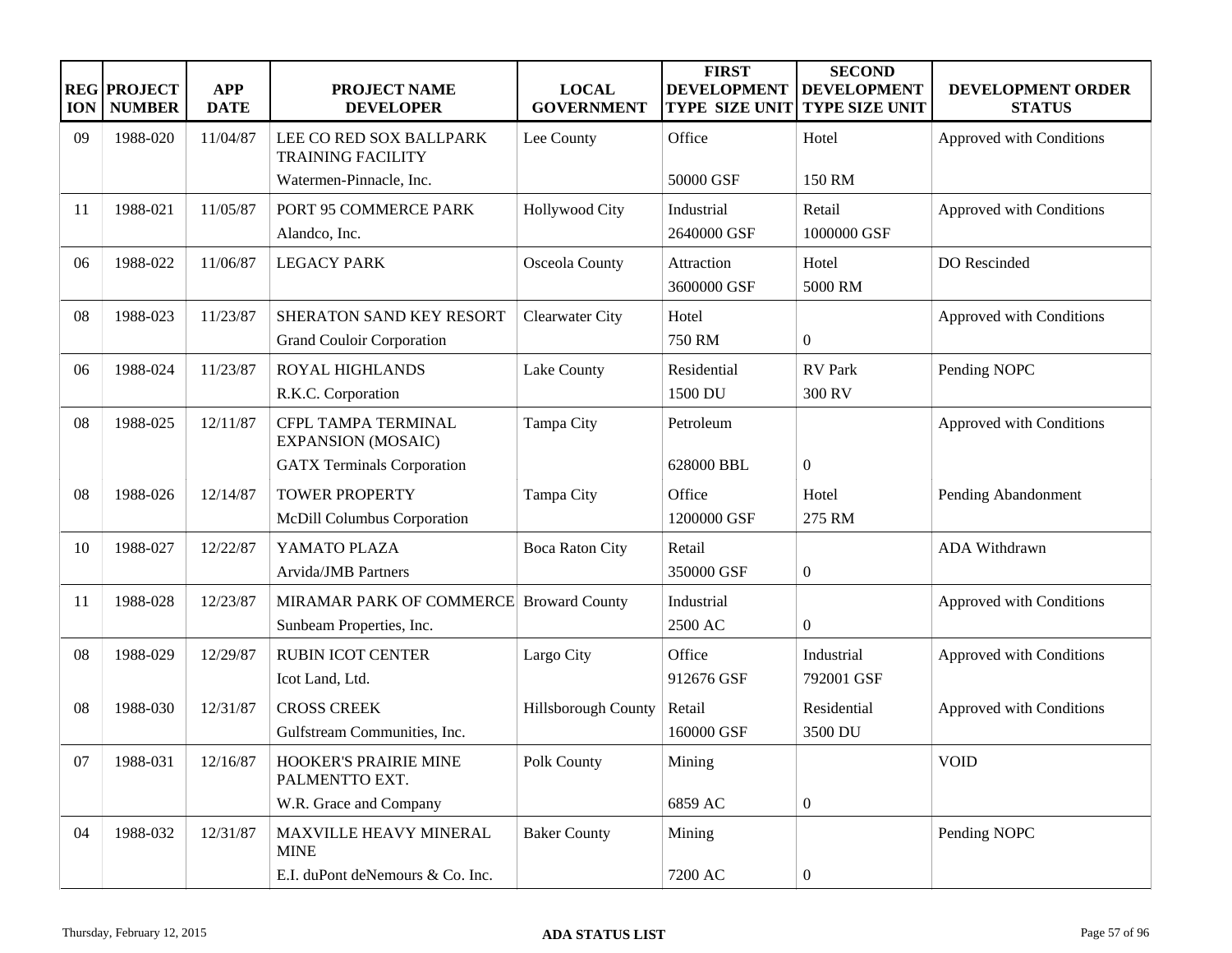| <b>ION</b> | <b>REG PROJECT</b><br><b>NUMBER</b> | <b>APP</b><br><b>DATE</b> | <b>PROJECT NAME</b><br><b>DEVELOPER</b>                                            | <b>LOCAL</b><br><b>GOVERNMENT</b> | <b>FIRST</b><br><b>DEVELOPMENT</b><br><b>TYPE SIZE UNIT</b> | <b>SECOND</b><br><b>DEVELOPMENT</b><br><b>TYPE SIZE UNIT</b> | <b>DEVELOPMENT ORDER</b><br><b>STATUS</b> |
|------------|-------------------------------------|---------------------------|------------------------------------------------------------------------------------|-----------------------------------|-------------------------------------------------------------|--------------------------------------------------------------|-------------------------------------------|
| 08         | 1988-033                            | 01/04/88                  | <b>WORLD MART CENTER-</b><br><b>GATEWAY TAMPA</b>                                  | Tampa City                        | Office                                                      | Retail                                                       | Project Abandoned                         |
|            |                                     |                           | Double A Venture                                                                   |                                   | 2200000 GSF                                                 | 1350000 GSF                                                  |                                           |
| 01         | 1988-034                            | 01/04/88                  | <b>NAVARRE BEACH PLAN 2000</b><br>Navarre Beach Administrative Board               | Santa Rosa County                 | Residential<br>4584 DU                                      | Hotel<br>1780 RM                                             | Approved with Conditions                  |
| 06         | 1988-035                            | 01/06/88                  | <b>WEKIVA FALLS</b><br>Hollywood Mall, Inc.                                        | Lake County                       | Retail<br>150000 GSF                                        | Residential<br>2800 DU                                       | ADA Withdrawn                             |
| 08         | 1988-036                            | 01/08/88                  | <b>G.E. CREDIT AUTO AUCTION</b><br>General Electric-Real Estate and<br>Cons. Oper. | Tampa City                        | Retail<br><b>80 AC</b>                                      | $\mathbf{0}$                                                 | No longer a DRI                           |
| 08         | 1988-037                            |                           | <b>VOID - SEE 86-002</b><br>City of St. Petersburg                                 | St. Petersburg City               | <b>VOID - SEE 86-0</b><br>$\Omega$                          | $\Omega$                                                     | <b>VOID</b>                               |
| 04         | 1988-038                            | 01/15/88                  | REGENCY COMMERCE CENTER<br>Donald W. Tredinick                                     | Jacksonville City                 | Retail<br>803000 GSF                                        | Industrial<br>155000 GSF                                     | Approved with Conditions                  |
| 08         | 1988-039                            | 01/19/88                  | UNIVERSITY BUSINESS CENTER<br>Macfarlane, Ausley, etal                             | Tampa City                        | Office<br>650000 GSF                                        | Industrial<br>49500 GSF                                      | Approved with Conditions                  |
| 08         | 1988-040                            | 01/19/88                  | <b>PAVILION</b><br>Folsom Investments, Inc.                                        | Hillsborough County               | Industrial<br>1100000 GSF                                   | Office<br>3550000 GSF                                        | Approved with Conditions                  |
| 11         | 1988-041                            | 01/19/88                  | NORTHPORT/BROWARD<br>COUNTY CONVENTION CENTER<br>Portside Yachting Center, LLC     | Fort Lauderdale City              | Hotel<br><b>700 RM</b>                                      | Retail<br>350000 GSF                                         | Pending NOPC                              |
| 04         | 1988-042                            | 02/01/88                  | <b>MAYO CLINIC</b><br>Mayo Fud. for Medical Ed & Res                               | Jacksonville City                 | Hospital<br>900 BD                                          | Hotel<br>500 RM                                              | Approved with Conditions                  |
| 11         | 1988-043                            | 02/08/88                  | PARK SQUARE AT DORAL<br><b>City National Bank</b>                                  | Doral City                        | Office<br>1865000 GSF                                       | Hotel<br>300 RM                                              | Pending NOPC                              |
| 06         | 1988-044                            | 03/03/88                  | <b>JETPORT PARK</b><br>Akerman, Senterfitt & Eidson                                | <b>Orange County</b>              | Industrial<br>188 AC                                        | Office<br>965000 GSF                                         | Approved with Conditions                  |
| 02         | 1988-045                            | 03/16/88                  | SOUTHWOOD PLANTATION<br>St. Joe Paper Company                                      | Tallahassee City                  | Industrial<br>1189000 GSF                                   | Retail<br>4720000 GSF                                        | ADA Withdrawn                             |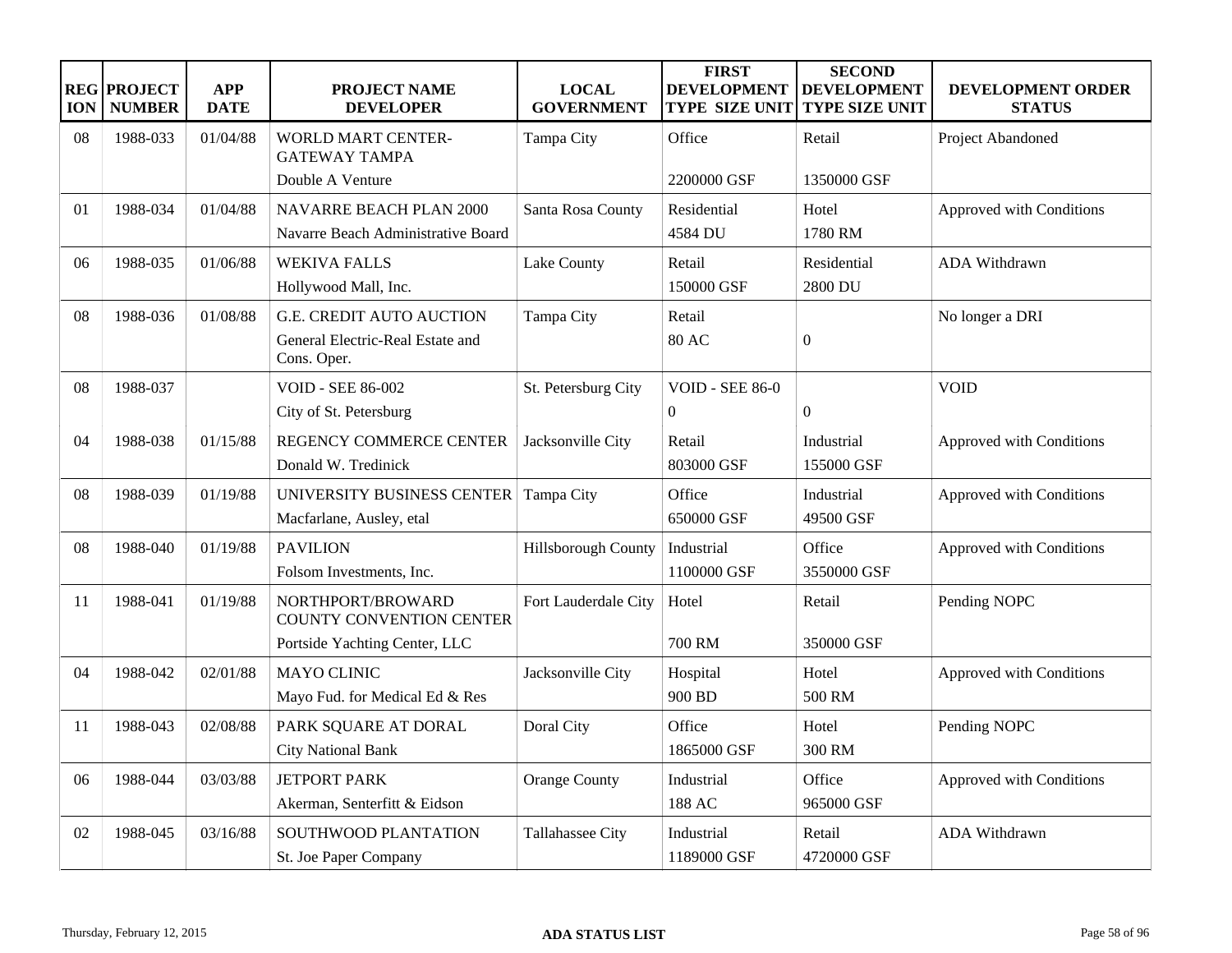| <b>ION</b> | <b>REG PROJECT</b><br><b>NUMBER</b> | <b>APP</b><br><b>DATE</b> | <b>PROJECT NAME</b><br><b>DEVELOPER</b>           | <b>LOCAL</b><br><b>GOVERNMENT</b> | <b>FIRST</b><br><b>DEVELOPMENT</b><br>TYPE SIZE UNIT | <b>SECOND</b><br><b>DEVELOPMENT</b><br><b>TYPE SIZE UNIT</b> | DEVELOPMENT ORDER<br><b>STATUS</b> |
|------------|-------------------------------------|---------------------------|---------------------------------------------------|-----------------------------------|------------------------------------------------------|--------------------------------------------------------------|------------------------------------|
| 02         | 1988-046                            | 03/16/88                  | <b>CENTRE POINTE</b>                              | Tallahassee City                  | Office                                               | Retail                                                       | Approved with Conditions           |
|            |                                     |                           | W. Frederick Thompson, Trust                      |                                   | 236500 GSF                                           | 122250 GSF                                                   |                                    |
| -11        | 1988-047                            | 03/16/88                  | <b>EVERGLADES CORPORATE</b><br><b>PARK</b>        | Sunrise City                      | Office                                               | Industrial                                                   | Project Abandoned                  |
|            |                                     |                           | 70, Inc.                                          |                                   | 772725 GSF                                           | 35 AC                                                        |                                    |
| 10         | 1988-048                            | 03/22/88                  | DOWNTOWN UPTOWN                                   | West Palm Beach Cit               | Office                                               | Retail                                                       | Pending NOPC                       |
|            |                                     |                           | Downtown Uptown Venture                           |                                   | 3700000 GSF                                          | 190000 GSF                                                   |                                    |
| 06         | 1988-049                            | 03/24/88                  | <b>REUNION RESORT &amp; CLUB</b>                  | Osceola County                    | Office                                               | Retail                                                       | Approved with Conditions           |
|            |                                     |                           | Ginn - LA Orlando                                 |                                   | 715000 GSF                                           | 498000 GSF                                                   |                                    |
| 06         | 1988-050                            | 03/25/88                  | <b>LAKESIDE ESTATES</b>                           | Kissimmee City                    | Residential                                          | Residential                                                  | DO Rescinded                       |
|            |                                     |                           |                                                   |                                   | 1754 SF                                              | 504 MF                                                       |                                    |
| 02         | 1988-051                            | 04/26/88                  | <b>CARRABELLE SEAFOOD</b><br><b>COMMERCE PARK</b> | Carrabelle City                   | Industrial                                           |                                                              | Pending NOPC                       |
|            |                                     |                           | City of Carrabelle                                |                                   | 51 AC                                                | $\overline{0}$                                               |                                    |
| 02         | 1988-052                            | 04/26/88                  | <b>INNOVATION</b><br>PARK/TALLAHASSEE             | Tallahassee City                  | Industrial                                           | Office                                                       | Pending                            |
|            |                                     |                           | Innovation Park/Tallahassee                       |                                   | 1526800 GSF                                          | 277200 GSF                                                   |                                    |
| 11         | 1988-053                            | 05/06/88                  | BROWARD JUDICIAL COMPLEX                          | Fort Lauderdale City              | Office                                               |                                                              | DO Rescinded                       |
|            |                                     |                           |                                                   |                                   | 1251713 GSF                                          | $\overline{0}$                                               |                                    |
| 10         | 1988-054                            | 05/06/88                  | <b>WEST JENSEN</b>                                | <b>Martin County</b>              | Industrial                                           | Office                                                       | Pending NOPC                       |
|            |                                     |                           | Jensen Beach Land Company, Inc.                   |                                   | 30 AC                                                | 385000 GSF                                                   |                                    |
| 04         | 1988-055                            | 05/10/88                  | <b>WESTSIDE INDUSTRIAL PARK</b>                   | Jacksonville City                 | Industrial                                           | Office                                                       | Pending NOPC                       |
|            |                                     |                           |                                                   |                                   | 366 AC                                               | 2000000 GSF                                                  |                                    |
| 06         | 1988-056                            | 05/20/88                  | BELTWAY COMMERCE CENTER                           | Orlando City                      | Residential<br>802 DU                                | Office<br>1660000 GSF                                        | Project Rescinded                  |
| 01         | 1988-057                            | 05/20/88                  | PORT OF PANAMA CITY                               | Panama City                       | Port                                                 | Residential                                                  | Approved with Conditions           |
|            |                                     |                           | <b>MARINA</b>                                     |                                   |                                                      |                                                              |                                    |
|            |                                     |                           | Port of Panama City Marina, Inc.                  |                                   | 135 SL                                               | <b>40 DU</b>                                                 |                                    |
| 07         | 1988-058                            | 05/23/88                  | <b>ARCADIA VILLAGE</b>                            | Arcadia City                      | Residential                                          |                                                              | Approved with Conditions           |
|            |                                     |                           | Arcadia Village Adult Mobile Home<br>Community    |                                   | 805 DU                                               | $\boldsymbol{0}$                                             |                                    |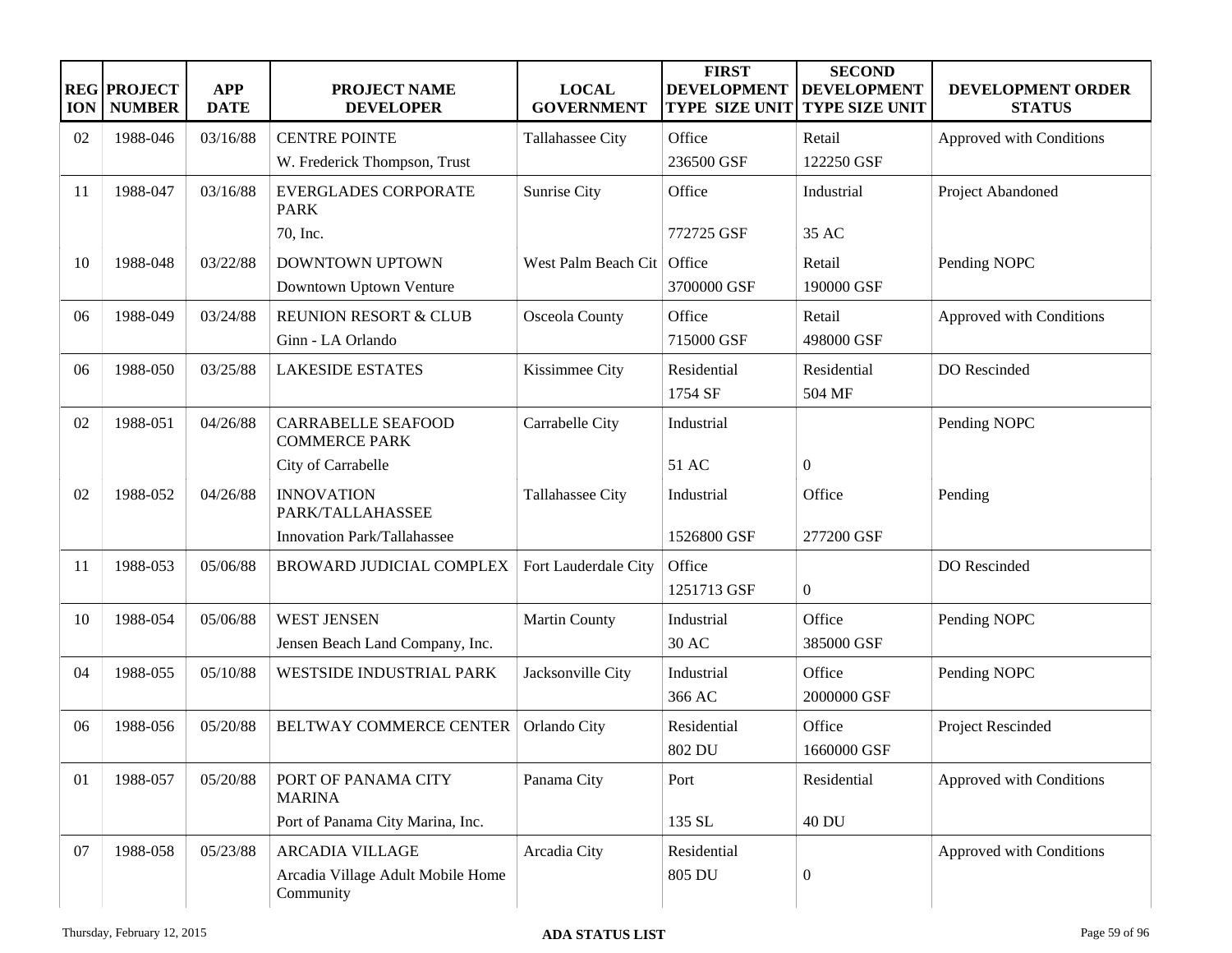| <b>ION</b> | <b>REG PROJECT</b><br><b>NUMBER</b> | <b>APP</b><br><b>DATE</b> | <b>PROJECT NAME</b><br><b>DEVELOPER</b>                     | <b>LOCAL</b><br><b>GOVERNMENT</b> | <b>FIRST</b><br><b>DEVELOPMENT</b><br><b>TYPE SIZE UNIT</b> | <b>SECOND</b><br><b>DEVELOPMENT</b><br><b>TYPE SIZE UNIT</b> | <b>DEVELOPMENT ORDER</b><br><b>STATUS</b> |
|------------|-------------------------------------|---------------------------|-------------------------------------------------------------|-----------------------------------|-------------------------------------------------------------|--------------------------------------------------------------|-------------------------------------------|
| 06         | 1988-059                            | 05/26/88                  | PONCE MARINA                                                | Ponce Inlet City                  | Port                                                        | Residential                                                  | Approved with Conditions                  |
|            |                                     |                           | Ponce Marina, Inc.                                          |                                   | 142 SL                                                      | 325 MF                                                       |                                           |
| 09         | 1988-060                            | 06/17/88                  | <b>VICTORIA ESTATES</b><br>H.K. Victoria Estates, Inc.      | <b>Charlotte County</b>           | Residential<br>1700 SF                                      | Retail<br>370000 GSF                                         | Approved with Conditions                  |
| 08         | 1988-061                            | 06/27/88                  | <b>LANDS END MARINA</b><br><b>Walt Walters</b>              | Hillsborough County               | Port<br>99 SL                                               | $\theta$                                                     | Approved with Conditions                  |
| 11         | 1988-062                            | 04/11/88                  | <b>SILVER LAKES</b><br>Silver Lakes Partnership             | Miramar City                      | Residential<br>6498 DU                                      | Retail<br>131 AC                                             | Approved with Conditions                  |
| 11         | 1988-063                            | 11/30/88                  | <b>NEW RIVER CENTER</b><br>News and Sun-Sentinel Company    | Fort Lauderdale City              | Office<br>1045000 GSF                                       | Retail<br>35000 GSF                                          | Pending NOPC                              |
| 09         | 1988-064                            | 02/29/88                  | <b>UNIVERSITY PARK</b><br>Mariner Properties, Inc.          | Lee County                        | Office<br>375500 GSF                                        | Retail<br>24500 GSF                                          | Approved with Conditions                  |
| 09         | 1989-001                            | 06/28/88                  | PALMER RANCH V<br>Hugh F. Culverhouse                       | Sarasota County                   | Residential<br>1870 DU                                      | Office<br>322000 GSF                                         | Approved with Conditions                  |
| 04         | 1989-002                            | 07/08/88                  | <b>RIVERTON</b><br>Southwood Properties, Inc.               | St. Johns County                  | Residential<br>7685 DU                                      | Port<br>84 SL                                                | ADA Withdrawn                             |
| 09         | 1989-003                            | 07/29/88                  | PARKLANDS COLLIER<br>Parkland West                          | Lee County                        | Residential<br>1296 DU                                      | Retail<br>61000 GSF                                          | Approved with Conditions                  |
| 06         | 1989-004                            | 08/05/88                  | <b>OVIEDO MARKETPLACE</b><br><b>B-1 Property Management</b> | Seminole County                   | Retail<br>1654205 GSF                                       | Office<br>229130 GSF                                         | Pending NOPC                              |
| 10         | 1989-005                            |                           | <b>VOID (SEE 74-059)</b><br>Edward J. DeBartolo Corporation | <b>Boynton Beach City</b>         | Retail<br>1244449 GSF                                       | $\overline{0}$                                               | <b>VOID</b>                               |
| 07         | 1989-006                            | 08/02/88                  | <b>GYPSUM STACK EXPANSION</b><br>IMC Fertilizer, Inc.       | Polk County                       | Industrial<br>1255 AC                                       | $\mathbf{0}$                                                 | Approved with Conditions                  |
| 10         | 1989-007                            | 09/06/88                  | HARBOR TOWN CENTRE<br>The Shopco Group                      | <b>Indian River County</b>        | Residential<br>64 MF                                        | Retail<br>747000 GSF                                         | Project Terminated                        |
| 04         | 1989-008                            | 09/08/88                  | <b>FLAGLER CENTER</b><br><b>Flager Development Company</b>  | <b>Duval County</b>               | Industrial<br>558 AC                                        | Office<br>500000 GSF                                         | Approved with Conditions                  |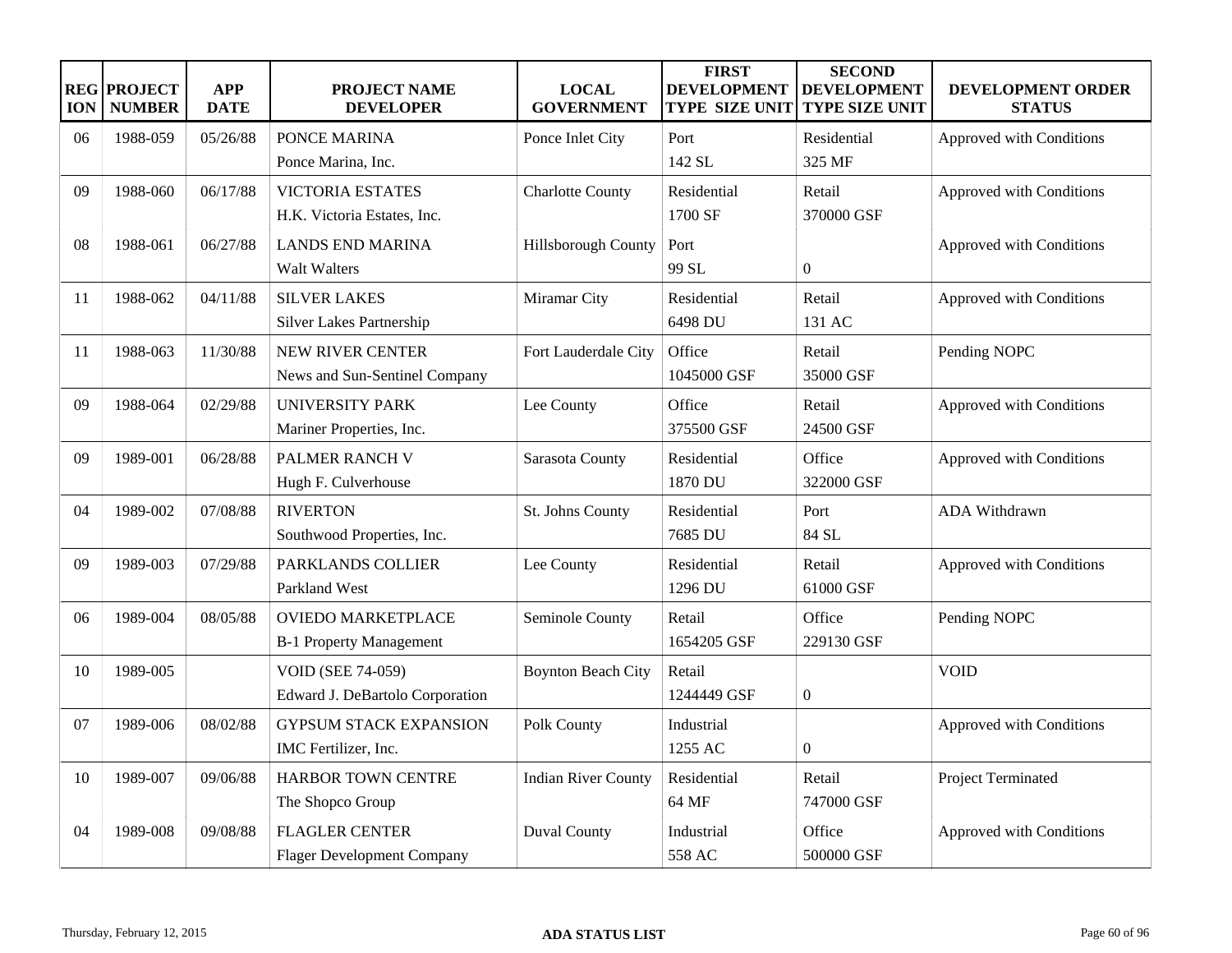| <b>ION</b> | <b>REG PROJECT</b><br><b>NUMBER</b> | <b>APP</b><br><b>DATE</b> | <b>PROJECT NAME</b><br><b>DEVELOPER</b>       | <b>LOCAL</b><br><b>GOVERNMENT</b> | <b>FIRST</b><br><b>DEVELOPMENT</b><br><b>TYPE SIZE UNIT</b> | <b>SECOND</b><br><b>DEVELOPMENT</b><br><b>TYPE SIZE UNIT</b> | DEVELOPMENT ORDER<br><b>STATUS</b> |
|------------|-------------------------------------|---------------------------|-----------------------------------------------|-----------------------------------|-------------------------------------------------------------|--------------------------------------------------------------|------------------------------------|
| 08         | 1989-009                            | 09/15/88                  | <b>RIVER CLUB</b>                             | Manatee County                    | Residential                                                 |                                                              | Approved with Conditions           |
|            |                                     |                           | Casvak River Club, LLC                        |                                   | 1491 DU                                                     | $\boldsymbol{0}$                                             |                                    |
| 08         | 1989-010                            | 09/22/88                  | OMC MARINA AT GULF<br><b>LANDINGS</b>         | Pasco County                      | Port                                                        |                                                              | Project Denied                     |
|            |                                     |                           | <b>Outboard Marine Corporation</b>            |                                   | 448 SL                                                      | $\overline{0}$                                               |                                    |
| 10         | 1989-011                            | 09/28/88                  | NORTHCORP CENTER                              | Palm Beach Gardens                | Office                                                      | Industrial                                                   | ADA Withdrawn                      |
|            |                                     |                           | PBG Development Associates                    |                                   | 1355451 GSF                                                 | 455729 GSF                                                   |                                    |
| 06         | 1989-012                            | 10/17/88                  | OSCEOLA CORPORATE CENTER                      | Osceola County                    | Office<br>3425994 GSF                                       | Retail<br>164658 GSF                                         | DO Rescinded                       |
| 06         | 1989-013                            | 10/19/88                  | <b>HUNTER'S RIDGE</b>                         | Ormond Beach City                 | Residential                                                 | Retail                                                       | Project Denied                     |
|            |                                     |                           | Florida-Georgia Venture Group                 |                                   | 6500 DU                                                     | 500000 GSF                                                   |                                    |
| 08         | 1989-014                            | 10/19/88                  | NORTH DALE MABRY MALL                         | Hillsborough County               | Retail                                                      |                                                              | Pending (No DO Rec'd)              |
|            |                                     |                           | Advance Leasing & Development<br>Incorporated |                                   | 1300000 GSF                                                 | $\boldsymbol{0}$                                             |                                    |
| 08         | 1989-015                            | 11/08/88                  | <b>FISH HAWK RANCH</b>                        | Hillsborough County               | Retail                                                      | Office                                                       | Approved with Conditions           |
|            |                                     |                           | <b>Fishhawk Communities</b>                   |                                   | 390000 GSF                                                  | 92000 GSF                                                    |                                    |
| 06         | 1989-016                            | 11/09/88                  | <b>FORMOSA GARDENS</b>                        | Osceola County                    | Residential                                                 | Residential                                                  | Approved with Conditions           |
|            |                                     |                           | American Eastern International, Inc.          |                                   | 492 MF                                                      | 486 SF                                                       |                                    |
| 06         | 1989-017                            | 11/18/88                  | <b>HEXAGON CENTER</b>                         | Osceola County                    | Retail                                                      | Hotel                                                        | ADA Withdrawn                      |
|            |                                     |                           | Hexagon Development, S.A.                     |                                   | 760000 GSF                                                  | 1400 RM                                                      |                                    |
| 02         | 1989-018                            | 11/22/88                  | <b>CAPITOL CENTER AREAWIDE</b>                | Capital City Planning             | Office                                                      |                                                              | Approved with Conditions           |
|            |                                     |                           | Greiner                                       |                                   | 300000 GSF                                                  | $\mathbf{0}$                                                 |                                    |
| 04         | 1989-019                            | 12/06/88                  | <b>TIMBER COVE</b>                            | <b>Putnam County</b>              | Residential                                                 | Industrial                                                   | Approved with Conditions           |
|            |                                     |                           | Deltona Corporation                           |                                   | 11270 DU                                                    | 4252763 GSF                                                  |                                    |
| 09         | 1989-020                            | 12/07/88                  | PELICAN STRAND                                | <b>Collier County</b>             | Residential                                                 | Retail                                                       | Approved with Conditions           |
|            |                                     |                           | <b>Regency Village of Naples</b>              |                                   | 1175 DU                                                     | 120000 GSF                                                   |                                    |
| 08         | 1989-021                            | 12/08/88                  | <b>WALDEN WOODS</b>                           | Plant City                        | Industrial                                                  | Office                                                       | Approved with Conditions           |
|            |                                     |                           | Potomac Land Company, Inc.                    |                                   | 4456404 GSF                                                 | 433203 GSF                                                   |                                    |
| 08         | 1989-022                            | 12/22/88                  | <b>DG FARMS</b>                               | Hillsborough County               | Retail                                                      | Office                                                       | Approved with Conditions           |
|            |                                     |                           | John Falkner                                  |                                   | 110000 GSF                                                  | 50000 GSF                                                    |                                    |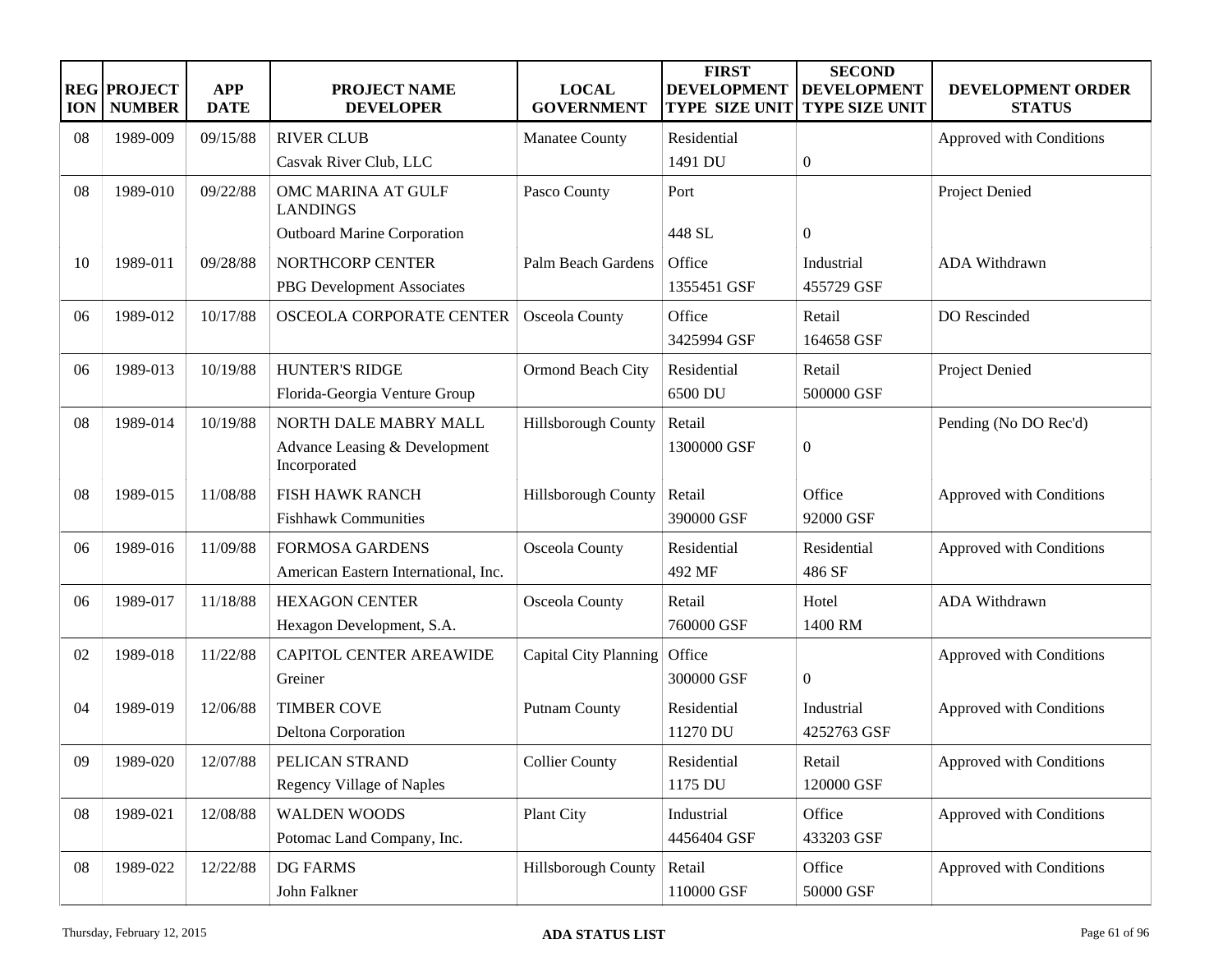| <b>ION</b> | <b>REG PROJECT</b><br><b>NUMBER</b> | <b>APP</b><br><b>DATE</b> | <b>PROJECT NAME</b><br><b>DEVELOPER</b>      | <b>LOCAL</b><br><b>GOVERNMENT</b> | <b>FIRST</b><br><b>DEVELOPMENT</b><br><b>TYPE SIZE UNIT</b> | <b>SECOND</b><br><b>DEVELOPMENT</b><br><b>TYPE SIZE UNIT</b> | <b>DEVELOPMENT ORDER</b><br><b>STATUS</b> |
|------------|-------------------------------------|---------------------------|----------------------------------------------|-----------------------------------|-------------------------------------------------------------|--------------------------------------------------------------|-------------------------------------------|
| 08         | 1989-023                            | 12/20/88                  | UNIVERSITY COMMONS                           | Manatee County                    | Residential                                                 | Hospital                                                     | Approved with Conditions                  |
|            |                                     |                           | <b>Wal-Mart Stores East</b>                  |                                   | 1100 DU                                                     | 354 BD                                                       |                                           |
| 08         | 1989-024                            |                           | TOWERMARC/WATERS                             | Hillsborough County               | Office                                                      | Retail                                                       | Approved with Conditions                  |
|            |                                     |                           | Macfarlane, Ausley, etal                     |                                   | 1730000 GSF                                                 | 1520000 GSF                                                  |                                           |
| 06         | 1989-025                            | 01/12/89                  | <b>GATEWAY CENTER</b>                        | Orlando City                      | Office                                                      | Retail                                                       | Approved with Conditions                  |
|            |                                     |                           | The Prospect Company                         |                                   | 468500 GSF                                                  | 9500 GSF                                                     |                                           |
| 06         | 1989-026                            | 01/17/89                  | <b>SOUTHMARK CENTRE</b>                      | Orange County                     | Office                                                      | Retail                                                       | Approved with Conditions                  |
|            |                                     |                           | Southmark Center, LLC                        |                                   | 300000 GSF                                                  | 100000 GSF                                                   |                                           |
| 04         | 1989-027                            | 01/17/89                  | FERNANDINA INTERNATIONAL<br><b>TRADEPLEX</b> | Nassau County                     | Industrial                                                  |                                                              | Approved with Conditions                  |
|            |                                     |                           | Ocean Highway and Port Authority             |                                   | 70 AC                                                       | $\Omega$                                                     |                                           |
| 09         | 1989-028                            | 01/20/89                  | <b>COLONIAL PROPERTIES</b>                   | Fort Myers City                   | Office                                                      | Retail                                                       | Approved with Conditions                  |
|            |                                     |                           | Kennedy Funding LLC                          |                                   | 789000 GSF                                                  | 365000 GSF                                                   |                                           |
| 08         | 1989-029                            | 01/20/89                  | TRI-COUNTY BUSINESS PARK                     | Hillsborough County               | Industrial                                                  | Office                                                       | Approved with Conditions                  |
|            |                                     |                           | Rutenberg Industrial Corporation             |                                   | 3525000 GSF                                                 | 100000 GSF                                                   |                                           |
| 06         | 1989-030                            | 01/26/89                  | <b>CITRUS BOWL STADIUM</b>                   | Orlando City                      | Recreation                                                  |                                                              | Approved with Conditions                  |
|            |                                     |                           | City of Orlando                              |                                   | 72000 ST                                                    | $\overline{0}$                                               |                                           |
| 08         | 1989-031                            | 01/26/89                  | <b>TEXACO - STAR</b>                         | Tampa City                        | Petroleum                                                   |                                                              | Approved with Conditions                  |
|            |                                     |                           | <b>Star Enterprise</b>                       |                                   | 735000 BL                                                   | $\boldsymbol{0}$                                             |                                           |
| 07         | 1989-032                            | 01/30/89                  | COUNTRYSIDE RETIREMENT<br><b>RESORT</b>      | DeSoto County                     | Residential                                                 |                                                              | <b>Project Denied</b>                     |
|            |                                     |                           | William A. Burke, Owner                      |                                   | 1500 DU                                                     | $\boldsymbol{0}$                                             |                                           |
| 11         | 1989-033                            | 02/14/89                  | <b>OCEAN CLUB AT KEY</b><br><b>BISCAYNE</b>  | Miami-Dade County                 | Hotel                                                       | Residential                                                  | Pending Sub. Deviation                    |
|            |                                     |                           | Eckert Seamans, etal                         |                                   | <b>800 RM</b>                                               | 585 DU                                                       |                                           |
| 11         | 1989-034                            | 02/17/89                  | <b>HERON CENTRE</b>                          | Miami-Dade County                 | Office                                                      | Retail                                                       | Project Abandoned                         |
|            |                                     |                           | <b>First Commercial Realty</b>               |                                   | 468780 GSF                                                  | 68000 GSF                                                    |                                           |
| 05         | 1989-035                            | 02/23/89                  | <b>CRYSTAL RIVER MALL</b>                    | <b>Crystal River City</b>         | Retail                                                      | Residential                                                  | Pending NOPC                              |
|            |                                     |                           | The Edward J. DeBartolo Corporation          |                                   | 714300 GSF                                                  | 500 MF                                                       |                                           |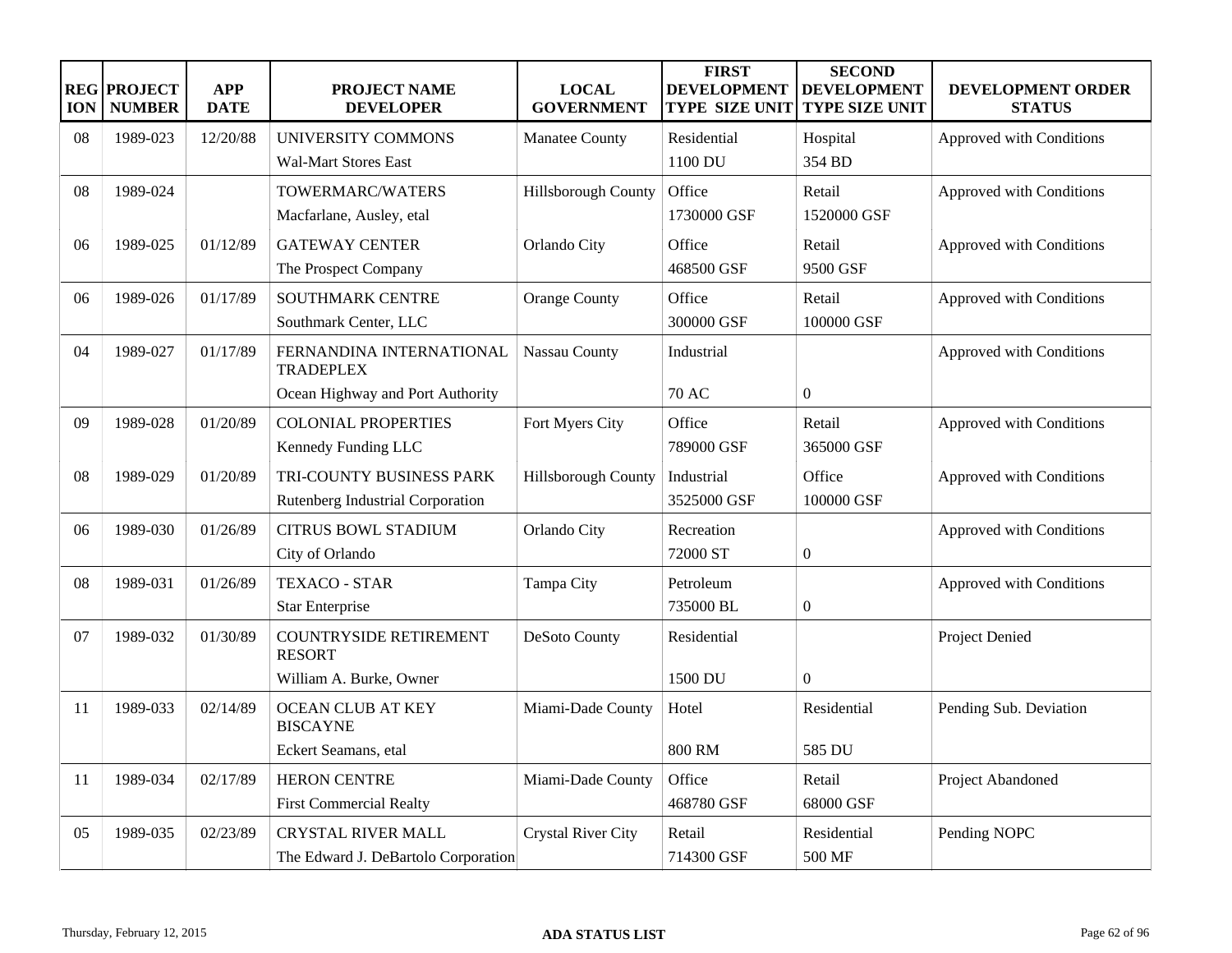| <b>ION</b> | <b>REG PROJECT</b><br><b>NUMBER</b> | <b>APP</b><br><b>DATE</b> | PROJECT NAME<br><b>DEVELOPER</b>                    | <b>LOCAL</b><br><b>GOVERNMENT</b> | <b>FIRST</b><br><b>DEVELOPMENT</b><br><b>TYPE SIZE UNIT</b> | <b>SECOND</b><br><b>DEVELOPMENT</b><br><b>TYPE SIZE UNIT</b> | DEVELOPMENT ORDER<br><b>STATUS</b> |
|------------|-------------------------------------|---------------------------|-----------------------------------------------------|-----------------------------------|-------------------------------------------------------------|--------------------------------------------------------------|------------------------------------|
| 11         | 1989-036                            | 02/27/89                  | LAUDERDALE YACHT BASIN                              | Fort Lauderdale City              | Port                                                        | Hotel                                                        | Project Abandoned                  |
|            |                                     |                           | <b>Managing General Partners</b>                    |                                   | 230 SL                                                      | 250 RM                                                       |                                    |
| 04         | 1989-037                            | 02/25/89                  | <b>JACKSONVILLE</b><br><b>INTERNATIONAL AIRPORT</b> | Jacksonville City                 | Airport                                                     | Industrial                                                   | Approved with Conditions           |
|            |                                     |                           | Jacksonville Aviation Authority                     |                                   | 802620 GSF                                                  | 3100000 GSF                                                  |                                    |
| 06         | 1989-038                            | 02/24/89                  | ORLANDO INT'L AIRPORT 4TH<br><b>RUNWAY DEVELOP</b>  | Orlando City                      | Airport                                                     |                                                              | Approved with Conditions           |
|            |                                     |                           | Greater Orlando Aviation Authority                  |                                   | 2106 AC                                                     | $\boldsymbol{0}$                                             |                                    |
| 06         | 1989-039                            | 03/03/89                  | NADEEN TANMORE II                                   | <b>Orange County</b>              | Retail                                                      | Attraction                                                   | Pending NOPC                       |
|            |                                     |                           | Rani International, Inc.                            |                                   | 19 AC                                                       | 4 AC                                                         |                                    |
| 10         | 1989-040                            | 03/09/89                  | NORTH PALM BEACH CO.<br><b>GENERAL AVIATION</b>     | Palm Beach County                 | Airport                                                     |                                                              | Pending NOPC                       |
|            |                                     |                           | Palm Beach County Dept of Airports                  |                                   | 253800 GSF                                                  | $\boldsymbol{0}$                                             |                                    |
| 11         | 1989-041                            | 03/08/89                  | <b>WESTPOINT</b>                                    | Tamarac City                      | Office                                                      | Industrial                                                   | Approved with Conditions           |
|            |                                     |                           | Keith and Schnars, P.A.                             |                                   | 1048924 GSF                                                 | 487872 GSF                                                   |                                    |
| 06         | 1989-042                            | 03/15/89                  | <b>SEMINOLE PROPERTIES</b>                          | Seminole County                   | Retail                                                      | Office                                                       | Approved with Conditions           |
|            |                                     |                           | Swann and Haddock                                   |                                   | 1600000 GSF                                                 | 920000 GSF                                                   |                                    |
| 08         | 1989-043                            | 03/10/89                  | <b>LAKESIDE STATION</b>                             | Plant City                        | Industrial                                                  | Office                                                       | Approved with Conditions           |
|            |                                     |                           | Gregg Enterprises, Inc.                             |                                   | 1100000 GSF                                                 | 360000 GSF                                                   |                                    |
| 11         | 1989-044                            | 11/23/89                  | MONROE REGIONAL SERVICE<br><b>CENTER</b>            | Monroe County                     | Office                                                      |                                                              | Pending                            |
|            |                                     |                           | Dept of Gen. Services, Bureau of<br>Construction    |                                   | 91000 GSF                                                   | $\boldsymbol{0}$                                             |                                    |
| 09         | 1989-045                            | 04/10/89                  | HALSTATT-GREY OAKS                                  | <b>Collier County</b>             | Office                                                      | Retail                                                       | Approved with Conditions           |
|            |                                     |                           | Halstatt, LLC                                       |                                   | 797453 GSF                                                  | 649638 GSF                                                   |                                    |
| 06         | 1989-046                            | 04/10/89                  | HOLIDAY INN, LAKE BUENA<br><b>VISTA</b>             | <b>Orange County</b>              | Hotel                                                       |                                                              | Approved with Conditions           |
|            |                                     |                           | World Village, Inc.                                 |                                   | 507 RM                                                      | $\overline{0}$                                               |                                    |
| 08         | 1989-047                            | 04/19/89                  | <b>WATERSET</b>                                     | Hillsborough County               | Residential                                                 | Residential                                                  | Approved with Conditions           |
|            |                                     |                           | Florida Land Design & Engineering,<br>Inc.          |                                   | 2131 SF                                                     | 1216 MF                                                      |                                    |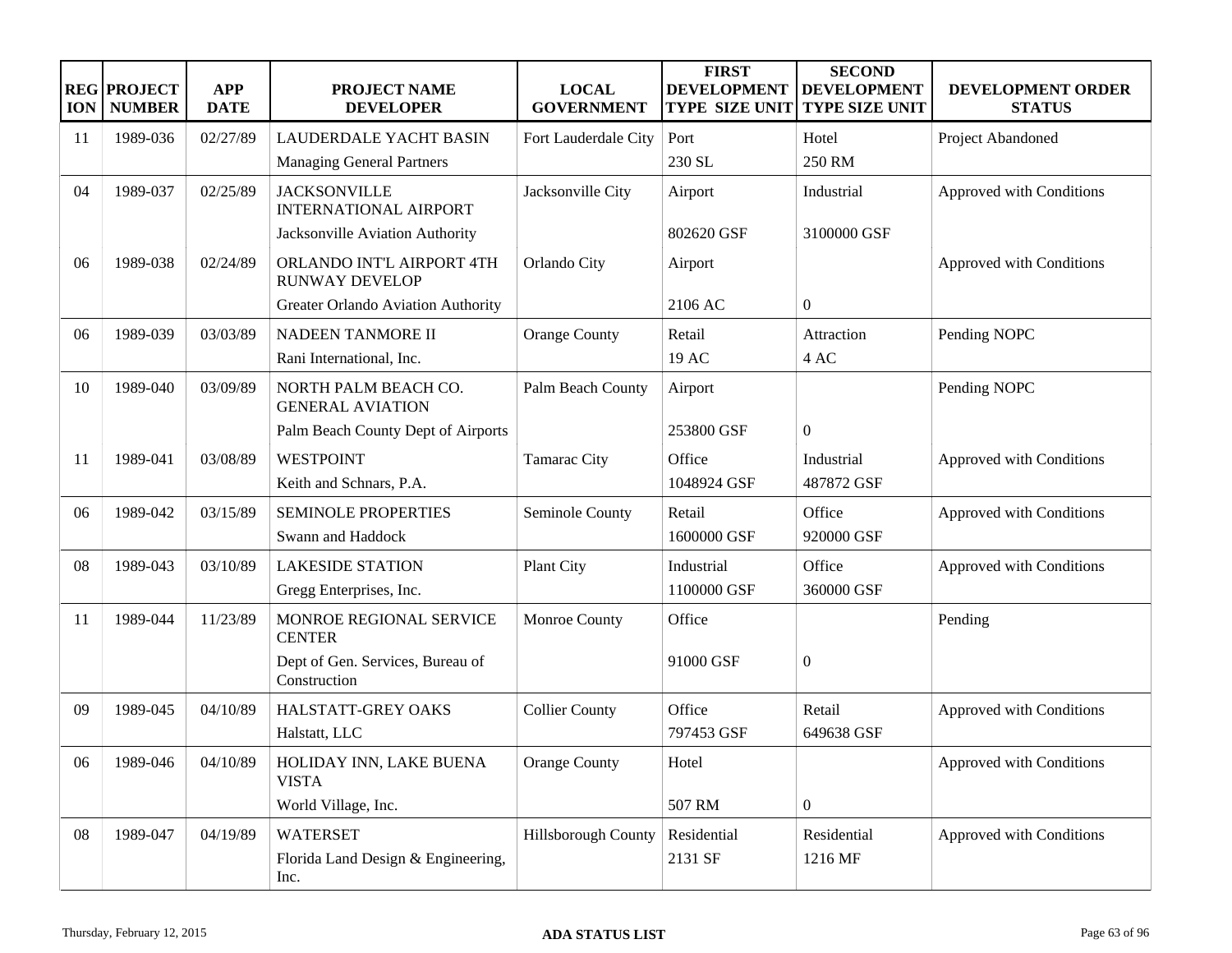| <b>ION</b> | <b>REG PROJECT</b><br><b>NUMBER</b> | <b>APP</b><br><b>DATE</b> | <b>PROJECT NAME</b><br><b>DEVELOPER</b>                                            | <b>LOCAL</b><br><b>GOVERNMENT</b> | <b>FIRST</b><br><b>DEVELOPMENT</b><br><b>TYPE SIZE UNIT</b> | <b>SECOND</b><br><b>DEVELOPMENT</b><br><b>TYPE SIZE UNIT</b> | DEVELOPMENT ORDER<br><b>STATUS</b> |
|------------|-------------------------------------|---------------------------|------------------------------------------------------------------------------------|-----------------------------------|-------------------------------------------------------------|--------------------------------------------------------------|------------------------------------|
| 08         | 1989-048                            |                           | <b>GATEWAY AREAWIDE</b>                                                            | St. Petersburg City               | Industrial<br>6498432 GSF                                   | Office<br>4383686 GSF                                        | Pending NOPC                       |
| 06         | 1989-049                            | 04/28/89                  | <b>GREAT OUTDOORS</b><br><b>Great Outdoors Premier RV Great</b><br>Reosrt, Inc.    | <b>Brevard County</b>             | <b>RV</b> Park<br>2000 RV                                   | Retail<br>25000 GSF                                          | Approved with Conditions           |
| 08         | 1989-050                            | 04/24/89                  | TAMPA PALMS (WITHDRAWN)<br>Tampa Palms Development<br>Corporation                  | Tampa City                        | Residential<br>7937 MF                                      | Residential<br>3686 SF                                       | ADA Withdrawn                      |
| 09         | 1989-051                            | 05/05/89                  | DEL PRADO NORTH<br><b>COMMERCE PARK</b><br>Dennis J. Fullenkamp, Trustee           | Cape Coral City                   | Office<br>421140 GSF                                        | Retail<br>772928 GSF                                         | Pending NOPC                       |
| 09         | 1989-052                            | 05/05/89                  | <b>INDIAN OAKS TRADE CENTRE</b><br>Dennis J. Fullenkamp, Trustee                   | Cape Coral City                   | Office<br>275000 GSF                                        | Retail<br>542325 GSF                                         | Approved with Conditions           |
| 11         | 1989-053                            | 05/22/89                  | <b>GRAND BAY TOWERS &amp;</b><br>RESORT FOR KEY BISCAYNE<br>Royal Biscayne Venture | Miami-Dade County                 | Retail<br>93000 GSF                                         | $\boldsymbol{0}$                                             | Pending NOPC                       |
| 09         | 1989-054                            | 05/03/89                  | <b>CEDAR BAY MARINA</b><br>Landscape Architecture & Planning<br>Services           | <b>Collier County</b>             | Port<br>593 SL                                              | $\boldsymbol{0}$                                             | Approved with Conditions           |
| 06         | 1989-055                            | 05/23/89                  | <b>VIERA</b><br>The Viera Company                                                  | <b>Brevard County</b>             | Residential<br>2756 SF                                      | Residential<br>2783 MF                                       | Approved with Conditions           |
| 11         | 1989-056                            | 05/26/89                  | <b>WESTPOINTE BUSINESS PARK</b><br>Shoma Investments Company                       | Doral City                        | Office<br>480000 GSF                                        | $\overline{0}$                                               | Pending NOPC                       |
| 08         | 1989-057                            | 05/31/89                  | CRESCENT, THE<br><b>Fist Industrial Development</b><br>Services, Inc.              | Hillsborough County               | Office<br>1050000 GSF                                       | Retail<br>460000 GSF                                         | Approved with Conditions           |
| 02         | 1989-058                            | 05/31/89                  | GREEN POINT GOLF RESORT<br><b>COMMUNITY</b><br>San Jorge Corporation               | Franklin County                   | Residential<br>755 DU                                       | Hotel<br>114 RM                                              | Project Abandoned                  |
| 06         | 1989-059                            | 06/02/89                  | BUENA VISTA WEST HOTEL<br>Stanford Jolley, et al                                   | <b>Orange County</b>              | Hotel<br>425 RM                                             |                                                              | Approved with Conditions           |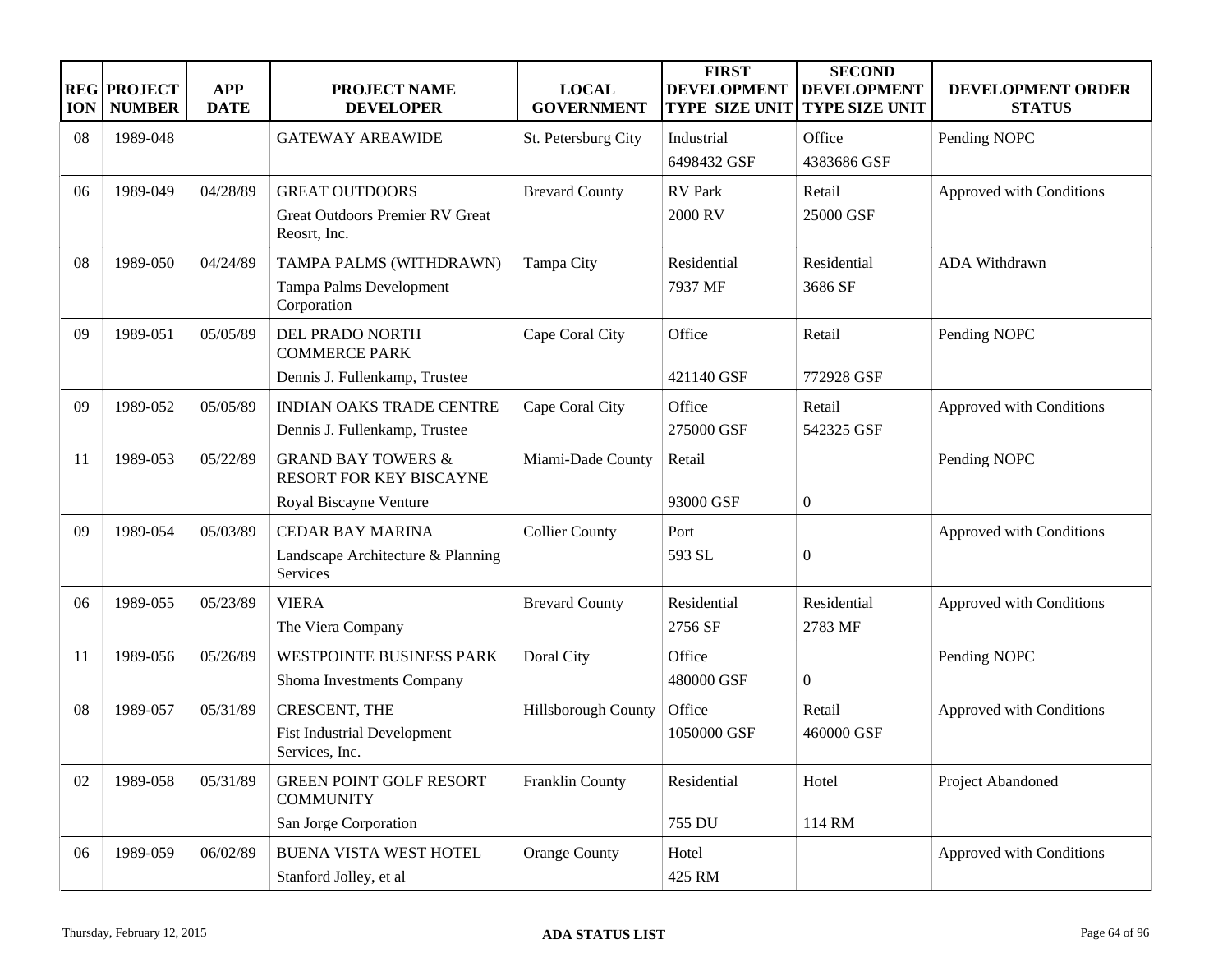| <b>ION</b> | <b>REG PROJECT</b><br><b>NUMBER</b> | <b>APP</b><br><b>DATE</b> | <b>PROJECT NAME</b><br><b>DEVELOPER</b>        | <b>LOCAL</b><br><b>GOVERNMENT</b> | <b>FIRST</b><br><b>DEVELOPMENT</b><br><b>TYPE SIZE UNIT</b> | <b>SECOND</b><br><b>DEVELOPMENT</b><br><b>TYPE SIZE UNIT</b> | DEVELOPMENT ORDER<br><b>STATUS</b> |
|------------|-------------------------------------|---------------------------|------------------------------------------------|-----------------------------------|-------------------------------------------------------------|--------------------------------------------------------------|------------------------------------|
| 10         | 1989-060                            | 06/26/89                  | <b>INDIAN RIVER MALL</b><br>(WITHDRAWN)        | <b>Indian River County</b>        | Retail                                                      |                                                              | ADA Withdrawn                      |
|            |                                     |                           | Edward J. DeBartolo Corporation                |                                   | 152 AC                                                      |                                                              |                                    |
| 06         | 1989-061                            | 06/26/89                  | JAYMONT/125 SOUTH ORANGE<br><b>AVENUE</b>      | Orlando City                      | Retail                                                      | <b>Attractions</b>                                           | Approved with Conditions           |
|            |                                     |                           | Jaymont Incorporated                           |                                   | 125000 GSF                                                  | 90000 GSF                                                    |                                    |
| 08         | 1989-062                            | 06/26/89                  | <b>BOYETTE TRACT</b>                           | <b>Hillsborough County</b>        | Residential                                                 | Industrial                                                   | Pending                            |
|            |                                     |                           | Williams Acquisition Holding<br>Company, Inc.  |                                   | 7500 SF                                                     | 600000 GSF                                                   |                                    |
| 08         | 1989-063                            | 06/29/89                  | <b>WESLEY CHAPEL LAKES</b>                     | Pasco County                      | Residential                                                 | Retail                                                       | Approved with Conditions           |
|            |                                     |                           | Wesley Chapel Lakes, Ltd.                      |                                   | 5317 DU                                                     | 920000 GSF                                                   |                                    |
| 04         | 1989-064                            | 11/20/89                  | <b>ST. JOHNS FOREST</b>                        | St. Johns County                  | Residential                                                 | Retail                                                       | ADA Withdrawn                      |
|            |                                     |                           | Rayland Company, Inc.                          |                                   | 23383 DU                                                    | 13575500 GSF                                                 |                                    |
| 10         | 1989-065                            | 06/19/90                  | <b>RIVERSIDE</b>                               | <b>Martin County</b>              | Residential                                                 | Office                                                       | ADA Withdrawn                      |
|            |                                     |                           | Riverside of Hobe Sound, Inc.                  |                                   | 5185 DU                                                     | 190000 GSF                                                   |                                    |
| 06         | 1990-001                            | 07/10/89                  | <b>SUNCHASE</b>                                | Lake County                       | <b>RV</b> Park                                              | Retail                                                       | Project Abandoned                  |
|            |                                     |                           | Dixie Resort Corporation                       |                                   | 2000 RV                                                     | 12 AC                                                        |                                    |
| 11         | 1990-002                            | 07/10/89                  | EAST MIRAMAR AREAWIDE                          | <b>Broward County</b>             | Industrial                                                  | Retail                                                       | Pending NOPC                       |
|            |                                     |                           | Cleghorn Shoe Corp/Sunbeam<br>Properties, Inc. |                                   | 9400000 GSF                                                 | 2212000 GSF                                                  |                                    |
| 09         | 1990-003                            | 07/14/89                  | MERCHANT'S CROSSING                            | Lee County                        | Retail                                                      |                                                              | Approved with Conditions           |
|            |                                     |                           | Hart Centers VII, Ltd.                         |                                   | 470000 GSF                                                  |                                                              |                                    |
| 08         | 1990-004                            | 07/14/89                  | <b>BIG BASIN COMMERCE PARK</b>                 | Hillsborough County               | Office                                                      | Industrial                                                   | Project Denied                     |
|            |                                     |                           | <b>Christine Priest Trust</b>                  |                                   | 1321875 GSF                                                 | 5 AC                                                         |                                    |
| 08         | 1990-005                            | 07/17/89                  | APOLLO BEACH - PHASE II, III,<br>IV            | Hillsborough County               | Residential                                                 | Residential                                                  | Approved with Conditions           |
|            |                                     |                           | Molloy, James & Peterson                       |                                   | 2505 SF                                                     | 1420 MF                                                      |                                    |
|            | 1990-006                            |                           | <b>VOID SEE 82-031</b>                         | Void                              |                                                             |                                                              | <b>VOID</b>                        |
|            |                                     |                           | <b>VOID</b>                                    |                                   |                                                             |                                                              |                                    |
|            | 1990-007                            |                           | <b>VOID</b>                                    | Void                              | <b>VOID</b>                                                 |                                                              | <b>VOID</b>                        |
|            |                                     |                           | <b>VOID</b>                                    |                                   | $\overline{0}$                                              |                                                              |                                    |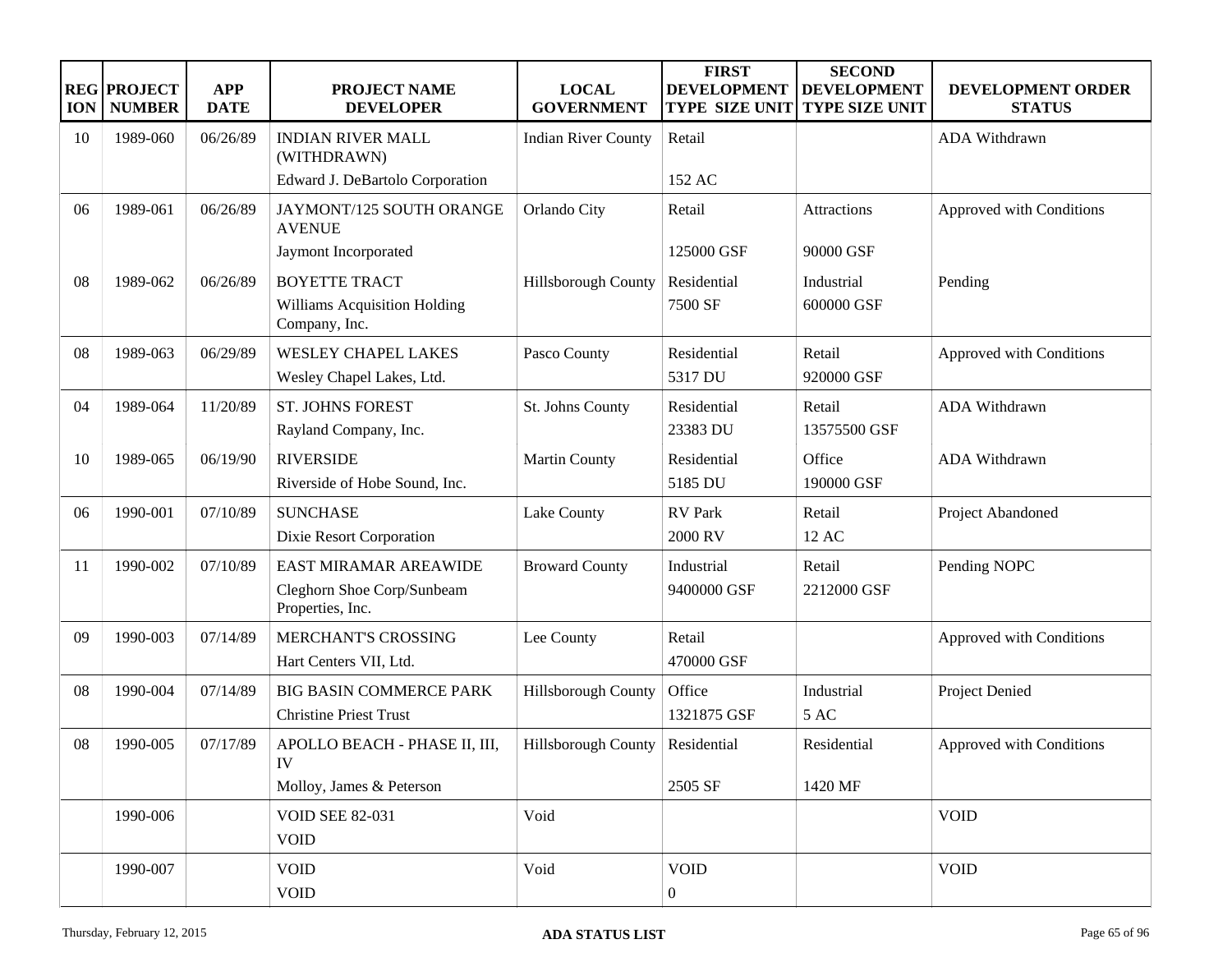| <b>ION</b> | <b>REG PROJECT</b><br><b>NUMBER</b> | <b>APP</b><br><b>DATE</b> | <b>PROJECT NAME</b><br><b>DEVELOPER</b>                | <b>LOCAL</b><br><b>GOVERNMENT</b> | <b>FIRST</b><br><b>DEVELOPMENT</b><br><b>TYPE SIZE UNIT</b> | <b>SECOND</b><br><b>DEVELOPMENT</b><br><b>TYPE SIZE UNIT</b> | DEVELOPMENT ORDER<br><b>STATUS</b> |
|------------|-------------------------------------|---------------------------|--------------------------------------------------------|-----------------------------------|-------------------------------------------------------------|--------------------------------------------------------------|------------------------------------|
| 09         | 1990-008                            | 07/31/89                  | <b>RIVERWOOD</b>                                       | <b>Charlotte County</b>           | Residential                                                 | Residential                                                  | Approved with Conditions           |
|            |                                     |                           | Pavese, Garner, etal                                   |                                   | 600 SF                                                      | 2700 MF                                                      |                                    |
| 08         | 1990-009                            | 08/02/89                  | <b>EXCLUSIVE GOLF &amp; COUNTRY</b><br><b>CLUB</b>     | Manatee County                    | Residential                                                 | Retail                                                       | Approved with Conditions           |
|            |                                     |                           | <b>Woodlands Country Club Associates</b>               |                                   | 3834 DU                                                     | 200000 GSF                                                   |                                    |
| 06         | 1990-010                            | 08/11/89                  | DOWNTOWN ORLANDO                                       | Orlando City                      | Office                                                      | Retail                                                       | Approved with Conditions           |
|            |                                     |                           | City of Orlando                                        |                                   | 8082100 GSF                                                 | 1078000 GSF                                                  |                                    |
| 08         | 1990-011                            | 08/15/89                  | TIERRA VERDE MARINE<br><b>CENTER</b>                   | <b>Pinellas County</b>            | Port                                                        | Retail                                                       | NOPC Withdrawn                     |
|            |                                     |                           | <b>Carlton Fields</b>                                  |                                   | 494 SL                                                      | 6240 GSF                                                     |                                    |
| 11         | 1990-012                            | 08/16/89                  | OAKWOOD PLAZA                                          | Hollywood City                    | Residential                                                 | Retail                                                       | Approved with Conditions           |
|            |                                     |                           | Oakwood Plaza Ltd.                                     |                                   | 400 DU                                                      | 636408 GSF                                                   |                                    |
| 09         | 1990-013                            | 08/18/89                  | MACARTHUR/MYAKKA<br><b>PROPERTY</b>                    | Sarasota County                   | Residential                                                 |                                                              | ADA Withdrawn                      |
|            |                                     |                           | John D. and Catherine T. MacArthur<br>Foundation       |                                   | 2860 DU                                                     |                                                              |                                    |
| 06         | 1990-014                            | 08/22/89                  | <b>REMINGTON</b>                                       | Osceola County                    | Residential                                                 | Residential                                                  | Approved with Conditions           |
|            |                                     |                           | Lowndes Drosdick etal                                  |                                   | 930 SF                                                      | 1483 MF                                                      |                                    |
| 10         | 1990-015                            | 02/17/89                  | <b>RIVIERA BEACH</b>                                   | Riviera Beach City                | Retail                                                      | Office                                                       | Pending                            |
|            |                                     |                           | Riviera Beach Community<br>Redevelopment Agency        |                                   | 545000 GSF                                                  | 374000 GSF                                                   |                                    |
| 06         | 1990-016                            | 10/10/89                  | HARBORTOWN MARINA                                      | <b>Brevard County</b>             | Marina                                                      | Retail                                                       | Approved with Conditions           |
|            |                                     |                           | Dean, Mead, etal                                       |                                   | 892 SL                                                      | 30000 GSF                                                    |                                    |
| 07         | 1990-017                            | 10/23/89                  | <b>CALM WATERS RESORT &amp;</b><br><b>COUNTRY CLUB</b> | Okeechobee County                 | Residential                                                 | Retail                                                       | Project Denied                     |
|            |                                     |                           | N. Dean Kohl, Jr., Trustee                             |                                   | 2930 DU                                                     | 45 AC                                                        |                                    |
| 11         | 1990-018                            | 10/23/89                  | HOLLYWOOD HARBOUR                                      | <b>Broward County</b>             | Marina                                                      | Hotel                                                        | Project Abandoned                  |
|            |                                     |                           | Michael Swerdlow Companies, Inc.                       |                                   | $600~\mathrm{SL}$                                           | 375 RM                                                       |                                    |
| 04         | 1990-019                            | 10/24/89                  | <b>JACKSONVILLE</b>                                    | Jacksonville City                 | Residential                                                 | Hotel                                                        | Pending NOPC                       |
|            |                                     |                           | Jacksonville Economic Development<br>Commission        |                                   | 6014 DU                                                     | 1200 RM                                                      |                                    |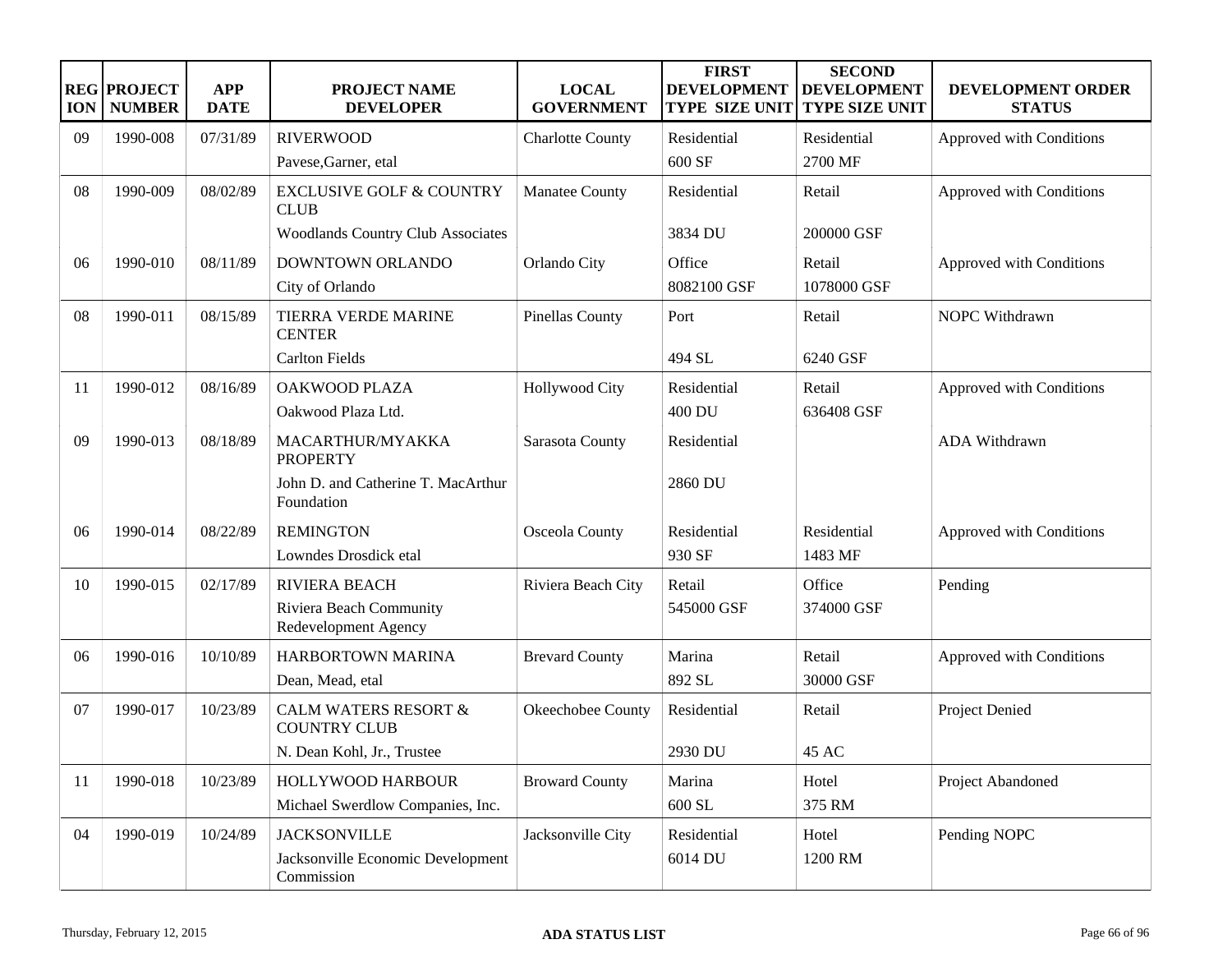| <b>ION</b> | <b>REG PROJECT</b><br><b>NUMBER</b> | <b>APP</b><br><b>DATE</b> | <b>PROJECT NAME</b><br><b>DEVELOPER</b>    | <b>LOCAL</b><br><b>GOVERNMENT</b> | <b>FIRST</b><br><b>DEVELOPMENT</b><br>TYPE SIZE UNIT | <b>SECOND</b><br><b>DEVELOPMENT</b><br><b>TYPE SIZE UNIT</b> | DEVELOPMENT ORDER<br><b>STATUS</b> |
|------------|-------------------------------------|---------------------------|--------------------------------------------|-----------------------------------|------------------------------------------------------|--------------------------------------------------------------|------------------------------------|
| 08         | 1990-020                            | 10/18/89                  | REGATTA POINTE MARINA                      | Palmetto City                     | Port                                                 |                                                              | NOPC Withdrawn                     |
|            |                                     |                           | <b>Environmental Consultant</b>            |                                   | 252 SL                                               |                                                              |                                    |
| 07         | 1990-021                            | 11/10/89                  | <b>EAGLE RIDGE</b>                         | Lake Wales City                   | Retail                                               |                                                              | Pending Sub Deviation              |
|            |                                     |                           | Eagle Ridge, LLC                           |                                   | 1200000 GSF                                          |                                                              |                                    |
| 06         | 1990-022                            | 11/13/89                  | <b>COLONIAL TOWN PARK</b>                  | Seminole County                   | Retail                                               |                                                              | Pending NOPC                       |
|            |                                     |                           | Colonial Realty Ltd                        |                                   | 1340000 GSF                                          |                                                              |                                    |
| 10         | 1990-023                            | 11/17/89                  | DOWNTOWN WEST PALM<br><b>BEACH</b>         | West Palm Beach Cit   Office      |                                                      | Retail                                                       | ADA Withdrawn                      |
|            |                                     |                           | Siemon, Larsen, & Purdy                    |                                   | 7414000 GSF                                          | 478300 GSF                                                   |                                    |
| 08         | 1990-024                            | 08/09/89                  | UNIVERSITY TECHNOLOGY<br><b>PARK</b>       | Tampa City                        | Office                                               | Industrial                                                   | Approved with Conditions           |
|            |                                     |                           | Holland & Knight                           |                                   | 750000 GSF                                           | 455000 GSF                                                   |                                    |
| 07         | 1990-025                            | 12/01/89                  | <b>JOHNSON ISLAND</b>                      | Polk County                       | Residential                                          | Hotel                                                        | ADA Withdrawn                      |
|            |                                     |                           | Fischer Associates, Inc.                   |                                   | 8000 DU                                              | 1500 RM                                                      |                                    |
| 07         | 1990-026                            | 10/30/89                  | STATE FARM INSURANCE DRI                   | Polk County                       | Office                                               |                                                              | Approved with Conditions           |
|            |                                     |                           | Envisors, Inc.                             |                                   | 415000 GSF                                           |                                                              |                                    |
| 06         | 1990-027                            | 11/30/89                  | <b>SPRING RISE</b>                         | <b>Orange County</b>              | Residential                                          | Retail                                                       | ADA Withdrawn                      |
|            |                                     |                           | Spring Rise, Ltd.                          |                                   | 1806 DU                                              | 801937 GSF                                                   |                                    |
| 06         | 1990-028                            | 12/27/89                  | <b>MYSTIC DUNES</b>                        | Osceola County                    | Hotel                                                | Retail                                                       | Pending NOPC                       |
|            |                                     |                           | Tempus Palms International, Ltd.           |                                   | 4450 RM                                              | 325000 GSF                                                   |                                    |
| 09         | 1990-029                            | 11/02/89                  | BONITA GRANDE R.V. RESORT,<br>INC.         | Lee County                        | <b>RV</b> Park                                       |                                                              | Indefinate Hold                    |
|            |                                     |                           | Q. Grady Minor and Associates, P.A.        |                                   | 403 AC                                               |                                                              |                                    |
| 07         | 1990-030                            | 12/21/89                  | NORTH HARDEE AREA MINE<br><b>EXTENSION</b> | Hardee County                     | Mining                                               |                                                              | Pending NOPC                       |
|            |                                     |                           | Cargill Fertilizer, Inc.                   |                                   | 5333 AC                                              |                                                              |                                    |
| 07         | 1990-031                            | 12/07/89                  | <b>OAK HILLS ESTATES</b>                   | Polk County                       | Multi-Use                                            |                                                              | Approved with Conditions           |
|            |                                     |                           | Oak Hills Estates, Partnership             |                                   | 2215 AC                                              |                                                              |                                    |
| 06         | 1990-032                            | 01/08/90                  | ILH INTERCHANGE CENTER                     | <b>Orange County</b>              | Residential<br>600 DU                                | Retail<br>130000 GSF                                         | Approved with Conditions           |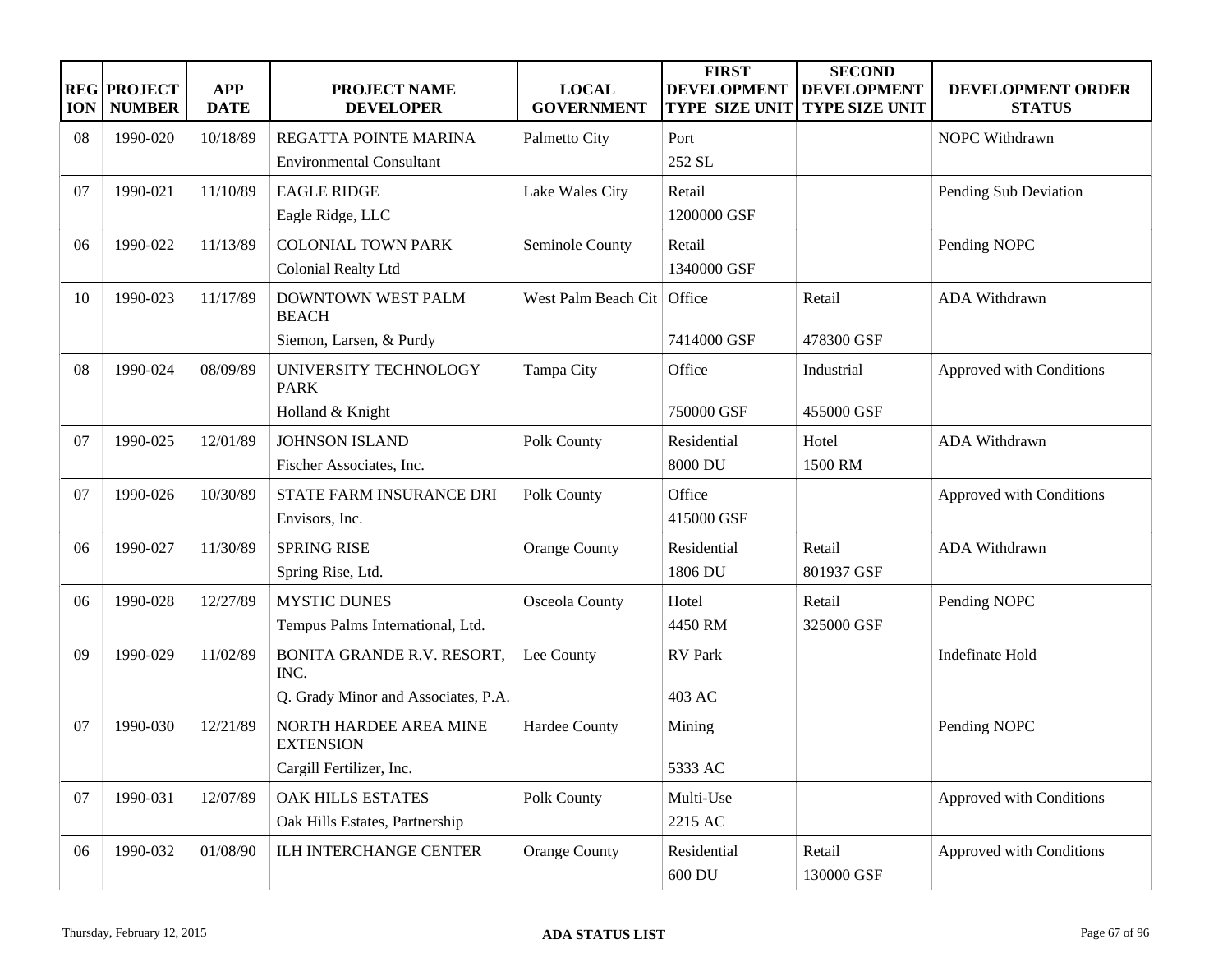| <b>ION</b> | <b>REG PROJECT</b><br><b>NUMBER</b> | <b>APP</b><br><b>DATE</b> | <b>PROJECT NAME</b><br><b>DEVELOPER</b>                                | <b>LOCAL</b><br><b>GOVERNMENT</b> | <b>FIRST</b><br><b>DEVELOPMENT</b><br><b>TYPE SIZE UNIT</b> | <b>SECOND</b><br><b>DEVELOPMENT</b><br><b>TYPE SIZE UNIT</b> | DEVELOPMENT ORDER<br><b>STATUS</b> |
|------------|-------------------------------------|---------------------------|------------------------------------------------------------------------|-----------------------------------|-------------------------------------------------------------|--------------------------------------------------------------|------------------------------------|
| 10         | 1990-033                            | 01/10/90                  | <b>HOBE SOUND PLANTATION</b>                                           | <b>Martin County</b>              | Office                                                      | Retail                                                       | <b>ADA Withdrawn</b>               |
|            |                                     |                           | Gunster, Yoakley & Stewart, P.A.                                       |                                   | 233000 GSF                                                  | 510750 GSF                                                   |                                    |
| 10         | 1990-034                            | 01/09/90                  | <b>MAYFAIR GARDENS (Withdrawn)</b>                                     | Palm Beach County                 | Retail<br>411100 GSF                                        |                                                              | <b>ADA Withdrawn</b>               |
| 06         | 1990-035                            | 01/19/90                  | <b>MAGNOLIA RANCH</b><br>Magnolia Management Corporation               | <b>Orange County</b>              | Residential<br>9800 DU                                      | Retail<br>1712489 GSF                                        | ADA Withdrawn                      |
| 10         | 1990-036                            | 01/30/90                  | PGA MEADOWS DEVELOPMENT<br>Fleming, Haile & Shaw, P.A.                 | <b>Palm Beach Gardens</b>         | Office<br>360000 GSF                                        | Retail<br>395000 GSF                                         | ADA Withdrawn                      |
| 05         | 1990-037                            | 01/16/90                  | <b>STONECREST</b><br><b>Florida Club Estates</b>                       | <b>Marion County</b>              | Residential<br>2500 DU                                      | Retail<br>368125 GSF                                         | Approved with Conditions           |
| 09         | 1990-038                            | 01/30/90                  | HANCOCK BRIDGE MARINA<br>Stephanie Keyes, AICP, Inc.                   | Lee County                        | Port<br>424 SL                                              |                                                              | Approved with Conditions           |
|            | 1990-039                            |                           | <b>VOID</b><br><b>VOID</b>                                             | Void                              | <b>VOID</b><br>$\overline{0}$                               |                                                              | <b>VOID</b>                        |
| 06         | 1990-040                            | 02/20/90                  | PLEASANT HILL POINT<br>Ivey, Bennett, Harris and Walls, Inc.           | Osceola County                    | Residential<br>2670 DU                                      |                                                              | <b>ADA Withdrawn</b>               |
| 07         | 1990-041                            | 02/28/90                  | <b>LAKESHORE MALL</b><br><b>Carlton Fields</b>                         | <b>Highlands County</b>           | Retail<br>99 AC                                             |                                                              | Approved with Conditions           |
| 09         | 1990-042                            | 02/13/90                  | PINELAND MARINA/LEE CTY<br>PUBLIC BOAT RAMP<br>Pineland Holdings, Inc. | Lee County                        | Port<br>797 SL                                              |                                                              | <b>ADA Withdrawn</b>               |
| 10         | 1990-043                            | 03/28/90                  | <b>SEA BRANCH</b><br>Sea Branch Corporation                            | <b>Martin County</b>              | Residential<br>1590 DU                                      |                                                              | <b>ADA Withdrawn</b>               |
| 09         | 1990-044                            | 03/12/90                  | <b>TAMALICO CENTER</b><br>Citizens & Southern Trust Conmpany           | Lee County                        | Retail<br>550000 GSF                                        | Industrial<br>150000 GSF                                     | Approved with Conditions           |
| 08         | 1990-045                            | 01/26/90                  | <b>NEW RIVER</b><br>FLAG Development Company of<br>Florida, Ltd.       | Pasco County                      | Multi-Use<br>1800 AC                                        |                                                              | Approved with Conditions           |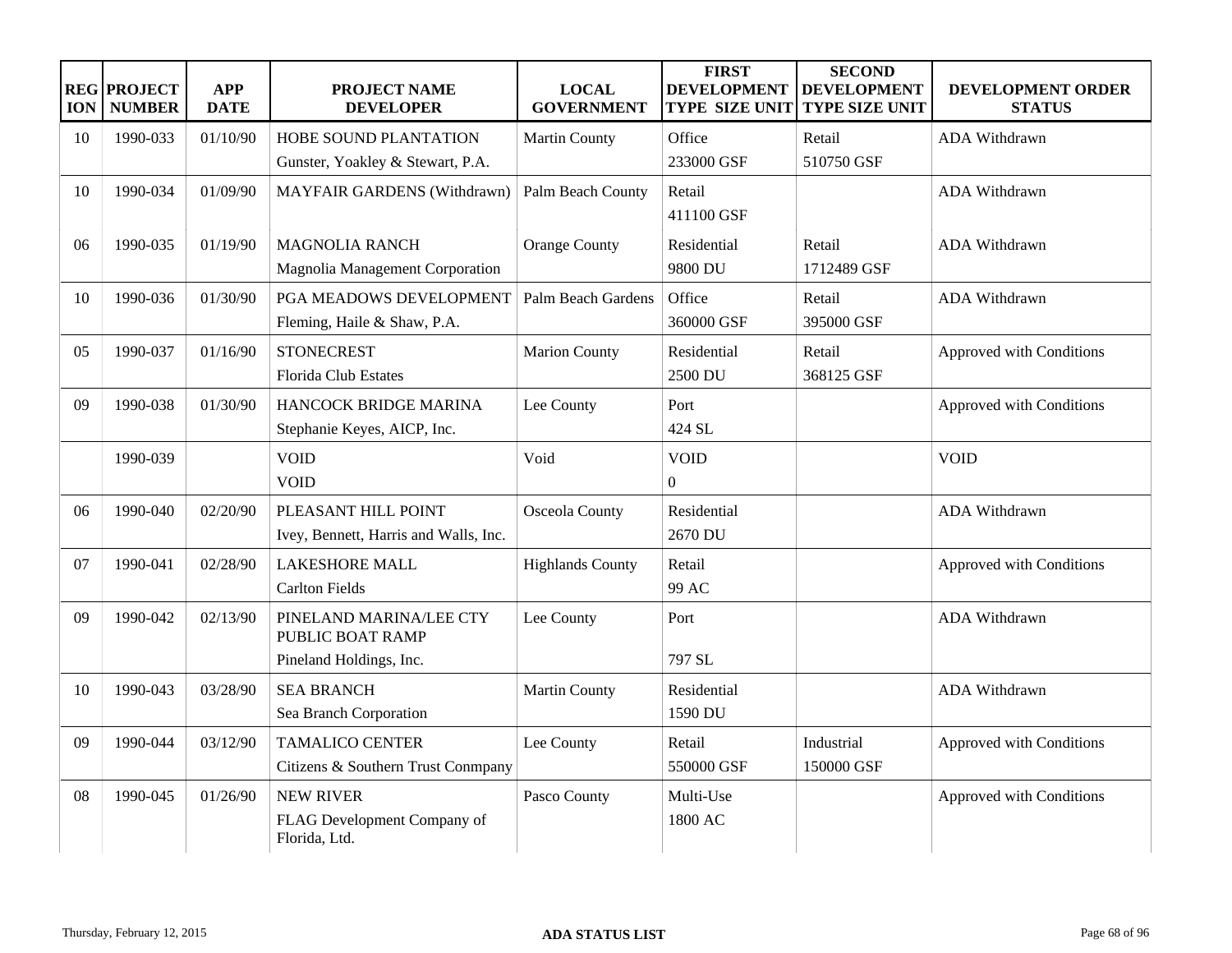| <b>ION</b> | <b>REG PROJECT</b><br><b>NUMBER</b> | <b>APP</b><br><b>DATE</b> | <b>PROJECT NAME</b><br><b>DEVELOPER</b>                                | <b>LOCAL</b><br><b>GOVERNMENT</b> | <b>FIRST</b><br><b>DEVELOPMENT</b><br><b>TYPE SIZE UNIT</b> | <b>SECOND</b><br><b>DEVELOPMENT</b><br><b>TYPE SIZE UNIT</b> | DEVELOPMENT ORDER<br><b>STATUS</b> |
|------------|-------------------------------------|---------------------------|------------------------------------------------------------------------|-----------------------------------|-------------------------------------------------------------|--------------------------------------------------------------|------------------------------------|
| 09         | 1990-046                            | 12/20/89                  | FT. MYERS DOWNTOWN DRI<br>City of Ft. Myers Redevelopment<br>Agency    | Fort Myers City                   | Retail<br>352000 GSF                                        | Office<br>1719000 GSF                                        | ADA Withdrawn                      |
| 09         | 1990-047                            | 02/09/90                  | <b>INTERNATIONAL CENTRE</b><br>Clause Enterprises of Ft. Myers, Ltd.   | Lee County                        | Office<br>841510 GSF                                        | Retail<br>308670 GSF                                         | Pending Abandonment                |
| 06         | 1990-048                            | 12/22/89                  | <b>SWEET GUM LAKE</b><br>Sweetgum Associates, Ltd.                     | Seminole County                   | Office<br>827000 GSF                                        | Retail<br>8000 GSF                                           | <b>ADA Withdrawn</b>               |
| 08         | 1990-049                            | 04/23/90                  | <b>SERENOVA</b><br>The Otto Pottberg Trust                             | Pasco County                      | Multi-Use<br>6714 AC                                        |                                                              | Project Abandoned                  |
| 09         | 1990-050                            | 03/16/90                  | LEE COUNTY SPORTS COMPLEX Lee County<br>Lee County                     |                                   | Recreation<br>10000 ST                                      |                                                              | Approved with Conditions           |
| 06         | 1990-051                            | 05/02/90                  | <b>DAYTONA BEACH</b><br><b>INTERNATIONAL AIRPORT</b><br>Volusia County | Volusia County                    | Airport<br>21000 GSF                                        | $\overline{0}$                                               | Approved with Conditions           |
| 07         | 1990-052                            | 04/26/90                  | <b>LEXINGTON PARK</b><br><b>Flag Development Associates</b>            | Polk County                       | Multi-Use<br>9850 AC                                        |                                                              | <b>ADA Withdrawn</b>               |
| 02         | 1990-053                            | 02/09/90                  | <b>TALLAHASSEE CENTER</b><br>Sullivan Group, Inc.                      | Capital City Planning             | Office<br>200000 GSF                                        | Retail<br>50000 GSF                                          | No DO Issued                       |
| 09         | 1990-054                            | 05/10/90                  | <b>COLLIER TRACT 22</b><br><b>Collier Development Corporation</b>      | <b>Collier County</b>             | Residential<br>385 DU                                       | Office<br>174000 GSF                                         | Approved with Conditions           |
| 10         | 1990-055                            | 05/14/90                  | TOWN OF WELLINGTON<br>Palm Beach County                                | <b>Wellington City</b>            | Residential<br>4440 DU                                      | Office<br>251886 GSF                                         | Pending NOPC                       |
| 07         | 1990-056                            | 06/06/90                  | TOWNE CENTRE AT POLK                                                   | Polk County                       | Retail<br>148 AC                                            |                                                              | Project Denied                     |
| 11         | 1990-057                            | 06/22/90                  | <b>SEAQUARIUM</b><br>Arthur Hertz                                      | Miami-Dade County                 | Recreation<br>4800 ST                                       |                                                              | Approved with Conditions           |
| 03         | 1990-058                            | 06/27/90                  | OAK WOODLANDS<br>Samuel A. Mutch & Associates                          | <b>Hamilton County</b>            | Residential<br>763 DU                                       |                                                              | Approved with Conditions           |
| 11         | 1990-059                            | 10/22/90                  | <b>CROCKER CORPORATE CENTER</b><br>Crocker Tower Associates, Inc.      | Miami-Dade County                 | Retail<br>50000 GSF                                         | Office<br>750000 GSF                                         | No DO Issued                       |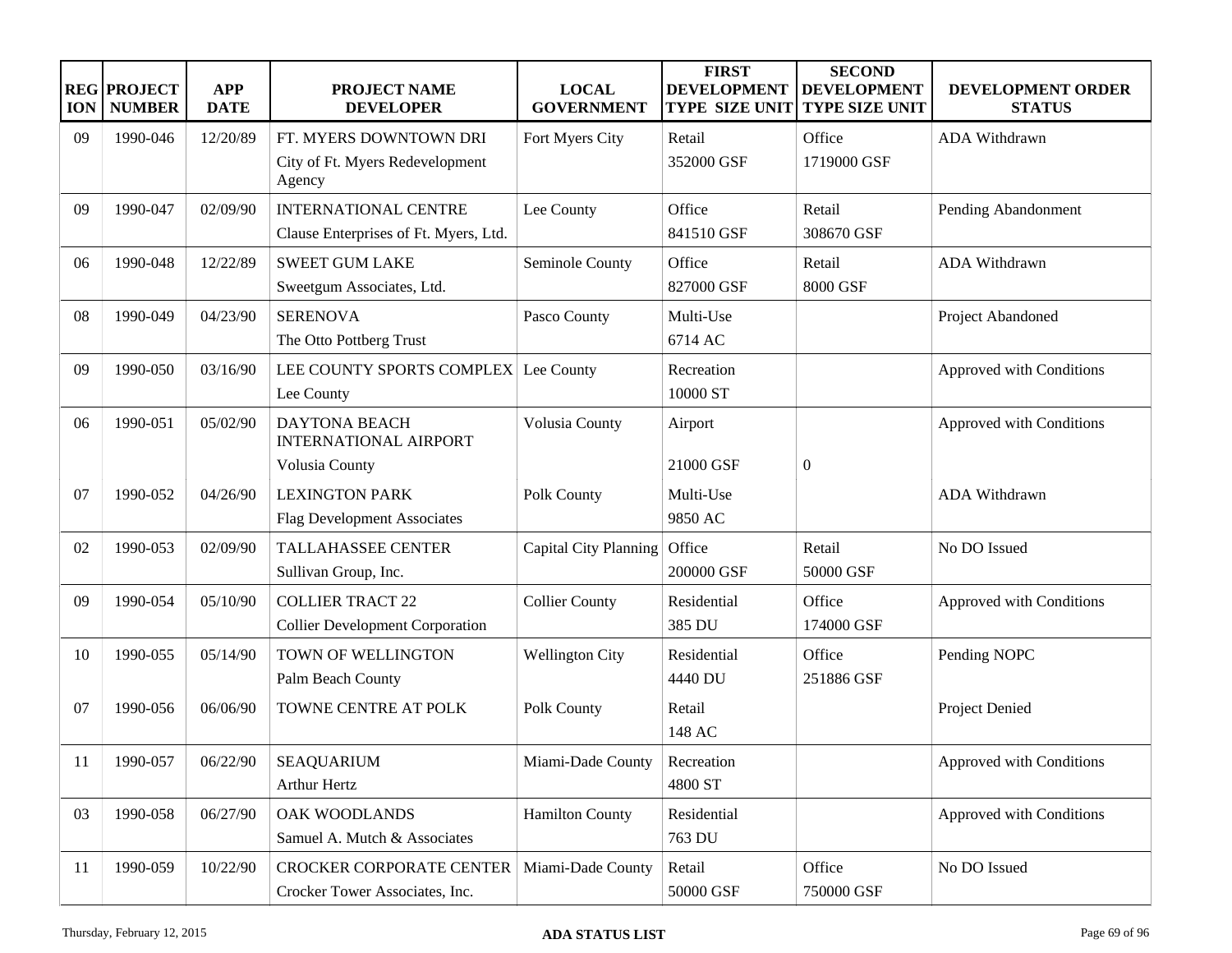| <b>ION</b> | <b>REG PROJECT</b><br><b>NUMBER</b> | <b>APP</b><br><b>DATE</b> | PROJECT NAME<br><b>DEVELOPER</b>                                   | <b>LOCAL</b><br><b>GOVERNMENT</b> | <b>FIRST</b><br><b>DEVELOPMENT</b><br><b>TYPE SIZE UNIT</b> | <b>SECOND</b><br><b>DEVELOPMENT</b><br><b>TYPE SIZE UNIT</b> | DEVELOPMENT ORDER<br><b>STATUS</b> |
|------------|-------------------------------------|---------------------------|--------------------------------------------------------------------|-----------------------------------|-------------------------------------------------------------|--------------------------------------------------------------|------------------------------------|
| 06         | 1990-060                            | 10/31/90                  | <b>CAGAN CROSSINGS</b>                                             | Lake County                       | Residential                                                 | Retail                                                       | Pending NOPC                       |
|            |                                     |                           | Cagan Crossings, Ltd.                                              |                                   | 8000 DU                                                     | <b>20 AC</b>                                                 |                                    |
| 08         | 1991-001                            | 07/02/90                  | HILLSBOROUGH COUNTY<br><b>MINES</b>                                | Hillsborough County               | Mining                                                      |                                                              | Pending NOPC                       |
|            |                                     |                           | Mosaic Fertilizer                                                  |                                   | 315 AC                                                      |                                                              |                                    |
| 06         | 1991-002                            | 06/25/90                  | <b>VISTA CENTRE</b>                                                | <b>Orange County</b>              | Hotel<br>400 RM                                             | Residential<br>325 DU                                        | DO Rescinded                       |
| 07         | 1991-003                            | 07/26/90                  | <b>RIVER RANCH</b><br>Mark Waltrip, Vice-President                 | Polk County                       | Residential<br>375 DU                                       | Retail<br>36000 GSF                                          | Pending NOPC                       |
| 04         | 1991-004                            | 07/23/90                  | SOUTHEND REDEVELOPMENT<br><b>AREA</b>                              | Jacksonville Beach                | Office<br>492000 GSF                                        | Retail<br>430000 GSF                                         | DO Rescinded                       |
| 07         | 1991-005                            | 07/16/90                  | PINE LEVEL PROJECT<br>Bromwell & Carrier, Inc.                     | <b>DeSoto County</b>              | Industrial<br>403 AC                                        | Mining<br>17306 AC                                           | Pending                            |
| 06         | 1991-006                            | 07/31/90                  | <b>AVALON PARK</b><br>Flag Avalon Associates, Ltd.                 | <b>Orange County</b>              | Multi-Use<br>25000 DU                                       |                                                              | Approved with Conditions           |
| 06         | 1991-007                            | 07/09/90                  | <b>INTERSTATE 4 PLAZA</b>                                          | <b>Orange County</b>              | Multi-Use<br>71 AC                                          |                                                              | Approved with Conditions           |
| 05         | 1991-008                            | 08/06/90                  | <b>SPRUCE CREEK SOUTH</b><br>Spruce Creek South                    | <b>Marion County</b>              | Residential<br>1300 SF                                      | Retail<br>150000 GSF                                         | Approved with Conditions           |
| 11         | 1991-009                            | 08/13/90                  | <b>DOUGLAS ENTRANCE</b><br>Douglas Entrace Holdings, Ltd.          | Coral Gables City                 | Office<br>712749 GSF                                        | Retail<br>54751 GSF                                          | Pending NOPC                       |
| 09         | 1991-010                            | 08/15/90                  | <b>MARKET SQUARE</b><br>CSF-Christine Limited Partnership          | Lee County                        | Retail<br>406316 GSF                                        |                                                              | Approved with Conditions           |
| 06         | 1991-011                            | 07/05/90                  | <b>LAKE VISTA VILLAGE</b><br>P.W. Acquisitions X                   | Orange County                     | Hotel<br>1038 RM                                            |                                                              | Approved with Conditions           |
| 06         | 1991-012                            | 08/18/90                  | <b>GRAND TERMINAL</b><br><b>DEVELOPMENT</b><br>Maglev Transit Inc. | <b>Orange County</b>              | Multi-Use<br><b>58 AC</b>                                   |                                                              | ADA Withdrawn                      |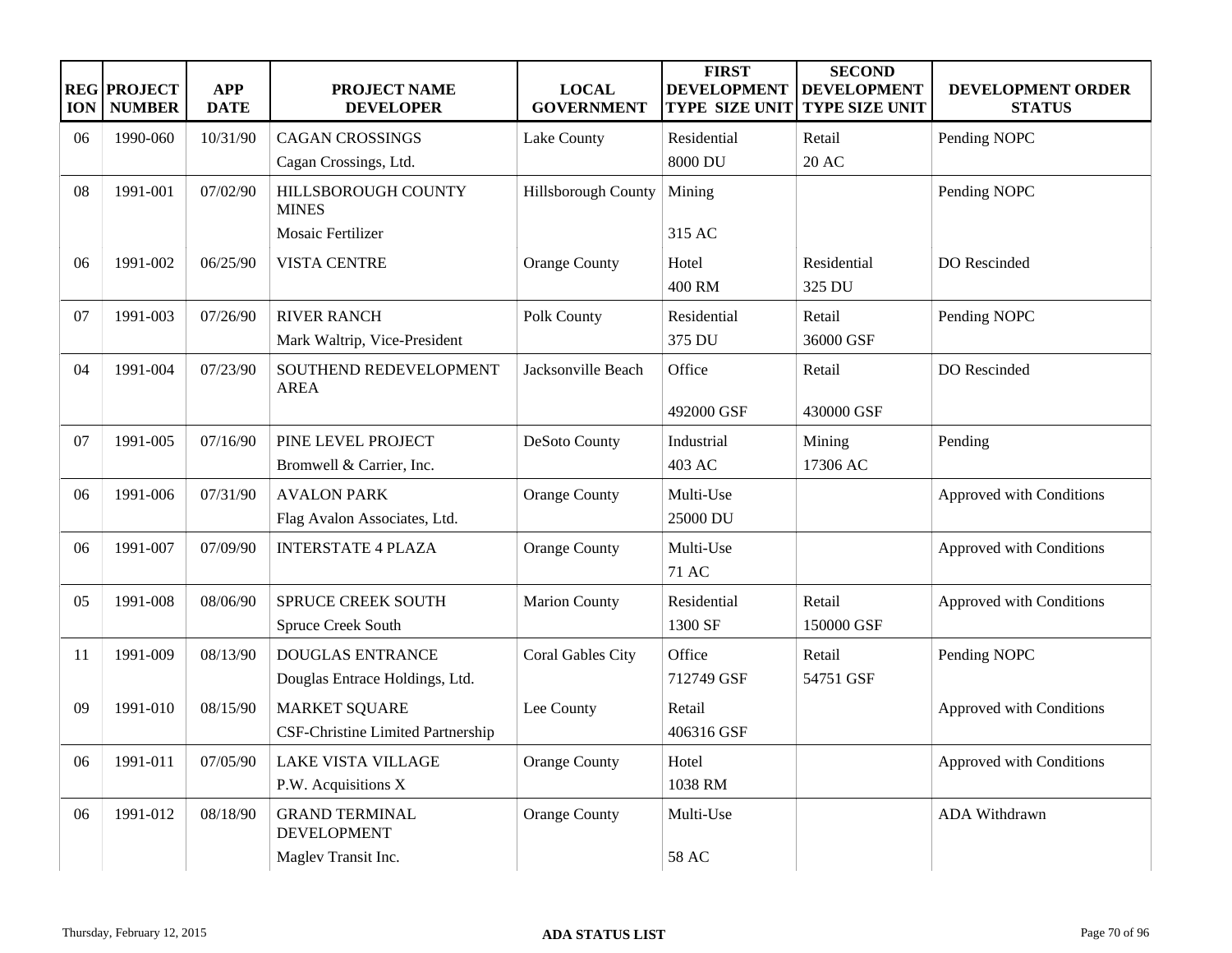| <b>ION</b> | <b>REG PROJECT</b><br><b>NUMBER</b> | <b>APP</b><br><b>DATE</b> | <b>PROJECT NAME</b><br><b>DEVELOPER</b>                                             | <b>LOCAL</b><br><b>GOVERNMENT</b> | <b>FIRST</b><br><b>DEVELOPMENT</b><br><b>TYPE SIZE UNIT</b> | <b>SECOND</b><br><b>DEVELOPMENT</b><br><b>TYPE SIZE UNIT</b> | DEVELOPMENT ORDER<br><b>STATUS</b> |
|------------|-------------------------------------|---------------------------|-------------------------------------------------------------------------------------|-----------------------------------|-------------------------------------------------------------|--------------------------------------------------------------|------------------------------------|
| 06         | 1991-013                            | 08/24/90                  | ORANGE LAKE RESORT AND<br><b>COUNTRY CLUB</b>                                       | <b>Orange County</b>              | Multi-Use                                                   |                                                              | Approved with Conditions           |
|            |                                     |                           | Orange Lake Country Club, Inc.                                                      |                                   | 720 AC                                                      |                                                              |                                    |
| 09         | 1991-014                            | 09/12/90                  | <b>MIROMAR LAKES</b><br>Miromar Lakes                                               | Lee County                        | Multi-Use<br>11000 AC                                       |                                                              | Approved with Conditions           |
| 06         | 1991-015                            | 09/24/90                  | <b>MOSS PARK</b><br>Campus Crusade for Christ, Inc.                                 | <b>Orange County</b>              | Residential<br>3115 DU                                      | Retail<br>10 AC                                              | Pending NOPC                       |
| 06         | 1991-016                            | 10/01/90                  | <b>GATEWAY COMMONS</b><br>RAMONA ANN SPEARS AND<br><b>JAMES P. GRODECKI</b>         | Kissimmee City                    | Multi-Use<br>208 AC                                         |                                                              | Pending NOPC                       |
| 08         | 1991-017                            | 10/01/90                  | <b>GATEWAY NORTH</b><br>Dames & Moore                                               | Manatee County                    | Residential<br>3426 DU                                      | Office<br>950500 GSF                                         | Approved with Conditions           |
| 01         | 1991-018                            | 10/02/90                  | PANAMA CITY-BAY COUNTY<br><b>INTERNATIONAL AIRPORT</b><br>Site, Inc.                | Panama City                       | Airport<br>163000 GSF                                       |                                                              | Approved with Conditions           |
| 06         | 1991-019                            | 10/04/90                  | MCINTOSH HIGHLANDS &<br>MCINTOSH PLANTATION<br>Suneast Land Management Group,       | <b>Brevard County</b>             | Retail<br>350000 GSF                                        | Recreation<br>785 AC                                         | Project Denied                     |
|            |                                     |                           | Inc.                                                                                |                                   |                                                             |                                                              |                                    |
| 06         | 1991-020                            | 10/30/90                  | ORLANDO FASHION SQUARE<br><b>UP Fieldgate US Investments</b>                        | Orlando City                      | Retail<br>1400138 GSF                                       |                                                              | Approved with Conditions           |
| 02         | 1991-021                            | 10/31/90                  | <b>CAPITAL CIRCLE OFFICE</b><br><b>COMPLEX</b><br>Department of Management Services | Tallahassee City                  | Office<br>2955000 GSF                                       |                                                              | Approved with Conditions           |
| 09         | 1991-022                            | 11/07/90                  | <b>CALIENTE SPRINGS/TERN BAY</b><br><b>COUNTRY CLUB</b><br>Tern Bay CDD             | <b>Charlotte County</b>           | Residential<br>1810 DU                                      | Retail<br>140000 GSF                                         | Pending NOPC                       |
| 04         | 1991-023                            | 12/29/92                  | <b>VILLAGES OF SEMINOLE</b><br><b>FOREST</b><br><b>Union Camp Corporation</b>       | Clay County                       | Multi-Use<br>56790 AC                                       |                                                              | ADA Withdrawn                      |
| 11         | 1991-024                            | 11/15/90                  | LYONS CORPORATE PARK                                                                | Coconut Creek City                | Multi-Use<br>77 AC                                          |                                                              | DO Rescinded                       |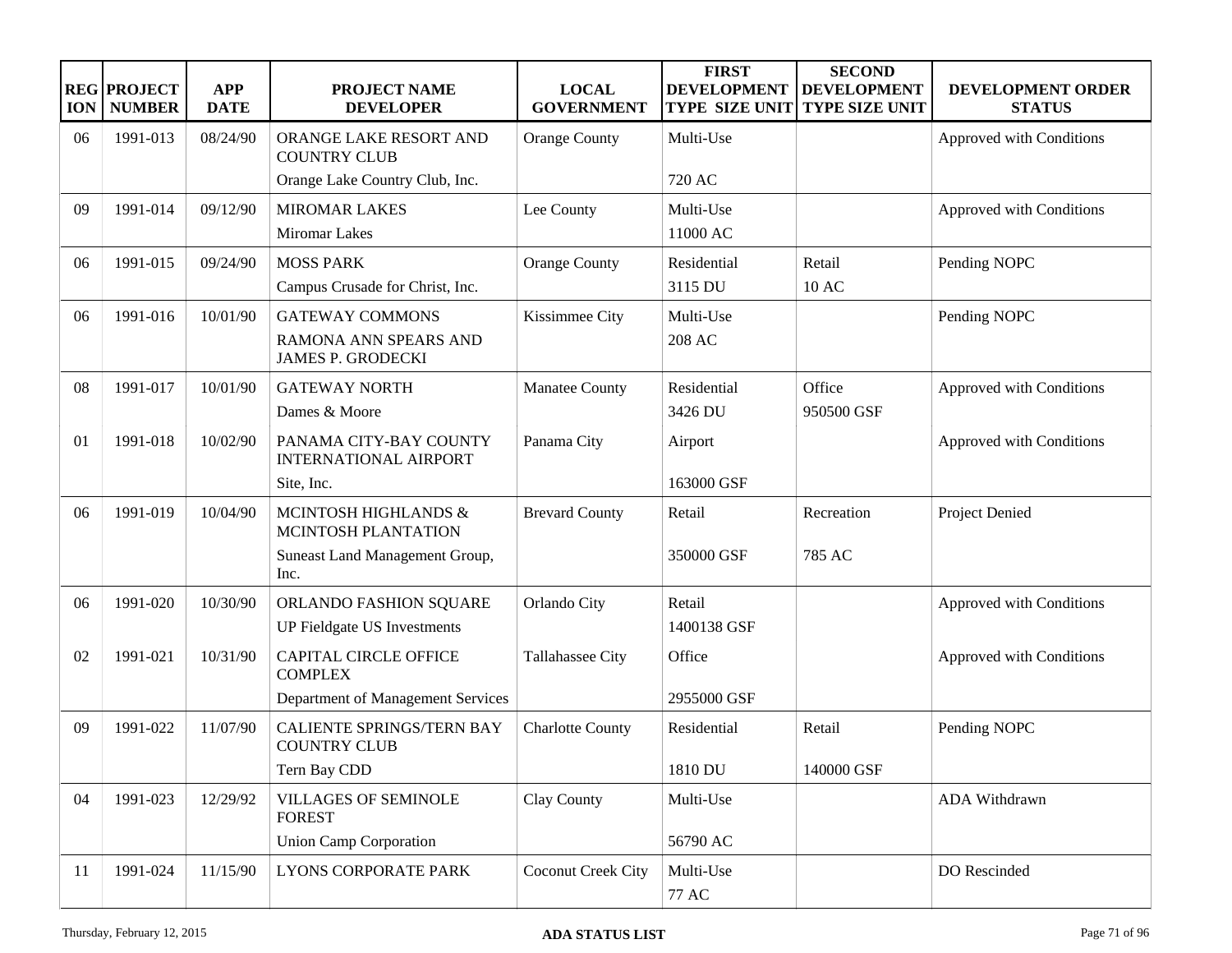| <b>ION</b> | <b>REG PROJECT</b><br><b>NUMBER</b> | <b>APP</b><br><b>DATE</b> | <b>PROJECT NAME</b><br><b>DEVELOPER</b>          | <b>LOCAL</b><br><b>GOVERNMENT</b> | <b>FIRST</b><br><b>DEVELOPMENT</b><br><b>TYPE SIZE UNIT</b> | <b>SECOND</b><br><b>DEVELOPMENT</b><br><b>TYPE SIZE UNIT</b> | DEVELOPMENT ORDER<br><b>STATUS</b> |
|------------|-------------------------------------|---------------------------|--------------------------------------------------|-----------------------------------|-------------------------------------------------------------|--------------------------------------------------------------|------------------------------------|
| 07         | 1991-025                            | 12/17/90                  | <b>FIVE R RANCH</b>                              | Polk County                       | Retail                                                      | Office                                                       | Project Denied                     |
|            |                                     |                           | Lake Wales Investors, Inc.                       |                                   | 449300 GSF                                                  | 42000 GSF                                                    |                                    |
| 06         | 1991-026                            | 12/24/90                  | <b>HARMONY</b>                                   | Osceola County                    | Residential                                                 | Retail                                                       | Pending NOPC                       |
|            |                                     |                           |                                                  |                                   | 9774 DU                                                     | 114 AC                                                       |                                    |
| 09         | 1991-027                            | 01/10/91                  | FT. MYERS PETROLEUM<br><b>STORAGE TERMINAL</b>   | Lee County                        | Petroleum                                                   |                                                              | Approved with Conditions           |
|            |                                     |                           |                                                  |                                   | 415000 BL                                                   |                                                              |                                    |
| 04         | 1991-028                            | 03/28/91                  | <b>BLOUNT ISLAND - DAMES</b><br><b>POINT</b>     | <b>Duval County</b>               | Port                                                        |                                                              | Project Withdrawn                  |
|            |                                     |                           | Jacksonville Port Authority                      |                                   | 1800 AC                                                     |                                                              |                                    |
| 09         | 1991-029                            | 01/16/91                  | CARE CENTRE EAST, THE                            | Sarasota County                   | Hospital                                                    | Office                                                       | Approved with Conditions           |
|            |                                     |                           | Land Resources Strategies,<br>Incorporated       |                                   | 496 BD                                                      | 44000 GSF                                                    |                                    |
| 06         | 1991-030                            | 01/17/91                  | FOUNTAINHEAD DRI                                 | Kissimmee City                    | Multi-Use                                                   | Residential                                                  | Pending NOPC                       |
|            |                                     |                           | <b>ANUP VASHISHT</b>                             |                                   | 117 AC                                                      | 1020 DU                                                      |                                    |
| 10         | 1991-031                            | 02/14/91                  | VAVRUS RANCH (WITHDRAWN)                         | Palm Beach Gardens                | Residential                                                 | Industrial                                                   | <b>ADA Withdrawn</b>               |
|            |                                     |                           | <b>Stanley Consultants of Florida</b>            |                                   | 18000 DU                                                    | 25000 GSF                                                    |                                    |
| 09         | 1991-032                            | 02/25/91                  | <b>HARBORVIEW</b>                                | <b>Charlotte County</b>           | Residential                                                 | Retail                                                       | Approved with Conditions           |
|            |                                     |                           | Post Falls Management Asso./Will-<br>Ridge Asso. |                                   | 3859 DU                                                     | 655000 GSF                                                   |                                    |
| 05         | 1991-033                            | 04/15/91                  | <b>PALM CAY</b>                                  | <b>Marion County</b>              | Residential                                                 |                                                              | ADA Withdrawn                      |
|            |                                     |                           | Venture Associates Corporation                   |                                   | 503 DU                                                      |                                                              |                                    |
| 11         | 1991-034                            | 05/06/91                  | <b>EMERALD ESTATES AND PARK</b><br>OF COMMERCE   | <b>Weston City</b>                | Residential                                                 | Office                                                       | Approved with Conditions           |
|            |                                     |                           | <b>Cleveland Clinic Foundation</b>               |                                   | 649 DU                                                      | 900 GSF                                                      |                                    |
| 06         | 1991-035                            | 06/12/91                  | <b>CELEBRATION</b>                               | Osceola County                    | Multi-Use                                                   |                                                              | DO Rescinded                       |
|            |                                     |                           |                                                  |                                   | 5150 AC                                                     |                                                              |                                    |
| 08         | 1991-036                            | 06/12/91                  | <b>UNIVERSITY LAKES</b>                          | <b>Manatee County</b>             | Multi-Use                                                   |                                                              | Pending NOPC                       |
|            |                                     |                           | Schroeder-Mantee Ranch, Inc.                     |                                   | 2352 AC                                                     |                                                              |                                    |
| 04         | 1991-037                            | 06/17/91                  | COASTAL FUELS MARKETING                          | Jacksonville City                 | Petroleum                                                   |                                                              | Approved with Conditions           |
|            |                                     |                           | Coastal Fuels Marketing, Inc.                    |                                   | 200000 BL                                                   |                                                              |                                    |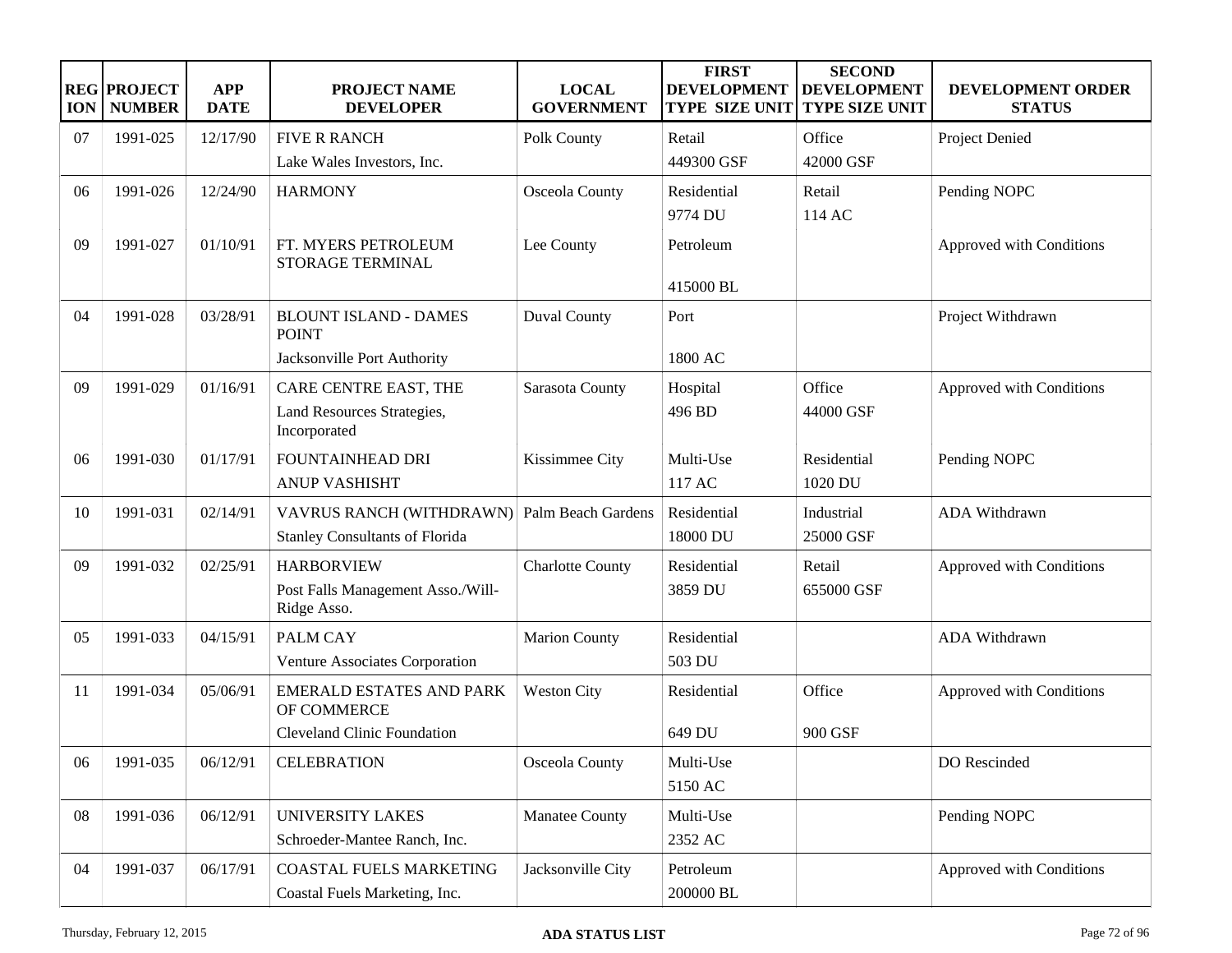| <b>ION</b> | <b>REG PROJECT</b><br><b>NUMBER</b> | <b>APP</b><br><b>DATE</b> | <b>PROJECT NAME</b><br><b>DEVELOPER</b>                             | <b>LOCAL</b><br><b>GOVERNMENT</b> | <b>FIRST</b><br><b>DEVELOPMENT</b><br><b>TYPE SIZE UNIT</b> | <b>SECOND</b><br><b>DEVELOPMENT</b><br><b>TYPE SIZE UNIT</b> | DEVELOPMENT ORDER<br><b>STATUS</b> |
|------------|-------------------------------------|---------------------------|---------------------------------------------------------------------|-----------------------------------|-------------------------------------------------------------|--------------------------------------------------------------|------------------------------------|
| 07         | 1991-038                            | 06/26/91                  | <b>GRENELEFE RESORT &amp;</b><br><b>CONFERENCE CENTER</b>           | Polk County                       | Multi-Use                                                   |                                                              | ADA Withdrawn                      |
|            |                                     |                           | R.J. Whidden & Associates Inc.                                      |                                   | 248 AC                                                      |                                                              |                                    |
| 07         | 1991-039                            | 01/02/91                  | FORT GREEN SOUTHERN<br><b>RESERVES MINE</b>                         | Hardee County                     | Mining                                                      |                                                              | NOPC Withdrawn                     |
|            |                                     |                           | <b>Agrico Chemical Company</b>                                      |                                   | 12000 AC                                                    |                                                              |                                    |
| 05         | 1992-001                            | 08/01/91                  | <b>COLD SPRINGS VILLAGES</b>                                        | <b>Marion County</b>              | Residential                                                 | Office                                                       | Approved with Conditions           |
|            |                                     |                           | <b>Cold Springs Community</b>                                       |                                   | 15445 DU                                                    | 350000 GSF                                                   |                                    |
| 09         | 1992-002                            | 08/15/91                  | SARASOTA GATEWAY                                                    | Sarasota County                   | Multi-Use                                                   |                                                              | Approved with Conditions           |
|            |                                     |                           | Sarasota Gateway Associates, Ltd.                                   |                                   | 100 AC                                                      |                                                              |                                    |
| 11         | 1992-003                            | 08/23/91                  | <b>MARATHON AIRPORT</b><br><b>TERMINAL</b>                          | Monroe County                     | Multi-Use                                                   |                                                              | Approved with Conditions           |
|            |                                     |                           | Monroe County Board of County<br>Commissioners                      |                                   | 403 AC                                                      |                                                              |                                    |
| 06         | 1992-004                            | 09/16/91                  | <b>MILLENIA</b>                                                     | Orlando City                      | Multi-Use                                                   |                                                              | Approved with Conditions           |
|            |                                     |                           | <b>Orlando Southwest Partners</b>                                   |                                   | 403 AC                                                      |                                                              |                                    |
| 09         | 1992-005                            | 10/03/91                  | <b>LAKEWOOD RANCH</b><br><b>CORPORATE PARK</b>                      | Sarasota County                   | Office                                                      | Industrial                                                   | Approved with Conditions           |
|            |                                     |                           | Lakewood Ranch Corp. Park                                           |                                   | 4155257 GSF                                                 | 94 AC                                                        |                                    |
| 11         | 1992-006                            | 10/21/91                  | SOUTHEAST OVERTOWN/PARK<br>WEST (See M-1187-046)                    | Miami City                        | Multi-Use                                                   |                                                              | <b>VOID</b>                        |
|            |                                     |                           | City of Miami                                                       |                                   | 200 AC                                                      |                                                              |                                    |
| 05         | 1992-007                            | 10/30/91                  | <b>ROCK SPRINGS RIDGE</b>                                           | <b>Marion County</b>              | Multi-Use                                                   |                                                              | Pending (Auction Pending)          |
|            |                                     |                           | The 347 Corporation of Florida, Inc.                                |                                   | 1070 AC                                                     |                                                              |                                    |
| 08         | 1992-008                            | 01/10/92                  | PINELLAS COUNTY COURTS<br><b>COMPLEX</b>                            | <b>Pinellas County</b>            | Office                                                      |                                                              | Approved with Conditions           |
|            |                                     |                           | <b>Board of County Commissioners</b>                                |                                   | 500000 GSF                                                  |                                                              |                                    |
| 08         | 1992-009                            | 01/10/92                  | <b>CITGO PETROLEUM</b>                                              | Hillsborough County               | Petroleum                                                   |                                                              | Approved with Conditions           |
|            |                                     |                           | Baker Environmental Engineerin                                      |                                   | 200000 BL                                                   |                                                              |                                    |
| 09         | 1992-010                            | 02/17/92                  | <b>COASTLAND CENTER MALL</b><br><b>Coastal Center Joint Venture</b> | <b>Naples City</b>                | Retail<br>995000 GSF                                        |                                                              | Pending NOPC                       |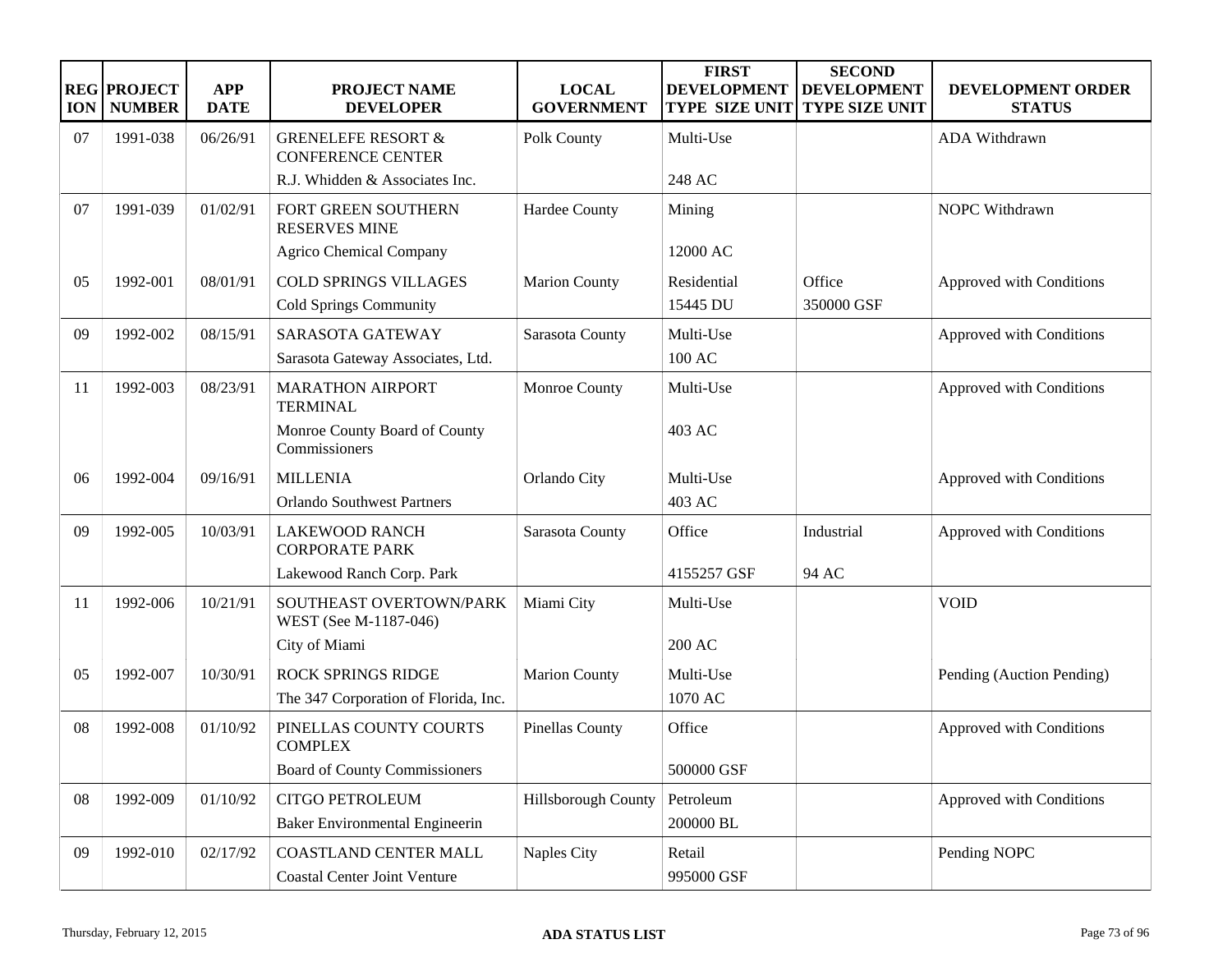| <b>ION</b> | <b>REG PROJECT</b><br><b>NUMBER</b> | <b>APP</b><br><b>DATE</b> | <b>PROJECT NAME</b><br><b>DEVELOPER</b>                                    | <b>LOCAL</b><br><b>GOVERNMENT</b> | <b>FIRST</b><br><b>DEVELOPMENT</b><br><b>TYPE SIZE UNIT</b> | <b>SECOND</b><br><b>DEVELOPMENT</b><br><b>TYPE SIZE UNIT</b> | DEVELOPMENT ORDER<br><b>STATUS</b> |
|------------|-------------------------------------|---------------------------|----------------------------------------------------------------------------|-----------------------------------|-------------------------------------------------------------|--------------------------------------------------------------|------------------------------------|
| 09         | 1992-011                            | 03/19/92                  | UNIVERSITY TOWN CENTER<br>(SIPOC)                                          | Sarasota County                   | Office                                                      | Retail                                                       | Pending Sub Deviation              |
|            |                                     |                           | <b>Benderson Development Company</b>                                       |                                   | 100000 GSF                                                  | 600000 GSF                                                   |                                    |
| 06         | 1992-012                            | 04/02/92                  | VININGS AT CYPRESS POINTE<br>TCR Orlando II, Limited Partnership           | <b>Orange County</b>              | Hotel<br>500 RM                                             |                                                              | Approved with Conditions           |
| 06         | 1992-013                            | 05/11/92                  | L.P.G.A.                                                                   | Daytona Beach City                | Residential<br>6018 DU                                      | Hotel<br>985 RM                                              | DO Rescinded                       |
| 09         | 1993-001                            | 08/07/92                  | PALMER RANCH INCREMENT<br>VI (M-984-009)<br>Palmer Venture                 | Sarasota County                   | Residential<br>1050 DU                                      |                                                              | Approved with Conditions           |
| 03         | 1993-002                            | 08/11/92                  | ADVENT CHRISTIAN VILLAGE<br><b>Advent Christian Village</b>                | <b>Suwannee County</b>            | Multi-Use<br>1020 AC                                        |                                                              | Pending NOPC                       |
| 06         | 1993-003                            | 08/12/92                  | <b>LITTLE LAKE BRYAN</b><br><b>Disney Development</b>                      | Lake Buena Vista Cit Residential  | 2700 MF                                                     | Retail<br>355000 GSF                                         | Approved with Conditions           |
| 10         | 1993-004                            | 09/14/92                  | <b>LTC RANCH</b><br>The Kern Company                                       | Port Saint Lucie City             | Multi-Use<br>2455 AC                                        |                                                              | Pending NOPC                       |
| 09         | 1993-005                            | 10/29/92                  | PELICAN LANDING<br>WCI Communities, LLC                                    | Lee County                        | Multi-Use<br>1756 AC                                        |                                                              | Approved with Conditions           |
|            | 1993-006                            |                           | <b>VOID - SEE 89-006</b>                                                   | Void                              | Industrial<br>1255 AC                                       | $\boldsymbol{0}$                                             | <b>VOID</b>                        |
| 09         | 1993-007                            | 01/15/93                  | <b>SARASOTA COUNTY</b><br><b>INTERSTATE BUSINESS CENTER</b>                | Sarasota County                   | <b>Industrial Park</b>                                      | Retail                                                       | Approved with Conditions           |
|            |                                     |                           | L.A.M. Management, Inc.                                                    |                                   | 108000 GSF                                                  | 32000 GSF                                                    |                                    |
| 04         | 1993-008                            | 02/26/93                  | FIRST COAST TECHNOLOGY<br><b>PARK</b>                                      | Jacksonville City                 | Office                                                      |                                                              | Approved with Conditions           |
|            |                                     |                           | Duval County Research &<br>Development Auth                                |                                   | 200000 GSF                                                  |                                                              |                                    |
| 06         | 1993-009                            | 04/08/93                  | <b>ST. JAMES PARK</b><br>Fishback, Dominick, Bennett, Stepter<br>& Ardaman | Orlando City                      | Residential<br>2207 DU                                      | Office<br>843170 GSF                                         | ADA Withdrawn                      |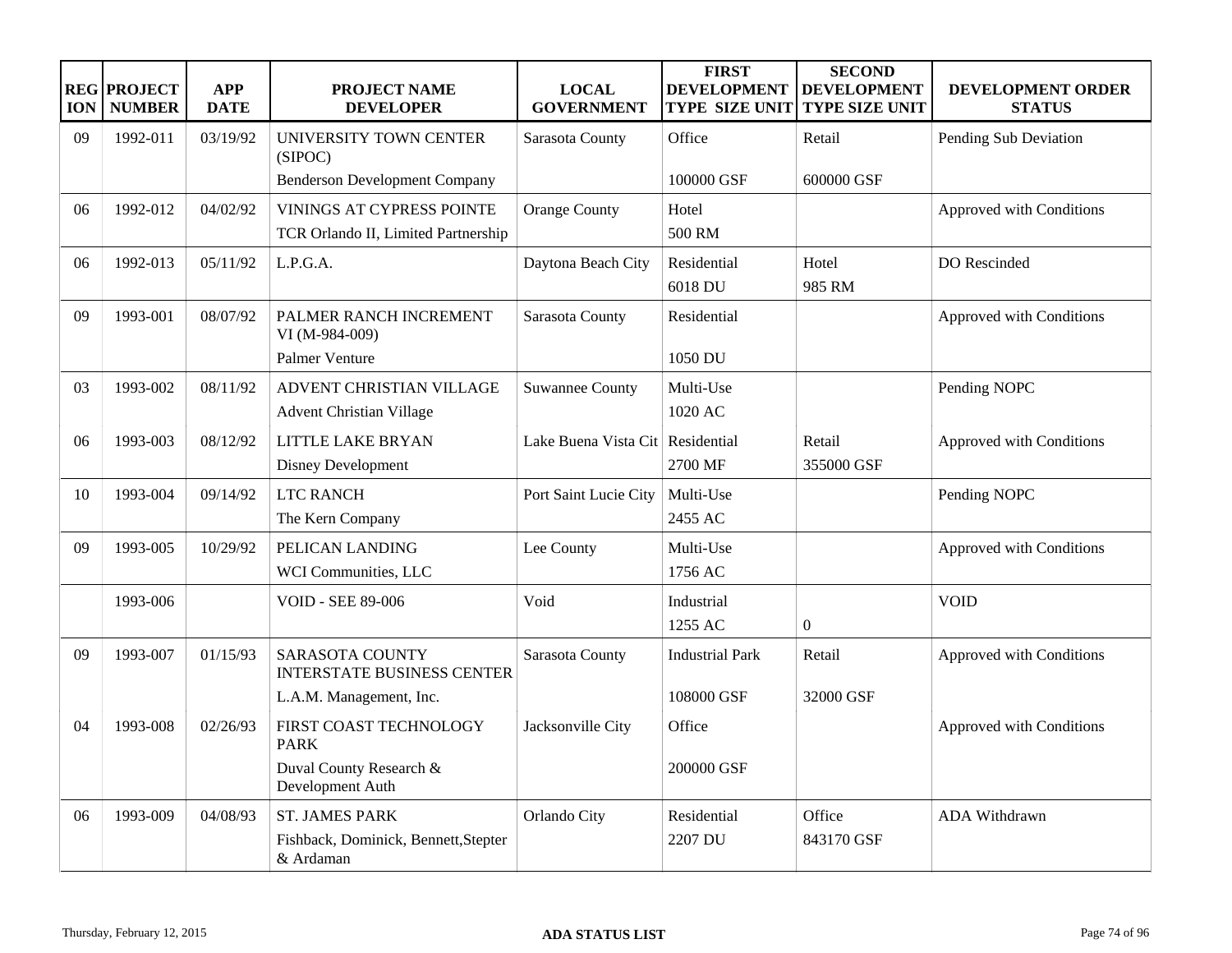| <b>ION</b> | <b>REG PROJECT</b><br><b>NUMBER</b> | <b>APP</b><br><b>DATE</b> | PROJECT NAME<br><b>DEVELOPER</b>                                                      | <b>LOCAL</b><br><b>GOVERNMENT</b> | <b>FIRST</b><br><b>DEVELOPMENT</b><br><b>TYPE SIZE UNIT</b> | <b>SECOND</b><br><b>DEVELOPMENT</b><br><b>TYPE SIZE UNIT</b> | DEVELOPMENT ORDER<br><b>STATUS</b> |
|------------|-------------------------------------|---------------------------|---------------------------------------------------------------------------------------|-----------------------------------|-------------------------------------------------------------|--------------------------------------------------------------|------------------------------------|
| 06         | 1993-010                            | 04/20/93                  | <b>LAKE BRYAN</b><br>PRN Real Estate & Investments, Ltd.                              | <b>Orange County</b>              | Retail<br>225000 GSF                                        | Hotel<br>2000 RM                                             | Approved with Conditions           |
| 11         | 1993-011                            | 05/11/93                  | WESTON INCREMENT III<br><b>Arvida/JMB</b> Partners                                    | <b>Broward County</b>             | Residential<br>3894 DU                                      | Retail<br>92000 GSF                                          | ADA Withdrawn                      |
| 06         | 1994-001                            | 07/14/93                  | <b>SUGARLOAF MOUNTAIN</b><br>Karick Price & W.T. Cox                                  | Lake County                       | Multi Use<br>1433 AC                                        | Residential<br>2434 DU                                       | Pending NOPC                       |
| 06         | 1994-002                            | 08/03/93                  | <b>SIERRA LAND</b><br>Sierra Land-Orlando, Inc.                                       | <b>Orange County</b>              | Hotel<br>1645 RM                                            |                                                              | Approved with Conditions           |
| 06         | 1994-003                            |                           | <b>VOID</b><br>Lake Vista Villa Limited Partnership                                   | <b>Orange County</b>              | Hotel<br>1488 RM                                            |                                                              | <b>VOID</b>                        |
| 06         | 1994-004                            | 08/17/93                  | <b>WEST OAKS MALL</b><br>Homart Development Co.                                       | Ocoee City                        | Retail<br>150000 GSF                                        |                                                              | Pending NOPC                       |
| 06         | 1994-005                            | 09/21/93                  | <b>LAKE LOTTA CENTER</b><br>Lake Lotta, Ltd.                                          | Ocoee City                        | Retail<br>550000 GSF                                        | Residential<br>360 DU                                        | Pending NOPC                       |
| 07         | 1994-006                            | 10/16/93                  | <b>BRIDGEWATER</b><br>View Properties, Ltd.                                           | Lakeland City                     | Office<br>1975000 GSF                                       | Residential<br>3319 DU                                       | Approved with Conditions           |
| 09         | 1994-007                            | 11/22/93                  | PELICAN MARSH<br>Westinghouse Communities of<br>Naples, Inc.,                         | <b>Collier County</b>             | Residential<br>5600 DU                                      | Retail<br>500000 GSF                                         | Approved with Conditions           |
| 06         | 1994-008                            | 12/10/93                  | MELIA ORLANDO GOLF<br><b>RESORT HOTEL &amp; VILLAS</b><br>R.J. Whidden and Associates | Orlando City                      | Hotel<br>745 RM                                             | Retail<br>8600 GSF                                           | ADA Withdrawn                      |
| 09         | 1994-009                            | 12/03/93                  | <b>BAY BEACH DOCKS</b><br>Humphrey & Knotts, P.A.                                     | Lee County                        | Port<br>530 SL                                              |                                                              | Approved with Conditions           |
| 10         | 1994-010                            | 12/16/93                  | <b>INDIAN RIVER MALL</b><br>Edward J. DeBartolo Corp.                                 | <b>Indian River County</b>        | Retail<br>1397000 GSF                                       |                                                              | Approved with Conditions           |
| 11         | 1994-011                            | 01/03/94                  | INTERNATIONAL CORPORATE<br><b>PARK</b><br><b>International Place Associates</b>       | Miami-Dade County                 | Retail<br>4950 GSF                                          |                                                              | Pending NOPC                       |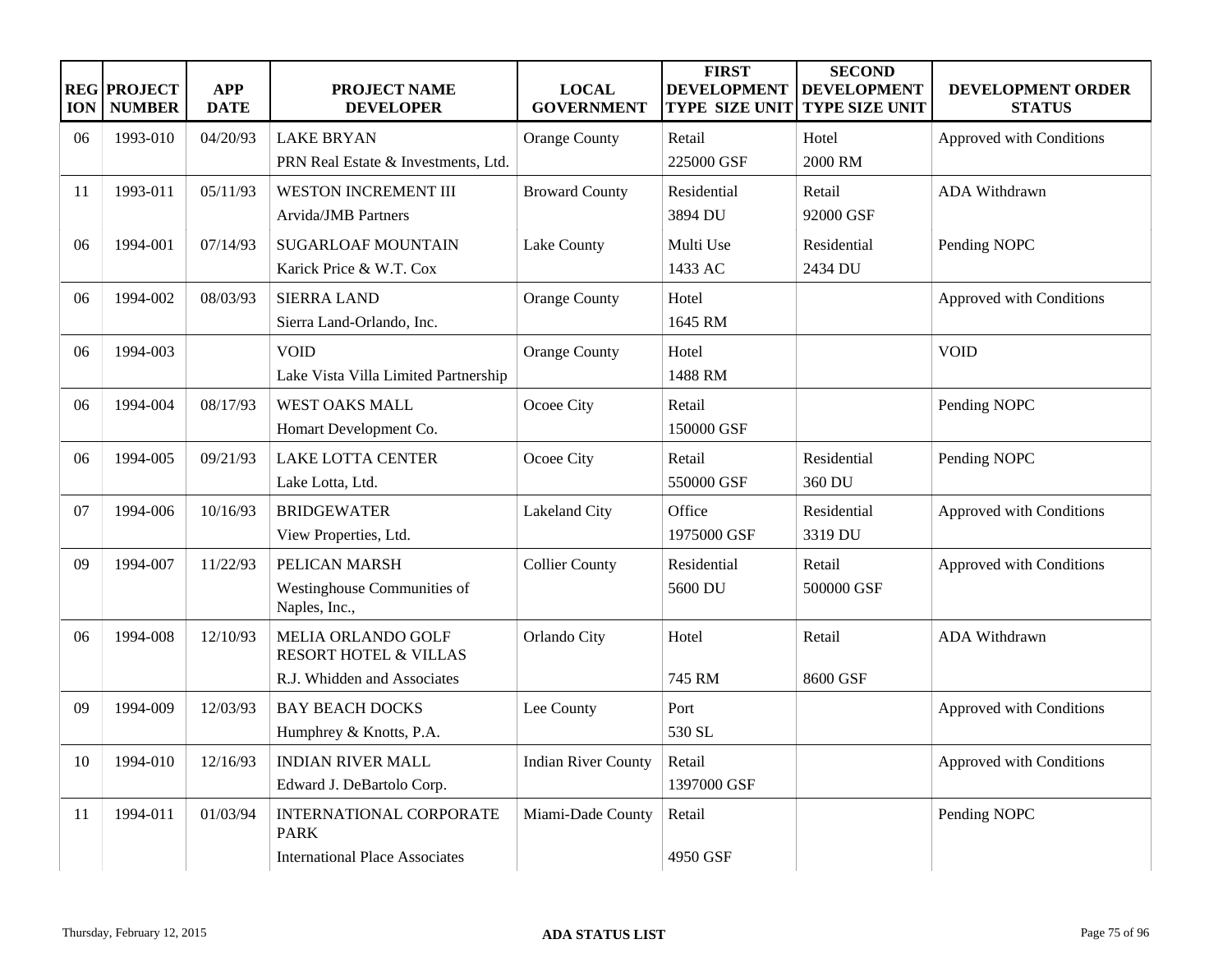| <b>ION</b>    | <b>REG PROJECT</b><br><b>NUMBER</b> | <b>APP</b><br><b>DATE</b> | <b>PROJECT NAME</b><br><b>DEVELOPER</b>         | <b>LOCAL</b><br><b>GOVERNMENT</b> | <b>FIRST</b><br><b>DEVELOPMENT</b><br><b>TYPE SIZE UNIT</b> | <b>SECOND</b><br><b>DEVELOPMENT</b><br><b>TYPE SIZE UNIT</b> | DEVELOPMENT ORDER<br><b>STATUS</b> |
|---------------|-------------------------------------|---------------------------|-------------------------------------------------|-----------------------------------|-------------------------------------------------------------|--------------------------------------------------------------|------------------------------------|
| <sup>11</sup> | 1994-012                            | 02/04/94                  | AMOCO OIL COMPANY                               | <b>Broward County</b>             | Petroleum Stora                                             |                                                              | Pending                            |
|               |                                     |                           | Amoco Oil Company                               |                                   | 270000 BL                                                   |                                                              |                                    |
| 10            | 1994-013                            | 03/28/94                  | <b>ABACOA</b>                                   | Jupiter                           | Residential                                                 | Retail                                                       | Pending NOPC                       |
|               |                                     |                           | Compass Self Storage, LLC                       |                                   | 6073 DU                                                     | 1085400 GSF                                                  |                                    |
| 02            | 1994-014                            |                           | ANDRIS MARINA - NO ADA<br><b>SUBMITTED</b>      | Franklin County                   | Port                                                        |                                                              | Approved with Conditions           |
|               |                                     |                           | <b>Steve Andris</b>                             |                                   | 20 SL                                                       |                                                              |                                    |
| 11            | 1994-015                            | 05/03/94                  | DADELAND MALL                                   | Miami-Dade County                 | Retail                                                      |                                                              | Approved with Conditions           |
|               |                                     |                           | Equitable Real Estate Investment<br>Manag. Inc. |                                   | 800000                                                      |                                                              |                                    |
| 04            | 1995-001                            | 09/08/94                  | <b>TALLEYRAND</b>                               | Jacksonville City                 | Port                                                        | Industrial                                                   | <b>ADA Withdrawn</b>               |
|               |                                     |                           | Jacksonville Port Authority                     |                                   | 414 AC                                                      | 290 AC                                                       |                                    |
| -11           | 1995-002                            | 10/04/94                  | <b>BLOCKBUSTER PARK</b><br>(WITHDRAWN)          | Miramar City                      | Attraction/Recr                                             | Retail                                                       | <b>ADA Withdrawn</b>               |
|               |                                     |                           |                                                 |                                   | 214 AC                                                      | 1330000 GSF                                                  |                                    |
| 04            | 1995-003                            | 01/23/95                  | <b>GREEN COVE SPRINGS MINE</b>                  | <b>Putnam County</b>              | Mining                                                      |                                                              | Approved with Conditions           |
|               |                                     |                           | RCG (USA) Minira Sands Inc.                     |                                   | 3328 AC                                                     |                                                              |                                    |
| 10            | 1995-004                            | 05/08/95                  | ROYAL PALM MALL                                 | Royal Palm Beach                  | Residential                                                 | Retail                                                       | Pending Abandonment                |
|               |                                     |                           | J.M. Rubin Estate                               |                                   | 7541 DU                                                     | 959714 GSF                                                   |                                    |
| 10            | 1995-005                            | 06/02/95                  | <b>SEAWIND</b>                                  | <b>Martin County</b>              | Residential                                                 | Retail                                                       | ADA Withdrawn                      |
|               |                                     |                           | Seawind Land Corporation                        |                                   | 7541 DU                                                     | 959714 GSF                                                   |                                    |
| 05            | 1996-001                            | 09/13/95                  | DEL WEBB'S SPRUCE CREEK<br><b>COUNTRY CLUB</b>  | <b>Marion County</b>              | Residential                                                 | Retail                                                       | Approved with Conditions           |
|               |                                     |                           |                                                 |                                   | 3200 DU                                                     | 300000 GSF                                                   |                                    |
| 10            | 1996-002                            | 09/15/95                  | <b>WELLINGTON GREEN</b>                         | <b>Wellington City</b>            | Residential                                                 | Retail                                                       | Pending NOPC                       |
|               |                                     |                           | Centre at Wellington Greent                     |                                   | 700 DU                                                      | 1965000 GSF                                                  |                                    |
| 09            | 1996-003                            | 11/27/95                  | <b>COLLIER GARDENS</b>                          | <b>Collier County</b>             | Retail                                                      | Office                                                       | ADA Withdrawn                      |
|               |                                     |                           | Ocean Boulevard Partnership                     |                                   | 1146000 GSF                                                 | 40000 GSF                                                    |                                    |
| 08            | 1996-004                            | 01/08/96                  | <b>C.F. INDUSTRIES</b><br>PHOSPHOGYSUM STACK    | Hillsborough County               | Mining                                                      |                                                              | Approved with Conditions           |
|               |                                     |                           | C.F. Industries, Inc.                           |                                   | 575 AC                                                      |                                                              |                                    |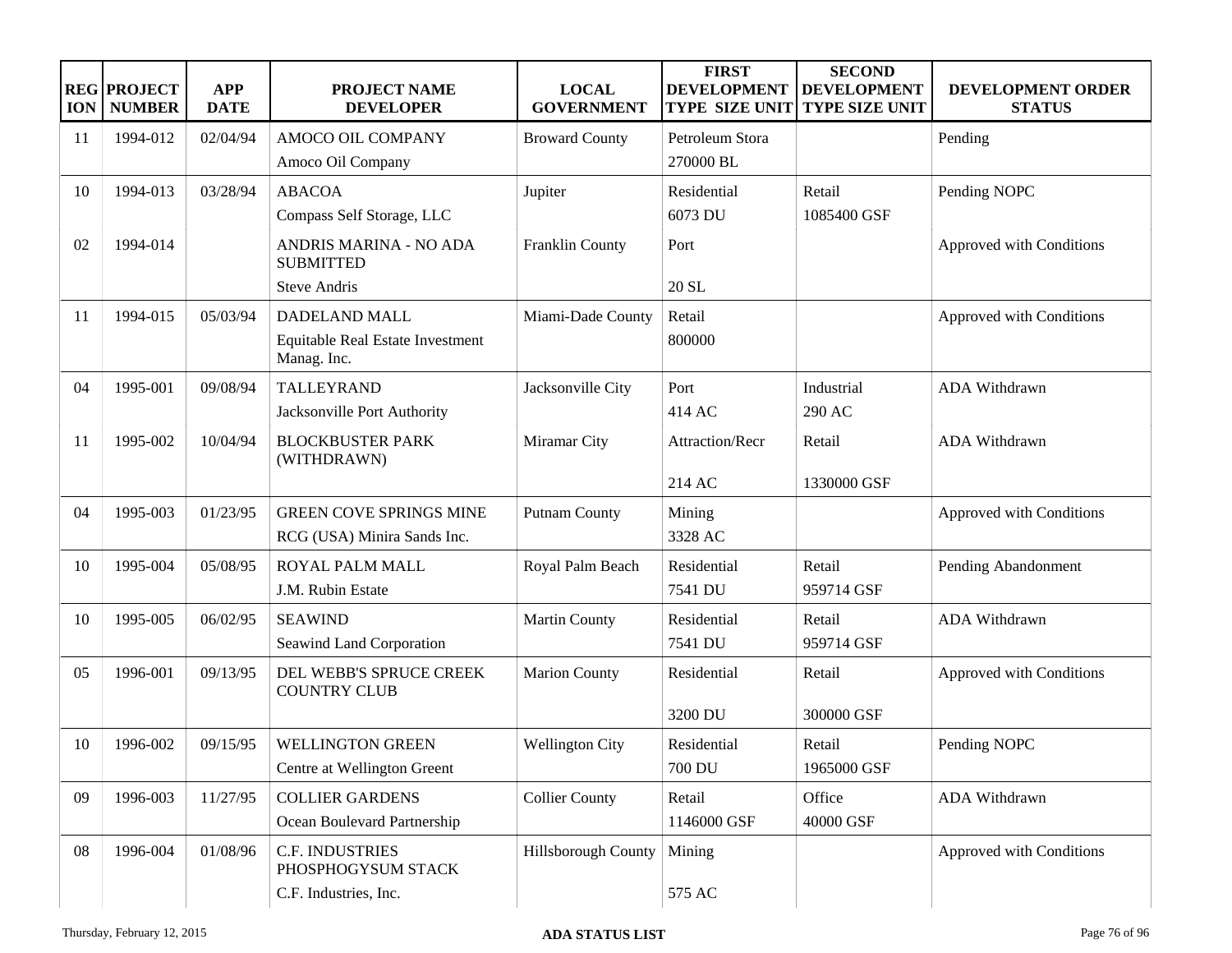| <b>ION</b> | <b>REG PROJECT</b><br><b>NUMBER</b> | <b>APP</b><br><b>DATE</b> | <b>PROJECT NAME</b><br><b>DEVELOPER</b>                   | <b>LOCAL</b><br><b>GOVERNMENT</b> | <b>FIRST</b><br><b>DEVELOPMENT</b><br><b>TYPE SIZE UNIT</b> | <b>SECOND</b><br><b>DEVELOPMENT</b><br><b>TYPE SIZE UNIT</b> | DEVELOPMENT ORDER<br><b>STATUS</b> |
|------------|-------------------------------------|---------------------------|-----------------------------------------------------------|-----------------------------------|-------------------------------------------------------------|--------------------------------------------------------------|------------------------------------|
| 08         | 1996-005                            | 03/04/96                  | HILLSBOROUGH RIVER MIXED<br><b>USE DEVELOPMENT</b>        | Hillsborough County               | Office                                                      | Retail                                                       | Approved with Conditions           |
|            |                                     |                           | Jeffries Companies/Hillsborough<br><b>River Realty</b>    |                                   | 900000 GSF                                                  | 125000 GSF                                                   |                                    |
| 11         | 1996-006                            | 05/08/96                  | <b>DOLPHIN MALL</b>                                       | Miami-Dade County                 | Industrial<br>3400000 GSF                                   | Retail<br>1275000 GSF                                        | Approved with Conditions           |
| 09         | 1996-007                            | 05/16/96                  | <b>ISLANDWALK</b><br><b>Sunco Building Corporation</b>    | <b>Collier County</b>             | Residential<br>2100 DU                                      | Retail<br>15 AC                                              | Approved with Conditions           |
| 09         | 1997-001                            | 07/08/96                  | <b>BROOKS OF BONITA SPRINGS</b><br>Long Bay Partners, LLC | Lee County                        | Residential<br>5200 DU                                      | Retail<br>250000 GSF                                         | Approved with Conditions           |
| 07         | 1997-002                            | 08/13/96                  | OLD FLORIDA PLANTATION<br>Old Florida Plantation, Ltd.    | Polk County                       | Residential<br>6748 DU                                      | Retail<br>185190 GSF                                         | Approved with Conditions           |
| 06         | 1997-003                            | 09/18/96                  | <b>BONNET CREEK RESORT</b><br>Bonnet Creek Venture, Ltd.  | <b>Orange County</b>              | Hotel<br>3000 RM                                            | Residential<br>1635 DU                                       | Approved with Conditions           |
| 10         | 1997-004                            | 09/26/96                  | <b>ST. LUCIE COUNTY</b><br><b>INTERNATIONAL AIRPORT</b>   | St. Lucie County                  | Airport                                                     |                                                              | Pending                            |
|            |                                     |                           | St. Lucie County Port & Airport<br>Authority              |                                   | 4100 AC                                                     |                                                              |                                    |
| 11         | 1997-005                            | 10/18/96                  | <b>PORTOFINO</b><br>Portofino Entities                    | Miami-Dade County                 | Residential<br>1400 DU                                      | Retail<br>250000 GSF                                         | Approved with Conditions           |
| 04         | 1997-006                            | 10/28/96                  | ST. AUGUSTINE CENTRE<br>St. Augustine Associates, Inc.    | St. Johns County                  | Retail<br>1066132 GSF                                       | Hotel<br>450 RM                                              | Approved with Conditions           |
| 09         | 1997-007                            | 11/19/96                  | <b>HERON CREEK</b><br>Heron Creek Associates, Ltd.        | North Port City                   | Residential<br>1800 DU                                      | Retail<br>1000000 GSF                                        | Pending NOPC                       |
| 06         | 1997-008                            | 11/21/96                  | ROLLING OAKS (CTS)<br>Rolling Oak Investment              | Osceola County                    | Retail<br>50000 GSF                                         | Hotel<br>1435 RM                                             | Pending NOPC                       |
| ${\bf 08}$ | 1997-009                            | 12/02/96                  | <b>ABR PLAZA</b><br>ABR Properties, Inc.                  | <b>Tarpon Springs City</b>        | Office<br>40000 GSF                                         | Retail<br>50000 GSF                                          | Project Abandoned                  |
| 06         | 1997-010                            | 12/10/96                  | KINGS RIDGE AT CLERMONT<br>Lennr Homes, Inc.              | <b>Clermont City</b>              | Residential<br>8318 DU                                      | Retail<br>340000 GSF                                         | Pending NOPC                       |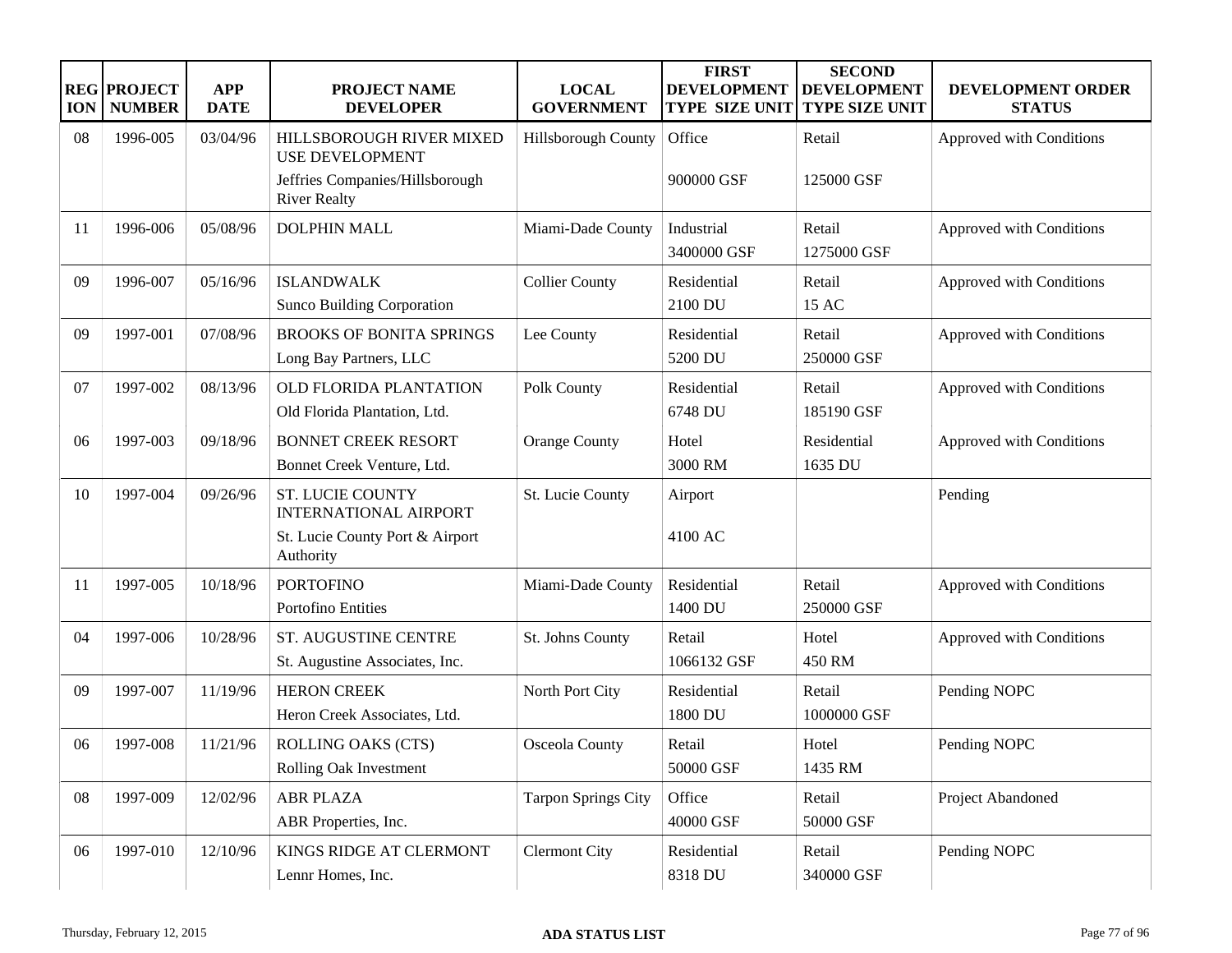| <b>ION</b> | <b>REG PROJECT</b><br><b>NUMBER</b> | <b>APP</b><br><b>DATE</b> | <b>PROJECT NAME</b><br><b>DEVELOPER</b>                                    | <b>LOCAL</b><br><b>GOVERNMENT</b> | <b>FIRST</b><br><b>DEVELOPMENT</b><br><b>TYPE SIZE UNIT</b> | <b>SECOND</b><br><b>DEVELOPMENT</b><br><b>TYPE SIZE UNIT</b> | <b>DEVELOPMENT ORDER</b><br><b>STATUS</b> |
|------------|-------------------------------------|---------------------------|----------------------------------------------------------------------------|-----------------------------------|-------------------------------------------------------------|--------------------------------------------------------------|-------------------------------------------|
| 10         | 1997-011                            | 12/23/96                  | PRIME OUTLETS AT VERO<br><b>BEACH</b>                                      | <b>Indian River County</b>        | Retail                                                      | Hotel                                                        | Pending NOPC                              |
|            |                                     |                           | Prime Retail                                                               |                                   | 320000 GSF                                                  | 280 RM                                                       |                                           |
| 06         | 1997-012                            | 01/16/97                  | <b>BOMBARDIER</b><br><b>Bombardier Motor Corporation</b>                   | <b>Brevard County</b>             | Industrial<br>71000 GSF                                     |                                                              | Approved with Conditions                  |
| 09         | 1997-013                            |                           | PUNTA GORDA HARBOR<br>City of Punta Groda                                  | Punta Gorda City                  | Residential<br>60 DU                                        | Retail<br>90000 GSF                                          | Approved with Conditions                  |
| 08         | 1997-014                            | 03/17/97                  | PRIME OUTLETS - ELLENTON<br>Prime Retail, LP                               | Manatee County                    | Retail<br>633681 GSF                                        |                                                              | Pending NOPC                              |
| 06         | 1997-015                            | 03/25/97                  | <b>WESTGATE</b><br>Westgate Vacation Villas, Ltd.                          | Osceola County                    | Residential<br>3799 DU                                      | Retail<br>65000 GSF                                          | Pending NOPC                              |
| 11         | 1997-016                            | 04/28/97                  | <b>BROWARD COUNTY CIVIC</b><br><b>ARENA</b>                                | Sunrise City                      | Attraction                                                  |                                                              | Approved with Conditions                  |
| 07         | 1997-017                            | 05/19/97                  | Arena Development Company, Ltd.<br>POLK COMMERCE CENTRE<br>Polk County BCC | Polk County                       | 21500 ST<br>Office<br>6710941 GSF                           | Residential<br>11123 DU                                      | Approved with Conditions                  |
| 06         | 1998-001                            | 10/28/97                  | RIDA/CHAMPIONSGATE<br>RIDA Associates Ltd.                                 | Osceola County                    | Retail<br>426000 GSF                                        | Hotel<br>4136 RM                                             | Pending NOPC                              |
| 03         | 1998-002                            | 12/23/97                  | <b>SPRINGHILLS</b><br>Haufler Properties, Inc.                             | Alachua County                    | Residential<br>1867 DU                                      | Office<br>774012 GSF                                         | DO Rescinded                              |
| 06         | 1998-003                            |                           | SOUTH TERMINAL COMPLEX<br>(ORLANDO AIRPORT)                                | Orlando City                      | Airport                                                     |                                                              | Approved with Conditions                  |
| 11         | 1998-004                            | 01/15/98                  | City of Orlando<br>PEMBROKE CENTER<br>R.J. Pines Corporation               | Pembroke Pines City               | 2743 AC<br>Residential<br>750 DU                            | Retail<br>500000 GSF                                         | <b>ADA Withdrawn</b>                      |
| 04         | 1998-005                            | 01/22/98                  | MARSHALL CREEK (PALENCIA)<br>Hines Interests Ltd.                          | St. Johns County                  | Residential<br>2700 DU                                      | Office<br>60000 GSF                                          | Approved with Conditions                  |
| 08         | 1998-006                            | 01/29/98                  | <b>CARROLLWOOD SPRINGS</b><br>Lowe's Companies, Inc.                       | Hillsborough County               | Retail<br>170550 GSF                                        | Office<br>43000 GSF                                          | <b>ADA Withdrawn</b>                      |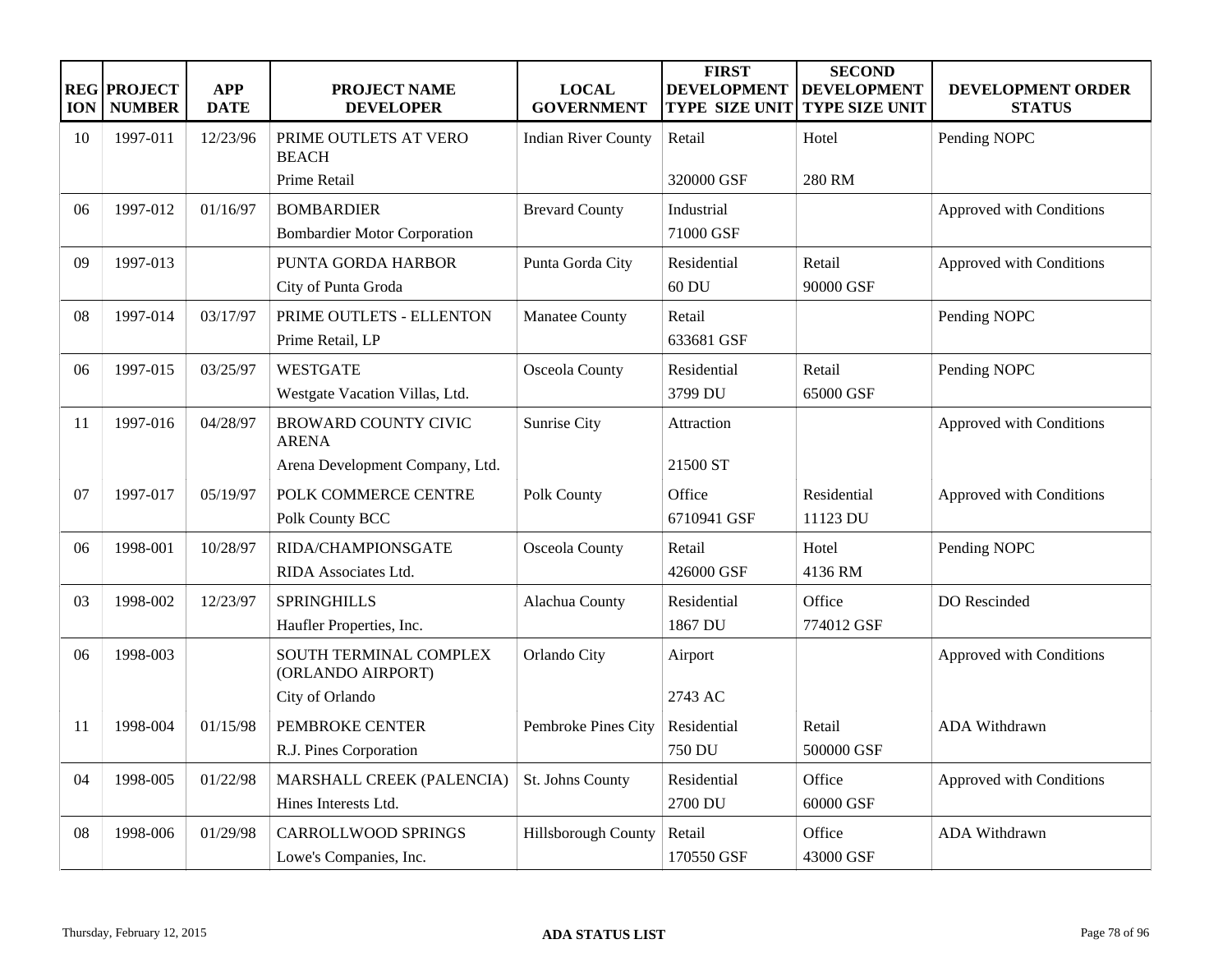| <b>ION</b> | <b>REG PROJECT</b><br><b>NUMBER</b> | <b>APP</b><br><b>DATE</b> | <b>PROJECT NAME</b><br><b>DEVELOPER</b>                             | <b>LOCAL</b><br><b>GOVERNMENT</b> | <b>FIRST</b><br><b>DEVELOPMENT</b><br><b>TYPE SIZE UNIT</b> | <b>SECOND</b><br><b>DEVELOPMENT</b><br><b>TYPE SIZE UNIT</b> | <b>DEVELOPMENT ORDER</b><br><b>STATUS</b> |
|------------|-------------------------------------|---------------------------|---------------------------------------------------------------------|-----------------------------------|-------------------------------------------------------------|--------------------------------------------------------------|-------------------------------------------|
| 04         | 1998-007                            | 02/03/98                  | C.B. UNIVERSAL DAY CRUISE<br><b>SHIP</b>                            | <b>Atlantic Beach City</b>        | Port                                                        |                                                              | Project Denied                            |
|            |                                     |                           | C.B. Universal, Inc.                                                |                                   |                                                             |                                                              |                                           |
| 01         | 1998-008                            | 12/09/98                  | <b>SILVER SANDS FACTORY</b><br><b>STORES</b>                        | <b>Walton County</b>              | Retail                                                      |                                                              | Approved with Conditions                  |
|            |                                     |                           |                                                                     |                                   | 700000 GSF                                                  |                                                              |                                           |
| 08         | 1998-009                            | 03/30/98                  | <b>CONNERTON</b><br><b>Connerton Holdings</b>                       | Pasco County                      | Residential<br>15117 DU                                     | Retail<br>2090000 GSF                                        | Approved with Conditions                  |
| 06         | 1998-010                            | 04/27/98                  | <b>VICTORIA PARK</b><br>OK Victoria Park                            | Deland City                       | Residential<br>4805 DU                                      | Retail<br>489229 GSF                                         | Approved with Conditions                  |
| 11         | 1998-011                            | 05/18/98                  | <b>VILLAGE OF MERRICK PARK</b><br>Rouse-Coral Gables, Inc.          | Coral Gables City                 | Retail<br>770000 GSF                                        | Office<br>80000 GSF                                          | Pending NOPC                              |
| 06         | 1998-012                            | 06/08/98                  | <b>CHRISTOPHER C. FORD</b><br><b>COMMERCE PARK</b>                  | Lake County                       | Industial                                                   | Attraction                                                   | Pending NOPC                              |
|            |                                     |                           | Lake County                                                         |                                   | 460 AC                                                      | 120000 GSF                                                   |                                           |
| 05         | 1998-013                            | 06/19/98                  | <b>HEATH BROOK</b>                                                  | Ocala City                        | Residential                                                 | Retail                                                       | Approved with Conditions                  |
|            |                                     |                           | Ocala Trophy, Ltd.                                                  |                                   | 2500 DU                                                     | 700000 GSF                                                   |                                           |
| 02         | 1999-001                            | 06/02/98                  | SOUTHWOOD<br>St. Joe Company                                        | Tallahassee City                  | Residential<br>2072 DU                                      | Retail<br>429000 GSF                                         | Approved with Conditions                  |
| 06         | 1999-002                            | 07/14/98                  | <b>ADAM'S MARK HOTEL</b><br>Lake Mary Associates                    | Daytona Beach City                | Hotel<br>306 RM                                             |                                                              | Approved with Conditions                  |
| 06         | 1999-003                            | 07/20/98                  | NEW CENTURY PARK<br>Lake Mary Associates                            | Lake Mary City                    | Retail<br>1902900 GSF                                       | Office<br>939375 GSF                                         | Approved with Conditions                  |
| 10         | 1999-004                            | 07/28/98                  | <b>BOCA TECHNOLOGY CENTER</b><br>Shoppes of Blue Lake I, Inc.       | <b>Boca Raton City</b>            | Industrial<br><b>70 AC</b>                                  | Office<br>3627154 GSF                                        | Pending NOPC                              |
| 05         | 1999-005                            | 08/17/98                  | CROSS FLORIDA BARGE CANAL<br><b>CRUISE SHIP DOCK</b>                | <b>Citrus County</b>              | Port                                                        |                                                              | Approved with Conditions                  |
|            |                                     |                           | Paradise of Port Richey, Inc.                                       |                                   |                                                             |                                                              |                                           |
| 09         | 1999-006                            | 08/28/98                  | <b>GULF COAST TOWN CENTER</b><br><b>Gulf Coast Town Center CMBS</b> | Lee County                        |                                                             |                                                              | Approved with Conditions                  |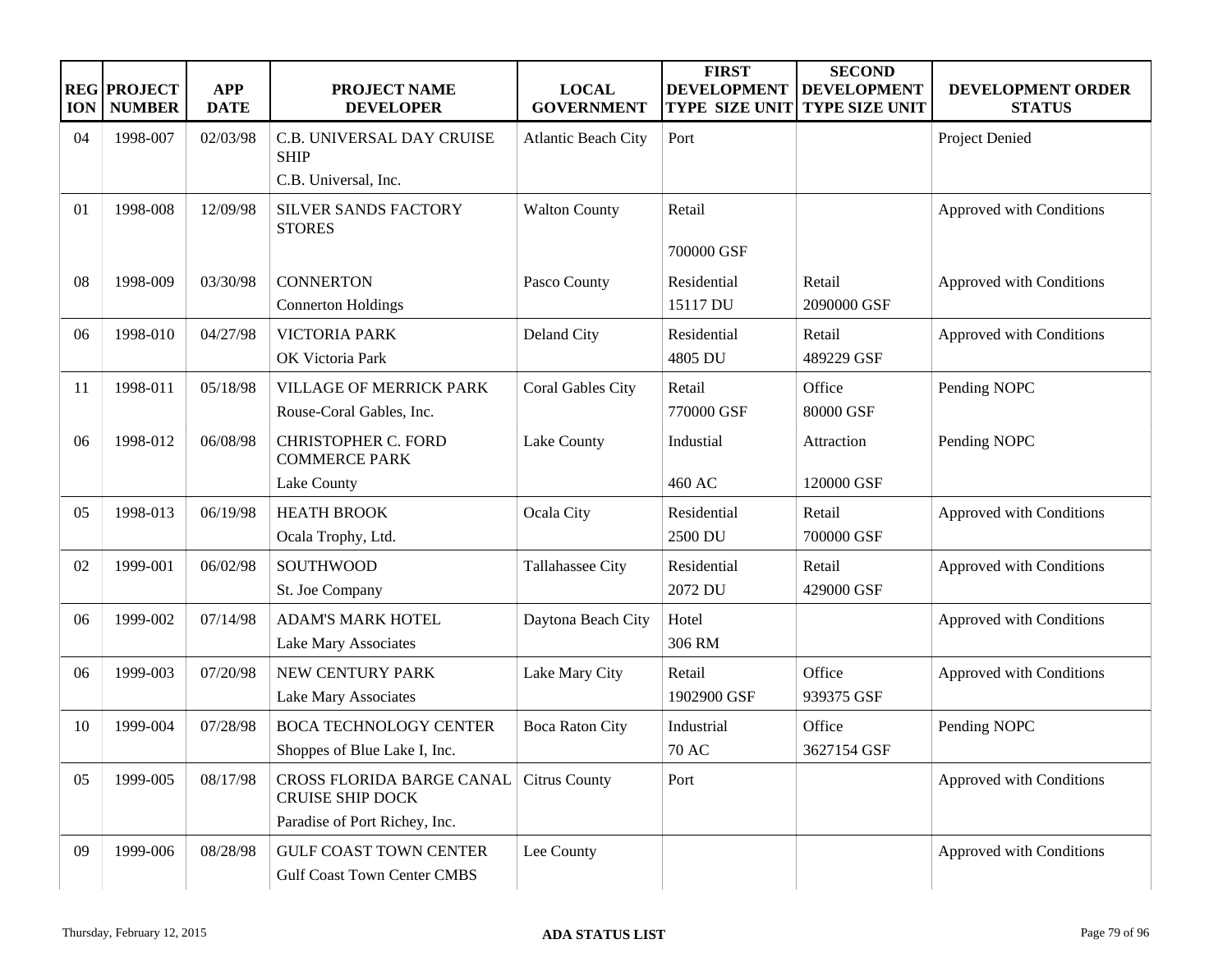| <b>ION</b> | <b>REG PROJECT</b><br><b>NUMBER</b> | <b>APP</b><br><b>DATE</b> | PROJECT NAME<br><b>DEVELOPER</b>                                          | <b>LOCAL</b><br><b>GOVERNMENT</b> | <b>FIRST</b><br><b>DEVELOPMENT</b><br><b>TYPE SIZE UNIT</b> | <b>SECOND</b><br><b>DEVELOPMENT</b><br><b>TYPE SIZE UNIT</b> | DEVELOPMENT ORDER<br><b>STATUS</b> |
|------------|-------------------------------------|---------------------------|---------------------------------------------------------------------------|-----------------------------------|-------------------------------------------------------------|--------------------------------------------------------------|------------------------------------|
| 09         | 1999-007                            | 09/04/98                  | <b>WINDING CYPRESS</b>                                                    | <b>Collier County</b>             | Residential                                                 | Office                                                       | Approved with Conditions           |
|            |                                     |                           | <b>Barron Collier Company</b>                                             |                                   | 2910 DU                                                     | 10000 GSF                                                    |                                    |
| 11         | 1999-008                            | 09/09/98                  | <b>BELLAGIO ISLES</b><br>MasCap Development                               | Miami-Dade County                 | Residential<br>3500 DU                                      | Retail<br>200000 GSF                                         | ADA Withdrawn                      |
| 08         | 1999-009                            | 11/02/98                  | <b>HERITAGE HARBOUR</b><br><b>US Home Corporation</b>                     | Manatee County                    | Retail<br>797000 GSF                                        | Office<br>170000 GSF                                         | Approved with Conditions           |
| 05         | 1999-010                            | 11/10/98                  | VILLAGES OF MARION, THE                                                   | <b>Marion County</b>              | Residential<br>5000 DU                                      | Retail<br>350000 GSF                                         | Pending NOPC                       |
| 03         | 1999-011                            | 12/09/98                  | <b>GRENWAY</b><br>ADW Investment Co., Inc.                                | Gainesville City                  | Retail<br>722000 GSF                                        | Office<br>629160 GSF                                         | ADA Withdrawn                      |
| 08         | 1999-012                            | 12/17/98                  | <b>RIVIERA DUNES RESORTS</b><br>Riviera Dunes Development Partners        | Palmetto City                     | Retail<br>40000 GSF                                         | Attraction<br>15000 GSF                                      | Approved with Conditions           |
| 06         | 1999-013                            | 01/20/99                  | <b>MAITLAND PROMENADE</b><br><b>Opus South Corporation</b>                | Maitland City                     | Office<br>739408 GSF                                        |                                                              | Approved with Conditions           |
| 04         | 1999-014                            | 02/19/99                  | <b>DURBIN CROSSING</b><br>Rayland Company, Inc.                           | St. Johns County                  | Residential<br>2500 DU                                      | Retail<br>300000 GSF                                         | Approved with Conditions           |
| 04         | 1999-015                            | 02/19/99                  | <b>ABERDEEN</b><br>Rayland Company, Inc.                                  | St. Johns County                  | Residential<br>1800 DU                                      | Retail<br>80000 GSF                                          | Approved with Conditions           |
| 01         | 1999-016                            | 03/31/99                  | VILLAGES OF SEAGROVE, THE<br>St. Joe Company                              | <b>Walton County</b>              | Residental<br>1140 DU                                       | Hotel<br>160 RM                                              | Approved with Conditions           |
| 06         | 1999-017                            | 04/08/99                  | ORLANDO REGIONAL<br><b>HEALTHCARE SYSTEMS</b>                             | Orlando City                      | Hospital                                                    |                                                              | Approved with Conditions           |
|            |                                     |                           | Orlando Regional Healthcare                                               |                                   | 50 AC                                                       |                                                              |                                    |
| 09         | 1999-018                            | 05/05/99                  | MOSS MARINE/SOUTHGATE<br><b>MOTORS</b>                                    | Fort Myers Beach Ci               | Port                                                        |                                                              | ADA Withdrawn                      |
|            |                                     |                           | Southgate Motors, Inc,                                                    |                                   | 211 SL                                                      |                                                              |                                    |
| 01         | 1999-019                            | 06/01/99                  | <b>BROOKS BRIDGE MARINA</b><br>Marina Developers of West Florida,<br>Inc. | Okaloosa County                   | Port<br>324 SL                                              |                                                              | Approved with Conditions           |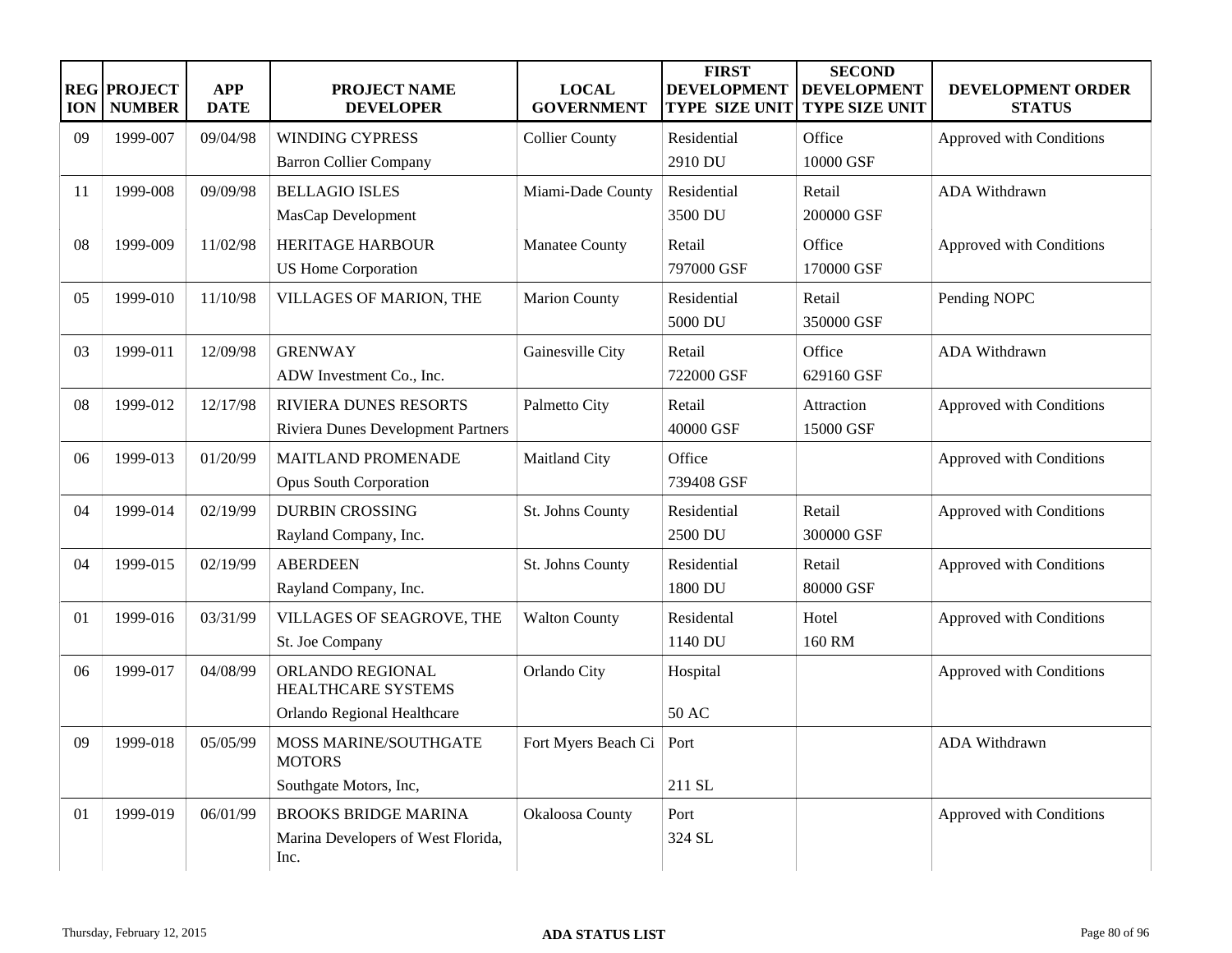| <b>ION</b>     | <b>REG PROJECT</b><br><b>NUMBER</b> | <b>APP</b><br><b>DATE</b> | <b>PROJECT NAME</b><br><b>DEVELOPER</b>                                                                      | <b>LOCAL</b><br><b>GOVERNMENT</b> | <b>FIRST</b><br><b>DEVELOPMENT</b><br><b>TYPE SIZE UNIT</b> | <b>SECOND</b><br><b>DEVELOPMENT</b><br><b>TYPE SIZE UNIT</b> | DEVELOPMENT ORDER<br><b>STATUS</b> |
|----------------|-------------------------------------|---------------------------|--------------------------------------------------------------------------------------------------------------|-----------------------------------|-------------------------------------------------------------|--------------------------------------------------------------|------------------------------------|
| 01             | 1999-020                            | 06/16/99                  | <b>MID-BAY MARINA</b><br>Marina Developers, Inc.                                                             | Okaloosa County                   | Port<br>780 SL                                              | Retail<br>62200 GSF                                          | Approved with Conditions           |
| 04             | 2000-001                            | 07/01/99                  | <b>BULOW PLANTATION</b><br>Gatorland Vistas, Inc.                                                            | <b>Flagler County</b>             | Residential<br>1000 DU                                      | Retail<br>23300 GSF                                          | On Appeal                          |
| 08             | 2000-002                            | 07/07/99                  | RIVERVIEW FACILITY (MOSIC)<br>Cargill Fertilizer, Inc.                                                       | Hillsborough County               | Mine<br>704 AC                                              |                                                              | Approved with Conditions           |
| 09             | 2000-003                            | 07/13/99                  | <b>TALIS PARK</b><br>Mark S. Taylor                                                                          | <b>Collier County</b>             | Residential<br>1380 DU                                      | Golf<br>18 HL                                                | Approved with Conditions           |
| 04             | 2000-004                            | 07/23/99                  | <b>BARTRAM PARK</b><br>Bartram Park, Ltd.                                                                    | Jacksonville City                 | Residential<br>6060 DU                                      | Retail<br>1114046 GSF                                        | Pending NOPC                       |
| 11             | 2000-005                            | 08/06/99                  | <b>LAKES OF THE NORTH</b><br>Lakes of the North, Inc.                                                        | Miami-Dade County                 | Residential<br>1847 DU                                      | Retail<br>190000 GSF                                         | Pending                            |
| 09             | 2000-006                            | 09/14/99                  | PELICAN PRESERVE<br>WCI Communities, LLC                                                                     | Fort Myers City                   | Residential<br>2500 DU                                      | Retail<br>300000 GSF                                         | Approved with Conditions           |
| 0 <sub>5</sub> | 2000-007                            | 09/28/99                  | <b>VILLAGES OF SUMTER</b>                                                                                    | <b>Sumter County</b>              | Residential<br>11097 DU                                     | Retail<br>1250000 GSF                                        | Pending NOPC                       |
| 11             | 2000-008                            | 10/13/99                  | <b>SUNRISE LAND</b><br>Sunrise Land Group, Inc.                                                              | Sunrise City                      | Residential<br>14000 DU                                     | Retail<br>1000000 GSF                                        | Pending                            |
| 08             | 2000-009                            | 11/29/99                  | <b>MITCHELL RANCH PLAZA</b><br>AIG Baker MRP, LLC                                                            | Pasco County                      | Residential<br>954 DU                                       | Hotel<br>1860 RM                                             | Pending NOPC                       |
| 09             | 2000-010                            | 12/23/99                  | <b>COLLIER COUNTY</b><br><b>GOVERNMENT CENTER</b><br><b>Collier County Board of County</b><br>Commisssioners | <b>Collier County</b>             | Office<br>969493 GSF                                        |                                                              | Approved with Conditions           |
| 07             | 2000-011                            | 01/28/00                  | <b>WILLIAMS</b><br>Williams Acquisition Holding<br>Company, Inc.                                             | Lakeland City                     | Residential<br>3560 DU                                      | Retail<br>2477848 GSF                                        | Pending NOPC                       |
| 11             | 2000-012                            | 02/07/00                  | KENDALL TOWN CENTER, THE<br>West Kendall Center                                                              | Miami-Dade County                 | Residential<br>200 DU                                       | Retail<br>1350000 GSF                                        | Approved with Conditions           |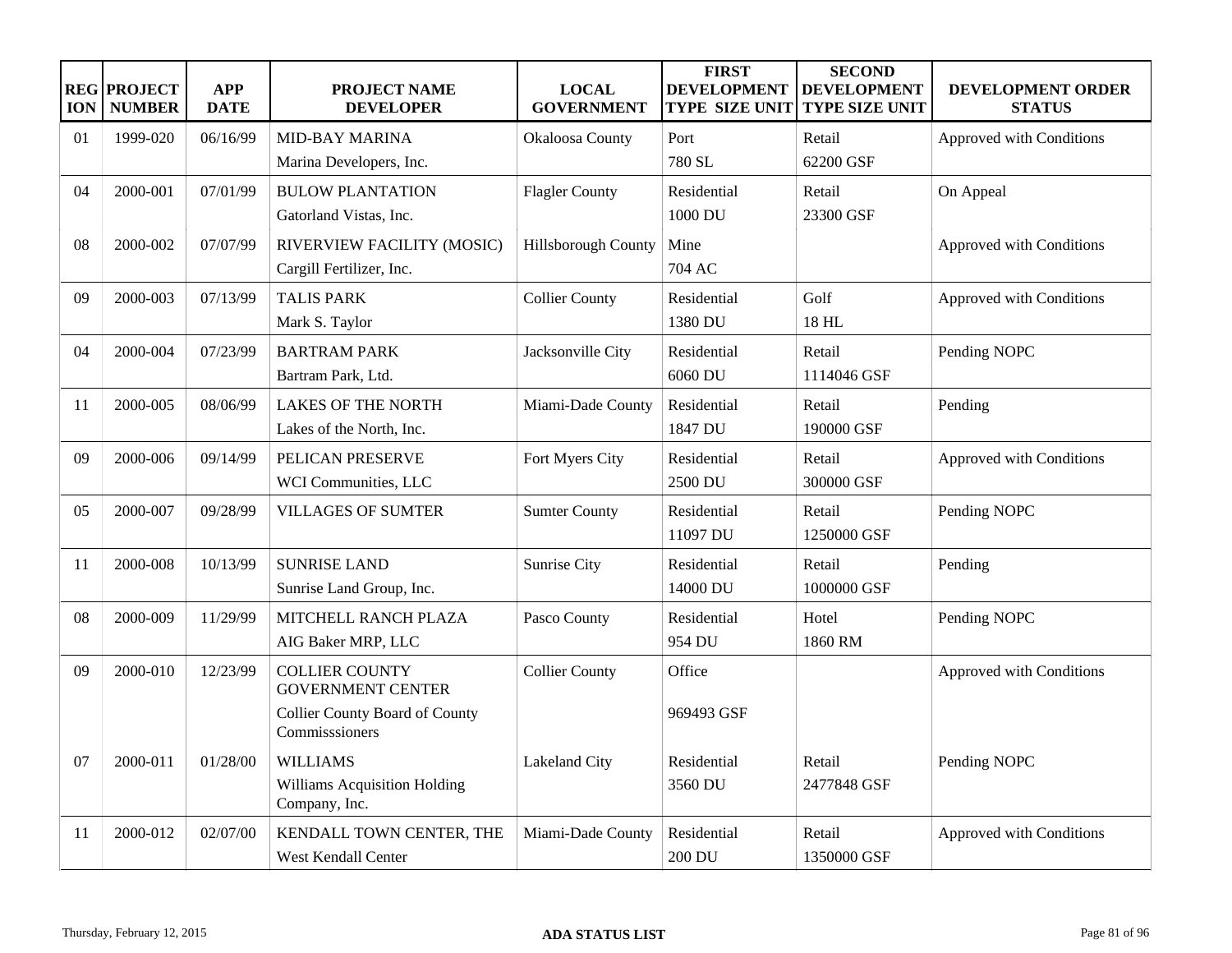| <b>ION</b> | <b>REG PROJECT</b><br><b>NUMBER</b> | <b>APP</b><br><b>DATE</b> | PROJECT NAME<br><b>DEVELOPER</b>                                                  | <b>LOCAL</b><br><b>GOVERNMENT</b> | <b>FIRST</b><br><b>DEVELOPMENT</b><br><b>TYPE SIZE UNIT</b> | <b>SECOND</b><br><b>DEVELOPMENT</b><br><b>TYPE SIZE UNIT</b> | DEVELOPMENT ORDER<br><b>STATUS</b> |
|------------|-------------------------------------|---------------------------|-----------------------------------------------------------------------------------|-----------------------------------|-------------------------------------------------------------|--------------------------------------------------------------|------------------------------------|
| 06         | 2000-013                            | 02/08/00                  | <b>FLORA RIDGE</b>                                                                | Kissimmee City                    | Residential<br>3819 DU                                      | Retail<br>1401000 GSF                                        | DO Rescinded                       |
| 04         | 2000-014                            | 02/09/00                  | <b>NOCATEE</b><br>The PARC Group, Inc.                                            | Jacksonville City                 | Residential<br>14920 DU                                     | Hotel<br>710 RM                                              | Approved with Conditions           |
| 11         | 2000-015                            | 02/23/00                  | <b>COASTAL FUELS - PORT</b><br><b>EVERGLADES</b><br>Coastal Fuels Marketing, Inc. | Fort Lauderdale City              | Petroleum Store<br>1100000 BL                               |                                                              | Approved with Conditions           |
| 06         | 2000-016                            | 02/29/00                  | ORLANDO SANFORD AIRPORT<br><b>EXPANSION</b><br>Sanford Airport Authority          | <b>Sanford City</b>               | Airport<br>173 AC                                           | Industrial<br>200000 GSF                                     | Approved with Conditions           |
| 08         | 2000-017                            | 03/30/00                  | <b>CYPRESS CREEK</b><br><b>Skinner Brothers Realty</b>                            | Pasco County                      | Airport<br>173 AC                                           | Industrial<br>200000 GSF                                     | Approved with Conditions           |
| 08         | 2000-018                            | 04/24/00                  | SUNCOAST CROSSING<br>Hogan Suncoast, LLC                                          | Pasco County                      | Residnetial<br>1319 DU                                      | Office<br>1200000 GSF                                        | Approved with Conditions           |
| 07         | 2000-019                            | 05/02/05                  | <b>ONA MINE</b><br>Mosaic Phosphate Company                                       | Hardee County                     | Mining<br>20595 AC                                          |                                                              | Pending                            |
| 06         | 2000-020                            | 05/26/00                  | <b>BREVARD CROSSING</b>                                                           | Cocoa City                        | Retail<br>1710000 GSF                                       | Hotel<br>300 RM                                              | DO Rescinded                       |
| 02         | 2000-021                            | 06/01/00                  | <b>ST. JAMES BAY</b><br>Carabelle Properties, Ltd.                                | Franklin County                   | Residential<br>575 DU                                       | Retail<br>210000 GSF                                         | Approved with Conditions           |
| 11         | 2000-022                            | 06/29/00                  | <b>SAWGRASS MILLS</b><br>Sunrise Mills, Ltd.                                      | Sunrise City                      | Port<br>143 SL                                              |                                                              | Pending NOPC                       |
| 08         | 2001-001                            | 07/18/00                  | <b>LONG LAKE RANCH</b><br>Long Lake Ranch, LLC                                    | Pasco County                      | Residential<br>1941 DU                                      | Retail<br>2046000 GSF                                        | Pending NOPC                       |
| 06         | 2001-002                            | 07/26/00                  | <b>HARBOR HILLS</b><br>Harbor Hills                                               | Lake County                       | Residential<br>773 AC                                       | Retail<br>17.5 AC                                            | Pending                            |
| 07         | 2001-003                            | 07/27/00                  | <b>GREEN BAY GYPSUM STACK</b><br><b>EXPANSION</b><br>Farmland Hydro               | Polk County                       | Mining                                                      |                                                              | Project Abandoned                  |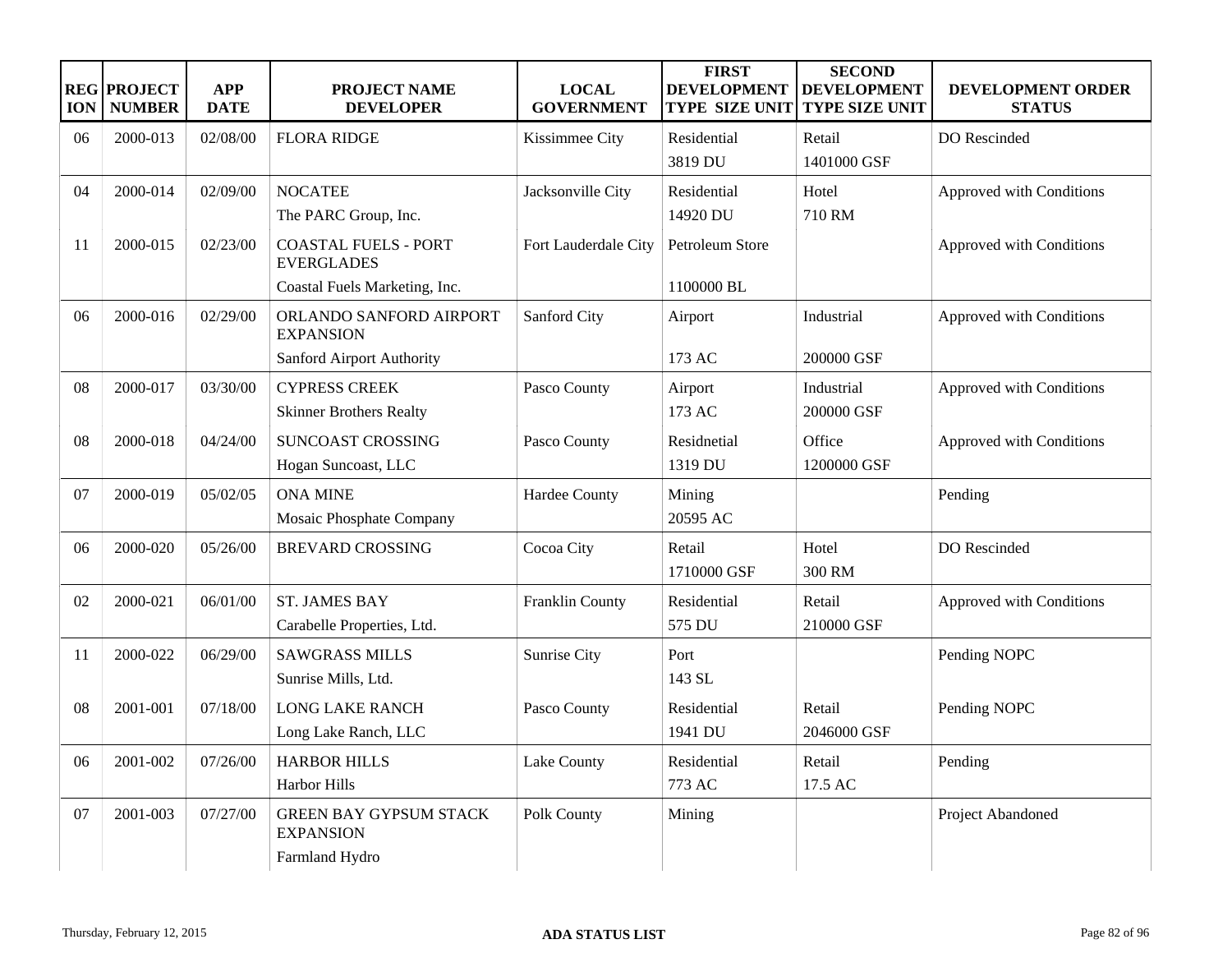| <b>ION</b> | <b>REG PROJECT</b><br><b>NUMBER</b> | <b>APP</b><br><b>DATE</b> | PROJECT NAME<br><b>DEVELOPER</b>          | <b>LOCAL</b><br><b>GOVERNMENT</b> | <b>FIRST</b><br><b>DEVELOPMENT</b><br><b>TYPE SIZE UNIT</b> | <b>SECOND</b><br><b>DEVELOPMENT</b><br><b>TYPE SIZE UNIT</b> | DEVELOPMENT ORDER<br><b>STATUS</b> |
|------------|-------------------------------------|---------------------------|-------------------------------------------|-----------------------------------|-------------------------------------------------------------|--------------------------------------------------------------|------------------------------------|
| 09         | 2001-004                            | 09/07/00                  | <b>COCONUT POINT</b>                      | Lee County                        | Retail                                                      | Office                                                       | Approved with Conditions           |
|            |                                     |                           | Hertz Corporation                         |                                   | 1800000 GSF                                                 | 300000 GSF                                                   |                                    |
| 07         | 2001-005                            | 09/14/00                  | PUBLIX SUPERMARKET<br><b>HEADQUARTERS</b> | Lakeland City                     | Office                                                      |                                                              | Approved with Conditions           |
|            |                                     |                           | Publix Supermarkets, Inc.                 |                                   | 600000 GSF                                                  |                                                              |                                    |
| 03         | 2001-006                            | 10/20/00                  | <b>ALACHUA WEST</b>                       | Alachua City                      | Industrial                                                  | Office                                                       | Project Denied                     |
|            |                                     |                           | Waco Properties, Inc.                     |                                   | 946 AC                                                      | 1417500 GSF                                                  |                                    |
| 04         | 2001-007                            | 10/20/00                  | ST. JOHNS TOWN CENTER                     | Jacksonville City                 | Retail                                                      | Office                                                       | Pending NOPC                       |
|            |                                     |                           | St. Johns Town Center                     |                                   | 1950000 GSF                                                 | 330000 GSF                                                   |                                    |
| 09         | 2001-008                            | 12/01/00                  | <b>HERITAGE BAY</b>                       | <b>Collier County</b>             | <b>RV</b> Park                                              |                                                              | Approved with Conditions           |
|            |                                     |                           | Lennar Homes, LLC                         |                                   | 200 RV                                                      |                                                              |                                    |
| 07         | 2001-009                            | 12/11/00                  | HARDEE COUNTY MINE                        | Hardee County                     | Mining                                                      |                                                              | Pending                            |
|            |                                     |                           | Farmland Hydro                            |                                   | 15108 AC                                                    |                                                              |                                    |
| 10         | 2001-010                            | 01/02/01                  | WCI - PARCEL 19                           | Palm Beach County                 | Residential                                                 | Hotel                                                        | Pending                            |
|            |                                     |                           | <b>Communities Finance Company</b>        |                                   | 1300 DU                                                     | 450 RM                                                       |                                    |
| 11         | 2001-011                            | 02/12/01                  | <b>BEACON LAKES</b>                       | Miami-Dade County                 | Industrial                                                  | Office                                                       | Pending NOPC                       |
|            |                                     |                           | <b>AMB</b> Codina Beacon Lakes            |                                   | 5500000 GSF                                                 | 150000 GSF                                                   |                                    |
| 08         | 2001-012                            | 02/22/01                  | SOUTH SHORE CORPORATE                     | Hillsborough County               | Retail                                                      | Office                                                       | Approved with Conditions           |
|            |                                     |                           | <b>PARK</b>                               |                                   |                                                             |                                                              |                                    |
|            |                                     |                           |                                           |                                   | 239600 GSF                                                  | 403000 GSF                                                   |                                    |
| 06         | 2001-013                            | 02/22/01                  | <b>EAGLE CREEK</b>                        | <b>Orange County</b>              | Residential                                                 | Office                                                       | Pending NOPC                       |
|            |                                     |                           | Eagle Creek Development Corp.             |                                   | 2850 DU                                                     | 50000 GSF                                                    |                                    |
| 09         | 2001-014                            | 02/23/01                  | <b>BONITA BEACH ROAD</b>                  | Lee County                        | Residential                                                 | Golf                                                         | Pending                            |
|            |                                     |                           | John M. Gleeson                           |                                   | 1158 DU                                                     | 18 HL                                                        |                                    |
| 08         | 2001-015                            | 03/26/01                  | <b>SUNLAKE CENTRE</b>                     | Pasco County                      | Residential                                                 | Retail                                                       | Approved with Conditions           |
|            |                                     |                           | Sunlake Equity Joint Venture              |                                   | 1340 DU                                                     | 783000 GSF                                                   |                                    |
| 11         | 2001-016                            | 04/04/01                  | THE COMMONS AT CYPRESS<br><b>CREEK</b>    | Fort Lauderdale City              | Office                                                      | Retail                                                       | Pending NOPC                       |
|            |                                     |                           | Cypress Creek Partners, LLC               |                                   | 800000 GSF                                                  | 40000 GSF                                                    |                                    |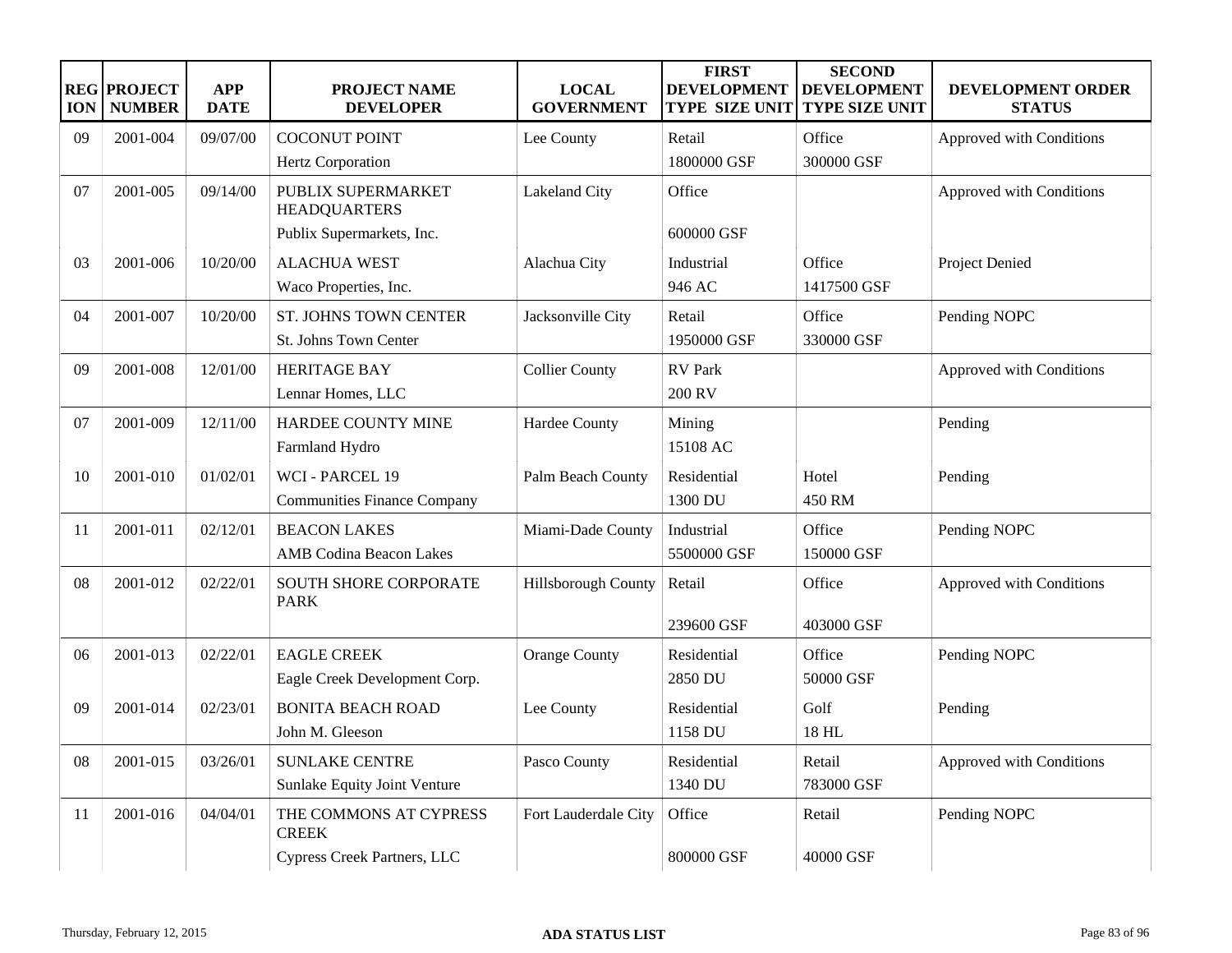| <b>ION</b> | <b>REG PROJECT</b><br><b>NUMBER</b> | <b>APP</b><br><b>DATE</b> | <b>PROJECT NAME</b><br><b>DEVELOPER</b>       | <b>LOCAL</b><br><b>GOVERNMENT</b> | <b>FIRST</b><br><b>DEVELOPMENT</b><br><b>TYPE SIZE UNIT</b> | <b>SECOND</b><br><b>DEVELOPMENT</b><br><b>TYPE SIZE UNIT</b> | DEVELOPMENT ORDER<br><b>STATUS</b> |
|------------|-------------------------------------|---------------------------|-----------------------------------------------|-----------------------------------|-------------------------------------------------------------|--------------------------------------------------------------|------------------------------------|
| 01         | 2001-017                            | 04/16/01                  | <b>PIER PARK</b>                              | Panama City Beach                 | Retail                                                      | Attraction                                                   | Approved with Conditions           |
|            |                                     |                           | The St. Joe Company                           |                                   | 1073000 GSF                                                 | 2750 ST                                                      |                                    |
| 08         | 2001-018                            | 06/01/01                  | <b>INDEPENDENCE PARK</b>                      | Tampa City                        | Office                                                      |                                                              | Approved with Conditions           |
|            |                                     |                           | George Road Land, Inc.                        |                                   | 1000000 GSF                                                 |                                                              |                                    |
| 06         | 2002-001                            | 07/09/01                  | <b>GREENEWAY PARK</b>                         | <b>Orange County</b>              | Office                                                      | Retail                                                       | Approved with Conditions           |
|            |                                     |                           | Greeneway Park                                |                                   | 1300000 GSF                                                 | 750000 GSF                                                   |                                    |
| 06         | 2002-002                            | 07/25/01                  | <b>LOST LAKE RESERVE</b>                      | <b>Clermont City</b>              | Residential                                                 | Retail                                                       | Approved with Conditions           |
|            |                                     |                           | Lost Lake Reserve LC-Harry Lerner             |                                   | 1108 DU                                                     | 538000 GSF                                                   |                                    |
| 06         | 2002-003                            | 08/03/01                  | <b>WESTSIDE</b>                               | Osceola County                    | Retail                                                      | Residential                                                  | Pending NOPC                       |
|            |                                     |                           | K&B Westside Investors, Inc.                  |                                   | 642000 GSF                                                  | 3627 DU                                                      |                                    |
| 06         | 2002-004                            | 01/16/02                  | WYNDHAM LAKES ESTATES                         | <b>Orange County</b>              | Residential                                                 | Retail                                                       | Approved with Conditions           |
|            |                                     |                           | Landstar Development Corp.                    |                                   | 1800 DU                                                     | 15000 GSF                                                    |                                    |
| 06         | 2002-005                            | 02/15/02                  | <b>BELLALAGO</b>                              | Osceola County                    | Residential                                                 | Retail                                                       | DO Rescinded                       |
|            |                                     |                           |                                               |                                   | 2300 DU                                                     | 24.2 AC                                                      |                                    |
| 04         | 2002-006                            | 03/28/02                  | TOWN CENTER AT PALM COAST Palm Coast City     |                                   | Residential                                                 | Office                                                       | Approved with Conditions           |
|            |                                     |                           | Florida Landmark Communities, Inc.            |                                   | 2500 DU                                                     | 1400000 GSF                                                  |                                    |
| 04         | 2002-007                            | 05/15/02                  | WORLD COMMERCE CENTER                         | St. Johns County                  | Residential                                                 | Office                                                       | Approved with Conditions           |
|            |                                     |                           | World Commerce Center, LLP                    |                                   | 2456 DU                                                     | 4385700 GSF                                                  |                                    |
| 10         | 2002-008                            | 05/16/02                  | <b>WESTCHESTER (TRADITION)</b>                | St. Lucie County                  | Residential                                                 | Office                                                       | Approved with Conditions           |
|            |                                     |                           | Westchester Development Co.                   |                                   | 6245 DU                                                     | 1295567 GSF                                                  |                                    |
| 08         | 2002-009                            | 06/07/02                  | <b>CYPRESS CREEK TOWN CENTER Pasco County</b> |                                   | Retail                                                      | Office                                                       | Approved with Conditions           |
|            |                                     |                           | Pasco 54, Ltd                                 |                                   | 2211000 GSF                                                 | 420000 GSF                                                   |                                    |
| 06         | 2003-001                            | 07/18/02                  | I-4/STATE ROAD 472 ACTIVITY                   | Volusia County                    | Industrial                                                  | Office                                                       | Approved with Conditions           |
|            |                                     |                           | <b>CENTER</b>                                 |                                   |                                                             |                                                              |                                    |
|            |                                     |                           | Volusia County                                |                                   | 6178674 GSF                                                 | 5545391 GSF                                                  |                                    |
| 06         | 2003-002                            | 08/12/02                  | CRESCENT/GATEWAY                              | Altamonte Springs C               | Office                                                      | Retail                                                       | Approved with Conditions           |
|            |                                     |                           | Crescent Resources, LLC                       |                                   | 1500000 GSF                                                 | 446428 GSF                                                   |                                    |
| 06         | 2003-003                            | 08/21/02                  | RESORT WORLD/STAR ISLAND                      | Osceola County                    | Residential                                                 | Retail                                                       | Approved with Conditions           |
|            |                                     |                           | Star Development Corp.                        |                                   | 1176 DU                                                     | 27200 GSF                                                    |                                    |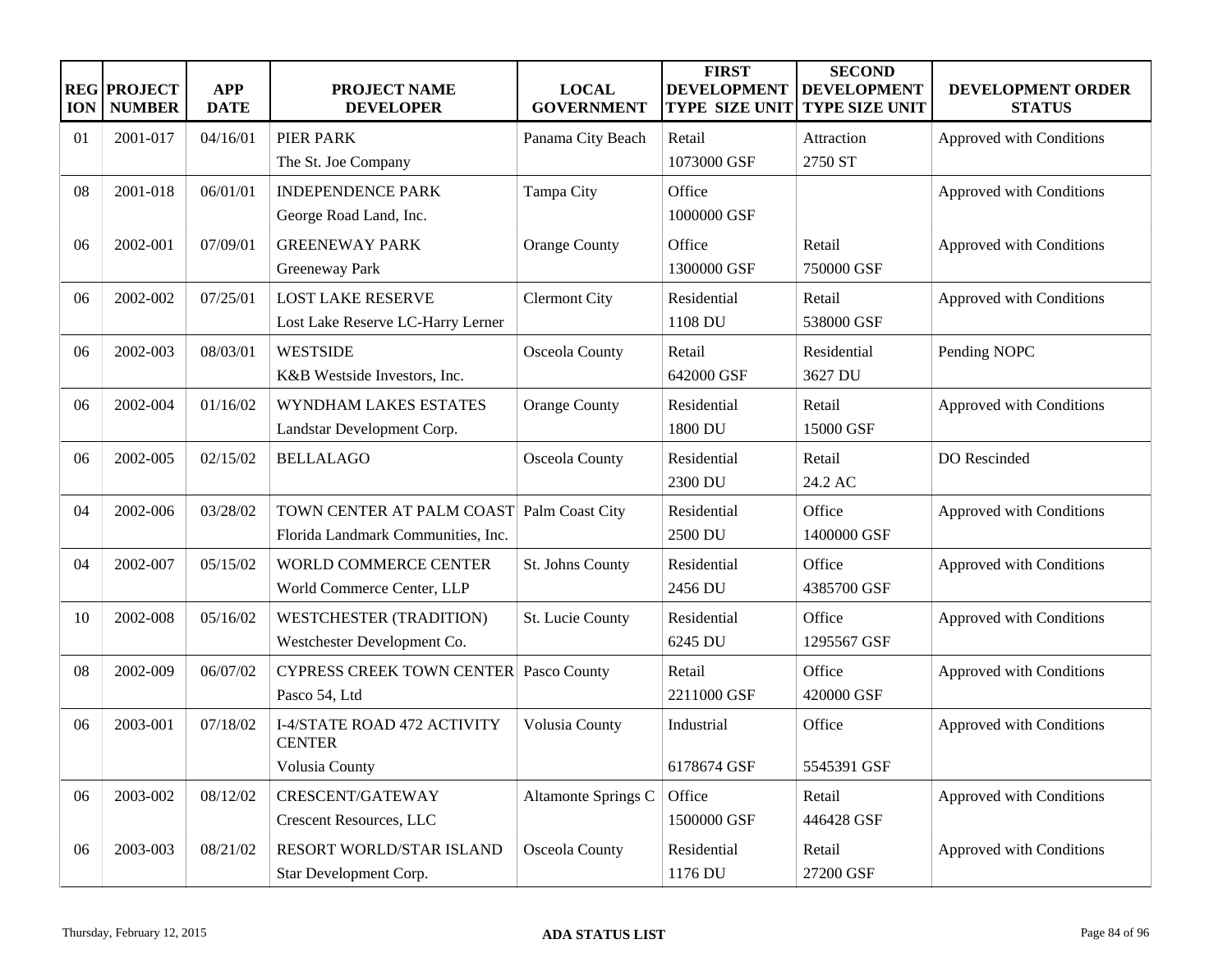| <b>ION</b>     | <b>REG PROJECT</b><br><b>NUMBER</b> | <b>APP</b><br><b>DATE</b> | <b>PROJECT NAME</b><br><b>DEVELOPER</b>                    | <b>LOCAL</b><br><b>GOVERNMENT</b> | <b>FIRST</b><br><b>DEVELOPMENT</b><br><b>TYPE SIZE UNIT</b> | <b>SECOND</b><br><b>DEVELOPMENT</b><br><b>TYPE SIZE UNIT</b> | DEVELOPMENT ORDER<br><b>STATUS</b> |
|----------------|-------------------------------------|---------------------------|------------------------------------------------------------|-----------------------------------|-------------------------------------------------------------|--------------------------------------------------------------|------------------------------------|
| 10             | 2003-004                            | 09/19/02                  | <b>JUPITER FALLS</b><br>Jupiter 95 North Land Trust        | Jupiter Town                      | Retail<br>813000 GSF                                        |                                                              | <b>ADA Withdrawn</b>               |
| 08             | 2003-005                            | 10/14/02                  | <b>GROVE AT WESLEY CHAPEL</b><br>Oakley Groves, Inc.       | Pasco County                      | Retail<br>900000 GSF                                        | Residential<br>300 DU                                        | Approved with Conditions           |
| 10             | 2003-006                            | 10/18/02                  | <b>VERANO</b>                                              | Port Saint Lucie City             | Residential<br>38000 DU                                     | Retail<br>250000 GSF                                         | Pending NOPC                       |
| 02             | 2003-007                            | 02/27/03                  | <b>WINDMARK BEACH</b><br>St. Joe Company                   | Port St. Joe City                 | Residential<br>1662 DU                                      | Hotel<br>28 RM                                               | Approved with Conditions           |
| 04             | 2003-008                            | 04/07/03                  | <b>RIVERTOWN</b><br>Mattamy Rivertown, LLC                 | St. Johns County                  | Residential<br>4500 DU                                      | Retail<br>300000 GSF                                         | Approved with Conditions           |
| 09             | 2003-009                            | 05/14/03                  | <b>NORTH POINT</b><br>North Point Lake, LLC                | Lee County                        | Residential<br>150 DU                                       | Retail<br>550000 GSF                                         | Approved with Conditions           |
| 09             | 2003-010                            | 05/30/03                  | <b>ARBORWOOD</b><br><b>Worthington Holdings</b>            | Lee County                        | Residential<br>6400 DU                                      | Office<br>10000 GSF                                          | Approved with Conditions           |
| 11             | 2003-011                            | 06/04/03                  | <b>CORAL SPRINGS DOWNTOWN</b><br>City of Coral Springs CRA | Coral Springs City                | Office<br>1379000 GSF                                       | Retail<br>726500 GSF                                         | Approved with Conditions           |
| 04             | 2003-012                            | 06/19/03                  | PALM COAST PARK<br>Florida Landmark Communities, LLC       | Palm Coast City                   | Residential<br>3600 DU                                      | Retail<br>1600000 GSF                                        | Pending NOPC                       |
| 08             | 2004-001                            | 08/18/03                  | <b>BEXLEY RANCH</b><br>NNP-Bexley, Ltd.                    | Pasco County                      | Residential<br>7000 DU                                      | Retail<br>400000 GSF                                         | Pending NOPC                       |
| 04             | 2004-002                            | 09/22/03                  | <b>YULEE AREA</b><br>Nassau County BCC                     | Nassau County                     | Multi-use<br>35326 AC                                       |                                                              | Pending                            |
| 10             | 2004-003                            | 10/30/03                  | <b>WATERWAY VILLAGE</b><br>DiVosta Homes, LP               | <b>Indian River County</b>        | Residential<br>1740 DU                                      | Retail<br>5000 GSF                                           | Approved with Conditions           |
| 06             | 2004-004                            | 12/23/03                  | STONEYBROOK SOUTH<br>US Home/Lennar Corp.                  | Osceola County                    | Residential<br>3654 DU                                      |                                                              | Approved with Conditions           |
| 0 <sub>1</sub> | 2004-005                            | 04/29/04                  | <b>WATERSOUND NORTH</b><br>St. Joe Company                 | <b>Walton County</b>              | Residential<br>1380 DU                                      | Retail<br>457380 GSF                                         | Approved with Conditions           |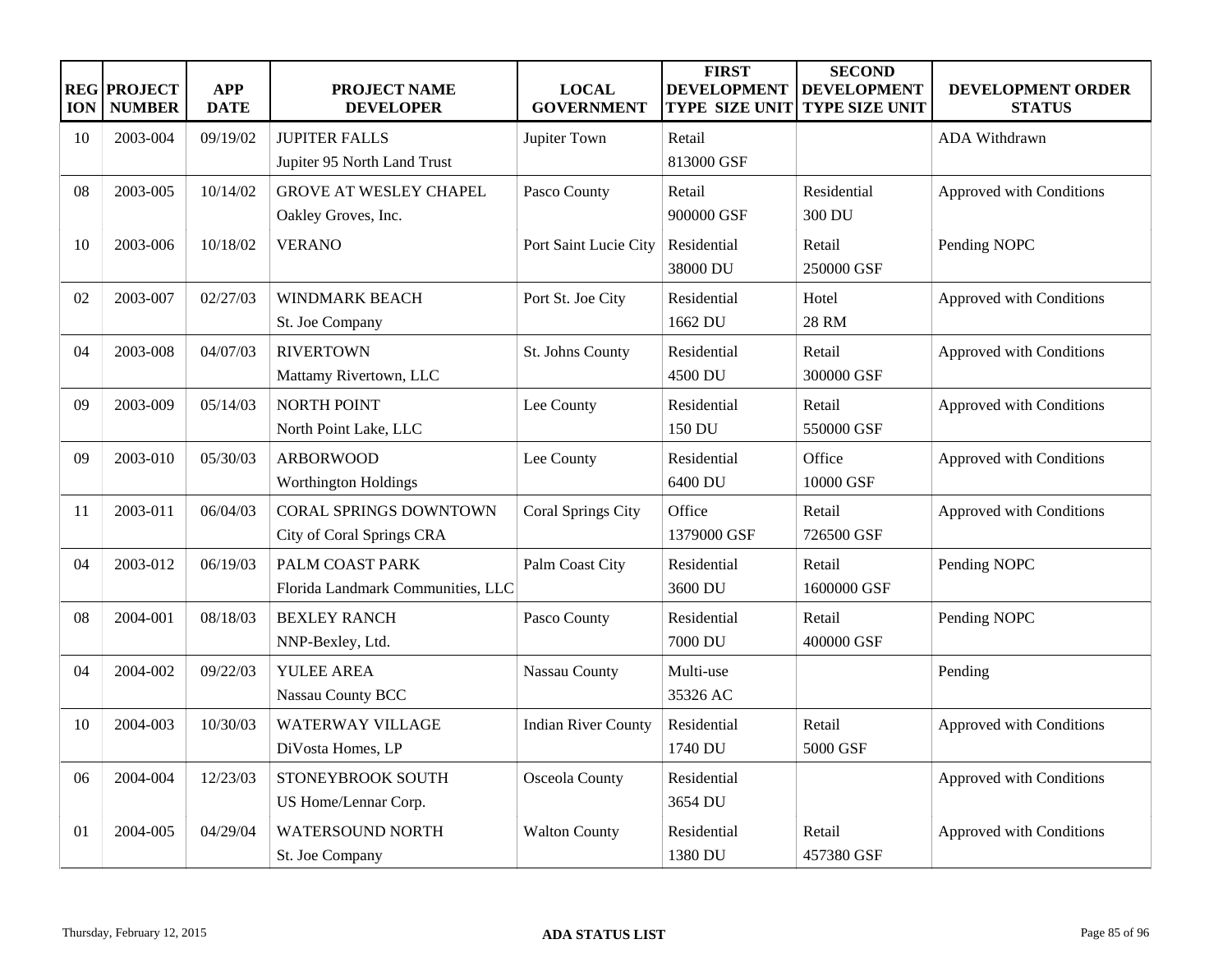| <b>ION</b> | <b>REG PROJECT</b><br><b>NUMBER</b> | <b>APP</b><br><b>DATE</b> | PROJECT NAME<br><b>DEVELOPER</b>                          | <b>LOCAL</b><br><b>GOVERNMENT</b> | <b>FIRST</b><br><b>DEVELOPMENT</b><br><b>TYPE SIZE UNIT</b> | <b>SECOND</b><br><b>DEVELOPMENT</b><br>TYPE SIZE UNIT | DEVELOPMENT ORDER<br><b>STATUS</b> |
|------------|-------------------------------------|---------------------------|-----------------------------------------------------------|-----------------------------------|-------------------------------------------------------------|-------------------------------------------------------|------------------------------------|
| 10         | 2004-006                            | 05/11/04                  | <b>SCRIPPS FLORIDA</b>                                    | Palm Beach County                 | Industrial                                                  | Office                                                | ADA Withdrawn                      |
|            |                                     |                           | Lantana Farms Associates, Inc/Palm<br>Beach Co.           |                                   | 320 AC                                                      | 300000 GSF                                            |                                    |
| 11         | 2004-007                            | 05/18/04                  | <b>GULFSTREAM PARK</b>                                    | Hallandale City                   | Residential                                                 | Retail                                                | Approved with Conditions           |
|            |                                     |                           | Gulfstream Park Racing Association,<br>Inc.               |                                   | 1500 DU                                                     | 1350000 GSF                                           |                                    |
| 10         | 2004-008                            | 02/28/06                  | PBG SCIENCE AND<br>TECHNOLOGY COMMUNITY<br><b>PROJECT</b> | Palm Beach Gardens                | Industrial                                                  | Retail                                                | Approved with Conditions           |
|            |                                     |                           | Centex Homes/Tech Village Partners                        |                                   | 2770000 GSF                                                 | 644000 GSF                                            |                                    |
| 10         | 2005-001                            | 07/12/04                  | <b>CALLERY-JUDGE GROVES</b>                               | Palm Beach County                 | Residential                                                 | Industrial                                            | Project Denied                     |
|            |                                     |                           | Callery-Judge Grove, LP                                   |                                   | 19313 DU                                                    | 4900000 GSF                                           |                                    |
| 04         | 2005-002                            | 07/20/04                  | <b>TWIN CREEKS</b>                                        | St. Johns County                  | Retail                                                      | Office                                                | Approved with Conditions           |
|            |                                     |                           | South Jacksonville Properties, LLC                        |                                   | 988750 GSF                                                  | 700000 GSF                                            |                                    |
| 09         | 2005-003                            | 07/27/04                  | TOWN OF AVE MARIA                                         | <b>Collier County</b>             | Retail                                                      | Office                                                | DO Rescinded                       |
|            |                                     |                           |                                                           |                                   | 988750 GSF                                                  | 700000 GSF                                            |                                    |
| 10         | 2005-004                            | 08/23/04                  | <b>VISIONS AT INDRIO</b>                                  | St. Lucie County                  | Residential                                                 | Retail                                                | Pending                            |
|            |                                     |                           | Olson & Associates                                        |                                   | 2633 DU                                                     | 250000 GSF                                            |                                    |
| 08         | 2005-005                            | 09/13/04                  | <b>EPPERSON RANCH</b>                                     | Pasco County                      | Residential                                                 | Retail                                                | Approved with Conditions           |
|            |                                     |                           | Lennar Homes, Inc.                                        |                                   | 3500 DU                                                     | 209000 GSF                                            |                                    |
| 06         | 2005-006                            | 09/17/04                  | WINTER GARDEN VILLAGE AT<br><b>FOWLER GROVES</b>          | Winter Garden City                | Retail                                                      | Office                                                | Approved with Conditions           |
|            |                                     |                           | Sembler Florida, Inc.                                     |                                   | 1580000 GSF                                                 | 60000 GSF                                             |                                    |
| 08         | 2005-007                            | 09/22/04                  | <b>LAKE HUTTO</b>                                         | Hillsborough County               | Residential                                                 | Retail                                                | Approved with Conditions           |
|            |                                     |                           | NNP-IV-Lake Hutto, LLC                                    |                                   | 3580 DU                                                     | 200000 GSF                                            |                                    |
| 10         | 2005-008                            | 09/30/04                  | <b>WESTERN GROVE</b>                                      | Port Saint Lucie City             | Retail                                                      | Office                                                | Pending NOPC                       |
|            |                                     |                           | PSL Acquisition I, LLC                                    |                                   | 213444 GSF                                                  | 164657 GSF                                            |                                    |
| 11         | 2005-009                            | 11/04/04                  | <b>PROVIDENCE</b>                                         | Miami-Dade County                 | Residential                                                 | Retail                                                | ADA Withdrawn                      |
|            |                                     |                           | D.R. Horton, Inc.                                         |                                   | 11440 DU                                                    | 650000 GSF                                            |                                    |
| 08         | 2005-010                            | 12/27/12                  | <b>WIREGRASS RANCH</b>                                    | Pasco County                      | Residential                                                 | Retail                                                | Approved with Conditions           |
|            |                                     |                           | Locust Branch, LLC                                        |                                   | 16000 DU                                                    | 4400000 GSF                                           |                                    |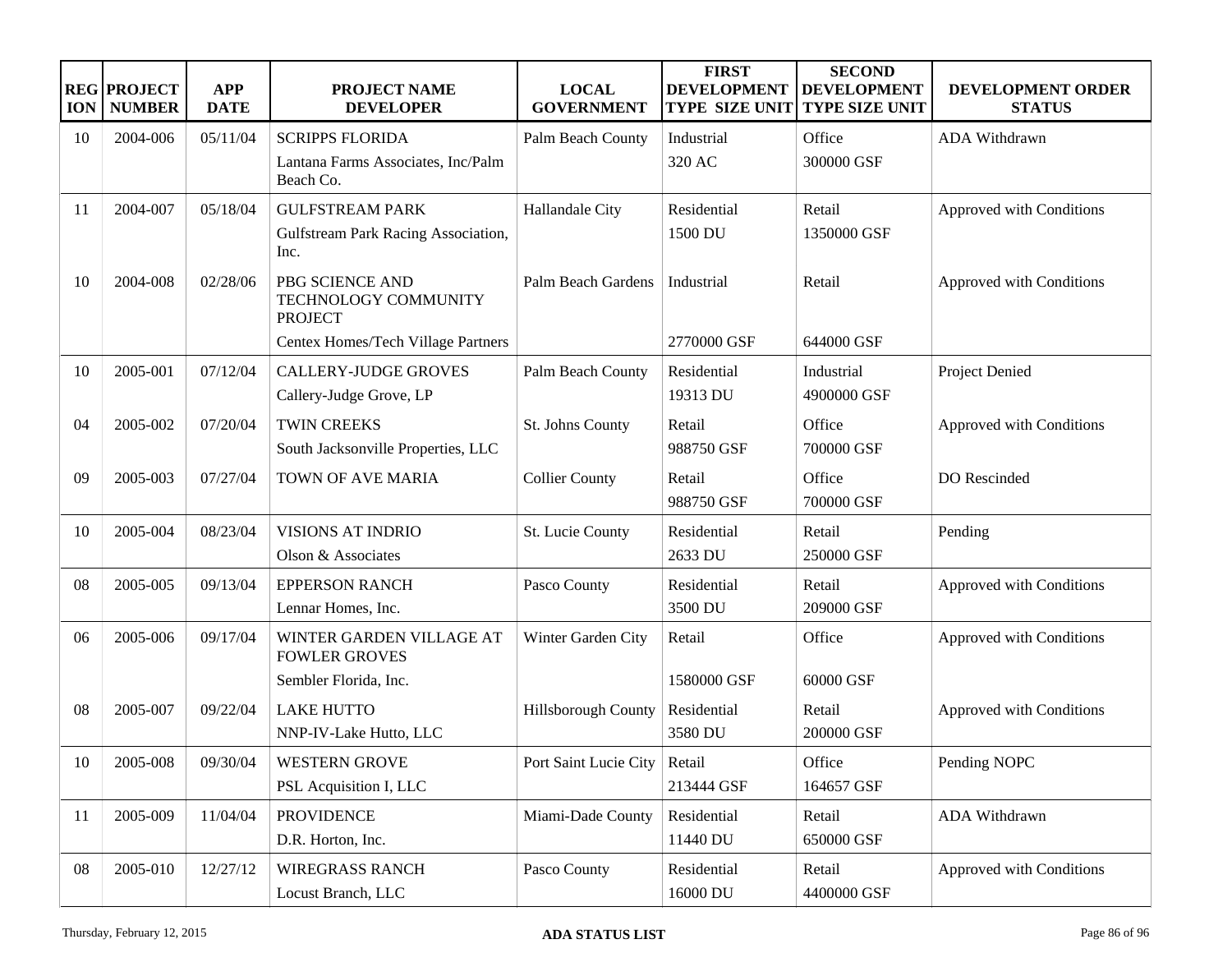| <b>ION</b> | <b>REG PROJECT</b><br><b>NUMBER</b> | <b>APP</b><br><b>DATE</b> | <b>PROJECT NAME</b><br><b>DEVELOPER</b>        | <b>LOCAL</b><br><b>GOVERNMENT</b> | <b>FIRST</b><br><b>DEVELOPMENT</b><br><b>TYPE SIZE UNIT</b> | <b>SECOND</b><br><b>DEVELOPMENT</b><br><b>TYPE SIZE UNIT</b> | <b>DEVELOPMENT ORDER</b><br><b>STATUS</b> |
|------------|-------------------------------------|---------------------------|------------------------------------------------|-----------------------------------|-------------------------------------------------------------|--------------------------------------------------------------|-------------------------------------------|
| 06         | 2005-011                            | 12/28/04                  | PLAZA COLLINA                                  | Lake County                       | Retail                                                      | Residential                                                  | Pending NOPC                              |
|            |                                     |                           | Plaza Collina                                  |                                   | 1200000 GSF                                                 | 200 DU                                                       |                                           |
| 04         | 2005-012                            | 01/18/05                  | <b>ASHFORD MILLS</b>                           | St. Johns County                  | Residential                                                 | Retail                                                       | Approved with Conditions                  |
|            |                                     |                           | WFC Ashford Mills Owner                        |                                   | 2633 DU                                                     | 250000 GSF                                                   |                                           |
| 08         | 2005-013                            | 01/27/05                  | PASCO TOWN CENTRE - TAMPA<br><b>BAY</b>        | Pasco County                      | Retail                                                      | Residential                                                  | Pending                                   |
|            |                                     |                           | The Shailendra Group, LLC                      |                                   | 2400000 GSF                                                 | 1400 DU                                                      |                                           |
| 06         | 2005-014                            | 03/01/05                  | <b>TAPESTRY</b>                                | Kissimmee City                    | Residential                                                 | Retail                                                       | Approved with Conditions                  |
|            |                                     |                           | Regional Development Group/Falcon<br>Land Dev. |                                   | 3020 DU                                                     | 90000 GSF                                                    |                                           |
| 08         | 2005-015                            | 03/03/05                  | NORTHWEST SECTOR                               | Manatee County                    | Hospital<br>877 BD                                          |                                                              | Approved with Conditions                  |
| 04         | 2005-016                            | 03/09/05                  | SILVERLEAF PLANTATION                          | St. Johns County                  | Residential                                                 | Retail                                                       | Pending NOPC                              |
|            |                                     |                           | White's Ford Timber, LLC                       |                                   | 10700 DU                                                    | 1140000 GSF                                                  |                                           |
| 04         | 2005-017                            | 04/27/05                  | S.R. 100 PROPERTY                              | <b>Flagler County</b>             | Residential                                                 | Retail                                                       | Approved with Conditions                  |
|            |                                     |                           | JX Properties, LLC                             |                                   | 2411 DU                                                     | 50000 GSF                                                    |                                           |
| 06         | 2005-018                            | 05/02/05                  | PHENION GALLERY, THE                           | Palm Bay City                     | Retail                                                      | Office                                                       | Pending                                   |
|            |                                     |                           | The Phenion Development Group,<br>Inc.         |                                   | 3115200 GSF                                                 | 1998000 GSF                                                  |                                           |
| 01         | 2005-019                            | 05/02/05                  | <b>PROMINENCE</b>                              | <b>Walton County</b>              | Residential                                                 | Retail                                                       | Approved with Conditions                  |
|            |                                     |                           | Deer Lake Development Company,<br>LLC          |                                   | 1300 DU                                                     | 218000 GSF                                                   |                                           |
| 05         | 2005-020                            | 05/17/05                  | <b>SUNRISE</b>                                 | Hernando County                   | Residential                                                 | Retail                                                       | Approved with Conditions                  |
|            |                                     |                           | Professional Land Development, LLC             |                                   | 4800 DU                                                     | 430000 GSF                                                   |                                           |
| 05         | 2005-021                            | 05/25/05                  | <b>HICKORY HILL</b>                            | Hernando County                   | Residential                                                 | Retail                                                       | Approved with Conditions                  |
|            |                                     |                           | Hickory Hill, LLC                              |                                   | 1750 DU                                                     | 50000 GSF                                                    |                                           |
| 10         | 2005-022                            | 06/14/05                  | <b>SOUTHERN GROVE</b>                          | Port Saint Lucie City             | Residential                                                 | Retail                                                       | Approved with Conditions                  |
|            |                                     |                           | <b>Tradition Land Company</b>                  |                                   | 7388 DU                                                     | 3675075 GSF                                                  |                                           |
| 07         | 2006-001                            | 07/05/05                  | FOUR CORNERS TOWN CENTER<br>CentreCorp, Inc.   | Polk County                       | Retail<br>1170000 GSF                                       |                                                              | Approved with Conditions                  |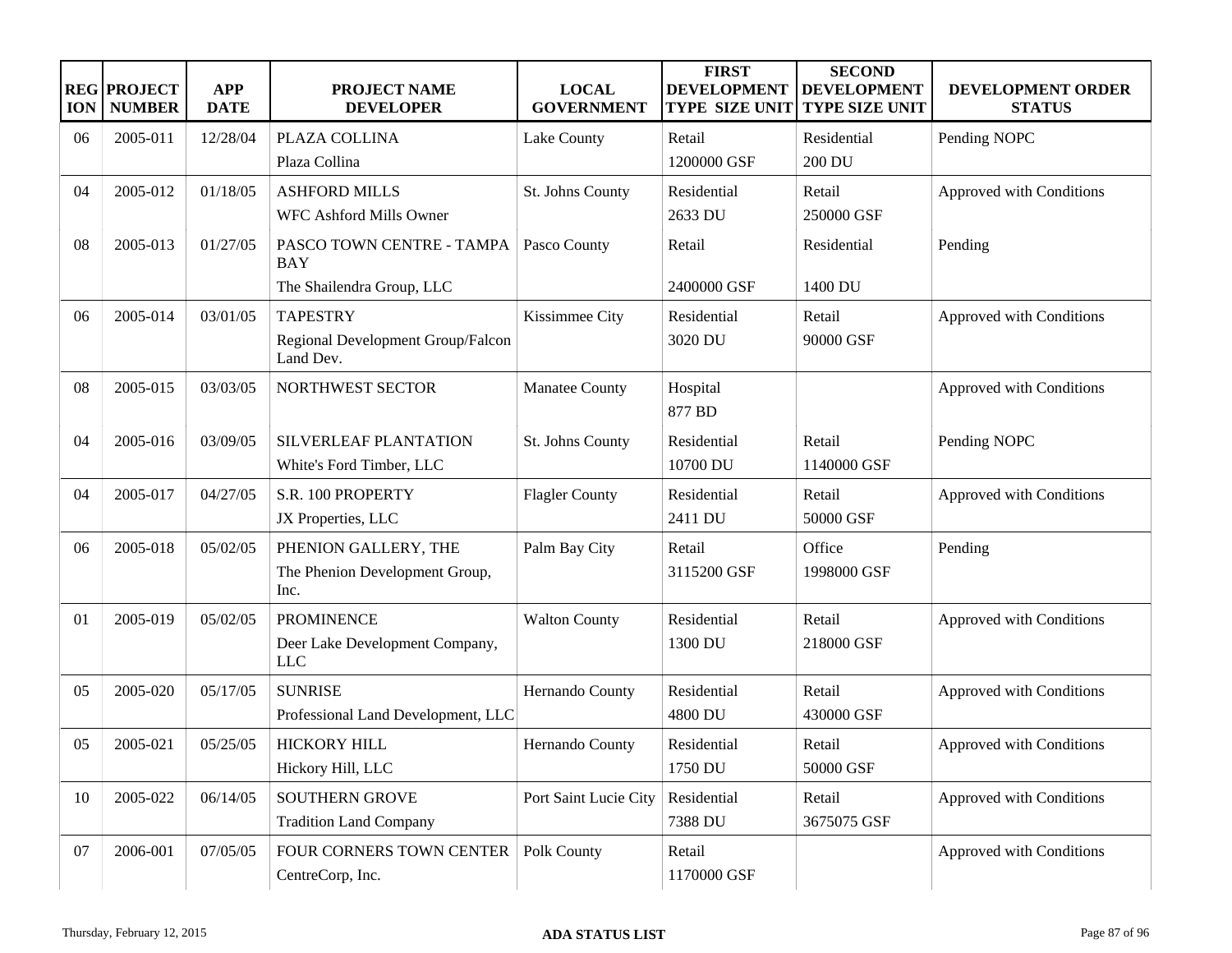| <b>ION</b> | <b>REG PROJECT</b><br><b>NUMBER</b> | <b>APP</b><br><b>DATE</b> | <b>PROJECT NAME</b><br><b>DEVELOPER</b>                              | <b>LOCAL</b><br><b>GOVERNMENT</b> | <b>FIRST</b><br><b>DEVELOPMENT</b><br><b>TYPE SIZE UNIT</b> | <b>SECOND</b><br><b>DEVELOPMENT</b><br><b>TYPE SIZE UNIT</b> | DEVELOPMENT ORDER<br><b>STATUS</b> |
|------------|-------------------------------------|---------------------------|----------------------------------------------------------------------|-----------------------------------|-------------------------------------------------------------|--------------------------------------------------------------|------------------------------------|
| 11         | 2006-002                            | 07/18/05                  | <b>FLORIDA CITY COMMONS</b><br>Lennar Homes/Atlantic Civil, Inc.     | Miami-Dade County                 | Residential<br>6000 DU                                      | Retail<br>300000 GSF                                         | ADA Withdrawn                      |
| 09         | 2006-003                            | 08/15/05                  | <b>ISLES OF ATHENA</b><br>North Port Land Investment                 | North Port City                   | Residential<br>15000 DU                                     | Retail<br>3000000 GSF                                        | Pending                            |
| 06         | 2006-004                            | 08/31/05                  | ORMOND CROSSINGS                                                     | Ormond Beach City                 | Retail<br>900000 GSF                                        | Office<br>1800000 GSF                                        | DO Rescinded                       |
| 10         | 2006-005                            | 09/12/05                  | <b>RIVERLAND</b><br>St. Lucie Associates/Minto<br>Communities        | Port Saint Lucie City             | Residential<br>11700 DU                                     | Office<br>1361250 GSF                                        | Approved with Conditions           |
| 10         | 2006-006                            | 09/15/05                  | <b>WILSON GROVE</b><br>ACR Acquisition, LLC                          | Port Saint Lucie City             | Residential<br>7700 DU                                      | Retail<br>765000 GSF                                         | Approved with Conditions           |
| 10         | 2006-007                            | 09/20/05                  | <b>ORCHARD PARK</b><br>Avalen St. Lucie Developers/West<br>St. Lucie | St. Lucie County                  | Residential<br>3565 DU                                      | Retail<br>305000 GSF                                         | ADA Withdrawn                      |
| 10         | 2006-008                            | 09/28/05                  | <b>INDIANTOWN</b><br><b>Centex Homes</b>                             | <b>Martin County</b>              | Residential<br>1800 DU                                      | Retail<br>30000 GSF                                          | Approved with Conditions           |
| 04         | 2006-009                            | 09/30/05                  | <b>THREE RIVERS</b><br>Three Rivers Timber, LLC/MA<br>Investment     | Nassau County                     | Residential<br>3200 DU                                      | Retail<br>500000 GSF                                         | Approved with Conditions           |
| 11         | 2006-010                            | 10/10/05                  | COMMONS, THE<br>Davie Commons Holdings, Ltd.                         | Davie City                        | Retail<br>1100000 GSF                                       | Office<br>885000 GSF                                         | Pending                            |
| 06         | 2006-011                            | 10/21/05                  | <b>TOHO PRESERVE</b><br>D.R. Holton, Inc.                            | Osceola County                    | Residential<br>4000 DU                                      | Office<br>100000 GSF                                         | Approved with Conditions           |
| 10         | 2006-012                            | 11/01/05                  | <b>INDRIO GROVES</b><br><b>Indrio Groves Land Trust</b>              | St. Lucie County                  | Residential<br>3000 DU                                      | Retail<br>200000 GSF                                         | ADA Withdrawn                      |
| 08         | 2006-013                            | 11/09/05                  | <b>ASHLEY GLEN</b><br>Ashley glen, LLC                               | Pasco County                      | Residential<br>807 DU                                       | Retail<br>450000 GSF                                         | Pending NOPC                       |
| 07         | 2006-014                            | 11/18/05                  | <b>LAKELAND CENTRAL PARK</b><br><b>Flagler Development Company</b>   | Lakeland City                     | Industrial<br>5000000 GSF                                   | Office<br>650000 GSF                                         | Approved with Conditions           |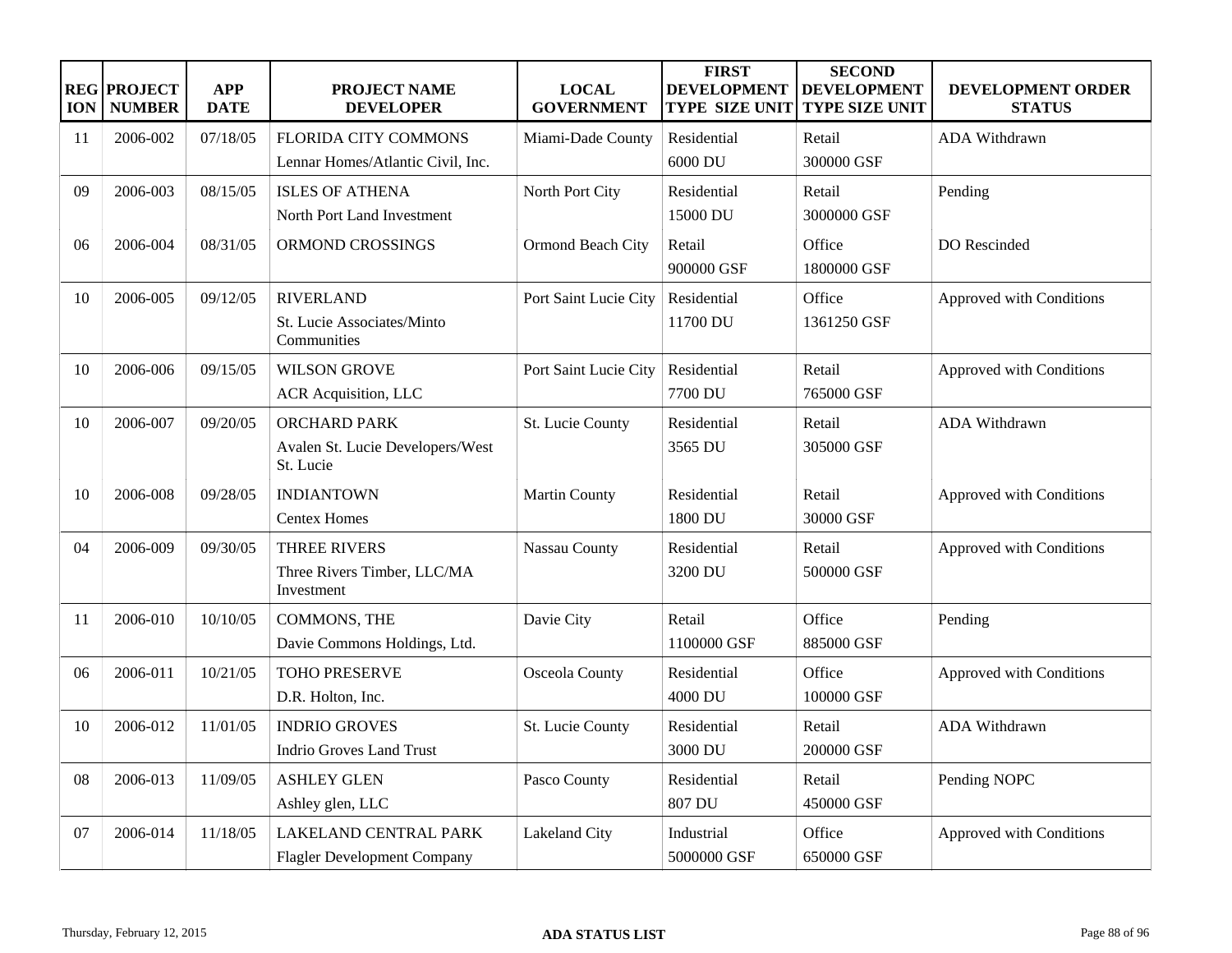| <b>ION</b> | <b>REG PROJECT</b><br><b>NUMBER</b> | <b>APP</b><br><b>DATE</b> | <b>PROJECT NAME</b><br><b>DEVELOPER</b>                    | <b>LOCAL</b><br><b>GOVERNMENT</b> | <b>FIRST</b><br><b>DEVELOPMENT</b><br><b>TYPE SIZE UNIT</b> | <b>SECOND</b><br><b>DEVELOPMENT</b><br><b>TYPE SIZE UNIT</b> | DEVELOPMENT ORDER<br><b>STATUS</b> |
|------------|-------------------------------------|---------------------------|------------------------------------------------------------|-----------------------------------|-------------------------------------------------------------|--------------------------------------------------------------|------------------------------------|
| 10         | 2006-015                            | 11/23/05                  | <b>CAPRON LAKES</b>                                        | St. Lucie County                  | Retail                                                      | Office                                                       | Pending                            |
|            |                                     |                           | Indrio Land Group, LLC                                     |                                   | 900000 GSF                                                  | 750000 GSF                                                   |                                    |
| 04         | 2006-016                            | 11/23/05                  | <b>SARATOGA SPRINGS</b><br>PCCD, LLC                       | Clay County                       | Residential<br>4256 DU                                      | Retail<br>344146 GSF                                         | Approved with Conditions           |
| 06         | 2006-017                            | 11/29/05                  | <b>EDGEWATER</b><br>Roper Real Estate, Inc.                | Osceola County                    | Residential<br>7000 DU                                      | Retail<br>507000 GSF                                         | Approved with Conditions           |
| 09         | 2006-018                            | 01/23/06                  | THE FOUNTAINS<br>Sadler at Vero Beach                      | Lee County                        | Residential<br>4215 DU                                      | Retail<br>600000 GSF                                         | Pending                            |
| 04         | 2006-019                            | 12/30/05                  | <b>TIMUCUAN</b><br>Thomas Creek Preserve, LLC              | Jacksonville City                 | Residential<br>10297 DU                                     | Office<br>200000 GSF                                         | Approved with Conditions           |
| 06         | 2006-020                            | 12/27/05                  | <b>KARLTON</b><br>Karl Corp.                               | Lake County                       | Residential<br>5211 DU                                      | School<br>50 AC                                              | Pending                            |
| 10         | 2006-021                            | 01/27/06                  | <b>PROVENCES</b><br>Willow Lakes, LLC                      | St. Lucie County                  | Retail<br>3180550 GSF                                       | Residential<br>4443 DU                                       | Pending                            |
| 11         | 2006-022                            | 02/01/06                  | <b>HIALEAH PARK</b><br>Bal Bay Realty, Ltd                 | <b>Hialeah City</b>               | Residential<br>3700 DU                                      | Retail<br>960000 GSF                                         | <b>ADA Withdrawn</b>               |
| 06         | 2006-023                            | 02/08/06                  | <b>INNOVATION PLACE (MOSS</b><br>PARK PROPERTIES)          | Orlando City                      | Office<br>2267000 GSF                                       | Retail<br>1235000 GSF                                        | DO Rescinded                       |
| 04         | 2006-024                            | 03/01/06                  | <b>MARIPOSA</b><br><b>Smith Properties/Ascot Pommes</b>    | <b>Putnam County</b>              | Resideential<br>3230 DU                                     | Office<br>153000 GSF                                         | Approved with Conditions           |
| 01         | 2006-025                            | 03/01/06                  | TOWNE OF SEAHAVEN<br><b>Bennett Family Holdings</b>        | Panama City Beach                 | Retail<br>118000 GSF                                        | Office<br>24000 GSF                                          | Approved with Conditions           |
| 08         | 2006-026                            | 03/09/06                  | <b>STARKEY RANCH</b><br><b>Starkey Ranch Investment Co</b> | Pasco County                      | Residential<br>4635 DU                                      | Retail<br>500000 GSF                                         | Approved with Conditions           |
| 06         | 2006-027                            | 03/10/06                  | <b>HILLS OF MINNEOLA</b><br>Lennar Homes                   | Minneola City                     | Residential<br>3971 DU                                      | Retail<br>610000 GSF                                         | Approved with Conditions           |
| 06         | 2006-028                            | 03/20/06                  | <b>GREEN ISLAND</b><br>Green Island Ranch, Inc.            | Osceola County                    | Residential<br>13000 DU                                     | Retail<br>1550000 GSF                                        | Approved with Conditions           |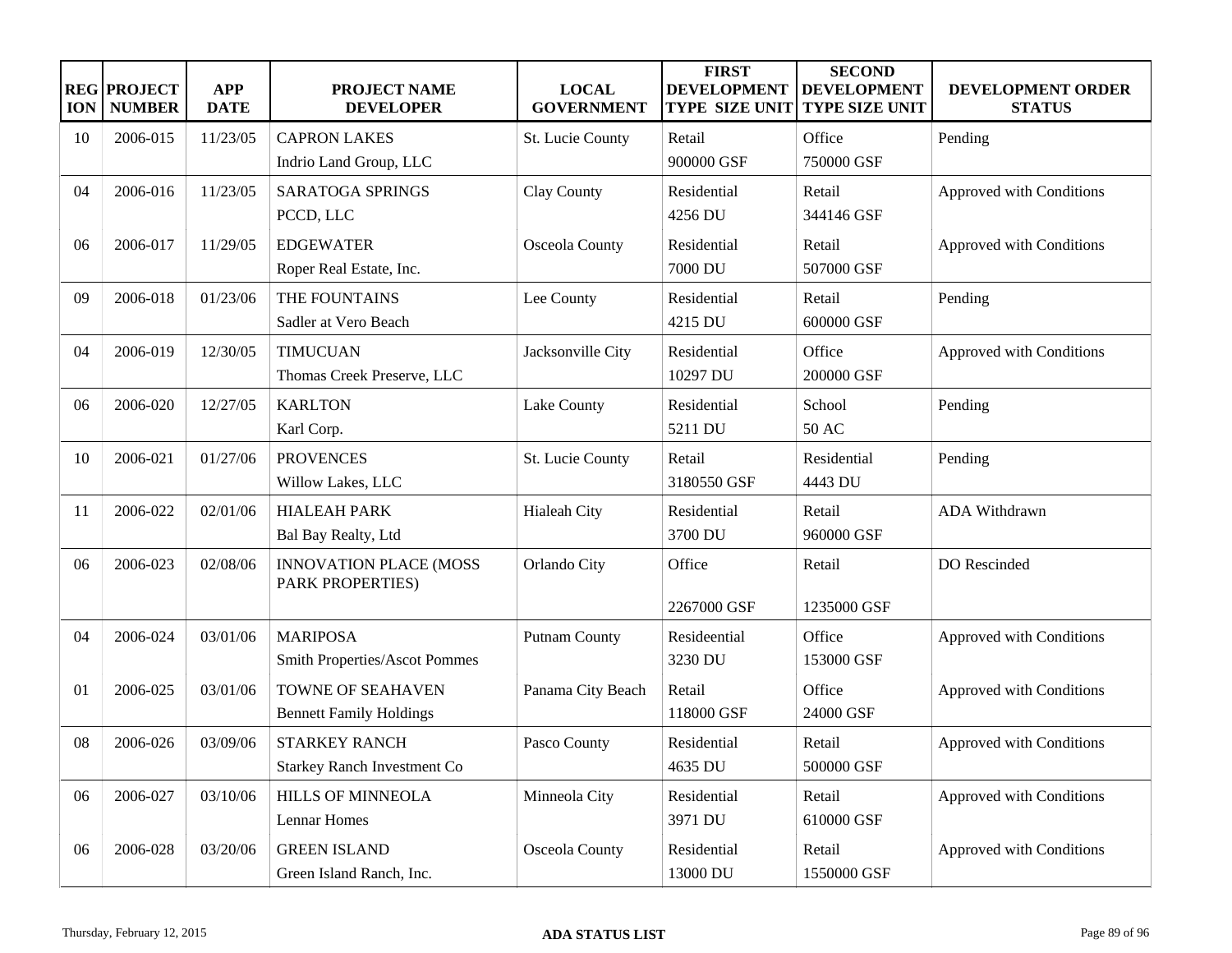| <b>ION</b> | <b>REG PROJECT</b><br><b>NUMBER</b> | <b>APP</b><br><b>DATE</b> | <b>PROJECT NAME</b><br><b>DEVELOPER</b>             | <b>LOCAL</b><br><b>GOVERNMENT</b> | <b>FIRST</b><br><b>DEVELOPMENT</b><br><b>TYPE SIZE UNIT</b> | <b>SECOND</b><br><b>DEVELOPMENT</b><br><b>TYPE SIZE UNIT</b> | DEVELOPMENT ORDER<br><b>STATUS</b> |
|------------|-------------------------------------|---------------------------|-----------------------------------------------------|-----------------------------------|-------------------------------------------------------------|--------------------------------------------------------------|------------------------------------|
| 10         | 2006-029                            | 04/07/06                  | <b>QUILLEN</b>                                      | <b>Martin County</b>              | Residential                                                 | Retail                                                       | <b>ADA</b> Denied                  |
|            |                                     |                           | Indiantown Development, LLC                         |                                   | 2250 DU                                                     | 100000 GSF                                                   |                                    |
| 04         | 2006-030                            | 04/24/06                  | <b>CORDOVA PALMS</b>                                | St. Johns County                  | Residential                                                 | Retail                                                       | Approved with Conditions           |
|            |                                     |                           | <b>Flagler Development Company</b>                  |                                   | 1700 DU                                                     | 600000 GSF                                                   |                                    |
| 08         | 2006-031                            | 04/28/06                  | <b>LAKEWOOD CENTRE</b>                              | Manatee County                    | Residential                                                 | Retail                                                       | Approved with Conditions           |
|            |                                     |                           | SMR North 70, LLC                                   |                                   | 3675 DU                                                     | 1774000 GSF                                                  |                                    |
| 09         | 2006-032                            | 05/01/06                  | <b>SUMMIT - UNIVERSITY</b><br><b>BAPTIST CHURCH</b> | Lee County                        | Church                                                      |                                                              | Approved                           |
|            |                                     |                           | John E. & Aliese Price Foundation,<br>Inc.          |                                   | 10 AC                                                       |                                                              |                                    |
| 07         | 2006-033                            | 05/10/06                  | <b>SOUTH FORT MEADE</b><br>MINE/HARDEE EXTENSION    | Hardee County                     | Mine                                                        |                                                              | Approved with Conditions           |
|            |                                     |                           | Mosaic Fertilizer, LLC                              |                                   |                                                             |                                                              |                                    |
| 01         | 2006-034                            | 05/24/06                  | <b>BLACKSTONE</b>                                   | <b>Walton County</b>              | Residential                                                 | Retail                                                       | Approved with Conditions           |
|            |                                     |                           | Bonezzi/Blackstone Development Co                   |                                   | 3300 DU                                                     | 140000 GSF                                                   |                                    |
| 04         | 2006-035                            | 05/31/06                  | <b>BLACK CREEK</b>                                  | Clay County                       | Residential                                                 | Retail                                                       | Pending                            |
|            |                                     |                           | 1621 Venture                                        |                                   | 6300 DU                                                     | 550000 GSF                                                   |                                    |
| 05         | 2006-036                            | 06/29/06                  | <b>LAKE HIDEAWAY</b>                                | Hernando County                   | Residential                                                 | Retail                                                       | Approved with Conditions           |
|            |                                     |                           | Metro Development Group                             |                                   | 3700 DU                                                     | 180000 GSF                                                   |                                    |
| 05         | 2007-001                            | 07/10/06                  | RENAISSANCE TRAILS                                  | <b>Sumter County</b>              | Residential                                                 | Retail                                                       | Pending                            |
|            |                                     |                           | Pringle Properties, Inc./Charles<br>Bradshaw, Jr    |                                   | 4500 DU                                                     | 315000 GSF                                                   |                                    |
| 09         | 2007-002                            | 03/24/10                  | <b>HACIENDA LAKES</b>                               | <b>Collier County</b>             | Residential                                                 | Retail                                                       | Approved with Conditions           |
|            |                                     |                           | Hacienda Lakes of Naples                            |                                   | 1760 DU                                                     | 375000 GSF                                                   |                                    |
| 09         | 2007-003                            | 07/24/06                  | <b>THE LOOP</b>                                     | <b>Charlotte County</b>           | Residential                                                 | Retail                                                       | <b>ADA Withdrawn</b>               |
|            |                                     |                           | Wilder Companies, Ltd.                              |                                   | 500 DU                                                      | 1200000 GSF                                                  |                                    |
| 04         | 2007-004                            | 08/04/06                  | <b>CEDAR CREEK</b>                                  | <b>Baker County</b>               | Office                                                      | Retail                                                       | Approved with Conditions           |
|            |                                     |                           | Adrian Development at Baker/Glen<br>Forest          |                                   | 100000 GSF                                                  | 300000 GSF                                                   |                                    |
| 09         | 2007-005                            | 08/11/06                  | <b>PARKLAND</b>                                     | <b>Bonita Springs City</b>        | Residential                                                 | Retail                                                       | Pending NOPC                       |
|            |                                     |                           |                                                     |                                   | 6941 DU                                                     | 200000 GSF                                                   |                                    |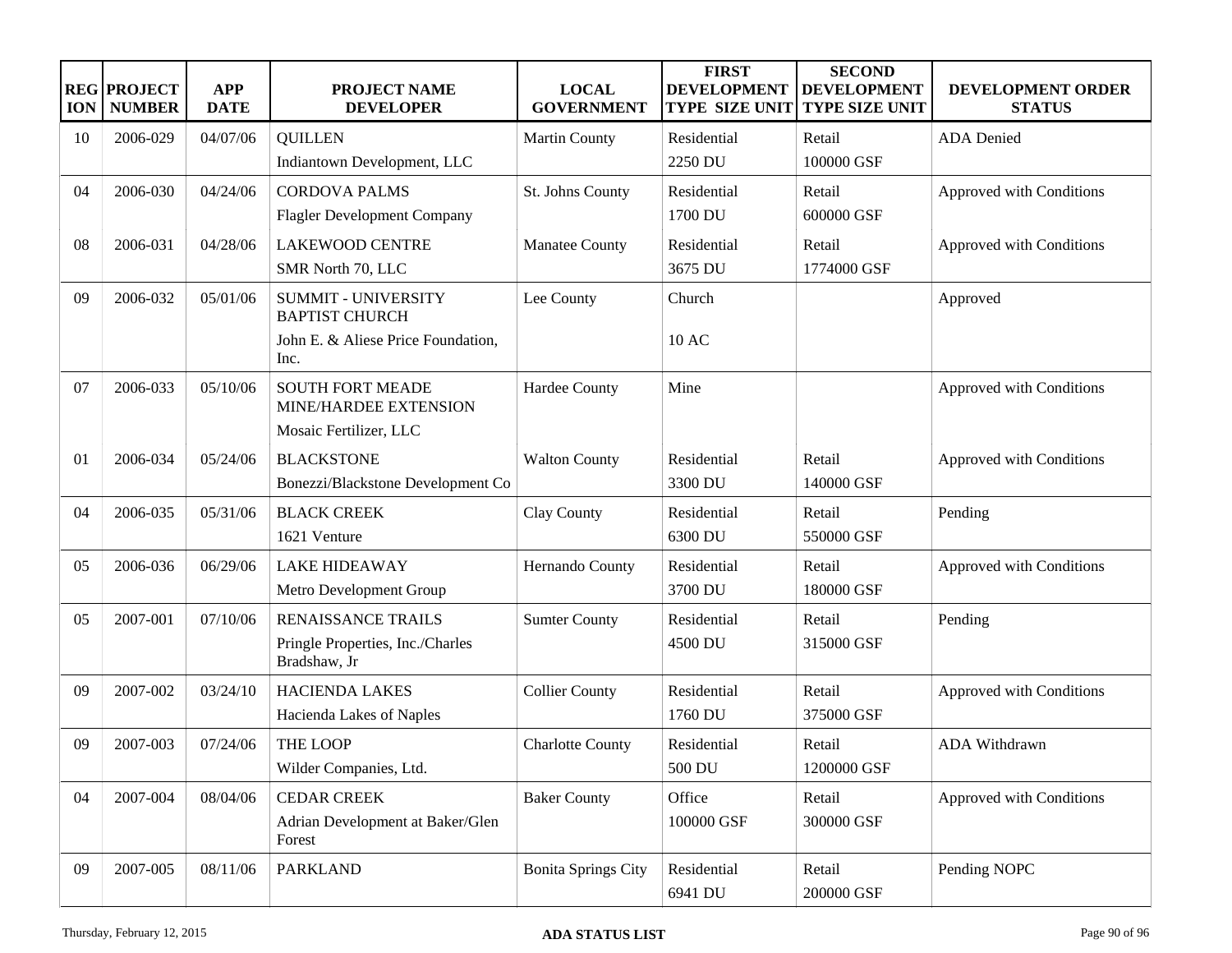| <b>ION</b> | <b>REG PROJECT</b><br><b>NUMBER</b> | <b>APP</b><br><b>DATE</b> | <b>PROJECT NAME</b><br><b>DEVELOPER</b>    | <b>LOCAL</b><br><b>GOVERNMENT</b> | <b>FIRST</b><br><b>DEVELOPMENT</b><br><b>TYPE SIZE UNIT</b> | <b>SECOND</b><br><b>DEVELOPMENT</b><br><b>TYPE SIZE UNIT</b> | DEVELOPMENT ORDER<br><b>STATUS</b> |
|------------|-------------------------------------|---------------------------|--------------------------------------------|-----------------------------------|-------------------------------------------------------------|--------------------------------------------------------------|------------------------------------|
| 04         | 2007-006                            | 08/16/06                  | SOUTHWOOD PRESERVE                         | St. Johns County                  | Residential                                                 | Office                                                       | Pending                            |
|            |                                     |                           | Elkton 2500, LLC                           |                                   | 3600 DU                                                     | 80000 GSF                                                    |                                    |
| 06         | 2007-007                            | 08/16/06                  | <b>SECRET PROMISE</b>                      | Leesburg City                     | Residential                                                 | Industrial                                                   | Approved with Conditions           |
|            |                                     |                           | <b>First Berkshire Business Trust</b>      |                                   | 9211 DU                                                     | 3827 GSF                                                     |                                    |
| 02         | 2007-008                            | 08/18/06                  | <b>SOUTHSIDE</b>                           | Tallahassee City                  | Retail                                                      | Office                                                       | ADA Withdrawn                      |
|            |                                     |                           | St. Joe Company                            |                                   | 1040000 GSF                                                 | 150000 GSF                                                   |                                    |
| 08         | 2007-009                            | 08/28/06                  | <b>TWO RIVERS</b>                          | Pasco County                      | Residential                                                 | Office                                                       | ADA Withdrawn                      |
|            |                                     |                           | Hickory Hills Land Company/Two<br>Rivers   |                                   | 6400 DU                                                     | 2670000 GSF                                                  |                                    |
| 01         | 2007-010                            | 09/11/06                  | <b>CREEKSIDE PRESERVE</b>                  | Okaloosa County                   | Residential                                                 | Retail                                                       | Pending                            |
|            |                                     |                           | North Florida Holdings, LLC                |                                   | 2083 DU                                                     | 120000 GSF                                                   |                                    |
| 06         | 2007-011                            | 09/11/06                  | <b>RESTORATION</b>                         | <b>Edgewater City</b>             | Residential                                                 | Retail                                                       | Approved with Conditions           |
|            |                                     |                           | Hammock Green, LLC                         |                                   | 9866 DU                                                     | 1943063 GSF                                                  |                                    |
| 06         | 2007-012                            | 10/02/06                  | I.M.G.                                     | Lake County                       | Residential                                                 | Retail                                                       | Pending                            |
|            |                                     |                           | IMG Enterprises Inc.                       |                                   | 3308 DU                                                     | 340000 GSF                                                   |                                    |
| 10         | 2007-013                            | 10/16/06                  | <b>CLOUD GROVE</b>                         | St. Lucie County                  | Residential                                                 | Retail                                                       | ADA Withdrawn                      |
|            |                                     |                           | Florida Conservancy & Development<br>Group |                                   | 12000 DU                                                    | 950000 GSF                                                   |                                    |
| 09         | 2007-014                            | 10/26/06                  | <b>SOUTH LABELLE VILLAGE</b>               | La Belle City                     | Residential                                                 | Retail                                                       | DO Rescinded                       |
|            |                                     |                           |                                            |                                   | 2500 DU                                                     | 150000 GSF                                                   |                                    |
| 11         | 2007-015                            | 10/26/06                  | <b>BEACH ONE</b>                           | <b>Hollywood City</b>             | Residential                                                 |                                                              | Pending                            |
|            |                                     |                           | <b>Beach One Resort</b>                    |                                   | 480 DU                                                      |                                                              |                                    |
| 06         | 2007-016                            | 11/01/06                  | <b>SUNDANCE</b>                            | Osceola County                    | Residential                                                 | Retail                                                       | Pending                            |
|            |                                     |                           | HB Investors, LLC                          |                                   | 1500 DU                                                     | 75000 GSF                                                    |                                    |
| 06         | 2007-017                            | 11/20/06                  | <b>TOHOQUA</b>                             | Osceola County                    | Residential                                                 | Retail                                                       | Approved with Conditions           |
|            |                                     |                           | Regional Development 192, LLC              |                                   | 3220 DU                                                     | 150000 GSF                                                   |                                    |
| 04         | 2007-018                            | 12/29/06                  | <b>DURBIN</b>                              | St. Johns County                  | Residential                                                 | Retail                                                       | Pending                            |
|            |                                     |                           | Durbin Creek National                      |                                   | 2466 DU                                                     | 2048000 GSF                                                  |                                    |
| 06         | 2007-019                            | 02/01/07                  | LANDMARK SUN RESORT & SPA Osceola County   |                                   | Hotel                                                       |                                                              | Approved with Conditions           |
|            |                                     |                           | Orlando Sun Resort & Spa                   |                                   | 3460 RM                                                     |                                                              |                                    |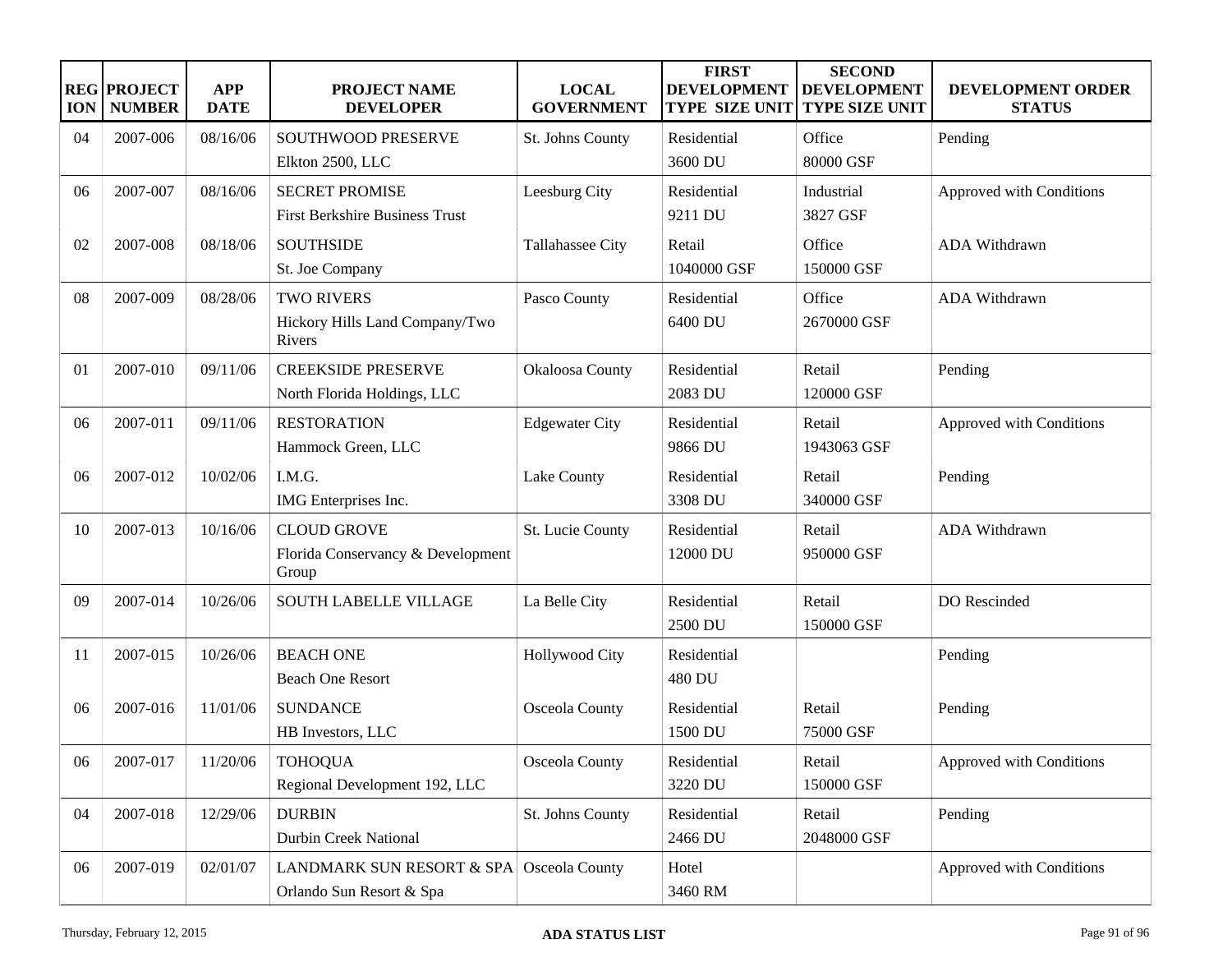| <b>ION</b> | <b>REG PROJECT</b><br><b>NUMBER</b> | <b>APP</b><br><b>DATE</b> | PROJECT NAME<br><b>DEVELOPER</b>                                                            | <b>LOCAL</b><br><b>GOVERNMENT</b> | <b>FIRST</b><br><b>DEVELOPMENT</b><br><b>TYPE SIZE UNIT</b> | <b>SECOND</b><br><b>DEVELOPMENT</b><br><b>TYPE SIZE UNIT</b> | DEVELOPMENT ORDER<br><b>STATUS</b> |
|------------|-------------------------------------|---------------------------|---------------------------------------------------------------------------------------------|-----------------------------------|-------------------------------------------------------------|--------------------------------------------------------------|------------------------------------|
| 06         | 2007-020                            | 02/07/07                  | PAVILION AT PORT ORANGE<br>Port Orange I/Pavilion at Port Orange                            | Port Orange City                  | Retail<br>800000 GSF                                        |                                                              | Approved with Conditions           |
| 10         | 2007-021                            | 02/19/07                  | <b>INDIAN TRAIL GROVES</b><br><b>Palm Beach West Associates</b>                             | Palm Beach County                 | Retail<br>207500 GSF                                        | Residential<br>12325 DU                                      | Pending                            |
| 06         | 2007-022                            | 02/26/07                  | <b>HAMMOCK LANDINGS</b><br>Capital Telecom, LLC                                             | West Melbourne Cit                | Retail<br>207500 GSF                                        | Residential<br>12325 DU                                      | Pending NOPC                       |
| 09         | 2007-023                            | 02/28/07                  | <b>BABCOCK RANCH</b><br><b>Babcock Property Holdings, LLC</b>                               | <b>Charlotte County</b>           | Residential<br>17870 DU                                     | Retail<br>2925943 GSF                                        | Approved with Conditions           |
| 04         | 2007-024                            | 03/20/07                  | <b>HIGHLANDS</b><br>301 Land Investments                                                    | Clay County                       | Residential<br>5000 DU                                      | Retail<br>250000 GSF                                         | Pending                            |
| 04         | 2007-025                            | 03/22/07                  | <b>BRENT'S COVE</b><br><b>Brent's Cove</b>                                                  | Nassau County                     | Residential<br>5200 DU                                      | Retail<br>370000 GSF                                         | Pending                            |
| 07         | 2007-026                            | 04/02/07                  | <b>GROVE, THE</b><br>Grove Community Corp.                                                  | Okeechobee County                 | Retail<br>1350000 GSF                                       | Office<br>420000 GSF                                         | Pending                            |
| 06         | 2007-027                            | 04/09/07                  | <b>BELLA TARA</b><br><b>Centerline Homes</b>                                                | Osceola County                    | Residential<br>1627 DU                                      | Retail<br>180000 GSF                                         | Pending                            |
| 09         | 2007-028                            | 04/19/07                  | <b>FLORIDA GULF COAST</b><br>TECHNOLOGY & RESEARCH<br><b>PARK</b><br><b>FBBT</b> Associates | Lee County                        | Industrial<br>2897000 GSF                                   | Hotel<br>240 RM                                              | Pending                            |
| 06         | 2007-029                            | 04/19/07                  | <b>TRANQUILITY</b><br><b>CBD Real Estate</b>                                                | Osceola County                    | Retail<br>100000 GSF                                        | Residential<br>1711 DU                                       | Pending                            |
| 05         | 2007-030                            | 05/31/07                  | WILDWOOD SPRINGS<br>Wildwood Springs, LLC                                                   | Wildwood City                     | Retail<br>215000 GSF                                        | Residential<br>3000 DU                                       | Approved with Conditions           |
| 09         | 2007-031                            | 06/19/07                  | <b>TRADEPORT</b><br>Collier Enterprises Management, Inc.                                    | <b>Collier County</b>             | Industrial<br>2871000 GSF                                   | Office<br>342000 SF                                          | ADA Withdrawn                      |
| 06         | 2007-032                            | 07/25/07                  | HEALTH VILLAGE (FLORIDA<br>HOSPITAL)<br>Adventist Health System/Sunbelt                     | Orlando City                      | Hospital<br>2198 BD                                         | Office<br>1885026 GSF                                        | Pending                            |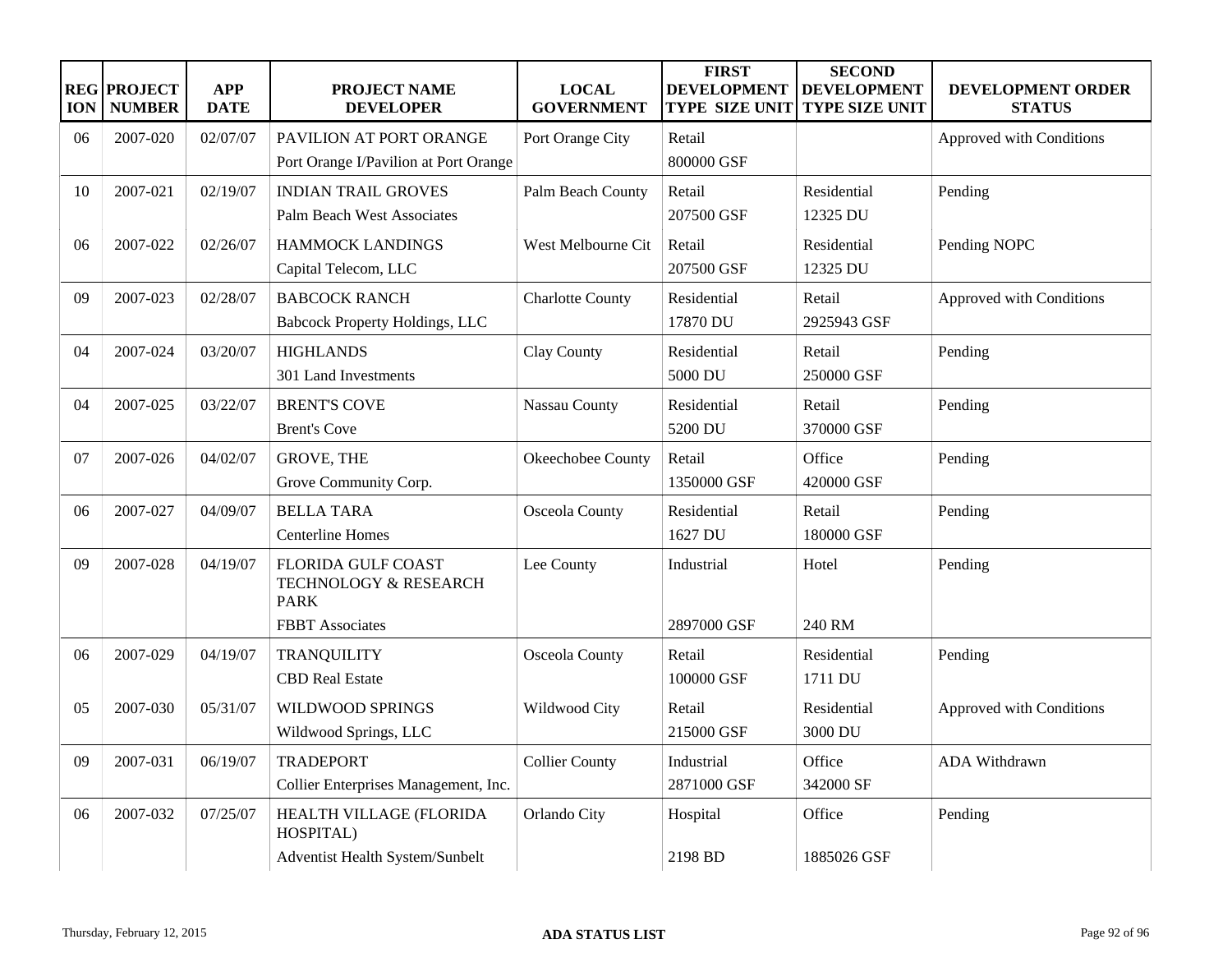| <b>ION</b> | <b>REG PROJECT</b><br><b>NUMBER</b> | <b>APP</b><br><b>DATE</b> | <b>PROJECT NAME</b><br><b>DEVELOPER</b>                                           | <b>LOCAL</b><br><b>GOVERNMENT</b> | <b>FIRST</b><br><b>DEVELOPMENT</b><br><b>TYPE SIZE UNIT</b> | <b>SECOND</b><br><b>DEVELOPMENT</b><br><b>TYPE SIZE UNIT</b> | DEVELOPMENT ORDER<br><b>STATUS</b> |
|------------|-------------------------------------|---------------------------|-----------------------------------------------------------------------------------|-----------------------------------|-------------------------------------------------------------|--------------------------------------------------------------|------------------------------------|
| 07         | 2007-033                            | 06/27/07                  | HOOKER'S PRAIRIE MINE<br><b>REMNANT PARCELS</b>                                   | Polk County                       | Mine                                                        |                                                              | Approved with Conditions           |
|            |                                     |                           | Mosaic Fertilizer, LLC                                                            |                                   | 1099 AC                                                     |                                                              |                                    |
| 09         | 2007-034                            | 07/17/07                  | NORTH PORT GARDENS<br>North Port Investments                                      | North Port City                   | Retail<br>2000000 GSF                                       | Residential<br>500 DU                                        | Approved with Conditions           |
| 01         | 2007-035                            | 07/20/07                  | PANAMA CITY BEACH MIXED<br><b>USE</b>                                             | Panama City Beach                 | Retail                                                      | Office                                                       | Pending                            |
|            |                                     |                           | St. Joe Company                                                                   |                                   | 335000 GSF                                                  | 300000 GSF                                                   |                                    |
| 02         | 2007-036                            | 07/20/07                  | PINNACLE AT CROSS CREEK<br>Colonia Realty, LP                                     | Leon County                       | Retail<br>1200000 GSF                                       | Office<br>300000 GSF                                         | Pending                            |
| 11         | 2007-037                            | 08/09/07                  | AMERIFIRST METROPICA<br><b>Sawgrass Property Ivestments</b>                       | Sunrise City                      | Residential<br>2800 DU                                      | Retail<br>545240 GSF                                         | Approved with Conditions           |
| 08         | 2007-038                            | 10/03/07                  | <b>SUNWEST HARBORTOWNE</b><br><b>Sunwest Acquisition Corp</b>                     | Pasco County                      | Residential<br>2500 DU                                      | Hotel<br>250 RM                                              | Approved with Conditions           |
| 01         | 2007-039                            | 10/25/07                  | <b>CONTRADA HILLS</b><br>2718 Santa Rosa, LLC                                     | Santa Rosa County                 | Retail<br>185000 GSF                                        | Residential<br>3500 DU                                       | Pending                            |
| 07         | 2007-040                            | 10/29/07                  | <b>VILLAGE OF VALENCIA LAKES</b><br>Valencia Groves, Ltd/Ramar Group<br>Companies | DeSoto County                     | Residential<br>12518 DU                                     | Retail<br>554000 GSF                                         | Pending                            |
| 05         | 2007-041                            | 11/16/07                  | <b>LANDSTONE COMMUNITIES</b><br>Landstone Communities, LLC                        | Wildwood City                     | Reisdential<br>3475 DU                                      | Retail<br>175000 GSF                                         | Approved with Conditions           |
| 11         | 2007-042                            | 11/26/07                  | <b>BEACON COUNTYLINE</b><br>Flagler Development Group, Inc.                       | Hialeah City                      | Industrial<br>4100000 GSF                                   | Office<br>1000000 GSF                                        | Pending                            |
| 05         | 2007-043                            | 12/17/07                  | <b>QUARRY PRESERVE</b>                                                            | Hernando County                   | Residential<br>6000 DU                                      | Retail<br>545000 GSF                                         | Approved with Conditions           |
| 11         | 2007-044                            | 12/17/07                  | LAUDERHILL CITY CENTER<br>LM, TIC, I, LLC                                         | Lauderhill City                   | Retail<br>650000 GSF                                        | Residential<br>2500 DU                                       | Pending                            |
| 07         | 2007-045                            | 12/19/07                  | <b>EVANSVILLE WESTERN</b><br>RAILWAY RAIL TERMINAL                                | Winter Haven City                 | Industrial                                                  |                                                              | Approved with Conditions           |
|            |                                     |                           | CSX Real Property, Inc./Evansville<br>Western                                     |                                   | 318 AC                                                      |                                                              |                                    |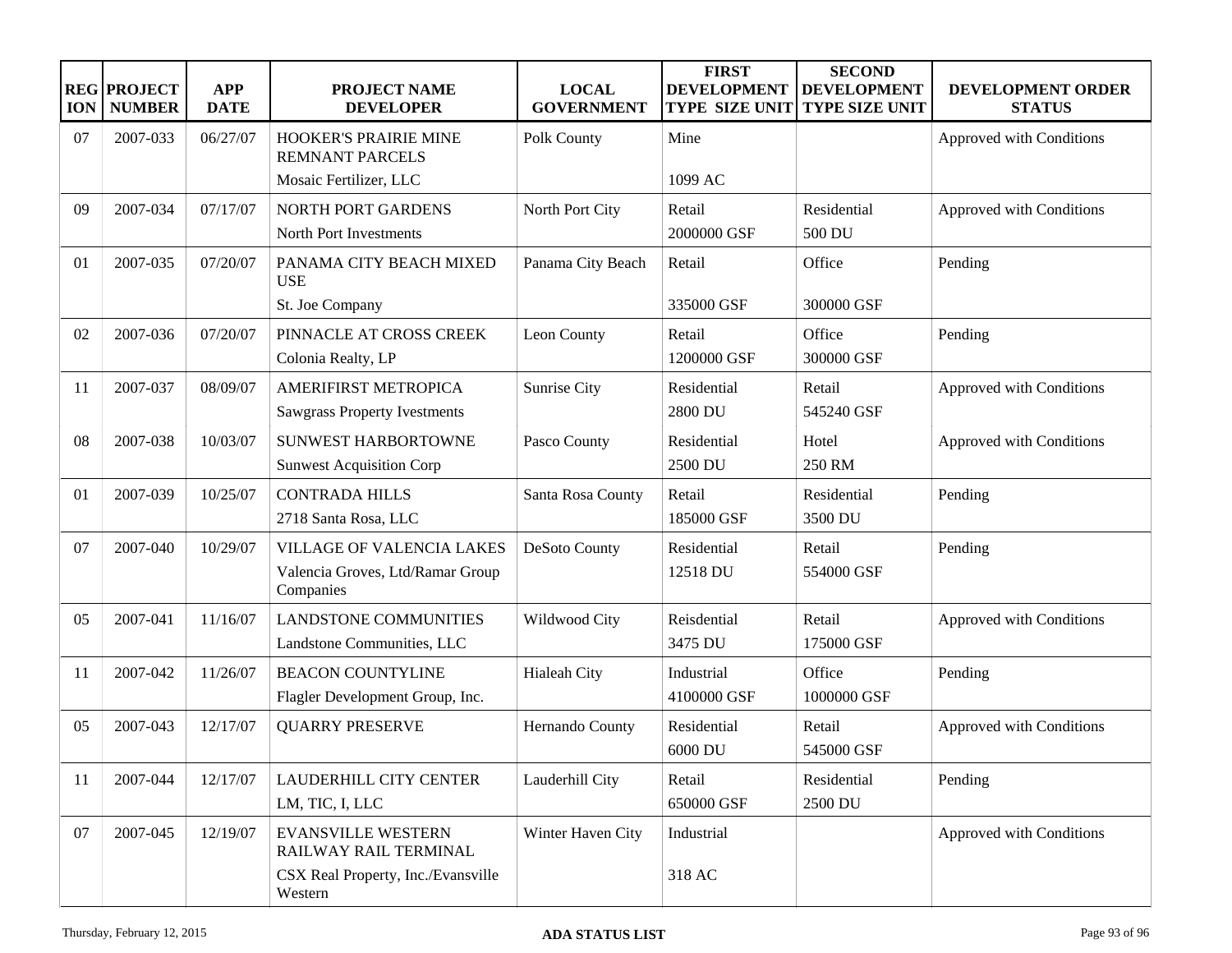| <b>ION</b> | <b>REG PROJECT</b><br><b>NUMBER</b> | <b>APP</b><br><b>DATE</b> | <b>PROJECT NAME</b><br><b>DEVELOPER</b>             | <b>LOCAL</b><br><b>GOVERNMENT</b> | <b>FIRST</b><br><b>DEVELOPMENT</b><br><b>TYPE SIZE UNIT</b> | <b>SECOND</b><br><b>DEVELOPMENT</b><br><b>TYPE SIZE UNIT</b> | DEVELOPMENT ORDER<br><b>STATUS</b> |
|------------|-------------------------------------|---------------------------|-----------------------------------------------------|-----------------------------------|-------------------------------------------------------------|--------------------------------------------------------------|------------------------------------|
| 07         | 2007-046                            | 12/24/07                  | <b>HATCHINEHA LAKES</b>                             | Polk County                       | Residential                                                 | Retail                                                       | Pending                            |
|            |                                     |                           | Hatchineha Ranch                                    |                                   | 4900 DU                                                     | 80000 GSF                                                    |                                    |
| 09         | 2007-047                            | 02/01/08                  | TOWN OF BIG CYPRESS                                 | <b>Collier County</b>             | Residential                                                 | Retail                                                       | ADA Withdrawn                      |
|            |                                     |                           | Collier Enterprises Management, Inc.                |                                   | 8968 DU                                                     | 987188 GSF                                                   |                                    |
| 04         | 2007-048                            | 02/07/08                  | <b>GOVERNORS PARK</b>                               | Clay County                       | Residential                                                 | Retail                                                       | Approved with Conditions           |
|            |                                     |                           | Jackson-Shaw Company/Buttercup<br>Enterprise        |                                   | 6000 DU                                                     | 840000 GSF                                                   |                                    |
| 01         | 2007-049                            | 02/29/08                  | <b>RHYTHM</b>                                       | <b>Washington County</b>          | Residential                                                 | Retail                                                       | Approved with Conditions           |
|            |                                     |                           | Florida Landings, LLC                               |                                   | 3200 DU                                                     | 65000 GSF                                                    |                                    |
| 11         | 2007-050                            | 03/21/08                  | <b>AVE AVIATION &amp; COMMERCE</b><br><b>CENTER</b> | Miami-Dade County                 | Industrial                                                  | Retail                                                       | Pending                            |
|            |                                     |                           | AVE, LLC                                            |                                   | 2000000 GSF                                                 | 250000 GSF                                                   |                                    |
| 04         | 2007-051                            | 05/29/08                  | <b>OLD BRICK TOWNSHIP</b>                           | <b>Flagler County</b>             | Residential                                                 | Retail                                                       | Approved with Conditions           |
|            |                                     |                           | Wilson Green, LLC                                   |                                   | 5000 DU                                                     | 100000 GSF                                                   |                                    |
| 01         | 2007-052                            | 06/12/08                  | <b>HUCKELBERRY CREEK</b>                            | Panama City                       | Residential                                                 | Retail                                                       | Pending                            |
|            |                                     |                           | <b>Epocorp Corporation</b>                          |                                   | 6100 DU                                                     | 251000 GSF                                                   |                                    |
| 06         | 2007-053                            | 06/20/08                  | <b>GRAND PALISADES RESORT</b>                       | Orange County                     | Residential                                                 | Retail                                                       | Approved with Conditions           |
|            |                                     |                           | Lake Austin Properties I, Ltd.                      |                                   | 4831 DU                                                     | 60000 GSF                                                    |                                    |
| 07         | 2008-001                            | 10/29/08                  | PAYNE CREEK                                         | Hardee County                     | Residential                                                 | <b>RV</b> Park                                               | Pending                            |
|            |                                     |                           | Shadowlawn/Mooney Family                            |                                   | 1798 DU                                                     | 725 RV                                                       |                                    |
| 09         | 2008-002                            | 11/10/08                  | <b>VILLAGES OF LAKEWOOD</b><br><b>RANCH</b>         | Sarasota County                   | Residential                                                 | Retail                                                       | Approved with Conditions           |
|            |                                     |                           | Heritage Ranch                                      |                                   |                                                             | 235000 GSF                                                   |                                    |
| 11         | 2008-003                            | 12/02/08                  | <b>RIVERBEND</b>                                    | Fort Lauderdale City              | Office                                                      | Residential                                                  | Pending                            |
|            |                                     |                           | Broward Barron, Inc.                                |                                   | 3446000 GSF                                                 | 427 DU                                                       |                                    |
| 06         | 2008-004                            | 12/09/08                  | <b>CENTER LAKE</b>                                  | Osceola County                    | Residential                                                 | Retail                                                       | Approved with Conditions           |
|            |                                     |                           | Pineloch Management Corp.                           |                                   | 3300 DU                                                     | 200000 GSF                                                   |                                    |
| 06         | 2008-005                            | 01/21/09                  | <b>CAMINO REALE</b>                                 | <b>Orange County</b>              | Residential                                                 | Retail                                                       | Pending                            |
|            |                                     |                           | Camino Reale/Daly Design Group                      |                                   | 4000 DU                                                     | 336893 GSF                                                   |                                    |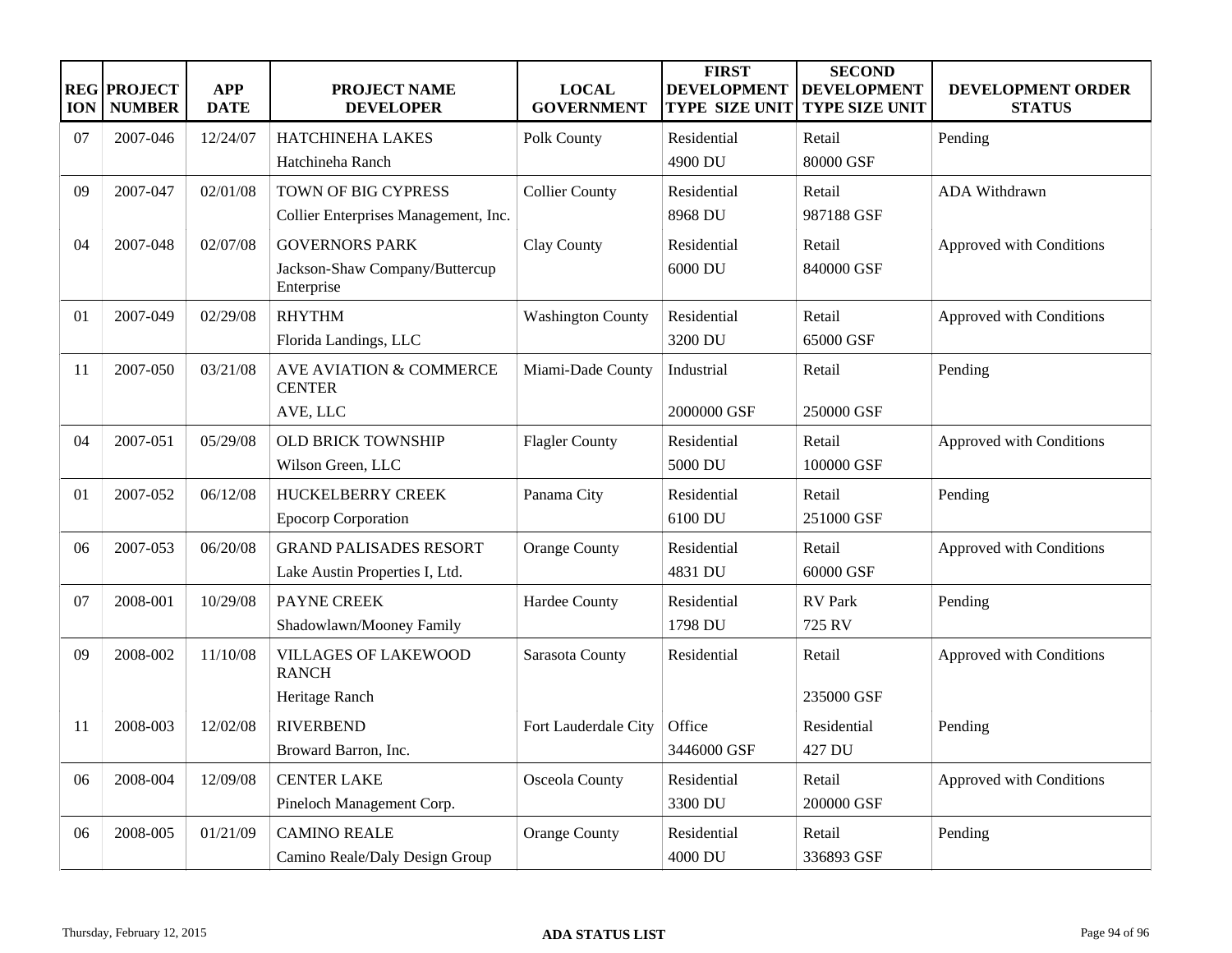| <b>ION</b> | <b>REG PROJECT</b><br><b>NUMBER</b> | <b>APP</b><br><b>DATE</b> | <b>PROJECT NAME</b><br><b>DEVELOPER</b>                 | <b>LOCAL</b><br><b>GOVERNMENT</b> | <b>FIRST</b><br><b>DEVELOPMENT</b><br><b>TYPE SIZE UNIT</b> | <b>SECOND</b><br><b>DEVELOPMENT</b><br><b>TYPE SIZE UNIT</b> | <b>DEVELOPMENT ORDER</b><br><b>STATUS</b> |
|------------|-------------------------------------|---------------------------|---------------------------------------------------------|-----------------------------------|-------------------------------------------------------------|--------------------------------------------------------------|-------------------------------------------|
| 07         | 2008-006                            | 02/09/09                  | <b>LAKE PLACID GROVES</b>                               | <b>Highlands County</b>           | Residential                                                 | Office                                                       | Approved with Conditions                  |
|            |                                     |                           | 7L Lake Placid LLC                                      |                                   | 3453 DU                                                     | 644343 GSF                                                   |                                           |
| 03         | 2008-007                            | 02/20/09                  | <b>BUTLER PLAZA NORTH</b>                               | Gainesville City                  | Retail                                                      | Office                                                       | Pending                                   |
|            |                                     |                           | Deborah Butler/S. Clark Buter<br>Properties             |                                   | 1250000 GSF                                                 | 200000 GSF                                                   |                                           |
| 11         | 2008-008                            | 04/20/09                  | MAIN STREET @ COCONUT<br><b>CREEK</b>                   | Coconut Creek City                | Residential                                                 | Retail                                                       | Approved with Conditions                  |
|            |                                     |                           | Johns Family/Robert Garlow                              |                                   | 3750 DU                                                     | 1625000 GSF                                                  |                                           |
| 05         | 2008-009                            | 05/04/09                  | <b>SOUTHERN OAKS</b>                                    | Wildwood City                     | Office                                                      | Retail                                                       | Approved with Conditions                  |
|            |                                     |                           | M.L. Carter Development Corp.                           |                                   | 2685000 GSF                                                 | 470000 GSF                                                   |                                           |
| 06         | 2008-010                            | 06/15/09                  | <b>RYBOLT PARK</b>                                      | <b>Orange County</b>              | Office                                                      | Retail                                                       | Pending                                   |
|            |                                     |                           | Rybolt/Latham Shuker etal                               |                                   | 2050000 GSF                                                 | 150000 GSF                                                   |                                           |
| 04         | 2009-001                            | 07/29/09                  | <b>NEOGA LAKES</b>                                      | Palm Coast City                   | Retail                                                      | Residential                                                  | Approved with Conditions                  |
|            |                                     |                           | TerraPoine, LLC                                         |                                   | 354000 GSF                                                  | 7000 DU                                                      |                                           |
| 04         | 2009-002                            | 11/03/09                  | <b>WATERMARK</b>                                        | St. Johns County                  | Residential                                                 | Retail                                                       | Pending                                   |
|            |                                     |                           | Watermen-St. Johns Investment, LLC                      |                                   | 4900 DU                                                     | 325000 GSF                                                   |                                           |
| 06         | 2009-003                            | 02/03/10                  | <b>INNOVATON WAY EAST</b>                               | <b>Orange County</b>              | Residential                                                 | Retail                                                       | Pending                                   |
|            |                                     |                           | Farmland Reserve, Inc.                                  |                                   | 7950 DU                                                     | 390000 GSF                                                   |                                           |
| 08         | 2009-004                            | 02/10/10                  | <b>PARRISH LAKES</b>                                    | Manatee County                    | Residential                                                 | Retail                                                       | Pending                                   |
|            |                                     |                           | FLM, Inc.                                               |                                   | 3300 DU                                                     | 400000 GSF                                                   |                                           |
| 11         | 2010-001                            |                           | <b>AZTEC RECREATIONAL</b><br><b>VEHICLE RESORT PARK</b> | Margate City                      | <b>RV</b> Park                                              |                                                              | Approved with Conditions                  |
|            |                                     |                           |                                                         |                                   | 646 RV                                                      |                                                              |                                           |
| 08         | 2010-002                            | 12/27/10                  | <b>ROBINSON GATEWAY</b>                                 | Manatee County                    | Residential                                                 | Retail                                                       | Pending                                   |
|            |                                     |                           | MW Gateway Development, LLC                             |                                   | 542 DU                                                      | 900000 GSF                                                   |                                           |
| 06         | 2010-003                            | 01/07/11                  | <b>KELLY PARK CROSSING</b>                              | Apopka City                       | Office                                                      | Industrial                                                   | Approved with Conditions                  |
|            |                                     |                           | Project Orlando, LLC                                    |                                   | 1920996 GSF                                                 | 5227200 GSF                                                  |                                           |
| 08         | 2010-004                            | 02/08/11                  | <b>WINGATE EXTENSION</b>                                | <b>Manatee County</b>             | Mine                                                        |                                                              | ADA Withdrawn                             |
|            |                                     |                           | Mosaic Fertilizer, LLC                                  |                                   | 661 AC                                                      |                                                              |                                           |